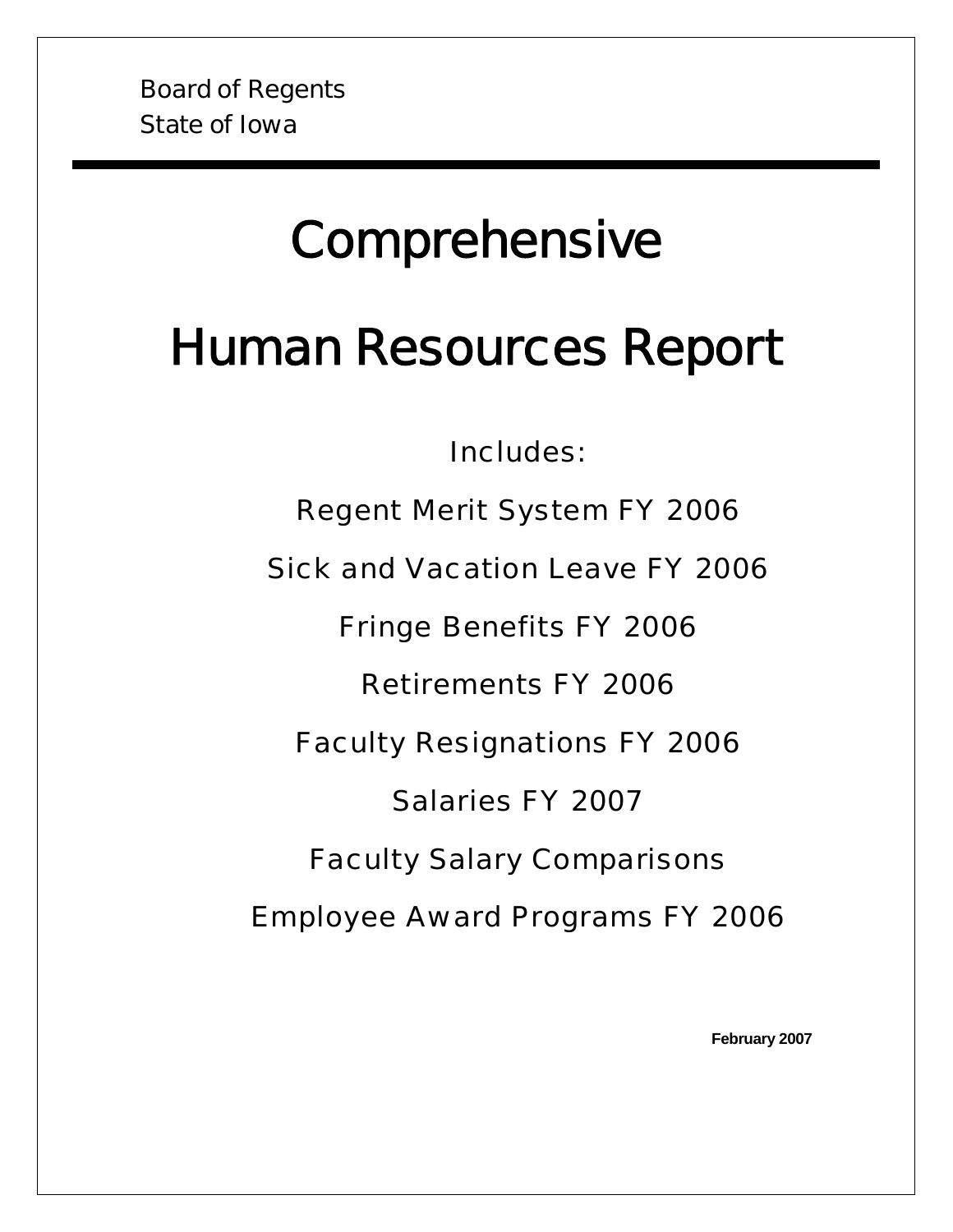# TABLE OF CONTENTS

| PART <sub>1</sub> | Regent Merit System FY 2006         | Page 3  |
|-------------------|-------------------------------------|---------|
| PART <sub>2</sub> | Sick and Vacation Leave FY 2006     | Page 8  |
| PART <sub>3</sub> | Fringe Benefits FY 2006             | Page 11 |
| PART <sub>4</sub> | Retirements FY 2006                 | Page 29 |
| PART <sub>5</sub> | <b>Faculty Resignations FY 2006</b> | Page 33 |
| PART <sub>6</sub> | Salaries FY 2007                    | Page 45 |
| PART <sub>7</sub> | <b>Faculty Salary Comparisons</b>   | Page 52 |
| PART <sub>8</sub> | Employee Awards Programs FY 2006    | Page 62 |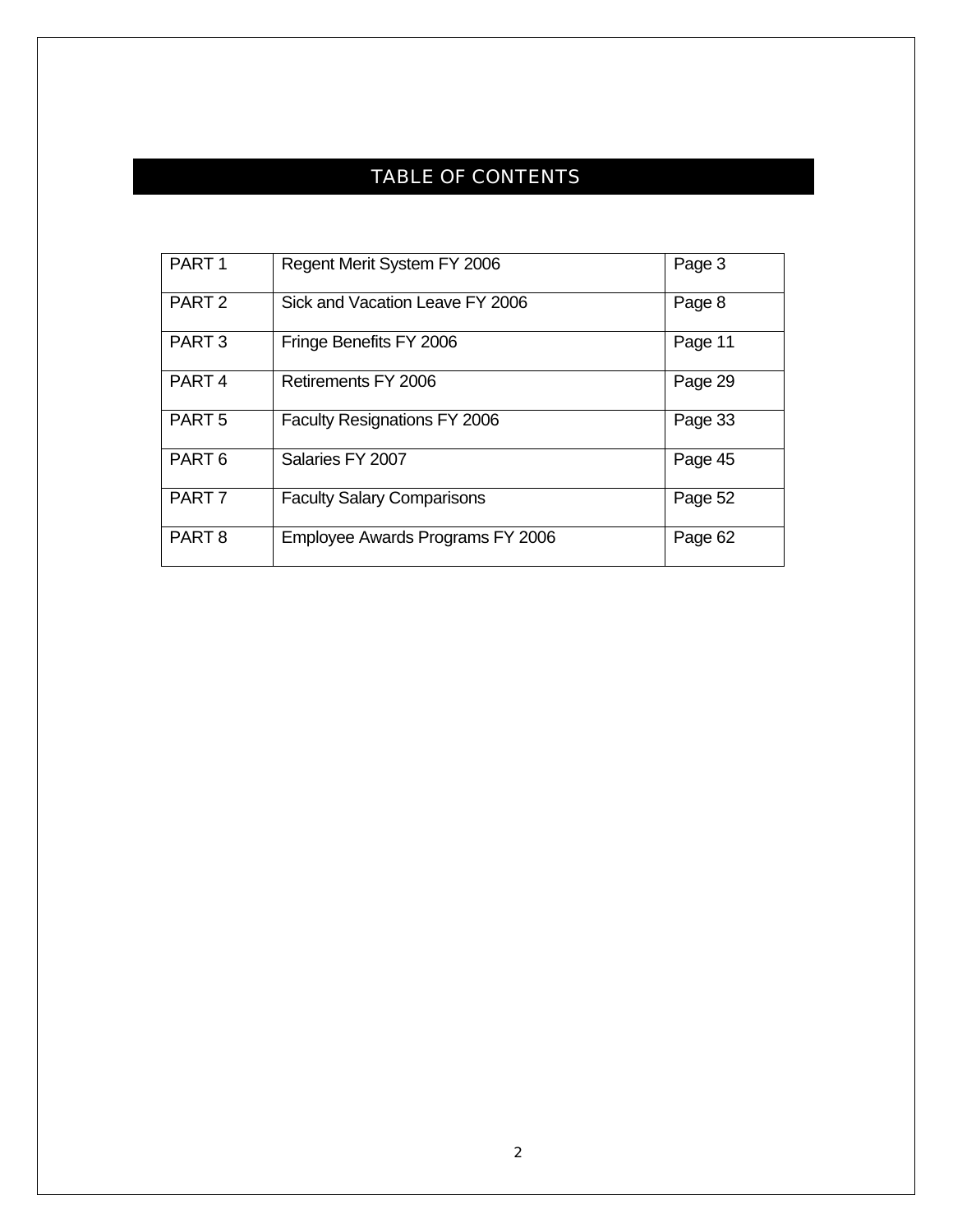

# Regent Merit System – FY 2006

The Regent Merit System is authorized by Iowa Code §8A.412. Rules governing classification, compensation, promotion, demotion, transfer, grievances, leave and discipline are outlined in the Iowa Administrative Code, 681, Chapter 3. Approximately 90% of the employees in the Merit System are in AFSCME bargaining units and are covered by the terms of the AFSCME collective bargaining agreement.

# Employees By Institution

|                    | <b>SUI</b> | <b>ISU</b> | <b>UNI</b> | <b>ISD</b> | <b>IBSSS</b> | <b>TOTAL</b> |
|--------------------|------------|------------|------------|------------|--------------|--------------|
| Supervisory        | 660        | 161        | 83         |            |              | 909          |
| <b>Blue Collar</b> | 1,400      | 660        | 260        | 25         |              | 2,362        |
| Security           | 51         | 28         | 16         |            |              | 95           |
| Technical          | 1,173      | 191        | 30         | 24         | 32           | 1,450        |
| Clerical           | 2,036      | 732        | 233        | 5          |              | 3,012        |
| TOTALS             | 5,320      | ,772       | 622        | 56         | 58           | 7,828        |

# Minority Employment

|                        | <b>SUI</b> | ISU     | <b>UNI</b> | <b>ISD</b> | <b>IBSSS</b> |
|------------------------|------------|---------|------------|------------|--------------|
| Male Maiority          | 29.3%      | 34.3%   | 29.3%      | 30.4%      | 25.9%        |
| <b>Female Majority</b> | 63%        | 61.7%   | 62.1%      | 57.1%      | 72.4%        |
| <b>Male Minority</b>   | 3.0%       | 1.4%    | 2.9%       | 8.9%       |              |
| <b>Female Minority</b> | 4.6%       | $2.0\%$ | 5.8%       | $3.6\%$    | 1.7%         |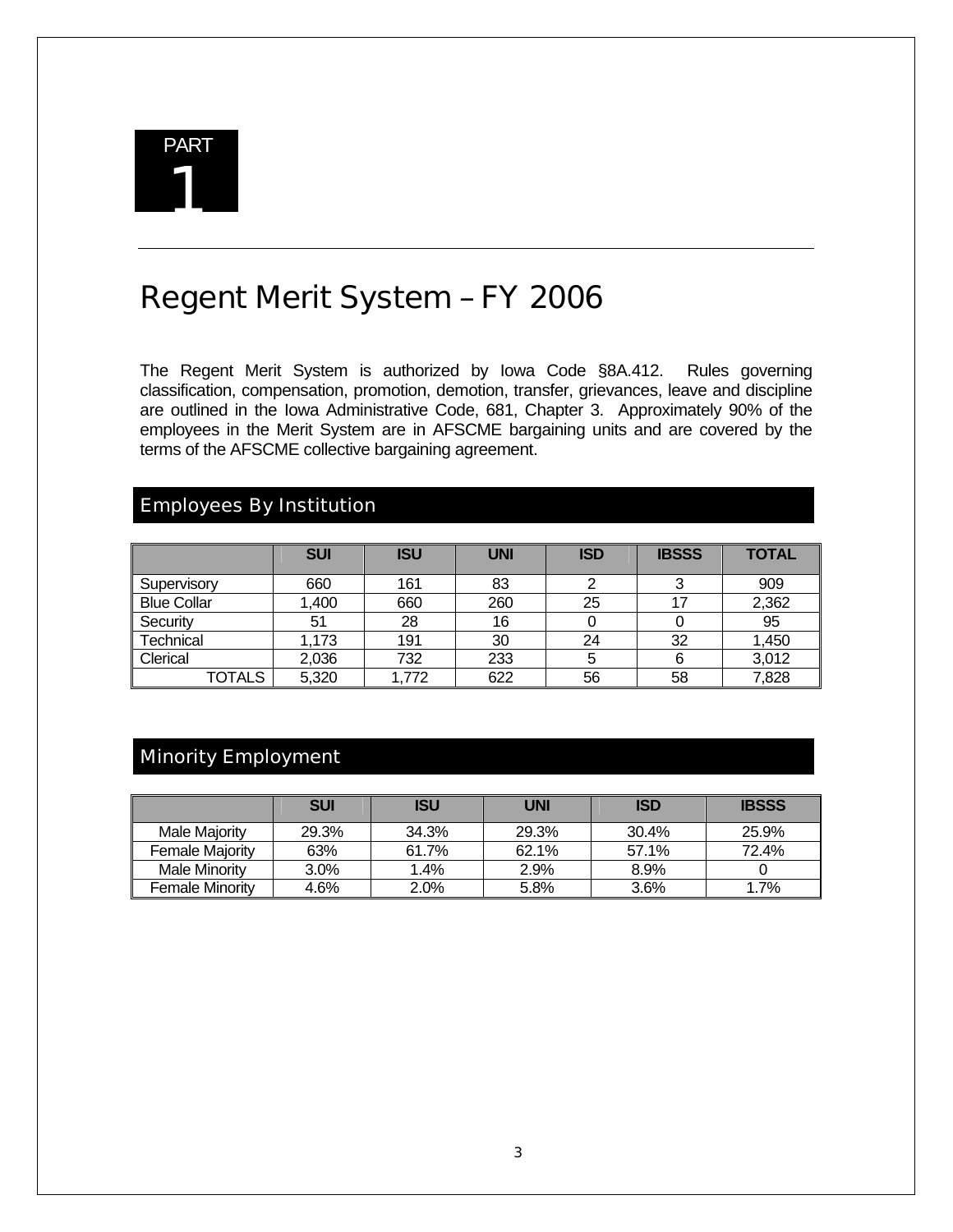# Employment Activity – Appointments

|                                     | <b>System</b> | <b>SUI</b> | <b>ISU</b> | <b>UNI</b> | <b>ISD</b> | <b>IBSSS</b> |
|-------------------------------------|---------------|------------|------------|------------|------------|--------------|
| <b>Original Entry</b>               | 613           | 499        |            | 29         |            |              |
| Reinstatements                      | 56            | 50         |            |            |            |              |
| Reemployments and<br>Recalls        |               | 6          |            |            |            |              |
| <b>TOTAL</b><br><b>APPOINTMENTS</b> | 676           | 555        | 82         | 30         |            |              |

## Employment Activity – Other Personnel Transactions

|                        | <b>Promotions</b> | <b>Contract</b><br><b>Transfers</b> | <b>Merit</b><br><b>Transfers</b> | <b>Demotions</b> |
|------------------------|-------------------|-------------------------------------|----------------------------------|------------------|
| <b>Male Minority</b>   |                   | 19                                  |                                  |                  |
| <b>Female Minority</b> |                   | 16                                  | 18                               |                  |
| <b>Male Majority</b>   | 34                | 68                                  | 39                               |                  |
| <b>Female Majority</b> | 74                | 162                                 | 128                              | 31               |
| TOTAL                  | 119               | 265                                 | 190                              |                  |

|                        | <b>Resignations</b> | <b>Retirements</b> | Layoffs | <b>Dismissal for</b><br><b>Cause</b> |
|------------------------|---------------------|--------------------|---------|--------------------------------------|
| <b>Male Minority</b>   |                     |                    |         |                                      |
| <b>Female Minority</b> |                     |                    |         |                                      |
| <b>Male Majority</b>   | 117                 | 19                 |         |                                      |
| <b>Female Majority</b> | 284                 | 60                 |         | 30                                   |
| TOTAL                  | 455                 | 84                 |         | 60                                   |

## Classification Activity

The Regent Merit System Classification Plan consists of 309 individual classes. Each position is allocated to one of the 309 classifications. The classification plan is administered and maintained by classification analysts at each institution and the staff in the Board Office. Employee and department requests for the reclassification of positions are reviewed on each campus and forwarded with recommendations to the Board Office for disposition.

In fiscal year 2006, 169 requests for reclassification were decided as shown in the following tables. In addition to reclassification requests, the appropriate classifications were determined for 180 new positions.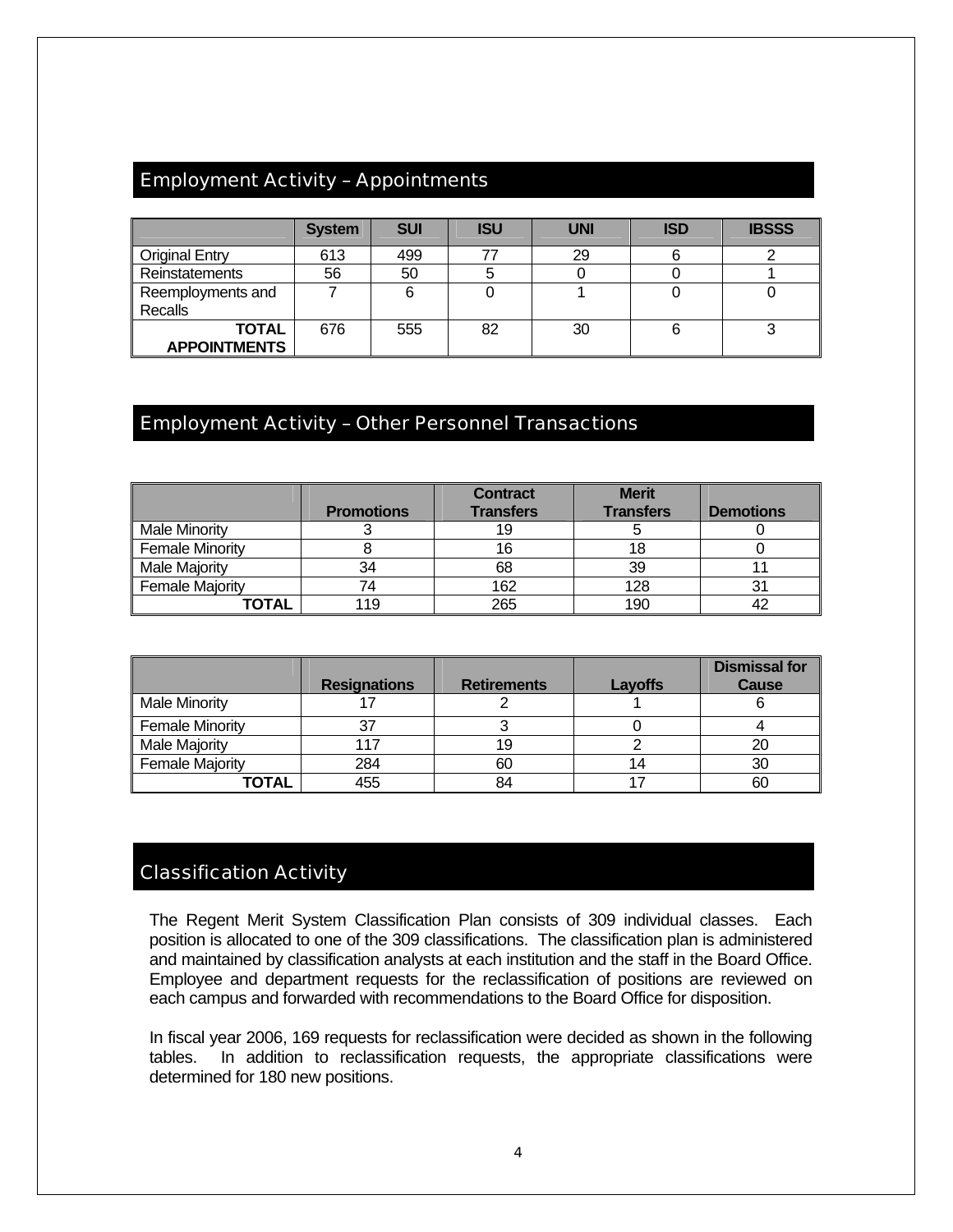|                    | <b>SUI</b> | <b>ISU</b> | <b>UNI</b> | <b>ISD</b> | <b>IBSSS</b> | <b>TOTAL</b> |
|--------------------|------------|------------|------------|------------|--------------|--------------|
| Supervisory        |            |            |            |            |              | 130          |
| <b>Blue Collar</b> | 18         |            |            |            |              | 30           |
| Security           |            |            |            |            |              |              |
| Technical          | 10         |            |            |            |              | 19           |
| Clerical           |            |            |            |            |              | 107          |
| <b>TOTAL</b>       | 90         | 63         | 16         |            |              | 169          |

#### **Reclassification Studies – FY 2006**

#### **Results of Reclassification Reviews -- FY 2006**

|              | <b>Total Reclass</b><br><b>Requests</b> | No Change in<br><b>Class</b> | Change in<br><b>Class/No</b><br><b>Change in</b><br><b>Pay Grade</b> | <b>Change in</b><br>Class/<br><b>Higher Pay</b><br>Grade | <b>Change in</b><br>Class/<br><b>Lower Pay</b><br>Grade |
|--------------|-----------------------------------------|------------------------------|----------------------------------------------------------------------|----------------------------------------------------------|---------------------------------------------------------|
| SUI          | 90                                      | 16                           |                                                                      | 61                                                       |                                                         |
| <b>ISU</b>   | 63                                      | 12                           | 10                                                                   | 35                                                       | 6                                                       |
| <b>UNI</b>   | 16                                      |                              |                                                                      |                                                          |                                                         |
| <b>ISD</b>   |                                         |                              |                                                                      |                                                          |                                                         |
| <b>IBSSS</b> |                                         |                              |                                                                      |                                                          |                                                         |
| <b>TOTAL</b> | 169                                     | 28                           | 19                                                                   | 107                                                      | 15                                                      |

#### **Classification Actions FY 2002 - 2006**

|                        | <b>FY 2002</b> | <b>FY 2003</b> | <b>FY 2004</b> | <b>FY 2005</b> | <b>FY 2006</b> |
|------------------------|----------------|----------------|----------------|----------------|----------------|
| Reclassification       |                |                |                |                |                |
| Requests               | 250            | 321            | 191            | 189            | 169            |
| <b>New Position</b>    |                |                |                |                |                |
| <b>Classifications</b> | 171            | 284            | 292            | 172            | 180            |
| <b>TOTAL ACTIONS</b>   | 421            | 605            | 483            | 361            | 349            |

The classification plan is flexible and may be revised as the need arises with Board approval. The vast majority of the classifications are in AFSCME bargaining units. The collective bargaining agreement with AFSCME gives the union time to comment on the establishment of new classes and the deletion of existing classes. Changes of title and pay grades are negotiated with the union. Pay grade changes and pay grade determinations for new classifications are made through application of the job evaluation instrument. This instrument allows each class to be evaluated based upon the skill, effort, responsibility and working conditions for the classification in accordance with the state's comparable worth law.

No classifications were added or revised in FY 2006.

#### **Compensation**

The Merit System Pay Plan is developed to comply with the state law on comparable worth, and the collective bargaining agreement negotiated with the American Federation of State, County and Municipal Employees (AFSCME) which represents the blue collar, security,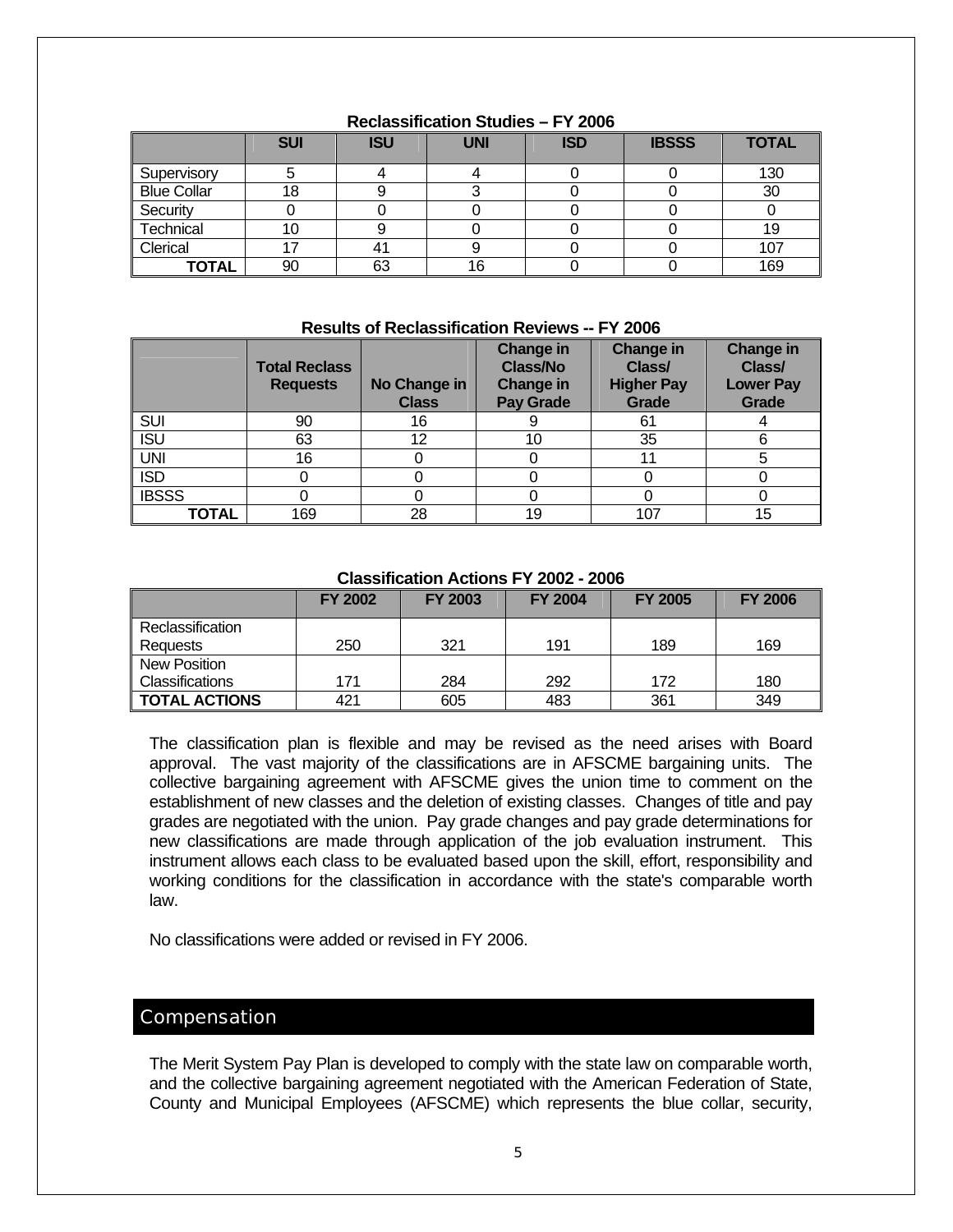technical and clerical employees of the Regent Merit System and similar employees of other state agencies and is applied uniformly at each institution governed by the Board.

AFSCME covered staff did not receive an across-the-board increase on July 1, 2005. On April 1, 2006, employees at the top of their pay grades received a 2.5% increase. Annual step increases are given on the employee's anniversary date (not to exceed the maximum of the pay grade) and are valued at 4.5%.

Supervisory and confidential employees in the Regent Merit System were treated in a fashion similar to those covered by the collective bargaining agreement.

The average merit system salary increased from \$34,466 in FY 2005 to \$35,272 in FY 2006, an increase of approximately 3%.

|              | <b>Average Annual</b><br><b>Salary</b> |
|--------------|----------------------------------------|
| SUI          | \$34,672                               |
| <b>ISU</b>   | \$36,746                               |
| <b>UNI</b>   | \$36,607                               |
| <b>ISD</b>   | \$32,134                               |
| <b>IBSSS</b> | \$33,943                               |
| System-Wide  | \$35,272                               |

Salaries of approximately 47% of Regent Merit System staff are at or near the maximums of the pay grades.

## Appeals

Three appeal or grievance procedures are available to Regent Merit System employees. One applies to employees who want to appeal the Merit System Director's decision regarding classifications of their positions. In accordance with the merit rules, those appeals are heard by a committee consisting of a Resident Director or representative from another Regent institution, a peer employee, and an outside chairperson who is knowledgeable in matters of job classification. Classification appeals in the past five years are shown in the table below.

|                           | <b>FY 2002</b> | <b>FY 2003</b> | <b>FY 2004</b> | <b>FY 2005</b> | <b>FY 2006</b> |
|---------------------------|----------------|----------------|----------------|----------------|----------------|
| Number of Appeals         |                |                |                |                |                |
| <b>Decisions Upheld</b>   |                |                |                |                |                |
| <b>Decisions Reversed</b> |                |                |                |                |                |
| Withdrawn                 |                |                |                |                |                |

A second appeal process is available to employees who allege violation of merit or institutional rules governing terms and conditions of employment. An arbitrator selected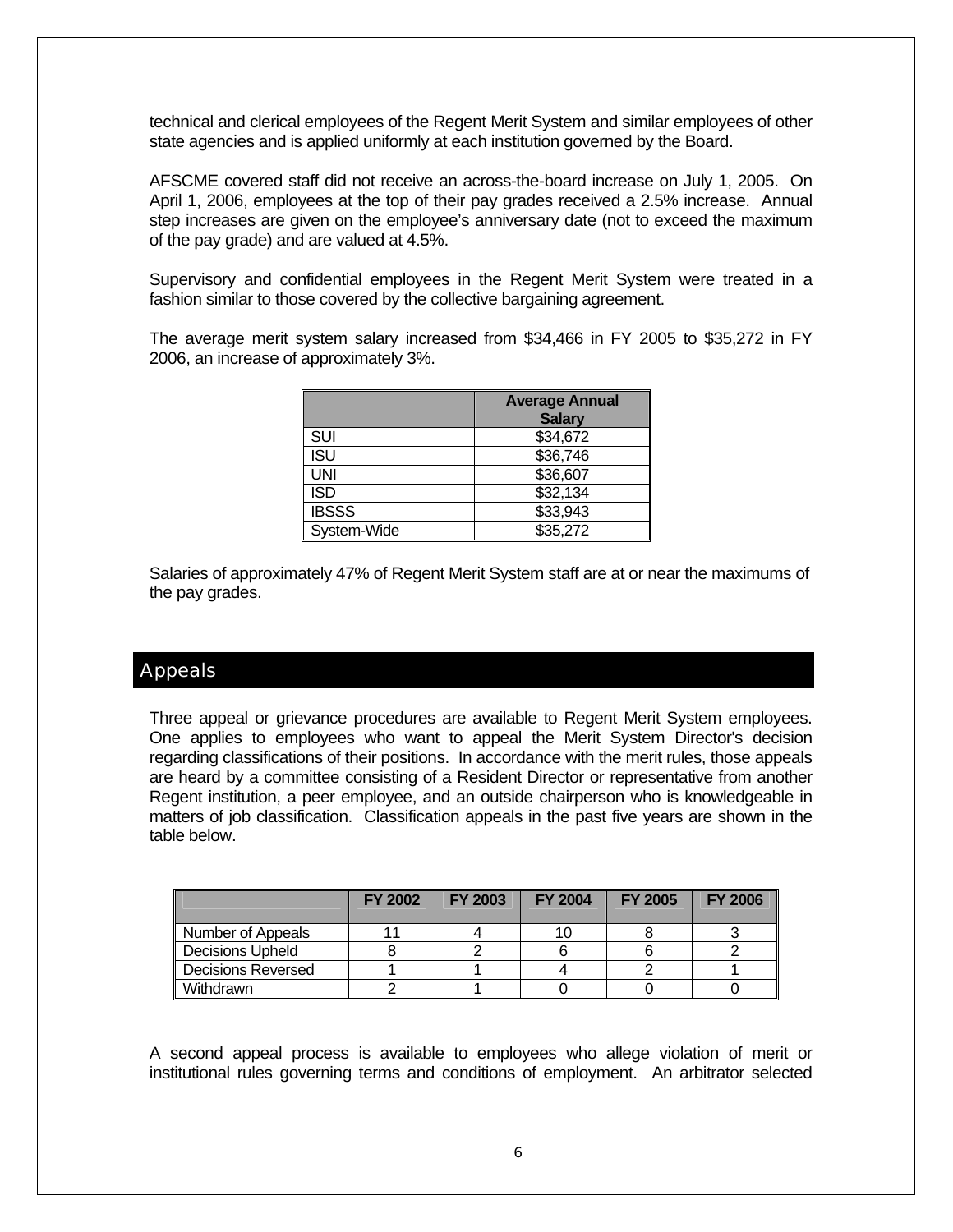from lists provided by the Federal Mediation and Conciliation Service hears those appeals at the final step. No appeals were filed during the year.

A third appeal procedure is applicable to employees who allege violation of the collective bargaining agreement between the State and AFSCME. Those appeals are resolved in accordance with the negotiated grievance process.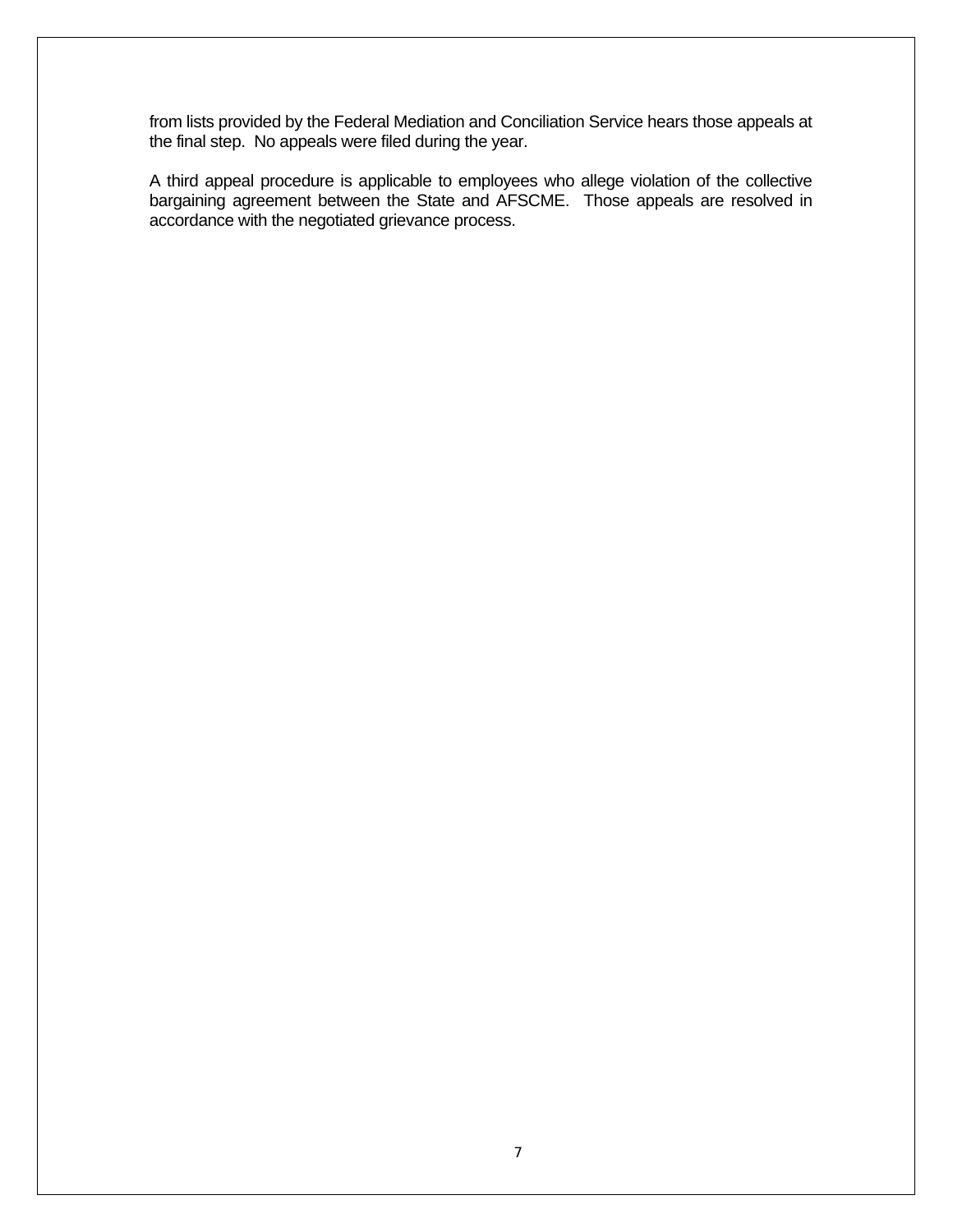

# Sick and Vacation Leave

Permanent employees of the State of Iowa earn 1½ days of sick leave per month. Unused leave is carried forward each year. Upon retirement, an employee receives payment for the employee's remaining sick leave balance, to a maximum of \$2,000.

- Sick leave may be used for personal illness, for attendance at funerals of immediate family members; and for temporary emergency care of ill or injured family members.
- Regent employees used 160,185 days of sick leave in FY 2006 at a cost of \$30.7 million.
- Average usage per employee was 7.2 days. The average usage in FY 2005 was 6.8 days.

Employees of the Regents Merit System earn vacation leave based on years of service as follows:

| <b>YEARS OF SERVICE</b>                                | <b>WEEKS OF VACATION</b> |
|--------------------------------------------------------|--------------------------|
| First through $4th$                                    | 2 weeks                  |
| $\frac{1}{3}$ 5 <sup>th</sup> through 11 <sup>th</sup> | 3 weeks                  |
| $12th$ through 19 <sup>th</sup>                        | 4 weeks                  |
| $20th$ through $24th$                                  | 4.4 weeks                |
| $\sqrt{25}$ and beyond                                 | 5 weeks                  |

Full-time professional and scientific employees and 12-month faculty accrue vacation at the rate of 22 working days (plus two unscheduled holidays) per year.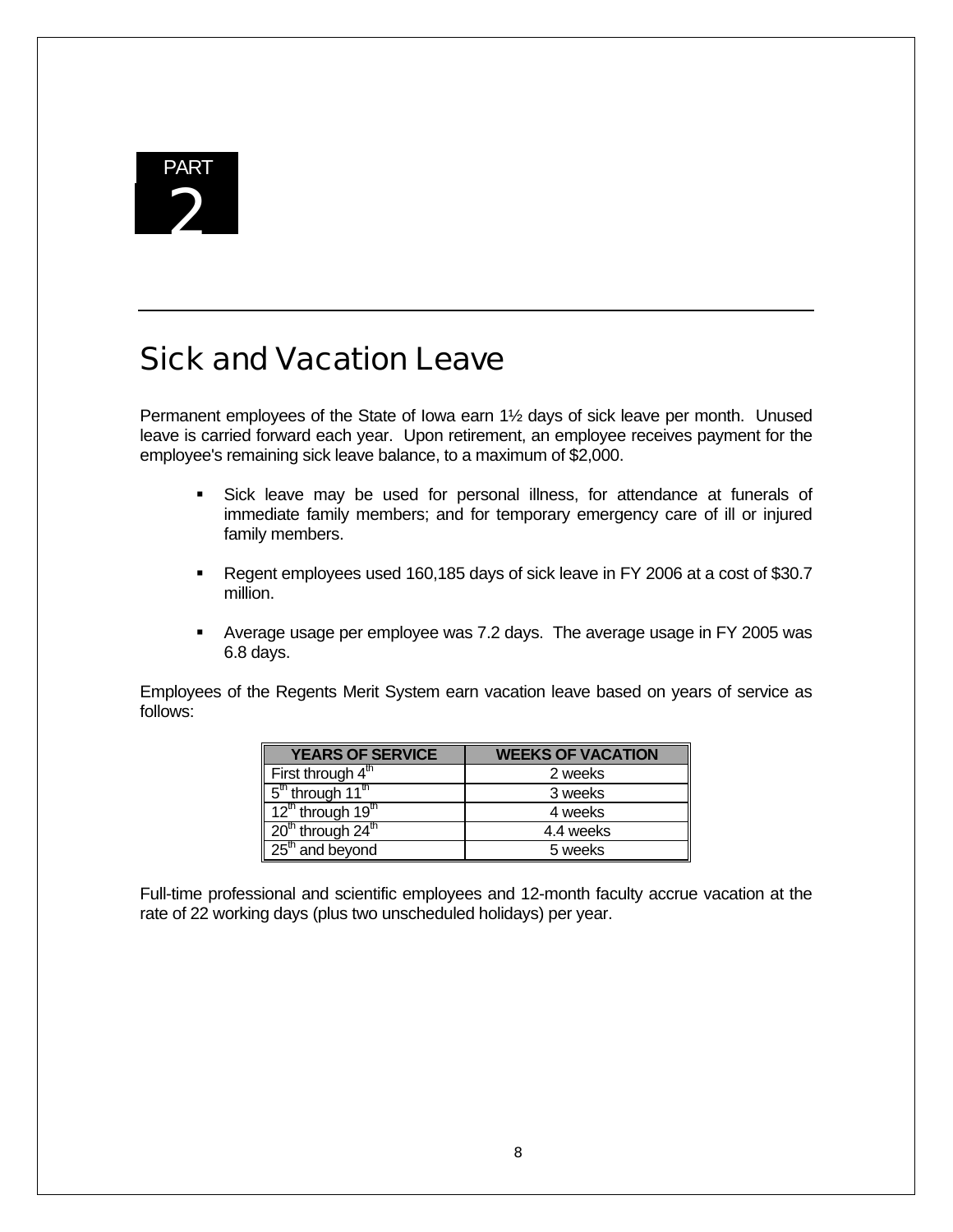University of Iowa employees in the SEIU bargaining unit hired on or after July 1, 1999, earn vacation as follows:

| <b>YEARS OF</b><br><b>SERVICE</b> | <b>ANNUAL</b><br><b>ACCRUAL</b> | <b>MONTHLY</b><br><b>ACCRUAL</b> | <b>MAXIMUM</b><br><b>ACCRUAL</b> |
|-----------------------------------|---------------------------------|----------------------------------|----------------------------------|
| Up to 3                           | 120 hours                       | 10.0 hours                       | 240 hours                        |
| More than 3, up to 6              | 160 hours                       | 13,333 hours                     | 320 hours                        |
| More than 6                       | 192 hours                       | 16.0 hours                       | 384 hours                        |

Average vacation use per employee was 18.4 days. Average vacation use in FY 2005 was 17.3 days. Charts on the following page provide specifics on leave usage at the five institutions.

The following holidays are granted annually to employees:

| New Year's Day                                      | <b>Thanksgiving Day</b>   |
|-----------------------------------------------------|---------------------------|
| Memorial Day                                        | Friday after Thanksgiving |
| <b>Independence Day</b>                             | Christmas Day             |
| Labor Day                                           |                           |
| Two days designated by the head of each institution |                           |
| Two days to be accrued as vacation                  |                           |
|                                                     |                           |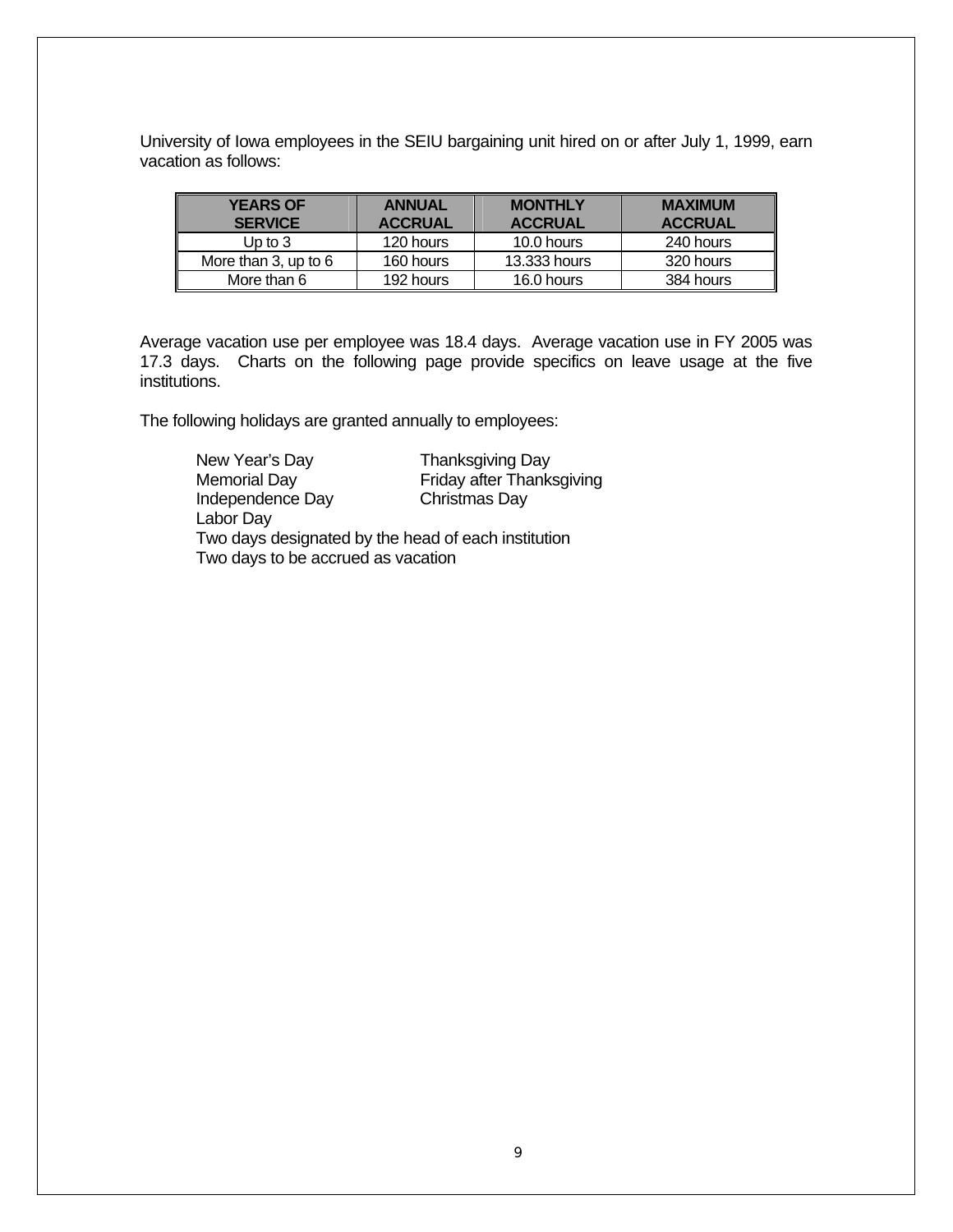| SUI                                 | Faculty        |              | <b>P&amp;S</b> |              | <b>Merit</b>         |              | <b>Total</b>                |                 |
|-------------------------------------|----------------|--------------|----------------|--------------|----------------------|--------------|-----------------------------|-----------------|
|                                     | <b>Sick</b>    | Vacation     | <b>Sick</b>    | Vacation     | <b>Sick</b>          | Vacation     | <b>Sick</b>                 | Vacation        |
|                                     |                |              |                |              |                      |              |                             |                 |
| <b>Total Employees</b>              |                |              |                |              |                      |              |                             |                 |
| <b>Earning Leave</b>                | 2,073          | 1,141        | 6,553          | 6,691        | 5,097                | 5,196        | 13,723                      | 13,028          |
| <b>Total Value of Leave</b>         |                |              |                |              |                      |              |                             |                 |
| Used                                | \$2,229,084    | \$22,532,015 | \$11,836,428   | \$32,449,879 | \$8,444,894          | \$14,334,376 | \$22,510,406                | \$69,316,270    |
|                                     |                |              |                |              |                      |              |                             |                 |
| <b>Total Days Used</b>              | 3,834.38       | 19,998.63    | 52,133.75      | 131,368.38   | 56,870.25            | 92,838.00    | 112,838                     | 244,205         |
| Average Days Used                   |                |              |                |              |                      |              |                             |                 |
| Per Employee                        | 1.85           | 17.53        | 7.96           | 19.63        | 11.16                | 17.87        | 8.22                        | 18.74           |
|                                     |                |              |                |              |                      |              |                             |                 |
| <b>ISU</b>                          | Faculty        |              | <b>P&amp;S</b> |              | Merit                |              | Total                       |                 |
|                                     | <b>Sick</b>    | Vacation     | <b>Sick</b>    | Vacation     | <b>Sick</b>          | Vacation     | <b>Sick</b>                 | <b>Vacation</b> |
| <b>Total Employees</b>              |                |              |                |              |                      |              |                             |                 |
| <b>Earning Leave</b>                | 1,859          | 500          | 2,608          | 2,576        | 1,872                | 1,872        | 6,339                       | 4,948           |
| <b>Total Value of Leave</b>         |                |              |                |              |                      |              |                             |                 |
| Used                                | \$704,697      | \$3,101,949  | \$2,531,134    | \$9,513,375  | \$2,483,618          | \$4,751,805  | \$5,719,449                 | \$17,367,129    |
|                                     |                |              |                |              |                      |              |                             |                 |
| <b>Total Days Used</b>              | 2,324          | 8,371        | 13,150         | 46,909       | 18,028               | 32,760       | 33,501                      | 88,040          |
| Average Days Used                   |                |              |                |              |                      |              |                             |                 |
| Per Employee                        | 1.25           | 16.74        | 5.04           | 18.21        | 9.63                 | 17.50        | 5.28                        | 17.79           |
|                                     |                |              |                |              |                      |              |                             |                 |
| UNI                                 | Faculty        |              | P&S            |              | Merit                |              | <b>Total</b>                |                 |
|                                     | <b>Sick</b>    | Vacation     | <b>Sick</b>    | Vacation     | <b>Sick</b>          | Vacation     | <b>Sick</b>                 | Vacation        |
| <b>Total Employees</b>              |                |              |                |              |                      |              |                             |                 |
| <b>Earning Leave</b>                | 736            | 25           | 546            | 546          | 612                  | 612          | 1,894                       | 1,183           |
|                                     |                |              |                |              |                      |              |                             |                 |
| <b>Total Value of Leave</b>         |                |              |                |              |                      |              |                             |                 |
| Used                                | \$279,200      | \$289,782    | \$725,798      | \$2,075,491  | \$1,017,545          | \$1,700,746  | \$2,022,543                 | \$4,066,019     |
|                                     |                |              |                |              |                      |              |                             |                 |
| <b>Total Days Used</b>              | 788            | 545          | 3,562          | 9,528        | 7.098                | 11,292       | 11,448                      | 21,365          |
| <b>Average Days Used</b>            |                |              |                |              |                      |              |                             |                 |
| Per Employee                        | 1.07           | 21.79        | 6.52           | 17.45        | 11.60                | 18.45        | 6.04                        | 18.06           |
|                                     |                |              |                |              |                      |              |                             |                 |
|                                     |                |              |                |              |                      |              |                             |                 |
| <b>ISD</b>                          | <b>Faculty</b> |              | <b>P&amp;S</b> |              | Merit                |              | Total                       |                 |
|                                     | <b>Sick</b>    | Vacation     | <b>Sick</b>    | Vacation     | <b>Sick</b>          | Vacation     | <b>Sick</b>                 | Vacation        |
| Total Employees                     |                |              |                |              |                      |              |                             |                 |
| <b>Earning Leave</b>                | 44             | n/a          | 45             | 45           | 59                   | 59           | 148                         | 104             |
| <b>Total Value of Leave</b>         |                |              |                |              |                      |              |                             |                 |
| Used                                | \$90,296       | n/a          | \$41,118       | \$103,740    | \$104,370            | \$123,505    | \$235,784                   | \$227,245       |
|                                     |                |              |                |              |                      |              |                             |                 |
|                                     |                |              |                |              |                      |              |                             |                 |
| <b>Total Days Used</b>              | 417.50         | n/a          | 238.88         | 389.88       | 781.75               | 816.00       | 1,438                       | 1,206           |
| Average Days Used                   |                |              |                |              |                      |              |                             |                 |
| Per Employee                        | 9.49           | n/a          | 5.31           | 8.66         | 13.25                | 13.83        | 9.72                        | 11.59           |
|                                     |                |              |                |              |                      |              |                             |                 |
| <b>IBSSS</b>                        | <b>Faculty</b> |              | <b>P&amp;S</b> | Vacation     | Merit<br><b>Sick</b> |              | <b>Total</b><br><b>Sick</b> | Vacation        |
|                                     | <b>Sick</b>    | Vacation     | <b>Sick</b>    |              |                      | Vacation     |                             |                 |
| <b>Total Employees</b>              |                |              |                |              |                      |              |                             |                 |
| <b>Earning Leave</b>                | 37             | n/a          | 13             | 13           | 56                   | 56           | 106                         | 69              |
| <b>Total Value of Leave</b>         |                |              |                |              |                      |              |                             |                 |
| Used                                | \$75,581       | n/a          | \$20,694       | \$68,057     | \$77,770             | \$121,852    | \$174,045                   | \$189,909       |
|                                     |                |              |                |              |                      |              |                             |                 |
| <b>Total Days Used</b>              | 285.50         | n/a          | 97.38          | 296.63       | 577.13               | 870.88       | 960                         | 1,168           |
| Average Days Used                   |                |              |                |              |                      |              |                             |                 |
| Per Employee                        | 7.72           | n/a          | 7.49           | 22.82        | 10.31                | 15.55        | 9.06                        | 16.92           |
|                                     |                |              |                |              |                      |              |                             |                 |
| <b>REGENTS TOTAL</b>                | <b>Faculty</b> |              | <b>P&amp;S</b> |              | Merit                |              | <b>Total</b>                |                 |
|                                     | Sick           | Vacation     | Sick           | Vacation     | Sick                 | Vacation     | Sick                        | Vacation        |
| <b>Total Employees</b>              |                |              |                |              |                      |              |                             |                 |
| <b>Earning Leave</b>                | 4,749          | 1,666        | 9,765          | 9,871        | 7,696                | 7,795        | 22,210                      | 19,332          |
|                                     |                |              |                |              |                      |              |                             |                 |
| <b>Total Value of Leave</b><br>Used | \$3,378,858    | \$25,923,746 | \$15,155,172   | \$44,210,542 | \$12,128,197         | \$21,032,284 | \$30,662,227                | \$91,166,572    |
|                                     |                |              |                |              |                      |              |                             |                 |
| <b>Total Days Used</b>              |                |              |                |              |                      |              |                             |                 |
|                                     | 7,648          | 28,914       | 69,182         | 188,492      | 83,355               | 138,578      | 160,185                     | 355,983         |
| Average Days Used<br>Per Employee   | 1.61           | 17.36        | 7.08           | 19.10        | 10.83                | 17.78        | 7.21                        | 18.41           |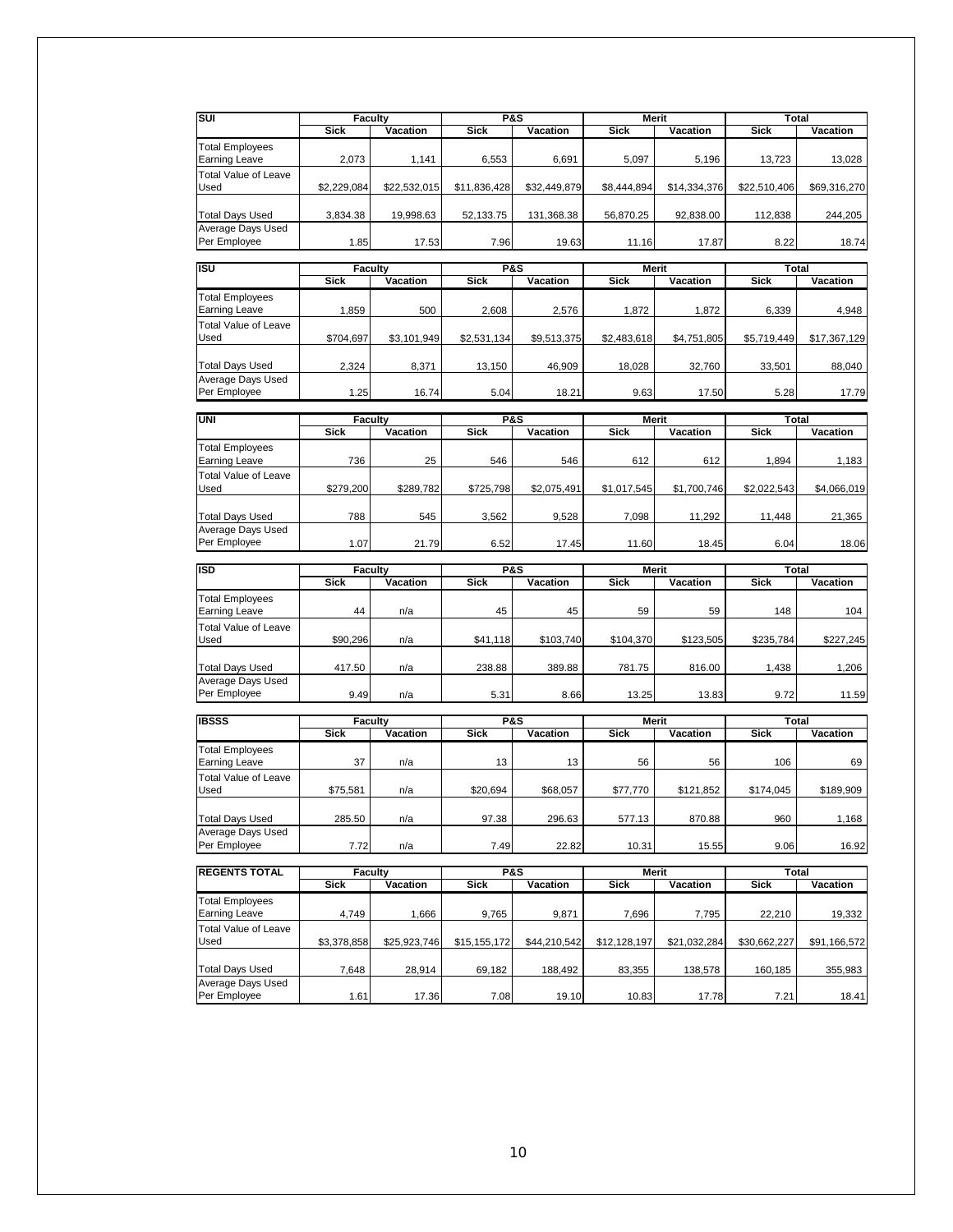

# Fringe Benefits – FY 2006

Traditionally, the three universities have been allowed by the Board of Regents to maintain separate insurance programs within a framework of general comparability. In accordance with the Board of Regents Policy Manual, §4.28, the Board's Executive Director reviews all proposed changes in benefit programs to determine if Board approval is required.

The AFSCME-covered employees at the universities and the employees of the Board Office, the Iowa School for the Deaf, and the Iowa Braille and Sight Saving School participate in the State of Iowa health and dental insurance programs. Board Office and special school employees participate in the University of Northern Iowa group for life, long-term disability, and accidental death and dismemberment insurance.

Permanent employees of the five institutions and the Board Office have the option of selecting either IPERS or an approved substitute for retirement.

Cost of insurance and retirement programs for FY 2006 was \$409,773,487. Institutional costs as a percent of nonstudent payroll are as follows: University of Iowa – 28.1%; Iowa State University – 29.7%; University of Northern Iowa – 34%; Iowa School for the Deaf – 38%; and Iowa Braille and Sight Saving School – 37.1%.

Each of the fringe benefit programs available to Regent employees is described below.

#### Social Security and Medicare

Employees of the Regent institutions and the Board Office are covered by the Federal Insurance Contribution Act (FICA). Federal law prescribes the employer and employee contributions and benefits. The contribution rates are shown below.

| <b>Calendar</b><br>Year |                        | <b>Employer</b><br><b>Contribution</b> | <b>Employee</b><br><b>Contribution</b> | <b>Maximum</b><br><b>Salary</b> |
|-------------------------|------------------------|----------------------------------------|----------------------------------------|---------------------------------|
| 2005                    | <b>Social Security</b> | 6.20%                                  | 6.20%                                  | \$90,000                        |
| 2006                    | <b>Social Security</b> | 6.20%                                  | 6.20%                                  | \$94,200                        |
| 2007                    | <b>Social Security</b> | 6.20%                                  | 6.20%                                  | \$97,500                        |
|                         | Medicare               | 1.45%                                  | 1.45%                                  | No maximum                      |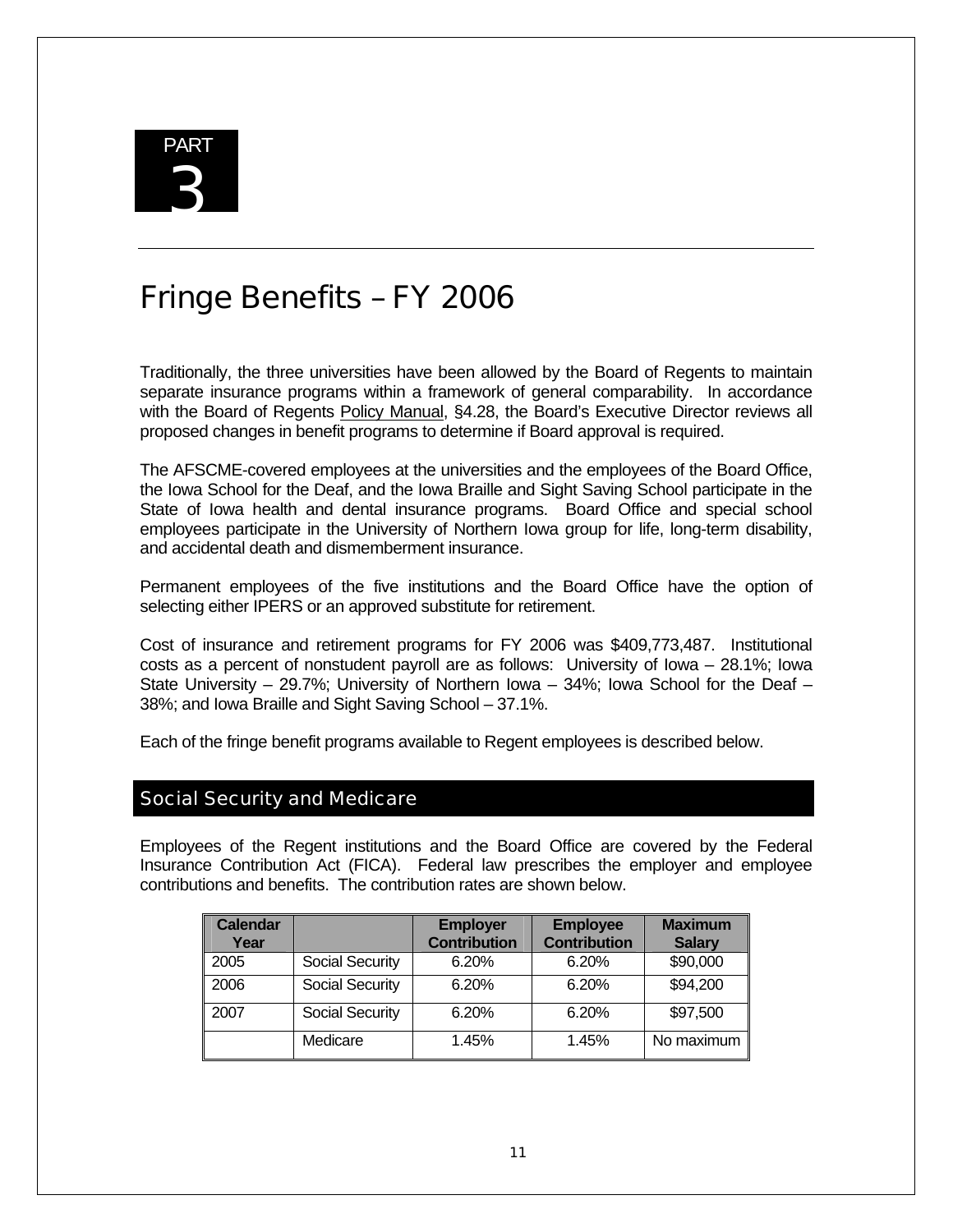Costs for Social Security and Medicare to the Regent institutions for FY 2006 are detailed below:

| <b>SUI</b>   | ISU          | UNI         | <b>ISD</b> | <b>IBSSS</b> |
|--------------|--------------|-------------|------------|--------------|
| \$60,719,084 | \$24,422,643 | \$7,740,849 | \$438,653  | \$323,413    |

## Iowa Public Employees Retirement System (IPERS)

Employees of the Regent institutions and the Board Office have the option to select either IPERS or TIAA-CREF or an approved substitute for retirement contributions. Participation in a retirement program is required.

• The Board approved allowing the employees of the special schools to select between TIAA-CREF and IPERS effective January 1996. TIAA-CREF contribution levels are at the IPERS rates.

The rate of contribution for IPERS is as follows:

■ 5.75% by the employer and 3.7% by the employee

The number of employees selecting IPERS is as follows:

| University of Iowa                          | 1,761 |
|---------------------------------------------|-------|
| <b>Iowa State University</b>                | 891   |
| <b>University of Northern Iowa</b>          | 255   |
| <b>Iowa School for the Deaf</b>             | 72    |
| <b>Iowa Braille and Sight Saving School</b> | 93    |

The Iowa Code does not specify a mandatory retirement age for employees participating in the IPERS program.

The employer contributions for IPERS for FY 2006 are shown below:

| SUI       | <b>ISU</b> | UNI       | <b>ISD</b> | <b>IBSSS</b> |
|-----------|------------|-----------|------------|--------------|
| \$974,410 | \$730,484  | \$336,224 | \$118,098  | \$128,679    |

## Federal Retirement Program

During FY 2006, 125 employees of Iowa State University were covered by federal retirement.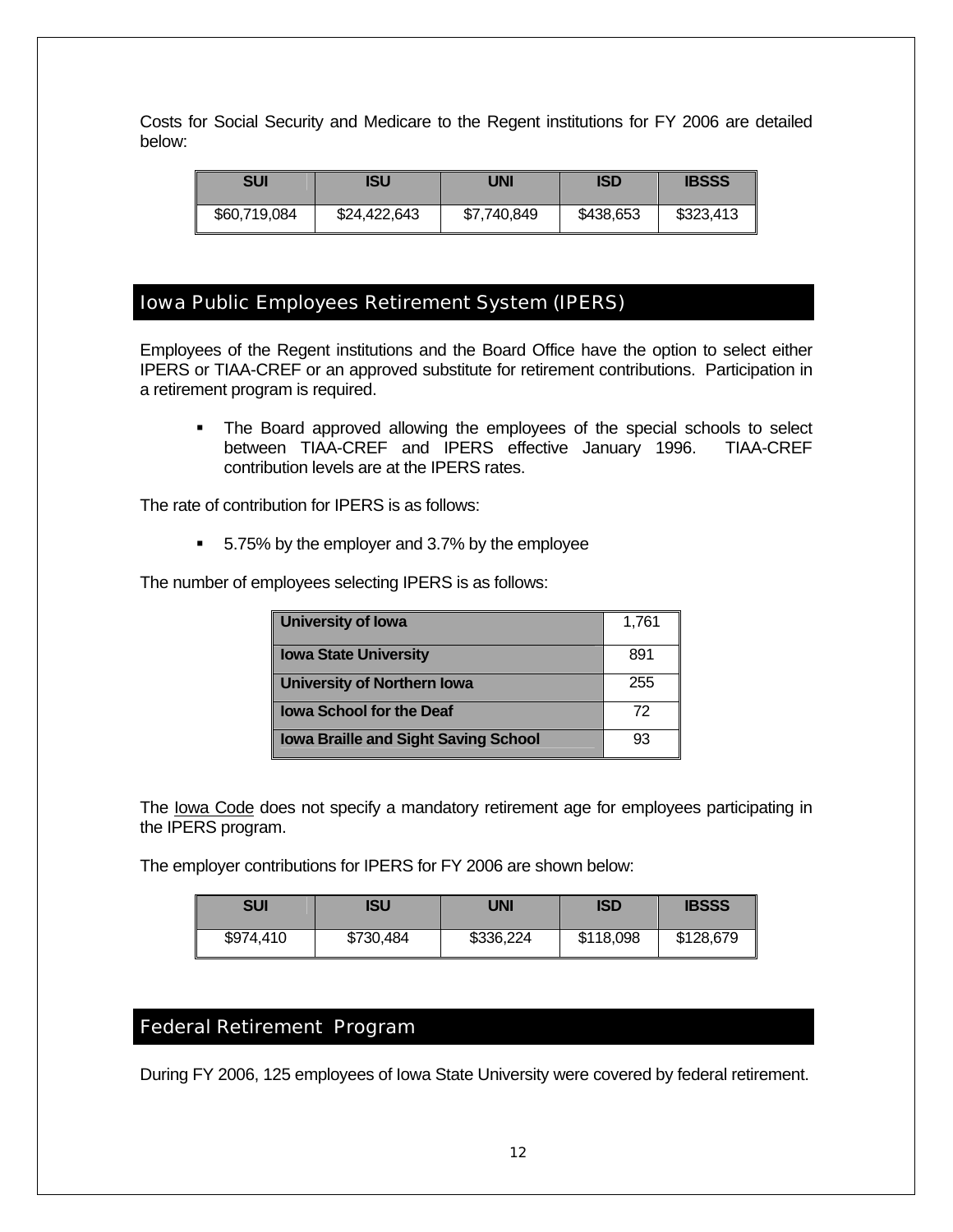## Funded Retirement Programs

All permanent<sup>1</sup> employees with a budgeted annual salary of at least \$7,800 are eligible to participate in the Teachers Insurance and Annuity Association—College Retirement Equities Fund (TIAA-CREF) or in a plan substituted in accordance with Board policy.

The contribution rate for TIAA-CREF for employees of the universities and Board Office is:

- Ten percent on the first \$4,800 of salary for staff members with less than five years of service and 15% on all additional salary. The employer pays 2/3 of the cost and the employee 1/3.
- The contribution for employees with more than five years of service is 15% up to the IRS limitations.
- The employer pays 10% of salary while the employee pays 5% with the exception noted above.

The contribution rate for the employees of the special school is at the IPERS rate.

**The employer contribution is 5.75%. The employee's contribution is 3.7%.** 

Benefits from the TIAA program are in the form of a fixed annuity, which is adjusted periodically. CREF includes multiple investment accounts.

Under TIAA-CREF rules, vesting of employee and employer contributions is immediate.

The numbers of employees participating in the employer sponsored retirement programs during FY 2006 are shown below:

|                         | <b>SUI</b> | ISU   | <b>UNI</b> | <b>ISD</b> | <b>IBSSS</b> |
|-------------------------|------------|-------|------------|------------|--------------|
| <b>TIAA-CREF</b>        | 15,520     | 5,630 | 1,894      | 86         | 44           |
| <b>Substitute Plans</b> | 27         |       | ັ          |            |              |

Employer contributions for employer sponsored retirement programs for FY 2006 are shown below:

|                         | <b>SUI</b>   | <b>ISU</b>   | <b>UNI</b>  | <b>ISD</b> | <b>IBSSS</b> |
|-------------------------|--------------|--------------|-------------|------------|--------------|
| <b>TIAA-CREF</b>        | \$76,042,184 | \$30,950,326 | \$9,821,877 | \$238,086  | \$115,339    |
| <b>Substitute Plans</b> | \$183,896    | \$36,427     | \$27,503    |            |              |

-

 $1$  SUI: all employees with half-time or greater permanent appointments

ISU: all employees with 1/3-time appointments or greater for nine continuous months or longer

UNI: all employees holding other than a temporary appointment of 1/2-time or more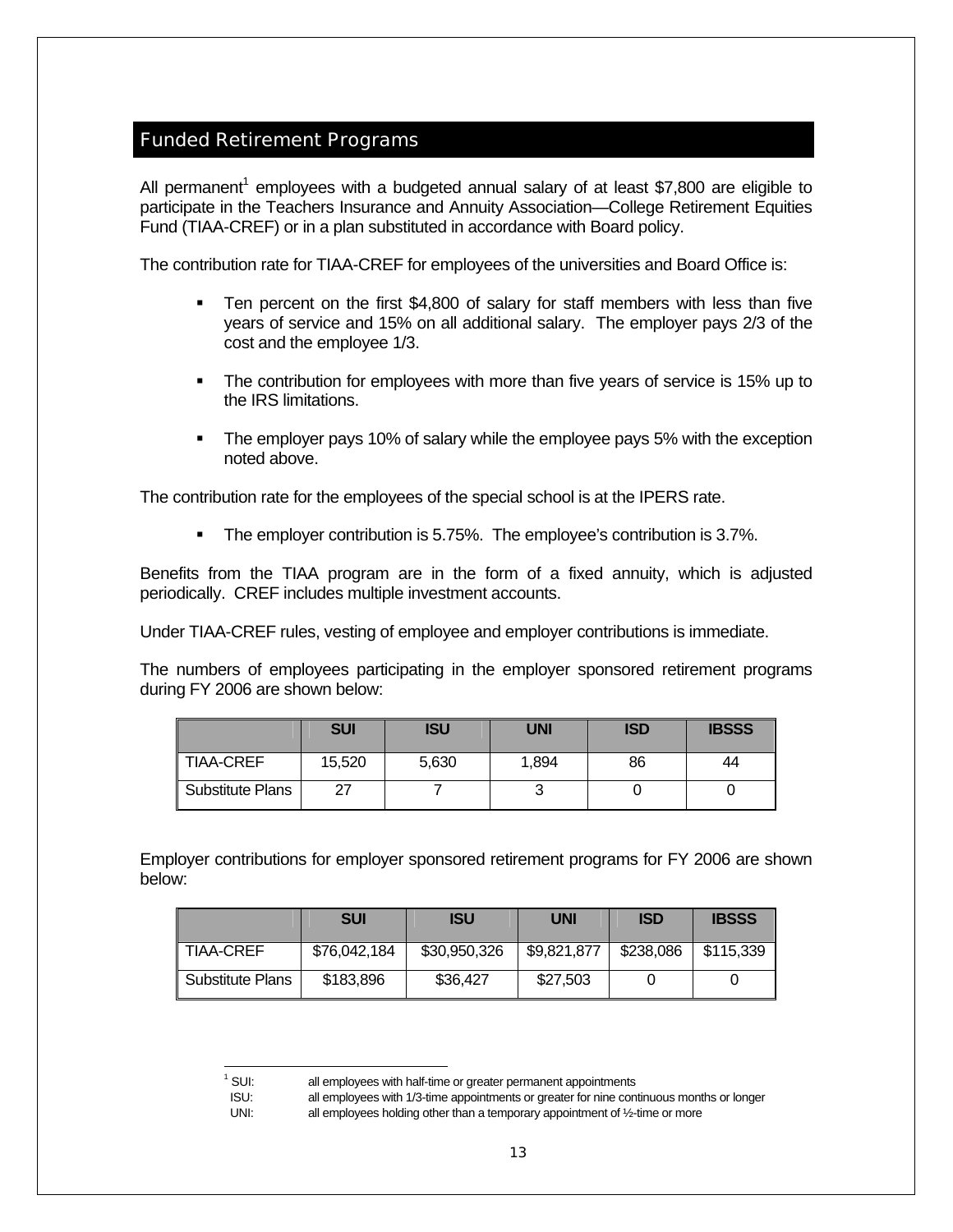A TIAA-CREF waiver of premium, which continues contributions during periods of disability, is also provided. Similar protection is also provided to federal employees covered by the federal retirement program at Iowa State University.

The FY 2006 costs for TIAA-CREF waiver of premium are shown below:

| SUI         | ISU       | UNI       | <b>ISD</b> | <b>IBSSS</b> |
|-------------|-----------|-----------|------------|--------------|
| \$1,421,304 | \$943,341 | \$254,714 | \$5,611    | \$2,933      |

#### Unemployment Compensation and Worker's Compensation

Employees of the five institutions and the Board Office are covered by unemployment compensation and worker's compensation with benefits under both determined by state and/or federal laws. FY 2006 costs for these programs were:

|                              | <b>SUI</b>  | <b>ISU</b>  | <b>UNI</b> | <b>ISD</b> | <b>IBSSS</b> |
|------------------------------|-------------|-------------|------------|------------|--------------|
| Unemployment<br>Compensation | \$364,167   | \$213,305   | \$45,001   |            | \$820        |
| Worker's<br>Compensation     | \$4,674,044 | \$2,257,776 | \$964,380  | \$85,461   | \$115,346    |

## Life Insurance

**University of Iowa**: Participation in the life insurance program is mandatory for all budgeted permanent faculty and staff classified at 50% time or greater.

The amount of life insurance coverage is based on salary.

• The amount of coverage is 2 1/2 times annual budgeted salary to a maximum coverage of \$1,000,000.

The University provides \$2,000 of paid up life insurance to staff members who retire at age 62 or older with 10 years of continuous covered service prior to retirement. For each year of service in excess of 10 years, an additional \$200 of paid up life insurance was provided up to a maximum of \$4,000.

The life insurance program is underwritten by Principal Financial Company.

The University pays an annual rate of \$4.56 per \$1,000.

**Life insurance cost for the University of Iowa for FY 2006 was \$9,034,719.**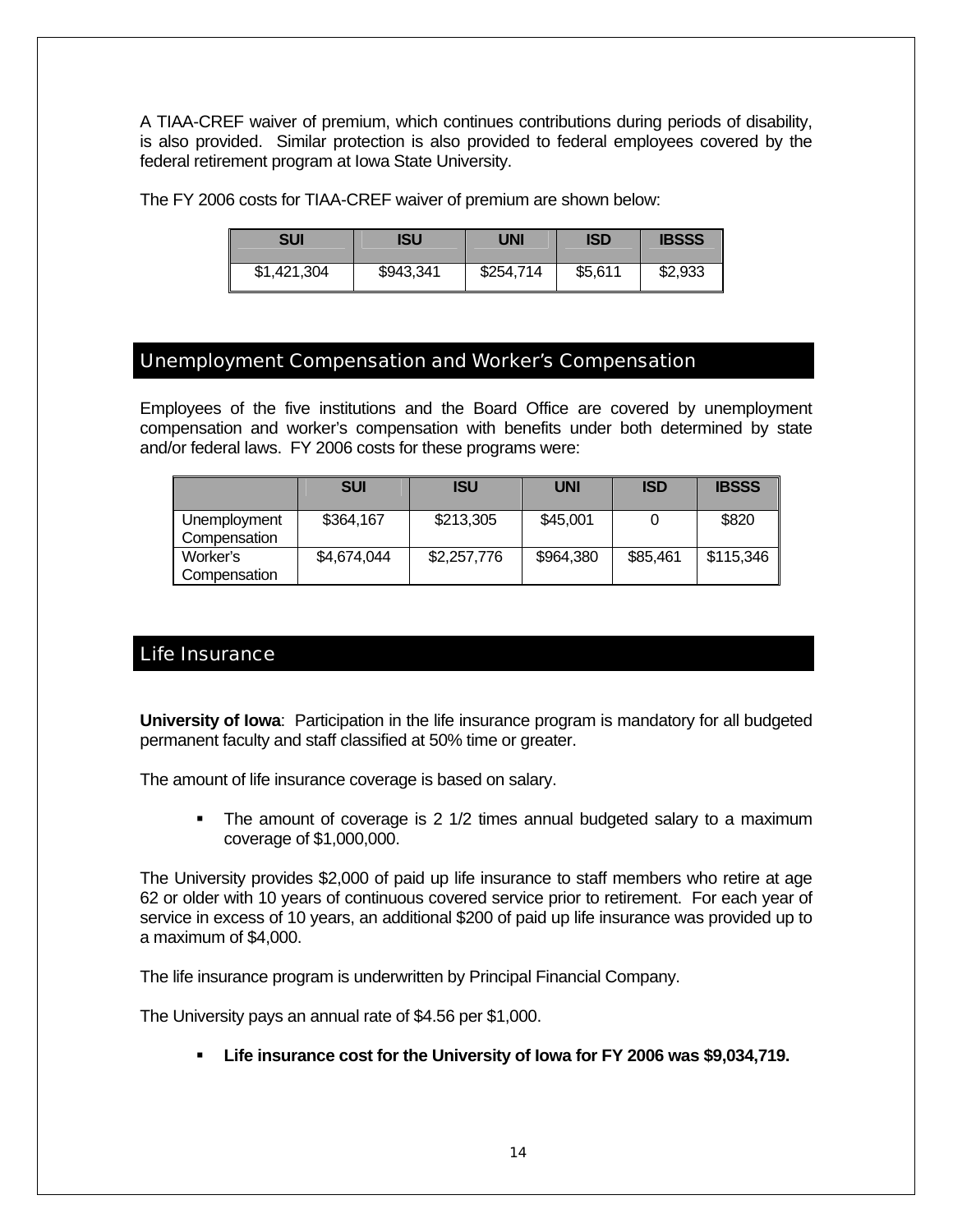**Iowa State University**: Staff members holding a one-third time or more permanent position for nine months or longer have the option to participate in the life insurance program underwritten by the Principal Financial Company of Des Moines.

- The amount of coverage is basically twice the employee's annual budgeted salary with a minimum coverage of \$7,000.
- Coverage is reduced by 35% percent at age 65.

Upon retirement, the University provides eligible retirees with \$4,000 paid-up life insurance. The annual cost of life insurance is \$2.88 per \$1,000 of coverage.

Faculty, P&S and supervisory merit employees at ISU have the full cost of their basic life insurance funded by the University through the ISU Plan. AFSCME-covered employees contribute \$0.60/year per \$1,000 coverage with the balance of the premium paid by the University.

#### **The University's cost (less dividends) for life insurance for FY 2006 was \$1,776,825.**

**University of Northern Iowa**: Staff members holding a permanent position of half-time or more for a period of no less than nine months are included in the life insurance program.

The amount of life insurance for merit employees is 2 times annual budgeted salary and 2 1/2 times annual budgeted salary for organized faculty and professional and scientific staff.

- **The maximum benefit for all groups is \$250,000.**
- Coverage for faculty is reduced 5% each year following attainment of age 61.
- Coverage is reduced by 35% beginning at age 65 for merit and professional and scientific staff.

University staff retiring at age 55 or older with ten years of continuous service immediately prior to retirement may carry 1/3 of the available scheduled insurance coverage until June 30 following attainment of age 70 at which time the University provides a non-contributory life insurance benefit in the amount of \$4,000 for faculty members and \$2,000 for all other employees.

The life insurance policy provides for continuance of the death benefit with no further premium payment in the event of total and permanent disability.

The university assumes the entire annual premium cost of \$3.12 per \$1,000 of coverage.

**The University's cost less dividends for FY 2006 was \$682,242.**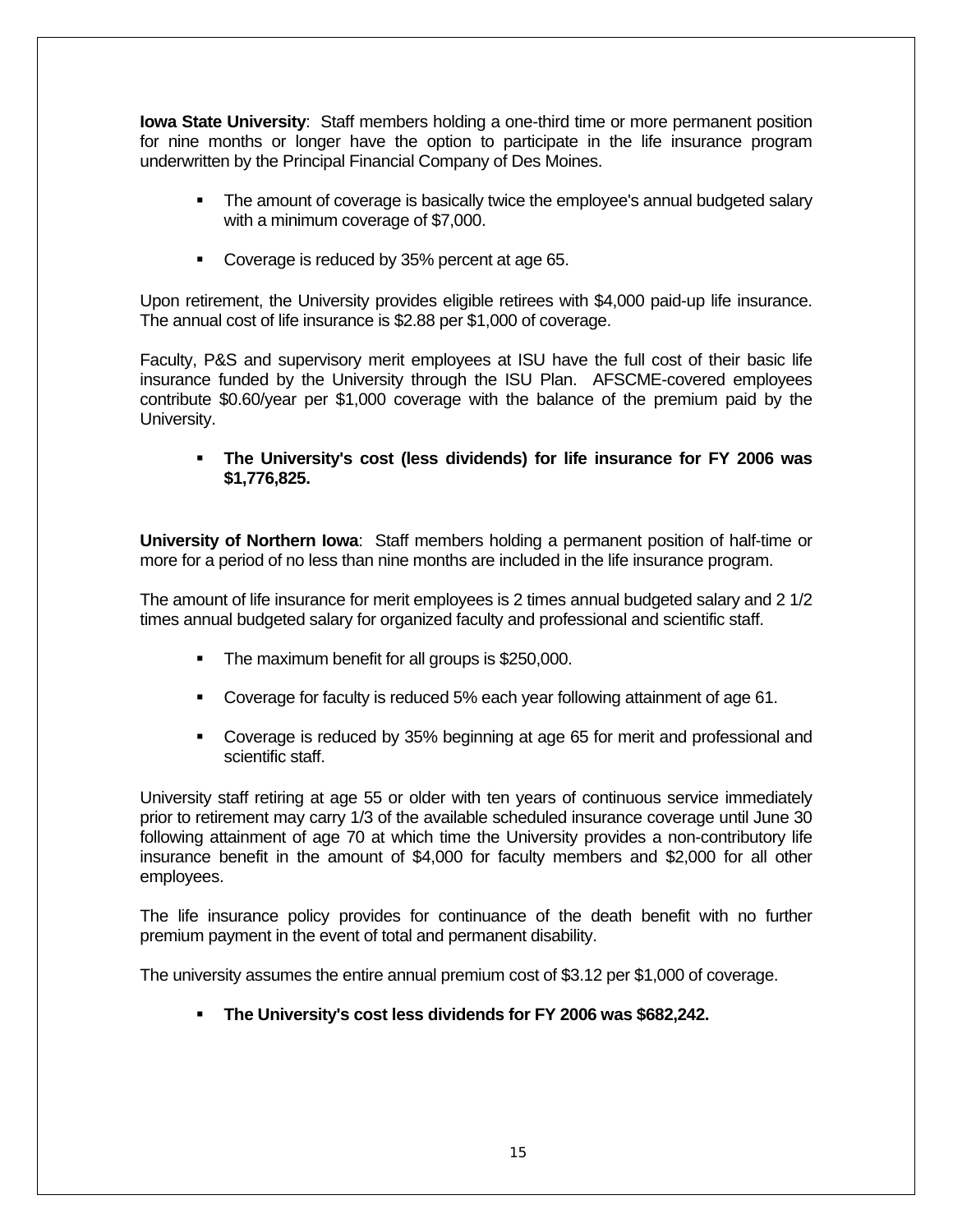**Iowa School for the Deaf, Iowa Braille and Sight Saving School:** All permanent employees working at least 50% time participate in the life insurance group at the University of Northern Iowa.

Costs for life insurance for FY 2006 at the special schools are as follows:

| 'SD.     | <b>IBSSS</b> |
|----------|--------------|
| \$27,833 | \$20,529     |

# ACCIDENTAL DEATH AND DISMEMBERMENT

**University of Iowa:** A voluntary group accidental death and dismemberment program was initiated in June 1980.

- Staff members pay the premiums and may purchase coverage in increments of \$100,000 up to a maximum of \$1,000,000.
- Monthly premium rates based on \$100,000 coverage are \$2.72 single, \$4.32 family, \$3.00 single with children and \$4.00 employee with spouse.

**Iowa State University:** Accidental death and dismemberment coverage is provided to employees who participate in the life insurance program.

 The amount of accidental death coverage is twice the amount of the basic life coverage or approximately four times the annual budgeted salary for the staff member.

The University pays the annual rate of \$0.30 per \$1,000 coverage.

**The University's cost for this coverage for FY 2006 was \$325,693.** 

**University of Northern Iowa:** Faculty and professional staff members holding permanent positions of half-time or more for a period of no less than the academic year are covered for accidental death and dismemberment. This program is underwritten by the Principal Mutual Life Insurance Company.

 Coverage is in the amount of 2 1/2 times annual budgeted salary with a maximum benefit of \$250,000.

The entire annual cost of \$0.39 per \$1,000 coverage is paid by the University.

**The University's cost for FY 2006 was \$71,729.**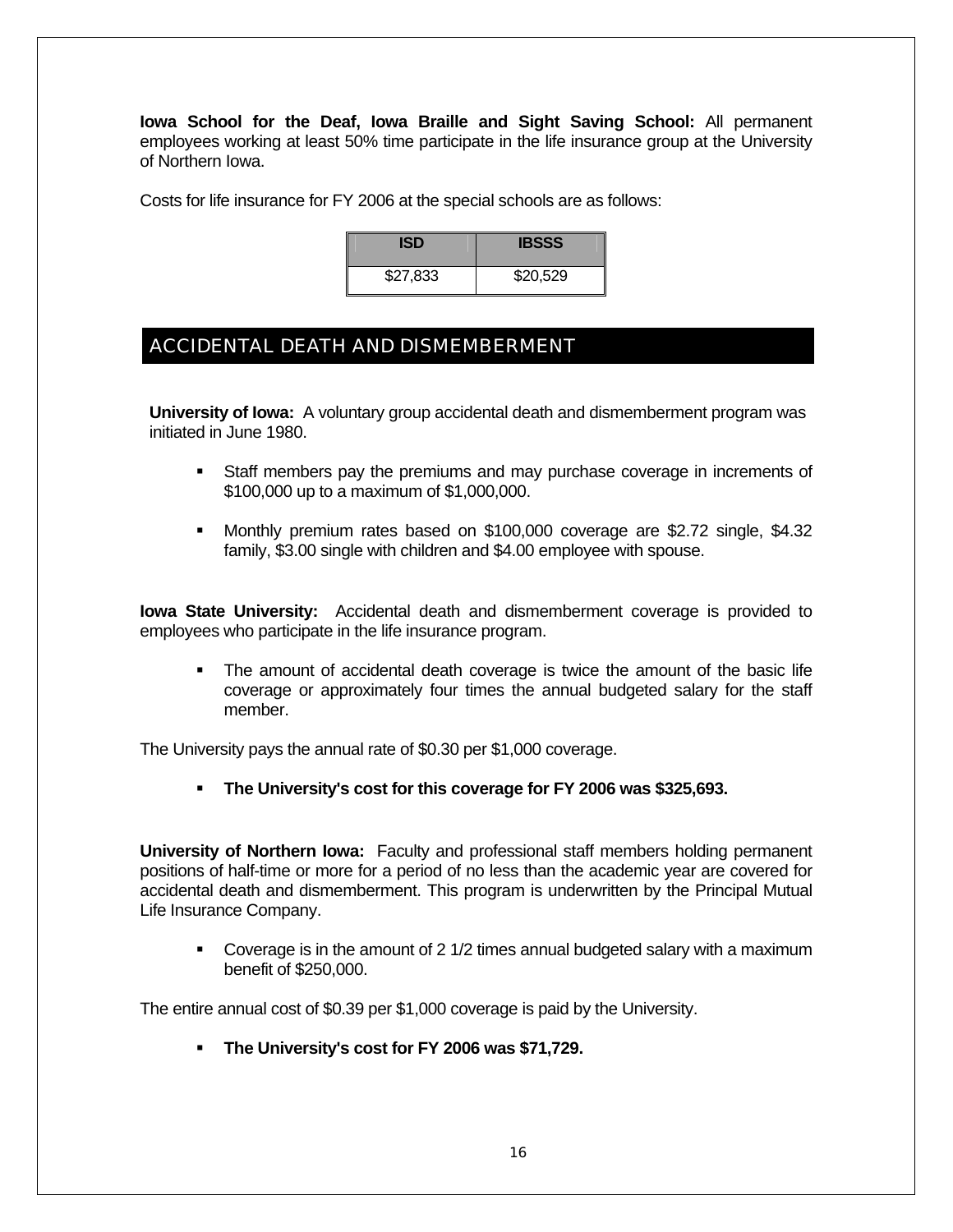**Iowa School for the Deaf and Iowa Braille and Sight Saving School:** All permanent employees working at least 50 percent time are covered by in the accidental death and dismemberment insurance at the University of Northern Iowa.

Costs for Accidental Death and Dismemberment insurance for FY 2006 at ISD and IBSSS are as follows:

| \$4,140 | \$3.070 |
|---------|---------|

# LONG-TERM DISABILITY INSURANCE

**University of Iowa:** The University provides this coverage to permanent and continuous 50% time or greater budgeted staff members after one continuous year of employment.

Two options are offered and staff members must elect one of the two programs.

 The disability benefit is a percentage of annual salary and is based on length of continuous service, as follows:

| <b>SERVICE TIME</b> | <b>PROGRAMI</b> | <b>PROGRAM II</b> |
|---------------------|-----------------|-------------------|
| After one year      | 10%             | 14%               |
| After two years     | <b>20%</b>      | 28%               |
| After three years   | 30%             | 42%               |
| After four years    | 40%             | 56%               |
| After five years    | 50%             | 70%               |

The amount a staff member receives is reduced by any disability benefits paid by Social Security and/or workers compensation. There is no minimum monthly benefit but a maximum of \$11,666.

- A cost-of-living escalator tied to the Consumer Price Index increases and limited to 5% in a fiscal year is provided to assist in offsetting the ongoing effects of inflation.
- If benefits begin before the age 61, they cease on June 30 following attainment of age 65. If benefits begin after age 61 but before age 70, they cease five years later, or on June 30 following attainment of age 70. If benefits begin after age 69, they cease 12 months later.

The University pays the entire cost of this coverage.

**The cost for FY 2006 was \$7,003,848.**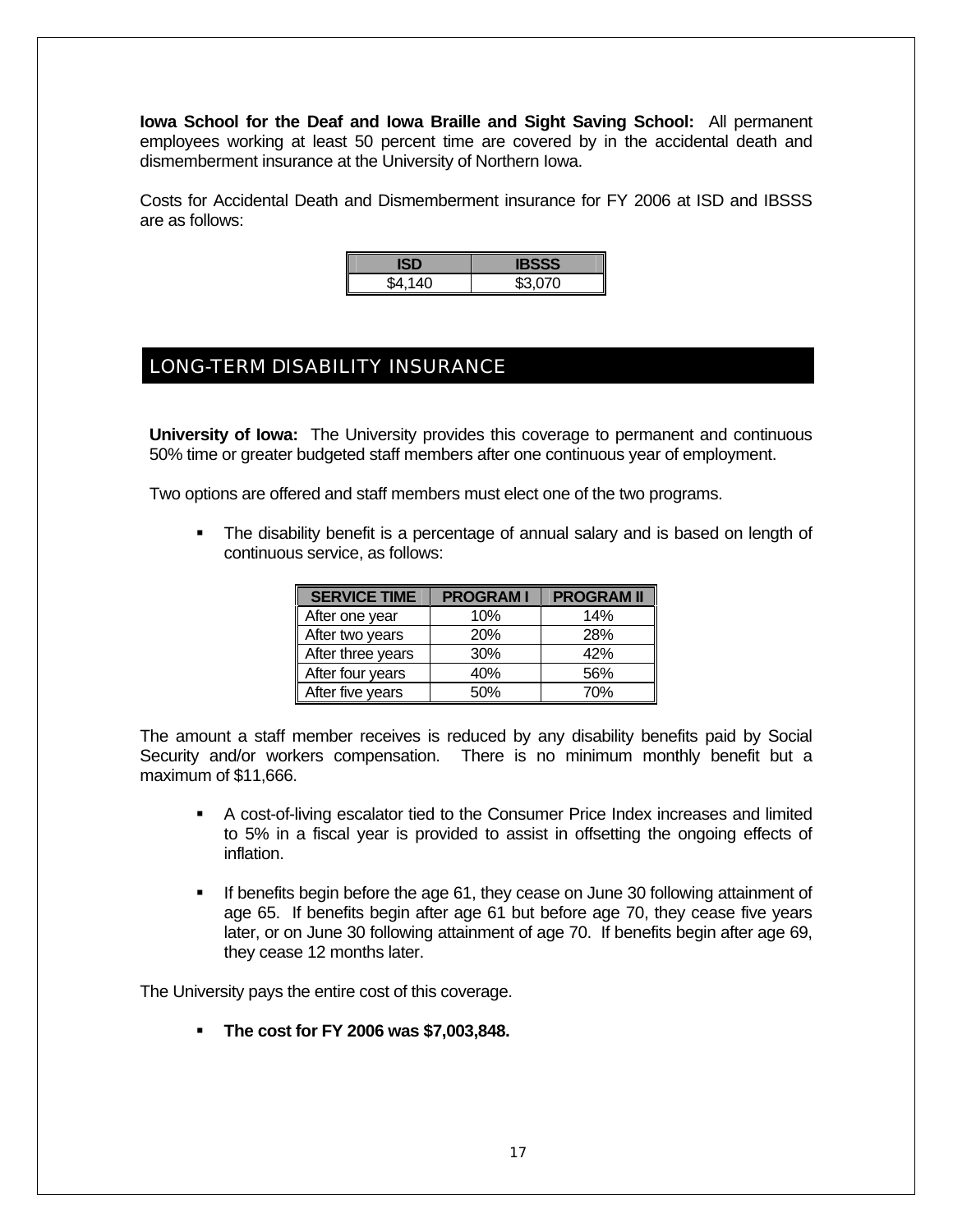**Iowa State University:** This coverage is provided for all permanent employees with a onethird time or greater appointment for nine months following one year of continuous employment. ISU Plan participants (faculty, P&S, supervisory merit staff) have a choice of either a 75/60% or 50% LTD plan. The maximum monthly benefit for the 75/60% plan is \$10,000. The maximum monthly benefit for the 50% plan is \$8,000. Nonsupervisory merit system staff are covered by the 75/60% plan only with a maximum monthly benefit of \$7,650.

A 5% maximum cost-of-living escalator tied to the Social Security cost-of-living escalator is provided. There is also a coordination provision with FICA and workers compensation.

Benefits accrue after a 90 work day waiting period and cease on June 30 following attainment of age 65; or, if disability begins on or after age 61, payments continue for five years or attainment of age 70, whichever is earlier. If disability begins on or after age 69, benefits continue for 12 months.

The University pays the entire cost for this coverage.

#### **The FY 2006 cost to the University was \$2,101,312.**

**University of Northern Iowa**: Long-term disability coverage is provided at University expense for all staff members holding permanent appointments of half-time or more for a period of not less than one year.

Monthly benefits are payable for 12 months a year for all covered personnel once they have been totally disabled for 90 consecutive working days (or after all sick leave has expired, if later).

 The income benefit continues to age 65 if disability occurs prior to age 61, or on the date 60 months of benefit payments have been made but in no event beyond the June 30 coinciding with or next following the attainment of age 70 if disability began after age 61. If benefits begin on or after age 69, benefits continue for 12 months.

Staff members are eligible for coverage after one year of employment with the University.

- Disability benefit begins at 30% of budgeted salary and increases by 10% each year until the maximum benefit of 70% is reached.
- A cost-of-living escalator tied to the Consumer Price Index increases benefits 1.7%.
- The maximum monthly benefit for merit employees is \$3,150; for faculty, \$5,000; and for all other employees, \$5,833.

The University pays the entire cost of this coverage.

**FY 2006 cost to the University was \$1,103,087.**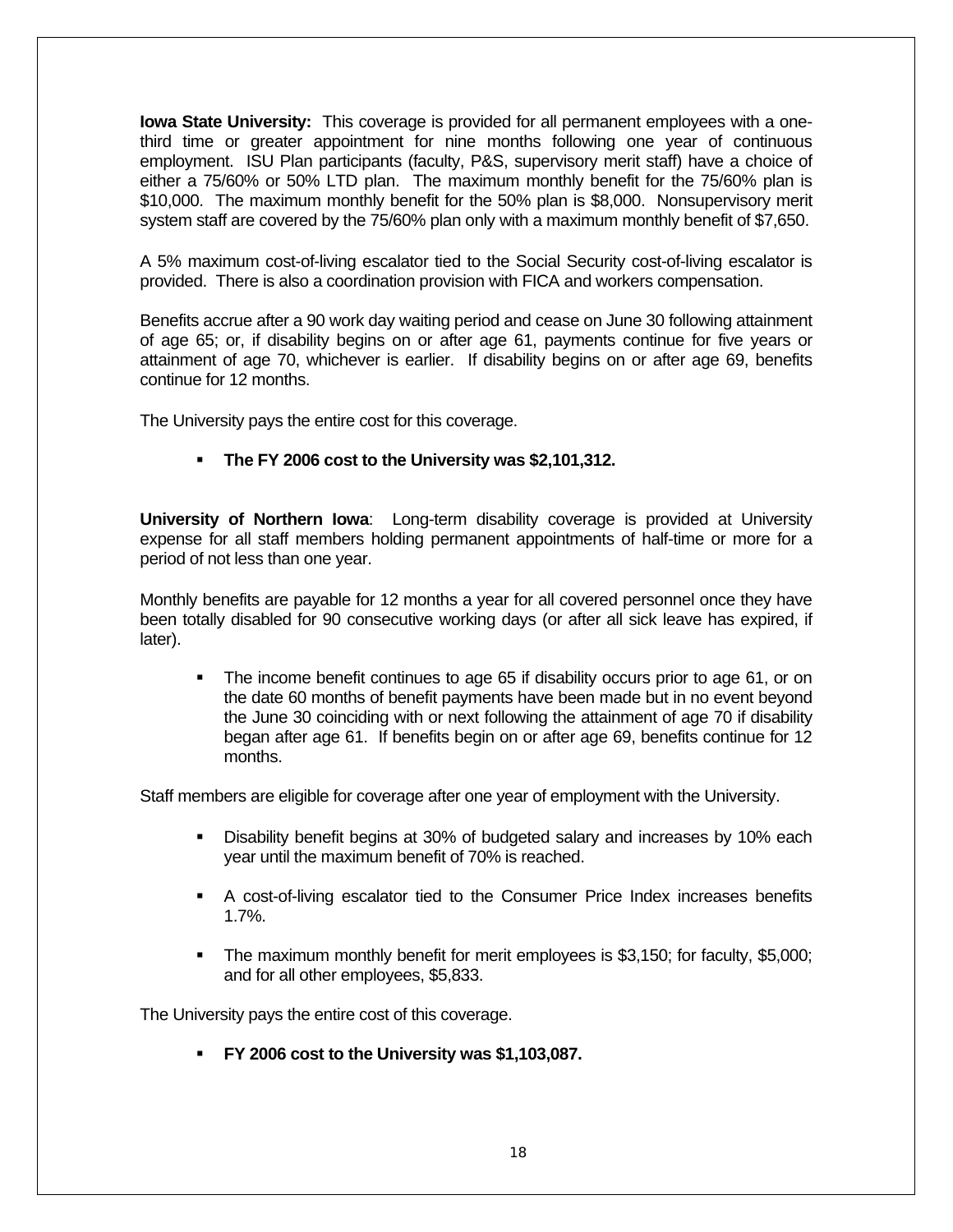**Iowa School for the Deaf, Iowa Braille and Sight Saving School:** These employees are covered by the long-term disability plan provided by the University of Northern Iowa. Costs for FY 2006 at the two special schools are shown below:

|          | 1BSSS    |
|----------|----------|
| \$48,720 | \$35,736 |

## Comprehensive Medical Plans

**University of Iowa:** Faculty, professional and scientific staff and supervisory employees in the Regents Merit System with a permanent appointment of half-time or more are offered a choice of health insurance plans.

 The plans include a selection of comprehensive and managed care health insurance plans, all on a minimum premium basis.

The monthly premiums for calendar year 2006 are shown below. The calendar year 2007 premiums are shown in parentheses. The employer share of health insurance coverage increased approximately 11.9%.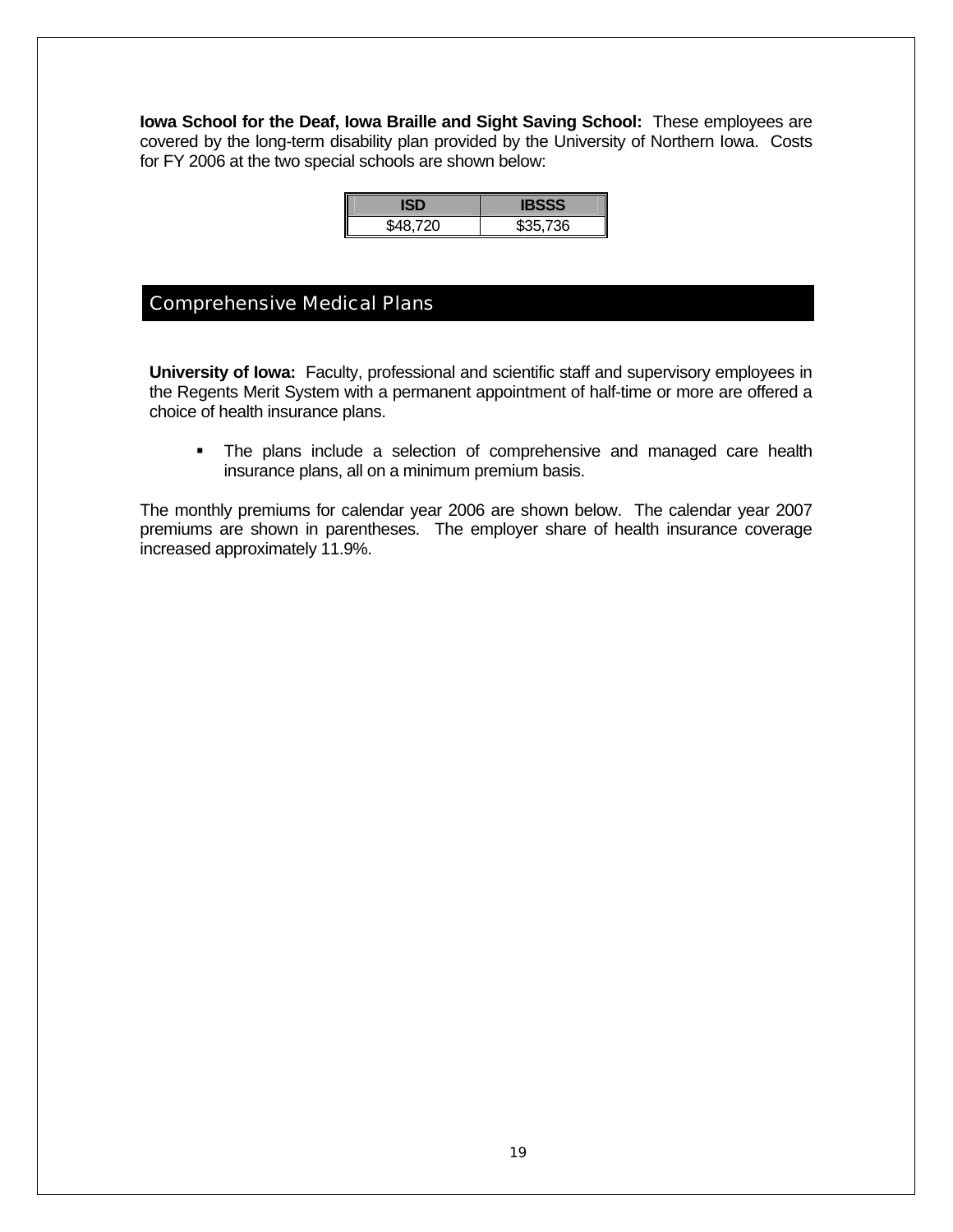#### University of Iowa Health Insurance Monthly Premiums Calendar Year 2006 (Calendar Year 2007)

|                 | <b>CHIP II</b> | <b>CHIP III</b> | <b>UI CARE</b> | UI            | <b>GRAD</b>  |
|-----------------|----------------|-----------------|----------------|---------------|--------------|
|                 |                |                 |                | <b>SELECT</b> | <b>CARE*</b> |
| <b>SINGLE</b>   | \$281.00       | \$479.00        | \$389.00       | \$251.00      | \$228.00     |
|                 | \$364.00)      | (\$541.00)      | (\$484.00)     | (\$310.00)    | (\$228.00)   |
| Employer        | \$281.00       | \$321.00        | \$321.00       | \$251.00      | \$205.20     |
|                 | (\$364.00)     | (\$366.00)      | (\$366.00)     | (\$310.00)    | (\$205.20)   |
| Employee        |                | \$158.00        | \$68,00        |               | \$22.80      |
|                 | (0)            | (\$175.00)      | (\$118.00)     | (0)           | (\$22.80)    |
| <b>FAMILY</b>   | \$479.00       | \$1,004.00      | \$730.00       | \$701.00      | \$496.00     |
|                 | (\$784.00)     | (\$1,126.00)    | (\$899.00)     | (\$752.00)    | (\$543.00)   |
| Employer        | \$479.00       | \$581.00        | \$581.00       | \$581.00      | \$319.20     |
|                 | (\$632.00)     | (\$632.00)      | (\$632.00)     | (\$632.00)    | (\$380.10)   |
| Employee        |                | \$423.00        | \$149.00       | \$120.00      | \$176.80     |
|                 | (\$152.00)     | $(\$494.00)$    | (\$267.00)     | (\$120.00)    | (\$162.90)   |
| <b>EMPLOYEE</b> | \$358.00       | \$618.00        | \$543.00       | \$464.00      | \$383.00     |
| with CHILDREN   | (\$426.00)     | (\$803.00)      | (\$635.00)     | (\$569.00)    | (\$414.00)   |
| Employer        | \$358.00       | \$378.00        | \$378.00       | \$378.00      | \$268.10     |
|                 | (\$426.00)     | (\$438.00)      | (\$438.00)     | (\$438.00)    | (\$289.80)   |
| Employee        |                | \$240.00        | \$165.00       | \$86.00       | \$114.90     |
|                 | (0)            | (\$365.00)      | (\$197.00)     | (\$131.00)    | (\$124.20)   |
| <b>EMPLOYEE</b> | \$791.00       | \$868.00)       | \$675.00       | \$550.00      | \$307.00     |
| w/SPOUSE        | (\$1,028.00)   | (\$973.00)      | (\$821.00)     | (\$655.00)    | (\$307.00)   |
| Employer        | \$501.00       | \$501.00        | \$501.00       | \$501.00      | \$214.90     |
|                 | \$568.00)      | (\$568.00)      | (\$568.00)     | (\$568.00)    | (\$214.90)   |
| Employee        | \$290.00       | \$367.00        | \$174.00       | \$49.00       | \$92.10      |
|                 | (\$460.00)     | (\$405.00)      | (\$253.00)     | (\$87.00)     | (\$92.10)    |

\*Grad Care rates are on an academic year basis.

CHIP II has individual deductibles of \$1,200 per person.

 After meeting the deductible, the plan pays 90% with an annual out-of-pocket maximum of \$4,200 for a single contract and \$6,300 for a family contract.

CHIP III pays 100% of any combination of covered charges incurred by a subscriber in excess of \$2,100 for a single contract and \$3,200 for a family contract in a calendar year.

 Coinsurance is applicable with covered charges at an 80/20 rate for physician, hospital, and related services. Hospital deductible is \$600 for family coverage; \$200 deductible for other covered medical services.

UI CARE pays 100% of any combination of covered charges incurred by the subscriber in excess of \$1,500 for a single contract and \$3,000 for other contracts in a calendar year.

• Coinsurance is applicable with covered charges at a 90/10 rate for hospital and relative services.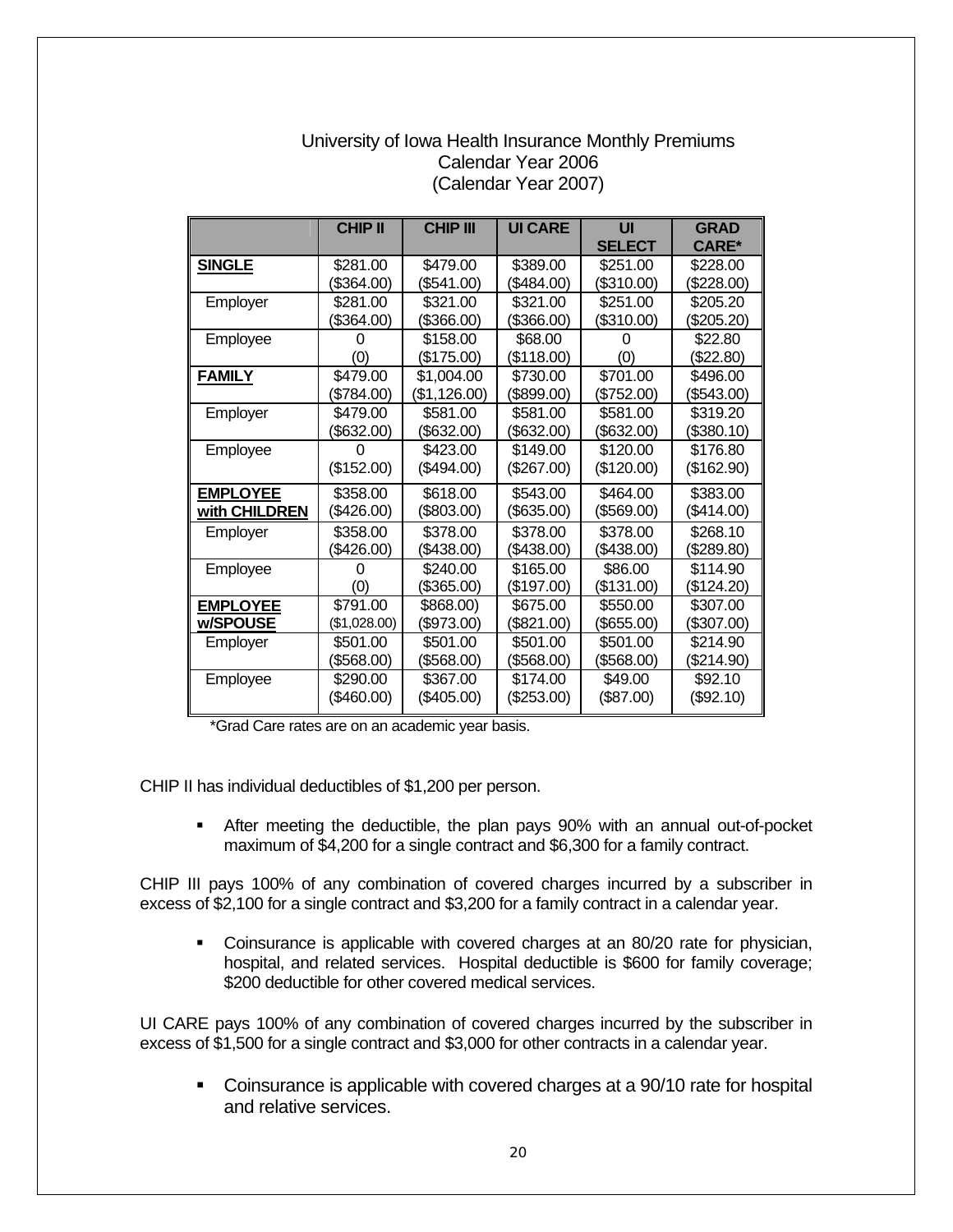- Hospital deductible is \$125 per day.
- Program is a restricted panel managed care product. No coverage for care received outside of panel. No copayment required for physician visits.

UI SELECT pays 100% of any combination of covered charges incurred by the subscriber in excess of \$1,700 for a single contract and \$3,300 for a family contract in a calendar year.

- This is a managed care product with a restricted panel.
- Coinsurance is applicable with covered charges at 90/10.
- **Hospital deductible is \$400.**
- **Physician copayments are \$10.**

UIGRADCARE pays 100% of any combination of covered charges incurred by the subscriber in excess of \$1,100 for a single contract and \$1,700 for a family contract in a calendar year. Plan is only available to graduate students.

- Coinsurance is applicable with covered charges at a 90/10 rate for hospital and related services.
- **Hospital deductible is \$75 per day.**
- No copayment required for physician visits.
- Program is a restricted panel managed care product utilizing the University Student Health Service.

#### **The University's health insurance cost for faculty, professional and scientific staff and supervisory merit personnel for FY 2006 was \$64,070,204.**

**Iowa State University:** The University offered three insurance plans to its faculty and professional and scientific staff and Merit System supervisors appointed to a one-third time or more budgeted position for nine months or longer.

Iowa State University offers an indemnity medical plan and two managed care plans -- a Preferred Provider Organization (PPO) and an HMO to faculty, P&S, and supervisory merit employees. Premium accounting for this plan is on a calendar year basis. Coverage tiers of single, employee with spouse, employee with children and family are available. An opt-out credit of \$90 is available. The 2006 premiums are shown below. The premiums for 2007 are shown in parentheses. The employer contribution increased approximately 7% from calendar year 2006 to calendar year 2007.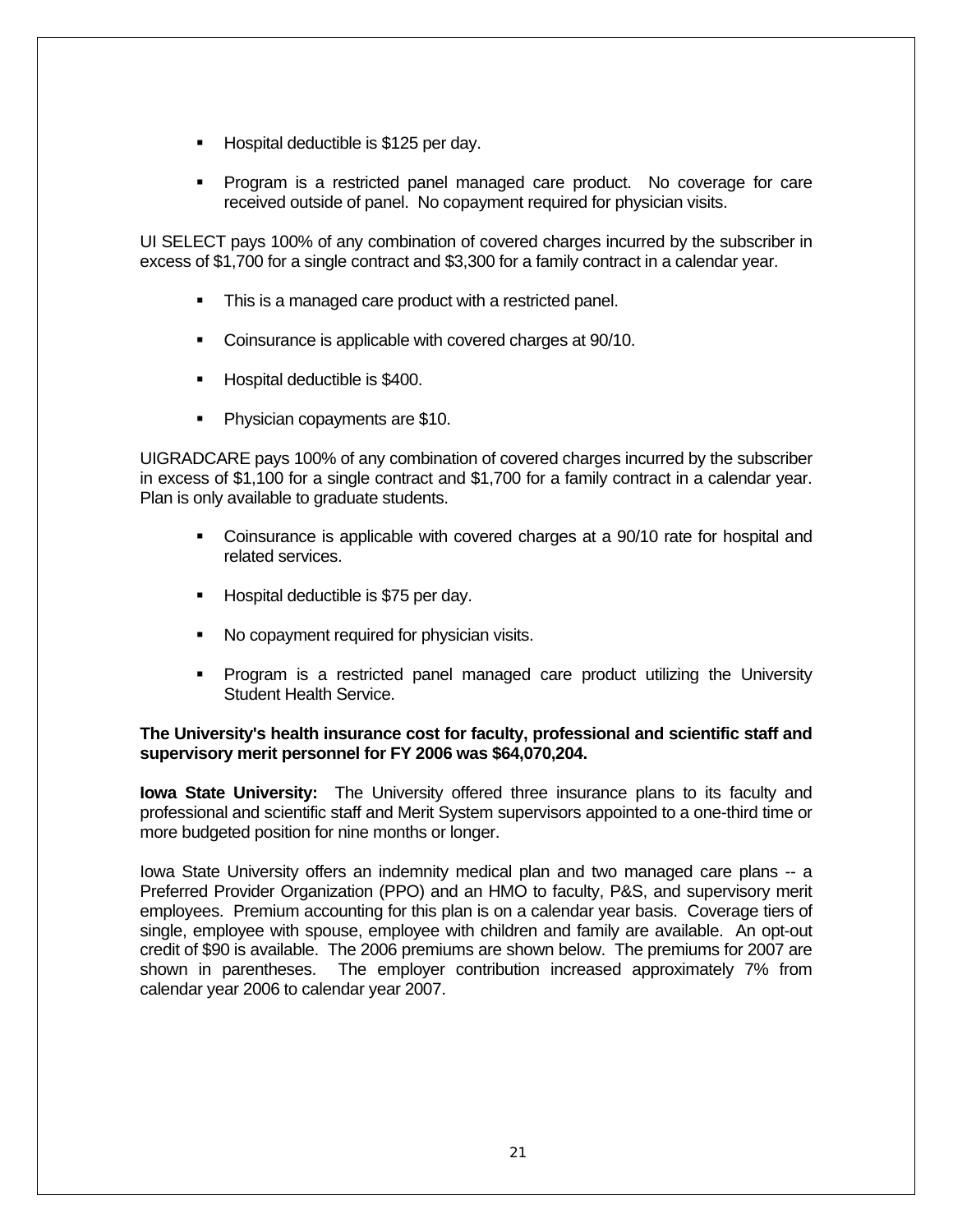|                         | <b>SINGLE</b> | <b>EMPLOYEE WITH</b><br><b>SPOUSE</b> | <b>EMPLOYEE WITH</b><br><b>CHILDREN</b> | <b>FAMILY</b> |
|-------------------------|---------------|---------------------------------------|-----------------------------------------|---------------|
| Indemnity               | \$478         | \$1,095                               | \$857                                   | \$1,398       |
|                         | (\$526)       | (\$1,205)                             | (\$943)                                 | (\$1,538)     |
| <b>PPO</b>              | \$351         | \$804                                 | \$627                                   | \$1,029       |
|                         | (\$376)       | (\$860)                               | (\$671)                                 | (\$1,101)     |
| <b>HMO</b>              | \$324         | \$744                                 | \$582                                   | \$947         |
|                         | (\$324)       | \$744)                                | (\$582)                                 | (\$947)       |
| <b>ISU Contribution</b> | \$344         | \$606                                 | \$498                                   | \$808         |
|                         | (\$368)       | \$648                                 | (\$533)                                 | (\$865)       |
| Opt-out                 | \$84          | \$84                                  | \$84                                    | \$84          |
|                         | (\$90)        | (\$90)                                | (\$90)                                  | (\$90)        |

 **The health insurance cost (less dividends) for the University for FY 2006 for faculty, professional and scientific staff, and supervisory merit staff was \$25,629,464.** 

**University of Northern Iowa:** The University offers health insurance coverage from Blue Cross/Blue Shield to faculty, professional and scientific staff and Regents Merit System supervisory staff. Blue Advantage, a managed care plan, is offered to professional and scientific and supervisory merit staff. The premiums increased about 12% for FY 2007. The FY 2006 premiums are shown below. The premiums for FY 2007 are shown in parentheses.

|                              | <b>UNIVERSITY PLAN</b> | <b>UNITY CHOICE</b> |
|------------------------------|------------------------|---------------------|
| <b>SINGLE</b>                | \$418.00               | \$402.92            |
|                              | (\$468.00)             | (\$439.29)          |
| Employer                     | \$418.00               | \$402.92            |
|                              | (\$468.00)             | (\$439.29)          |
| Employee                     |                        |                     |
|                              | (0)                    | (0)                 |
| <b>FAMILY</b>                | \$1,090.00             | \$1,007.30          |
|                              | \$1,220.00             | (\$1,098.23)        |
| Employer (unit faculty)      | \$817.50               | n/a                 |
|                              | (\$915.00)             | n/a                 |
| Employer (P&S, nonunit fac.) | \$872.00               | \$805.84            |
|                              | \$976.00               | (\$878.58)          |
| Employee (unit faculty)      | \$272.50               | n/a                 |
|                              | (\$305.00)             | n/a                 |
| Employee (P&S nonunit fac.)  | \$218.00               | \$201.46            |
|                              | (\$244.00)             | \$219.65            |

Under the current United Faculty collective bargaining agreement, faculty do not pay any part of the premium cost of a single plan. Faculty pay 25% of the cost of family coverage.

The University medical plan pays 90% of usual, customary, and reasonable charges, after deductibles are met. Outpatient services for the care of mental, nervous/drug and alcohol abuse are paid at 50% up to a maximum of 34 visits per calendar year. Inpatient coverage for nervous/drug and alcohol abuse is limited to 45 days per calendar year. Deductibles are: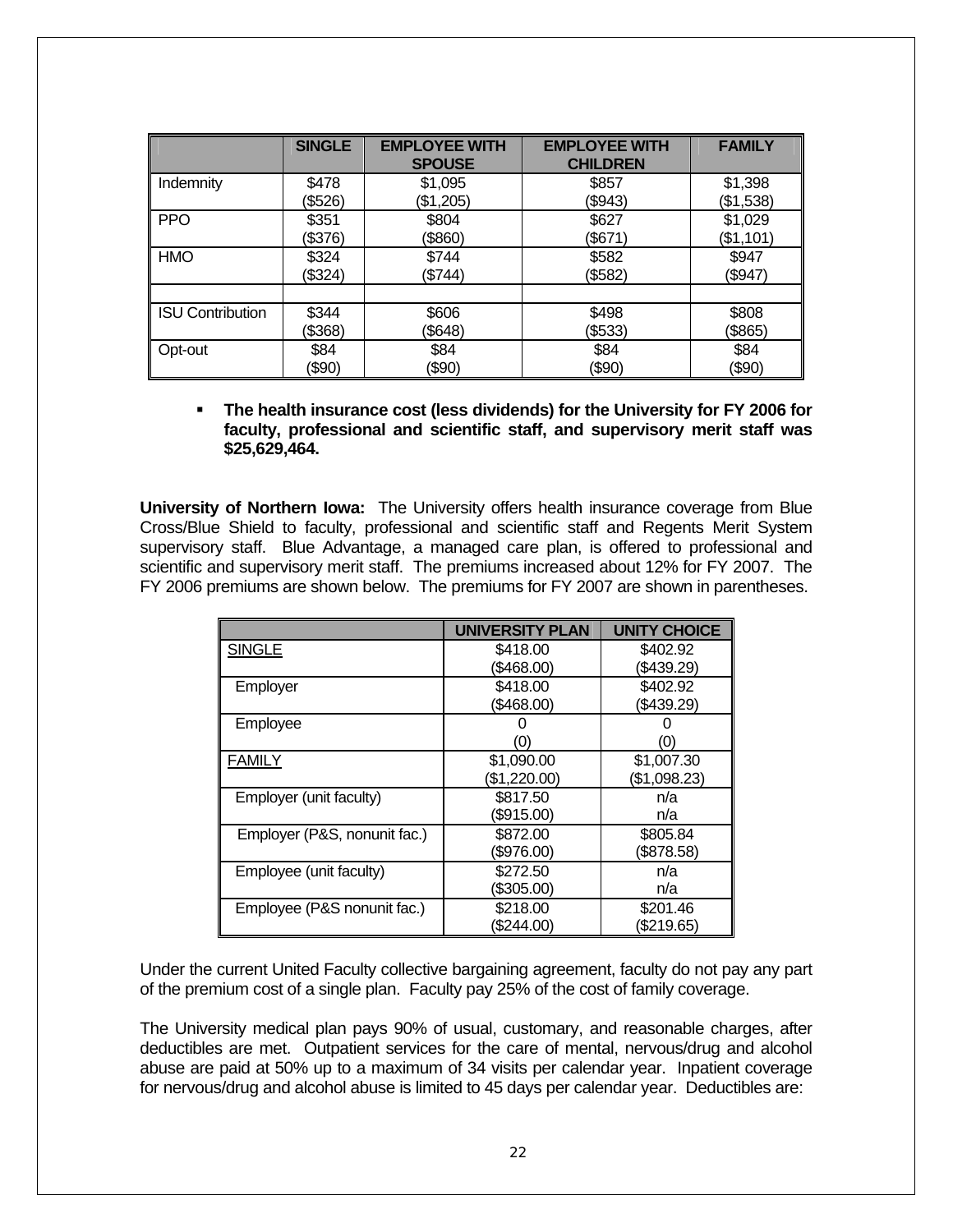- The first two days of room and board charges for inpatient care, and
- **5100 for "all other services".**

The maximum out-of-pocket limit is \$500 per calendar year per contract. Once this maximum is met, all services for the remainder of the year will be paid at 100%.

The University offers an insured HMO – Unity Choice – to professional and scientific staff and Merit System supervisory staff. This plan requires that all services be channeled through a primary care physician, chosen from a network panel by the employee. Most services require a copayment and then may be paid at 90% or 100%. The maximum out-of-pocket limit is \$500 per calendar year for single contracts and \$1,000 for family contracts. Once this maximum has been met, services will be paid at 100% except that all co-payments will continue.

**The University's cost for health insurance in FY 2006 was \$10,662,102.**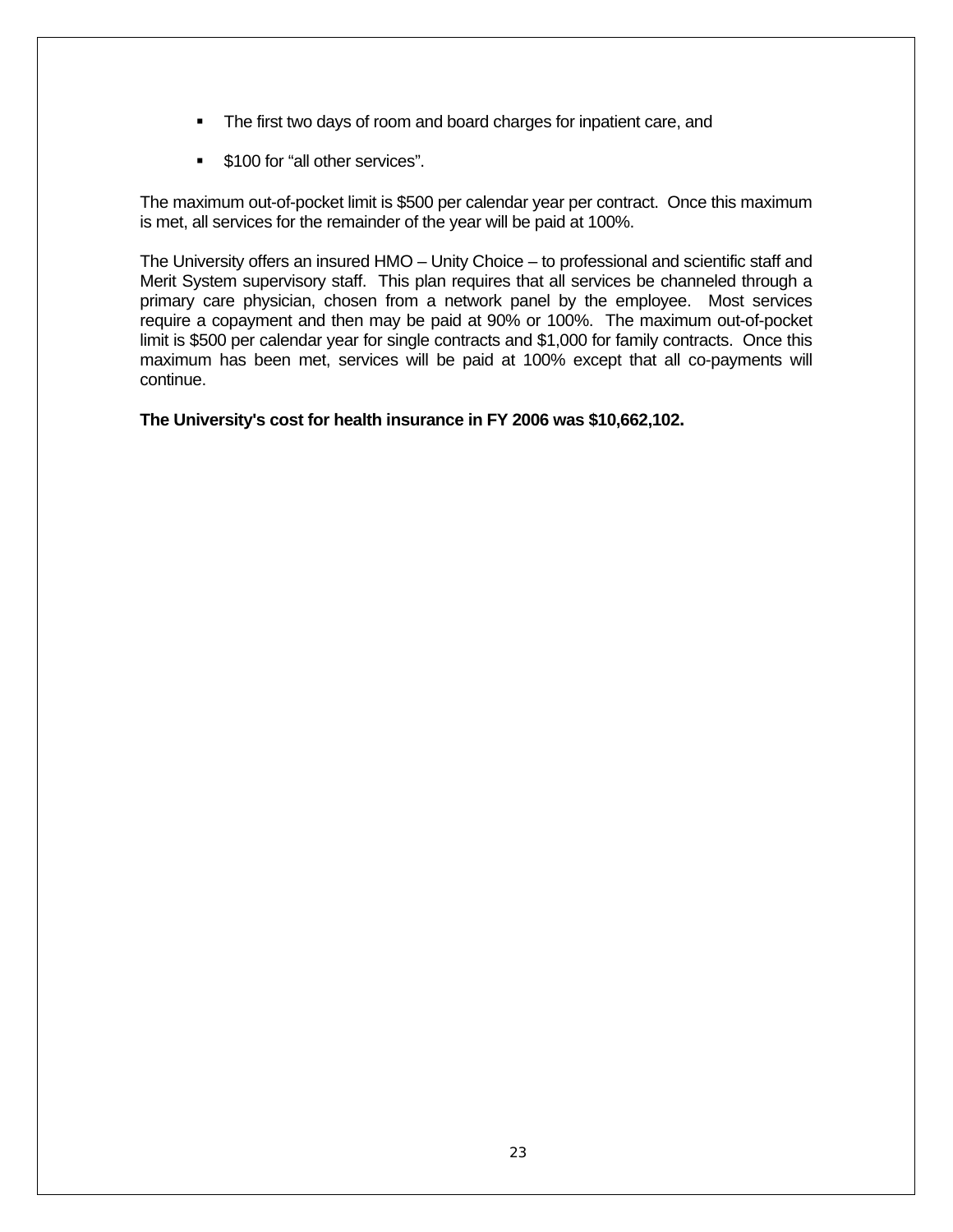**Regents Merit System Employees (nonsupervisory) of the University and all employees of the Iowa School for the Deaf, Iowa Braille and Sight Saving School:** The State of Iowa provides one indemnity plan -- Plan 3 Plus; one Preferred Provider Organization (PPO) – Iowa Select and Blue Access, Blue Advantage and United Health Care Choice and United Health Care Heritage Select. The monthly employer premiums for calendar year 2006 are shown below. Calendar year 2007 premiums are shown in parentheses. Premiums for the Wellmark plans increased approximately 12%.

|               | <b>PLAN 3 PLUS</b> | <b>IOWA SELECT</b> | <b>BLUE</b><br><b>ADVANTAGE</b> |
|---------------|--------------------|--------------------|---------------------------------|
| <b>SINGLE</b> | \$517.87           | \$489.40           | \$350.60                        |
|               | (\$580.71)         | \$548.72           | (\$368.14)                      |
| Employer      | \$517.87           | \$489.40           | \$350.60                        |
|               | (\$580.71)         | \$548.72           | (\$368.14)                      |
| Employee      |                    |                    |                                 |
|               | (O)                | (0                 | (0)                             |
| <b>FAMILY</b> | \$1,211.83         | \$1,145.23         | \$841.38                        |
|               | (\$1,358.85)       | (\$1,284.02)       | (\$883.46)                      |
| Employer      | \$973.45           | \$973.45           | \$841.38                        |
|               | (\$1,091.43)       | (\$1,091.42)       | (\$883.46)                      |
| Employee      | \$238.38           | \$171.78           |                                 |
|               | (\$267.42)         | (\$192.60          | (O)                             |

The State's share of family plans is 85% of the Iowa Select premiums. Employees may apply that amount to the plan of their choice. The State will pays 100% of single and double spouse contracts.

Plan 3 Plus provides for 80/20 coinsurance during a calendar year. There is a \$300 single and \$400 family deductible for inpatient and skilled nursing facility services.

 All covered services above the \$600 single, \$800 family out-of-pocket maximum are paid at 100% with no maximum payment limit.

The employer's costs for health insurance premiums for FY 2006 are shown below:

| <b>SUI</b>   | ISU          | UNI         | <b>ISD</b>  | <b>IBSSS</b> |
|--------------|--------------|-------------|-------------|--------------|
| \$35,944,602 | \$12,934,801 | \$4,398,062 | \$1,188,412 | \$809,415    |

#### Dental Insurance

**University of Iowa.** Faculty, professional and scientific staff, and Regents Merit System supervisory staff with a permanent appointment of half-time or more are offered the University of Iowa's dental insurance plans. The calendar year 2006 monthly rates are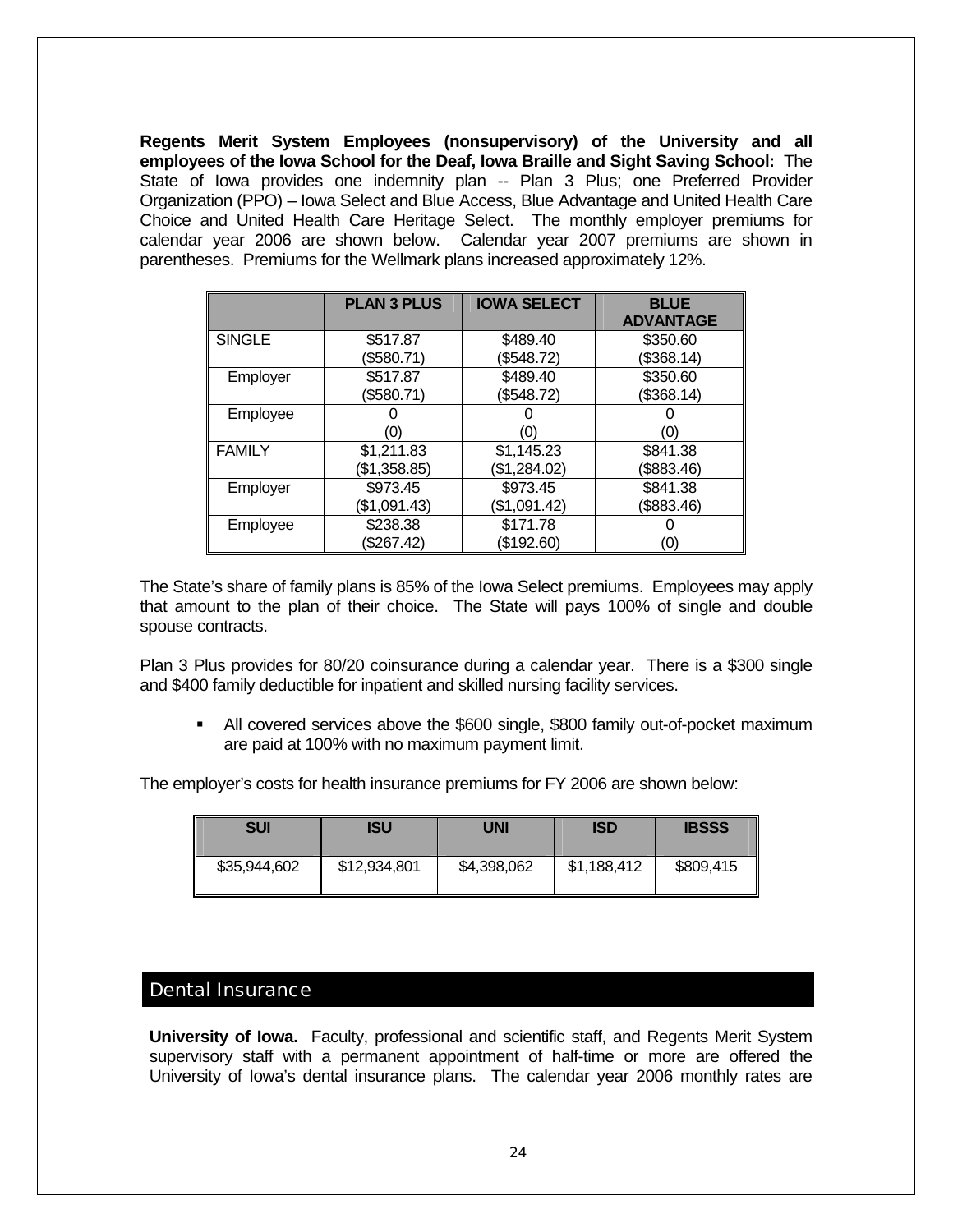shown below with 2007 rates shown in parentheses. Dental insurance premiums increased approximately 12%.

|               | <b>DENTAL I</b> | <b>DENTAL II</b> | <b>DENTAL III</b> | <b>GRAD</b>   |
|---------------|-----------------|------------------|-------------------|---------------|
|               |                 |                  |                   | <b>DENTAL</b> |
| <b>SINGLE</b> | \$26.00         | \$45.00          | \$36.00           | \$19.00       |
|               | \$26.00         | (\$45.00)        | \$44.00           | \$21.00       |
| Employer      | \$26.00         | \$45.00          | \$36.00           | \$16.15       |
|               | (\$26.00)       | (\$45.00)        | (\$44.00)         | (\$17.85)     |
| Employee      |                 |                  |                   | \$2.85        |
|               | (0)             | (0               | (0)               | (\$3.15)      |
| <b>FAMILY</b> | \$74.00         | \$127.00         | \$112.00          | \$54.00       |
|               | \$79.00         | (\$127.00)       | (\$134.00)        | \$60.00       |
| Employer      | \$39.00         | \$76.00          | \$76.00           | \$37.80       |
|               | (\$59.00)       | (\$95.00)        | (95.00)           | (\$42.00)     |
| Employee      | \$35.00         | \$61.00          | \$36.00           | \$16.20       |
|               | \$20.00         | (\$32.00)        | \$39.00           | (\$18.00      |

Dental I provides for 100% payment of normal cleaning and checkup expenses, 50% coinsurance for restorative care, and 20% for orthodontia.

Dental II provides for 100% payment of normal cleaning and checkup expenses. 80% coinsurance for restorative care, and 30% for orthodontia.

Dental III provides for payment of 75% for all types of care.

#### **The University's cost for dental insurance premiums for FY 2006 for faculty, professional and scientific staff, and supervisory merit staff was \$7,339,869.**

**Iowa State University:** All regular employees of one-third time or more for nine months or longer who are classified as faculty, professional and scientific or supervisory merit staff are eligible to participate in the University's dental insurance program.

- The ISU Plan dental insurance program consists of the ISU Basic Dental Plan and the ISU Comprehensive Dental Plan. Premium accounting for this plan is on a calendar year basis. Calendar year 2006 rates are shown below. The premiums for 2007 are shown in parentheses. The University did not experience a dental insurance premium cost increase.
- Coverage tiers are provided for single, employee plus spouse, employee plus children and family. An Opt-out credit is available.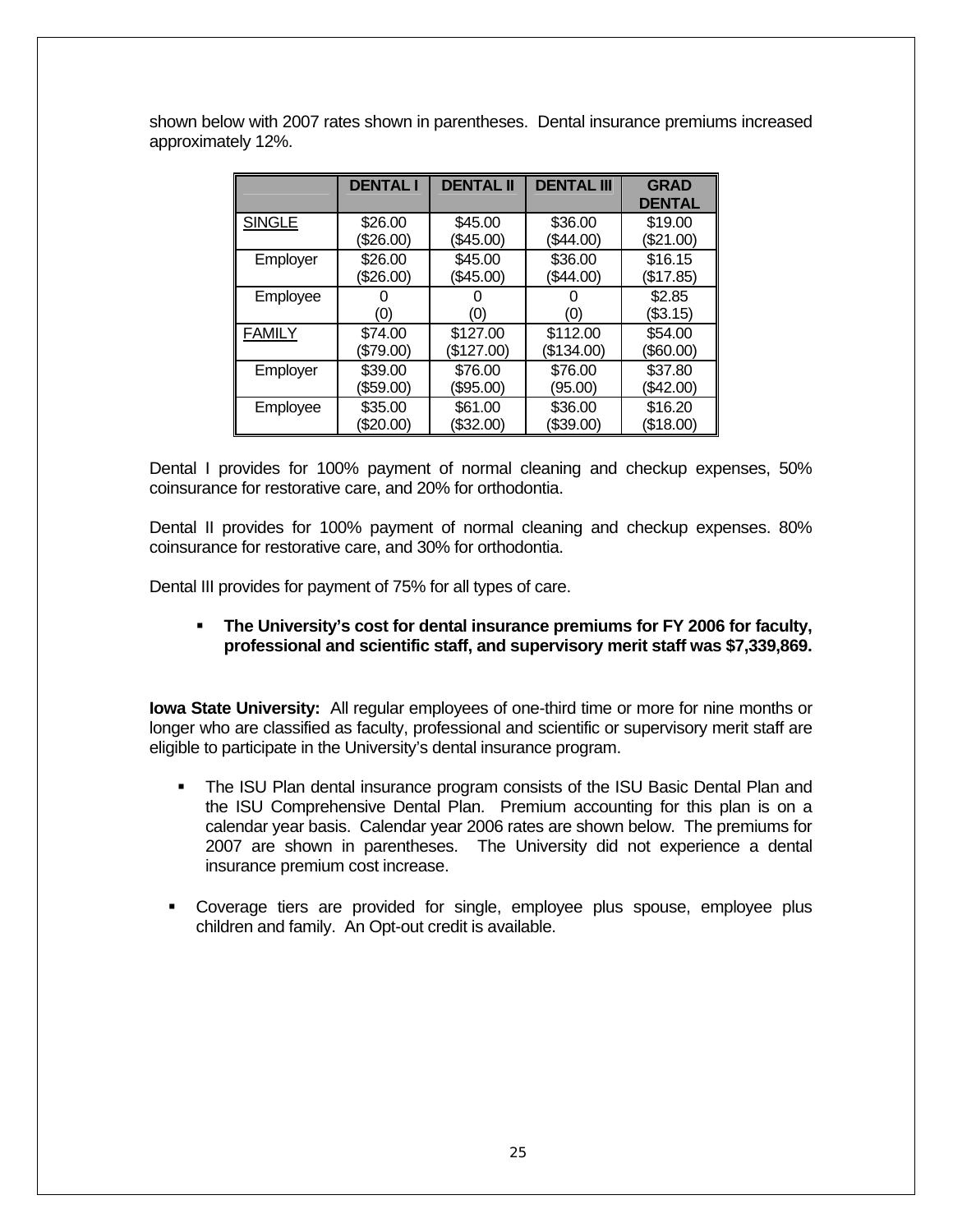| <b>ISU PLAN</b>        | <b>SINGLE</b> | <b>EMPLOYEE + SPOUSE</b> | <b>EMPLOYEE + CHILDREN</b> | <b>FAMILY</b> |
|------------------------|---------------|--------------------------|----------------------------|---------------|
| <b>Basic Dental</b>    | \$20.00       | \$45.00                  | \$50.00                    | \$56.00       |
|                        | (\$20.00)     | (\$46.00)                | (\$51.00)                  | (\$57.00)     |
| Comprehensive          | \$32.00       | \$80.00                  | \$86.00                    | \$96.00       |
|                        | (\$33.00)     | (\$82.00)                | (\$87.00)                  | (\$98.00)     |
| ISU Contribution       | \$20.00       | \$20.00                  | \$20.00                    | \$20.00       |
|                        | (\$20.00)     | (\$20.00)                | (\$20.00)                  | (\$20.00)     |
| $\blacksquare$ Opt-out | \$20.00       | \$20.00                  | \$20.00                    | \$20.00       |
|                        | (\$20.00)     | (\$20.00)                | (\$20.00)                  | (\$20.00)     |

#### **The FY 2006 cost for dental insurance premiums for faculty, professional and scientific and supervisory merit staff was \$1,026,114.**

**University of Northern Iowa:** Faculty, professional and scientific staff and supervisory merit staff with at least half-time appointments for the academic year are eligible to participate in the University's dental plan. The University experienced an increase of approximately 5% for dental insurance. The monthly premiums for FY 2006 are shown below with FY 2007 rates shown in parentheses:

| <b>SINGLE</b> | \$22.00<br>(\$23.00) | <b>FAMILY</b> | \$65.00<br>(\$68.00) |
|---------------|----------------------|---------------|----------------------|
| Employer      | \$22.00<br>(\$23.00) | Employer      | \$22.00<br>(\$23.00) |
| Employee      | Ό)                   | Employee      | \$43.00<br>(\$45.00) |

 **The FY 2006 cost for dental insurance premiums for faculty, professional and scientific and supervisory merit staff was \$371,664.** 

**Regents Merit System employees (nonsupervisory) of the universities and all employees of the Iowa School for the Deaf, the Iowa Braille and Sight Saving School:**  These employees are provided dental insurance through the State of Iowa plan underwritten by Delta Dental. Employees are eligible following one month of employment.

The calendar year 2006 and 2007 rates are shown below.

|               | 2006    | 2007    |
|---------------|---------|---------|
| <b>SINGLE</b> | \$23.20 | \$24.69 |
| Employer      | \$23.20 | \$24.69 |
| Employee      |         |         |
| <b>FAMILY</b> | \$62.20 | \$66.17 |
| Employer      | \$31.10 | \$33.09 |
| Employee      | \$31.10 | \$33.08 |

The program provides 100% payment for routine examinations and teeth cleaning once every six months, bitewing x-rays at 12-month intervals, full mouth x-rays once in any three-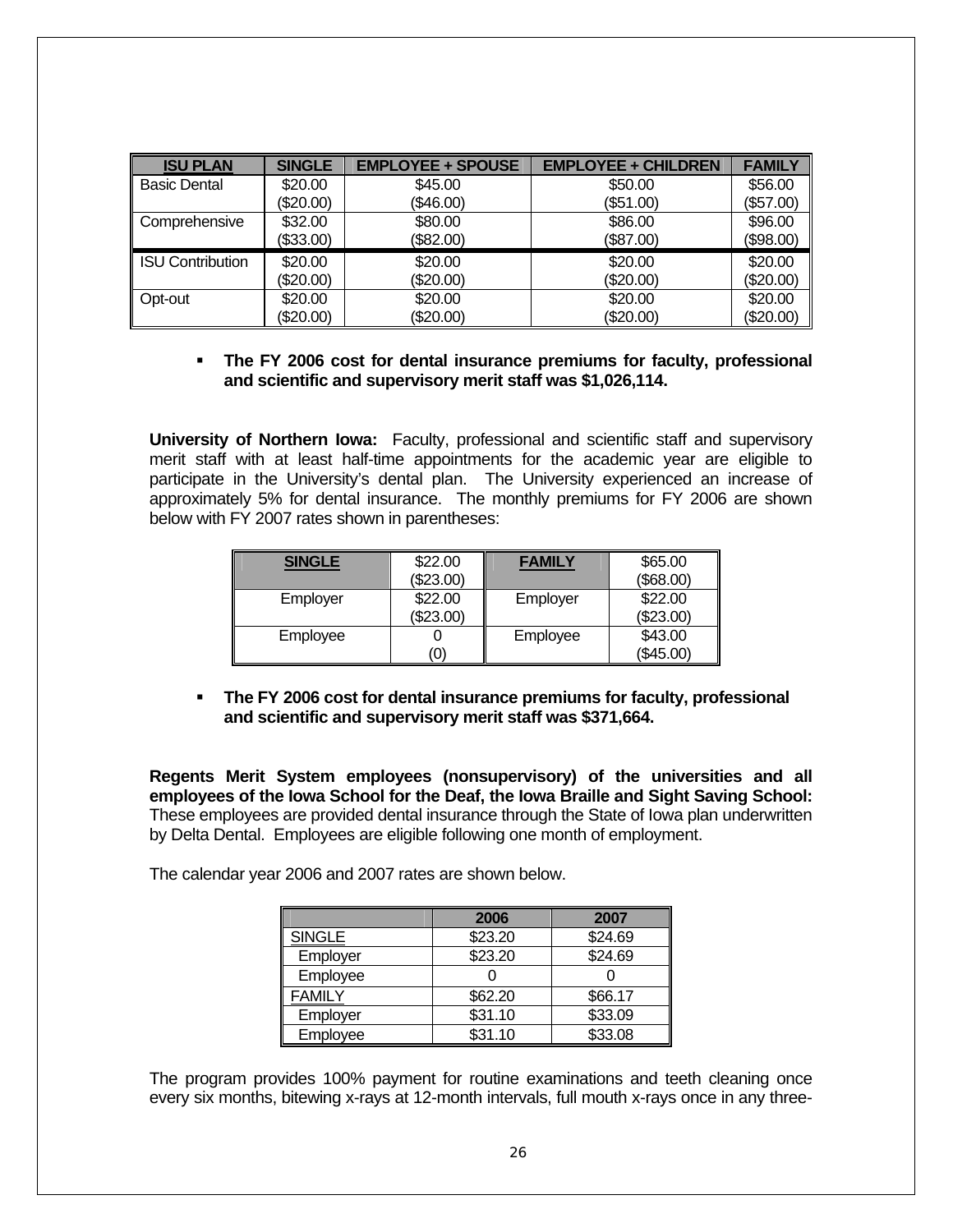year interval and topical fluoride applications not more than once in any 12-month interval. The program pays 80% for emergency treatment of pain, cavity fillings, tooth extractions and oral surgery. The plan pays 50% for root canals, gold fillings, crowns and jackets and nonsurgical treatment of gum and alveolar bone diseases.

Employer dental insurance premiums for Regent Merit System employees and the employees of the special schools for FY 2006 are shown below:

| <b>SUI</b>  | ISU       | <b>UNI</b> | <b>ISD</b> | <b>IBSSS</b> |
|-------------|-----------|------------|------------|--------------|
| \$1,429,860 | \$536,489 | \$182,277  | \$46,040   | \$32,153     |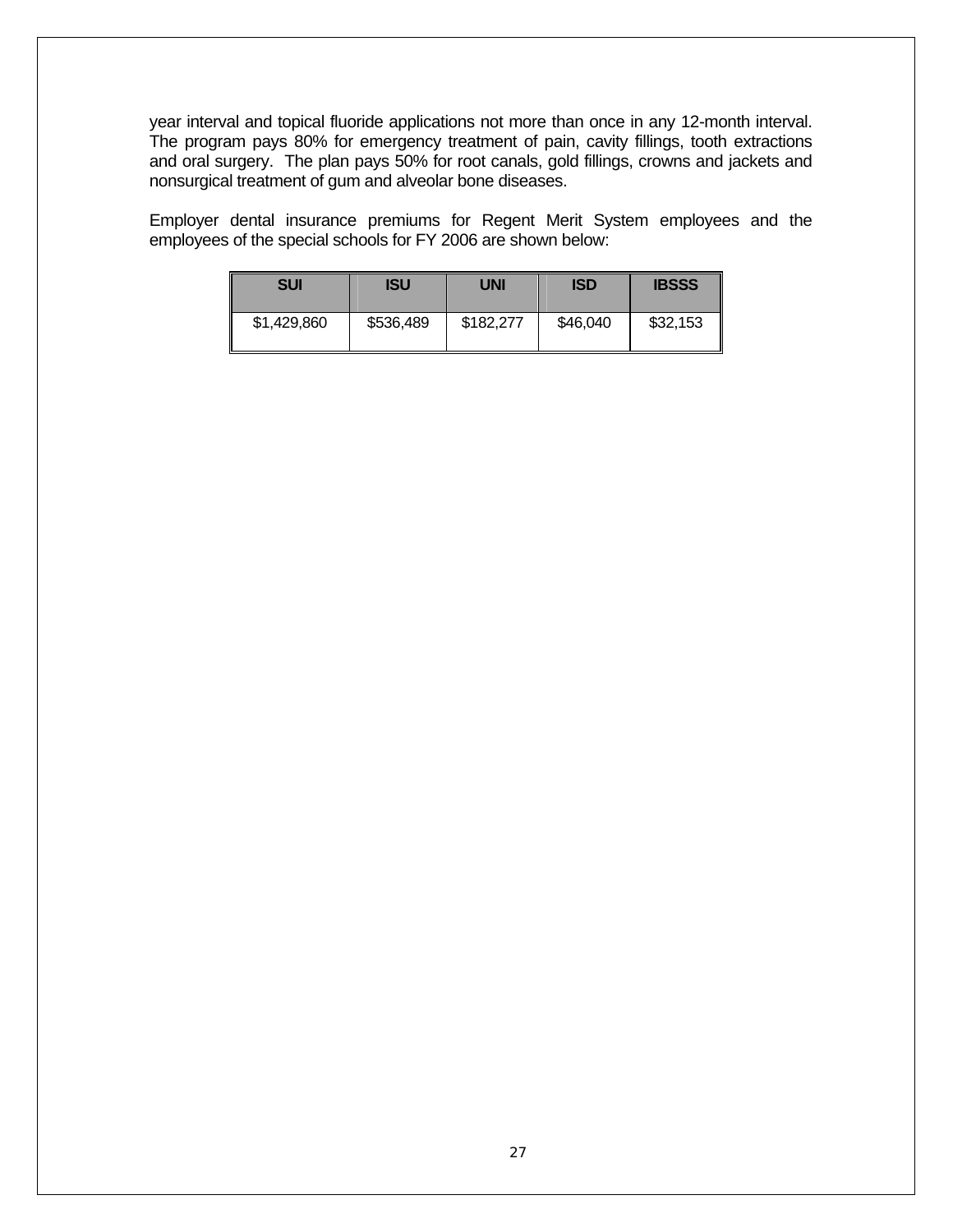|                                                                      | <b>University of</b><br>lowa | <b>Iowa State</b><br><b>University</b> | <b>University of</b><br>Northern Iowa | <b>Iowa School for</b><br>the Deaf | lowa Braille and<br><b>Sight Saving School</b> | <b>Total Regent</b><br><b>Institutions</b> |
|----------------------------------------------------------------------|------------------------------|----------------------------------------|---------------------------------------|------------------------------------|------------------------------------------------|--------------------------------------------|
| <b>Mandated Benefits</b>                                             |                              |                                        |                                       |                                    |                                                |                                            |
| <b>Social Security</b>                                               | 60,719,084                   | 24,422,643                             | 7,740,849                             | 438,653                            | 323,413                                        | 93,644,642                                 |
| <b>IPERS</b>                                                         | 974,410                      | 730,484                                | 336,224                               | 118,098                            | 128,679                                        | 2,287,895                                  |
| <b>TIAA CREF</b>                                                     | 76,042,184                   | 30,950,326                             | 9,821,877                             | 238,086                            | 115,339                                        | 117, 167, 812                              |
| Substitute plans                                                     | 183,896                      | 36,427                                 | 27,503                                |                                    |                                                | 247,826                                    |
| <b>Federal Retirement</b>                                            |                              | 1,038,917                              |                                       |                                    |                                                | 1,038,917                                  |
| <b>TIAA CREF Waiver of Premium</b>                                   | 1,421,304                    | 943,341                                | 254,714                               | 5,611                              | 2,933                                          | 2,627,903                                  |
| Unemployment Compensation                                            | 364,167                      | 213,305                                | 45,001                                |                                    | 820                                            | 623,293                                    |
| <b>Workers Compensation</b>                                          | 4,675,044                    | 2,257,776                              | 964,380                               | 85,461                             | 115,346                                        | 8,098,007                                  |
| <b>Total Mandated</b>                                                | 144,380,089                  | 60,593,219                             | 19,190,548                            | 885,909                            | 686,530                                        | 225,736,295                                |
| <b>Other Benefits</b>                                                |                              |                                        |                                       |                                    |                                                |                                            |
| Life Insurance                                                       | 9,034,719                    | 1,776,825                              | 682,242                               | 27,833                             | 20,529                                         | 11,542,148                                 |
| Accidental Death and                                                 |                              |                                        |                                       |                                    |                                                |                                            |
| Dismemberment                                                        |                              | 325,693                                | 71,729                                | 4,140                              | 3,070                                          | 404,632                                    |
| <b>Health Insurance</b>                                              | 100,014,806                  | 38,564,265                             | 15,060,163                            | 1,188,412                          | 809,415                                        | 155,637,061                                |
| Long-term Disability                                                 | 7,003,848                    | 2,101,312                              | 1,103,087                             | 48,720                             | 35,736                                         | 10,292,703                                 |
| Dental Insurance                                                     | 8,769,729                    | 1,562,603                              | 553,941                               | 46,040                             | 32,153                                         | 10,964,466                                 |
| <b>Total Other Benefits</b>                                          | 124,823,102                  | 44,330,698                             | 17,471,162                            | 1,315,145                          | 900,903                                        | 188,841,010                                |
| <b>Total Expenditures</b><br>Less interest received on cash reserves | 269,203,191                  | 104,923,917                            | 36,661,710                            | 2,201,054                          | 1,587,433                                      | 414,577,305                                |
| maintained by carriers                                               | 4,803,818                    |                                        |                                       |                                    |                                                | 4,803,818                                  |
| Total Cost of Insurance and                                          |                              |                                        |                                       |                                    |                                                |                                            |
| <b>Retirement Programs</b>                                           | 264,399,373                  | 104,923,917                            | 36,661,710                            | 2,201,054                          | 1,587,433                                      | 409,773,487                                |
| Percent of Non-student payroll                                       | 28.10%                       | 29.67%                                 | 34.00%                                | 38.00%                             | 37.10%                                         |                                            |

## **EXPENDITURES FOR INSURANCE AND RETIREMENT PROGRAMS -- FISCAL YEAR 2006**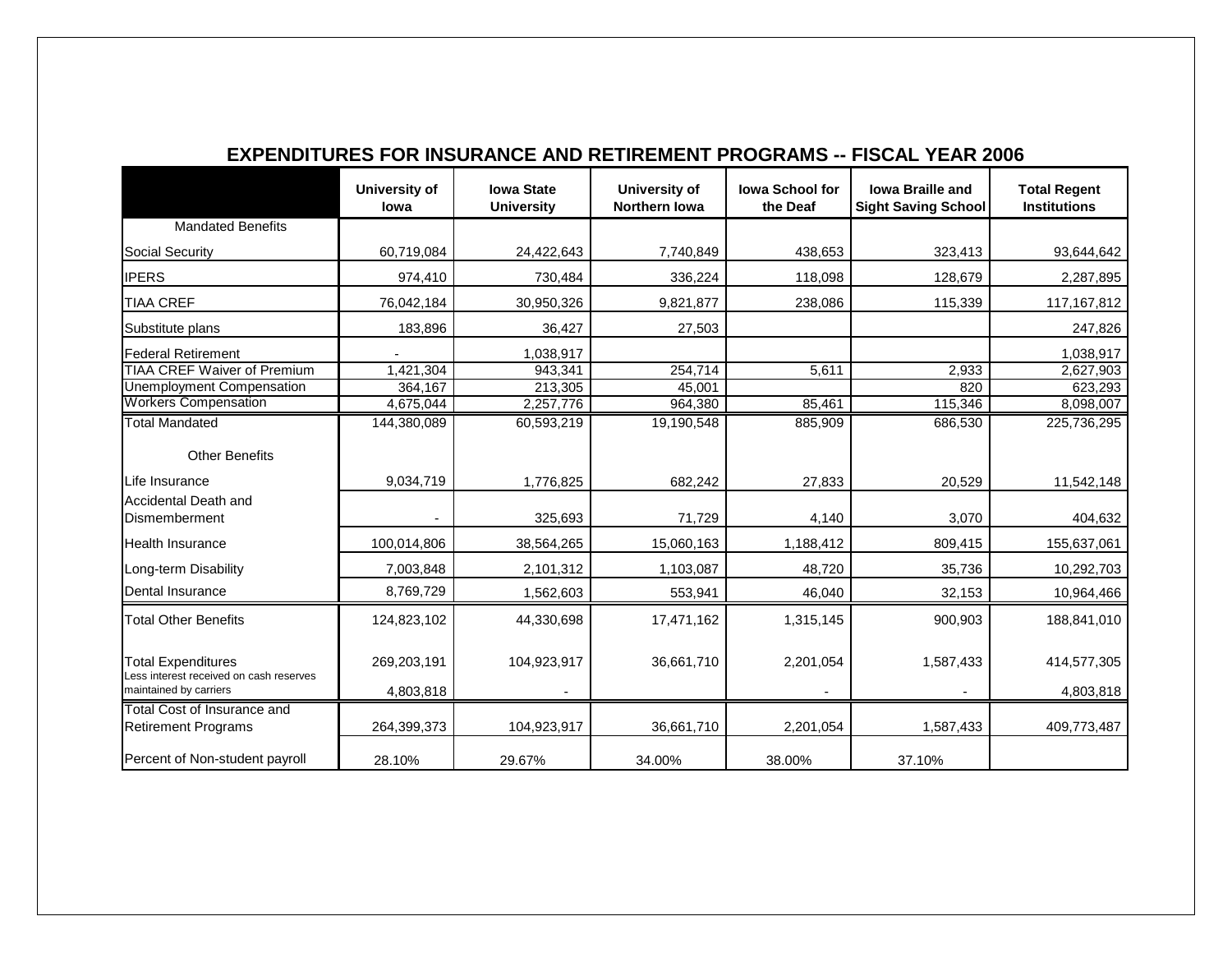

# Retirements – FY 2006

In addition to regular retirement through either IPERS or TIAA-CREF, with approval of the institution, Regent employees may enter the phased retirement program. The Board first approved the Phased Retirement Program in 1982. The current program will expire on June 30, 2007. The Board approved continuation of the program for an additional five years through June 30, 2012.

Details of the current program are shown below.

Eligibility: Faculty of Regent universities and the special schools and professional and scientific staff of the Regent institutions and Board Office who have attained the age of 57 with at least 15 years of service with the Board of Regents are eligible for participation in the phased retirement program. Merit system employees who have attained age 60 and have at least 20 years of service with the Board of Regents are eligible for participation.

Approval: At various levels within the institution. No right to enter a phased retirement agreement without approval by all officials as designated by the institutions is conferred by this policy. The Board of Regents will ratify entries into the phased retirement program as a part of the monthly Register of Personnel Changes.

Schedule of Phasing: A staff member may reduce from full-time to no less than a half-time appointment either directly or via a stepped schedule. At no time during the phasing period may an employee hold greater than a 65 percent appointment. The maximum phasing period will be five years with full retirement required at the end of the specified phasing period. Once phased retirement is initiated, employees may not return to full-time appointment.

Compensation: During the first four years of the phasing period, the salary received will reflect the reduced responsibilities plus an additional 10 percent of the budgeted salary, had the person worked full time. In the fifth year following the initiation of phased retirement, the staff member's appointment will be no greater than fifty percent, and the salary will be proportional to the budgeted salary had the person worked full-time.

Benefits: During the first four years of the phasing period, institution and staff member contributions will continue for life insurance, health insurance, and disability insurance at the same levels which would have prevailed had the staff member continued at a full-time appointment. Retirement contributions to TIAA/CREF will be based on the salary which would have obtained had the individual continued a full-time appointment. As mandated by law, FICA contributions will be based on the staff member's actual salary during the partial or preretirement period. The same is true for retirement contributions for those participating in the Iowa Public Employees Retirement System or Federal Civil Service System. Accrual of vacation and sick leave will be based on percentage of appointment.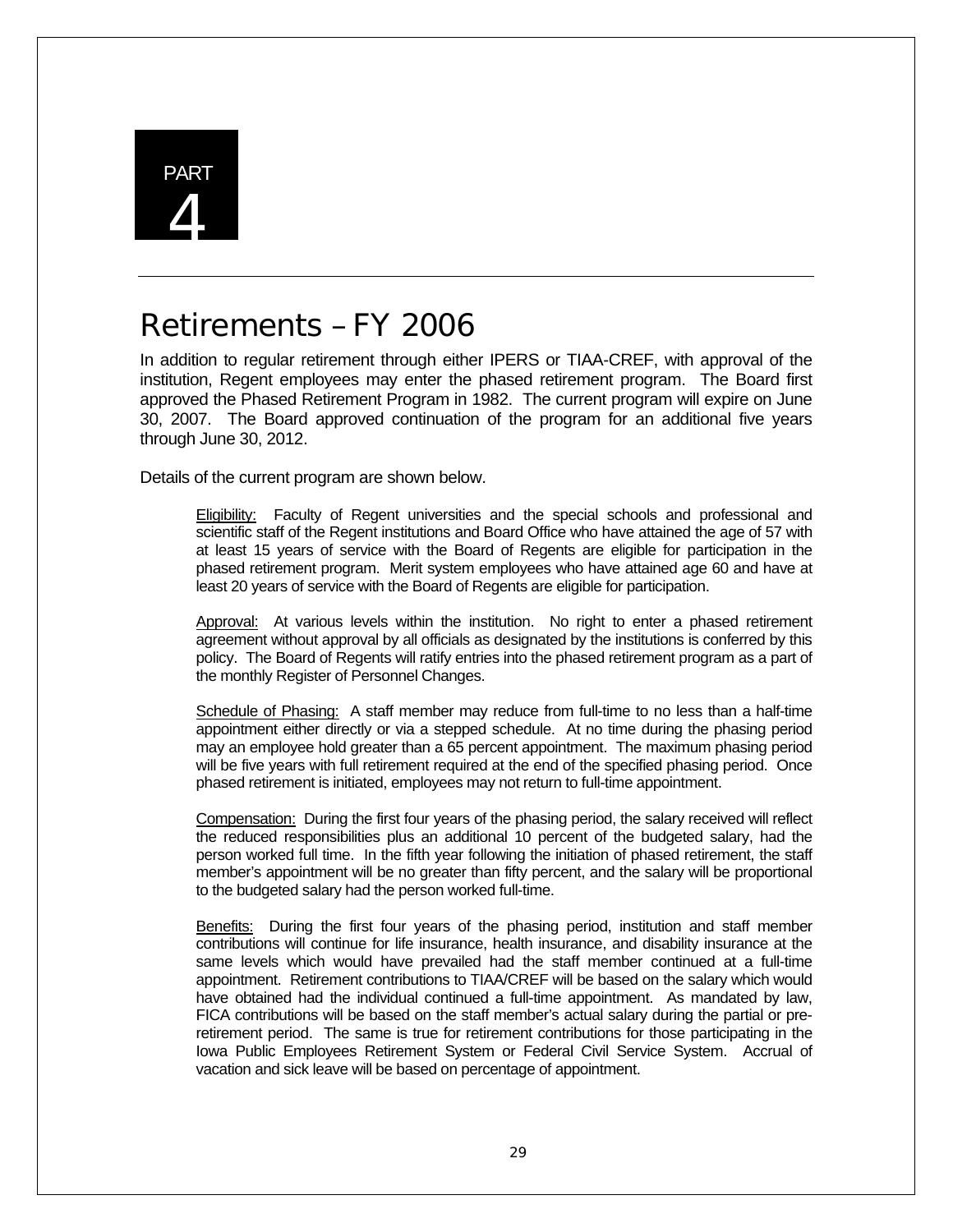Duration of Program: Subject to annual review, the program will expire on June 30, 2007, unless renewed by the Board prior to expiration.

The following changes will be effective on July 1, 2007:

- Eligibility for employees in the Regent Merit System would be the same as faculty and P&S faculty and staff. Currently, eligibility is age 57 with 15 years of service for faculty and P&S and age 60 with 20 years of service for merit staff.
- An additional year would be added to the benefits incentive. Currently, during the first four years of the phasing period, contributions for TIAA-CREF retirement and health, life and disability insurance are paid as if the employee were full time. Under the revised policy, these contributions would be extended an additional year. The compensation incentive in the current program would not change. Currently in the first four years of the phasing period, the salary received reflects the reduced time plus an additional 10 percent.
- Allow participants during the phasing period to access their TIAA-CREF (or substitute plans) retirement account funds in any manner permitted either by the retirement carrier or by Board policy but not to exceed 99% of their account balances. This would allow faculty and staff to participate in phased retirement without suffering loss of income. Access to IPERS retirement funds would not be possible under this policy.

## Phased Retirement Program

There were 75 new entrants into the phased retirement program during FY 2006. To date 737 faculty and staff have participated in the program with 161 currently active. There have been no participants from the special schools.

|              | <b>Faculty</b> | <b>P&amp;S</b> | <b>Merit</b> | <b>Total</b> |
|--------------|----------------|----------------|--------------|--------------|
| SUI          |                | $\sim$         |              | 48           |
| <b>ISU</b>   |                |                |              |              |
| <b>UNI</b>   | 14             |                |              |              |
| <b>TOTAL</b> |                |                |              |              |

New entrants in the program are categorized below:

New participants in the last five fiscal years are as follows:

| FY 2002 | 35 |
|---------|----|
| FY 2003 | 30 |
| FY 2004 | 29 |
| FY 2005 | 56 |
| FY 2006 | 75 |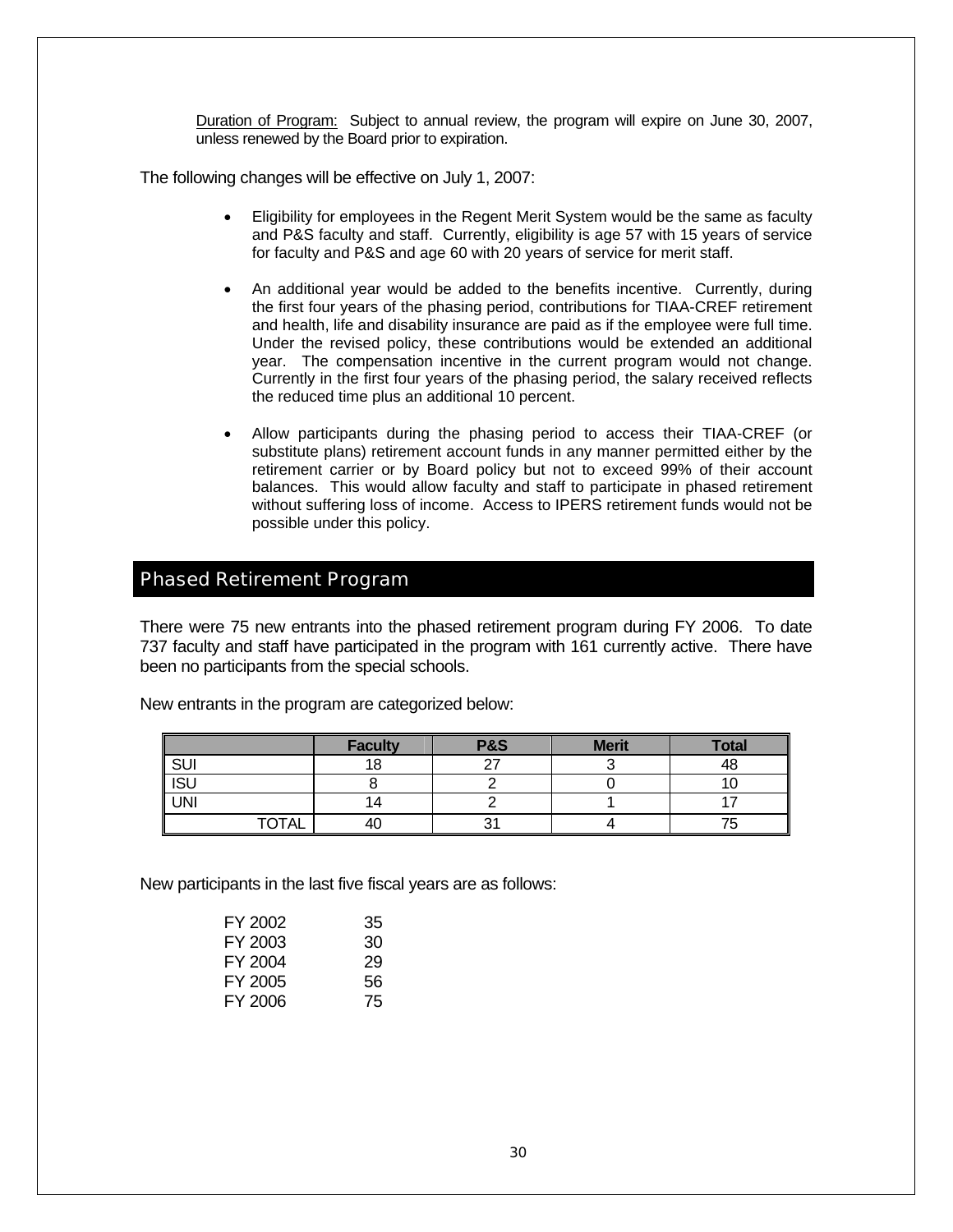The following table shows the financial impact of the phased retirement program at the universities for FY 2006:

|            | <b>Incentive Amounts</b> | <b>Released Funds</b> |
|------------|--------------------------|-----------------------|
| <b>SUI</b> | \$285,696                | \$2,030,693           |
| isu        | \$377,233                | \$1,349,212           |
| INI        | \$335,648                | \$489.370             |

"Incentive Amount" is the difference between the total compensation paid (salary and university fringe benefit contributions) under the Phased Retirement Program and the total compensation that would have been paid if the individual had reduced to the specified percentage of effort without the special provisions of the program. "Released Funds" is the difference between the total compensation received under the policy and the total compensation that would have been received if the individual had remained full time.

The funds released through operation of the phased retirement program are used in a variety of ways at the universities. For the most part, the funds are utilized for replacement personnel or reallocation within the retirees' employing units to fund other areas of need.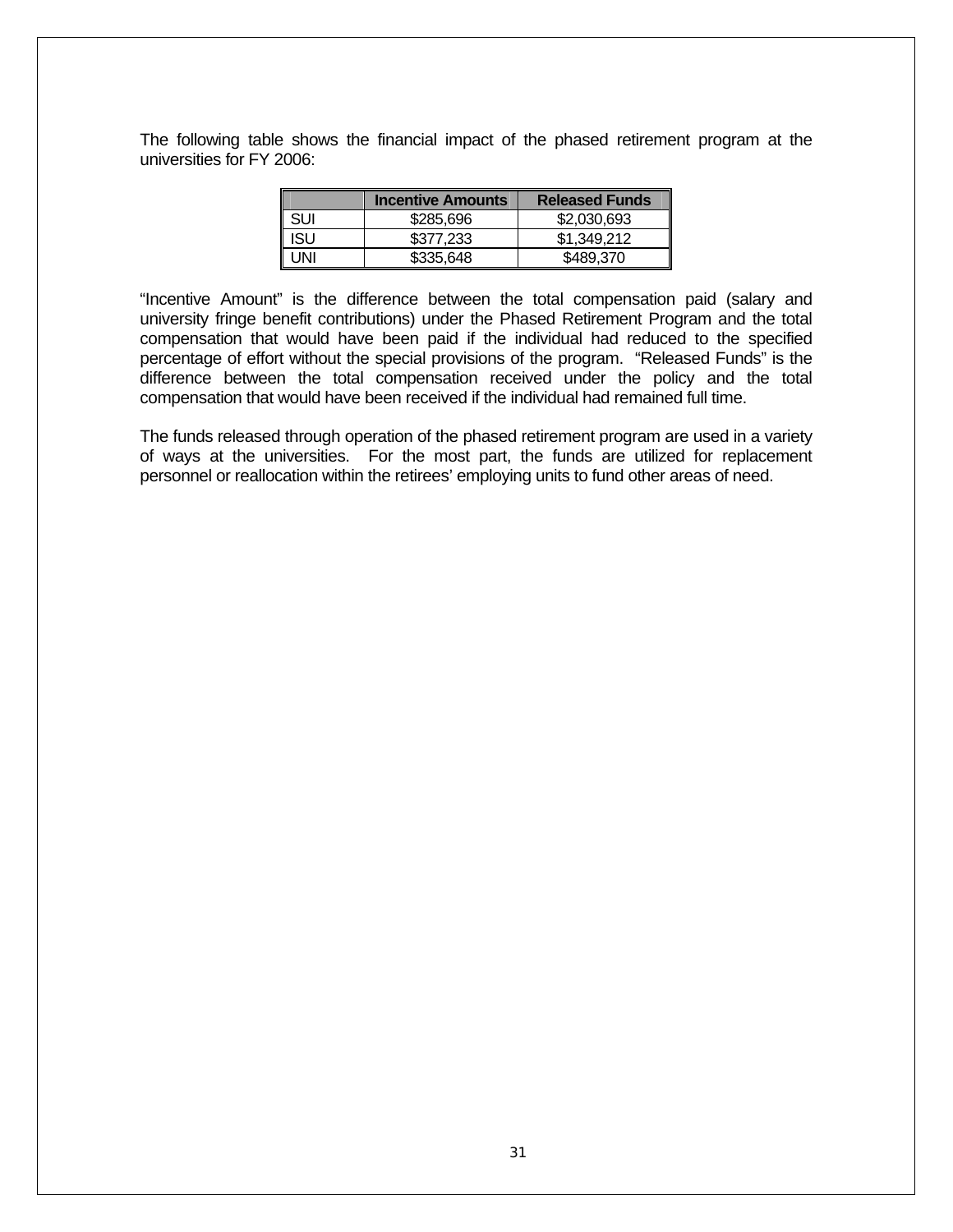# Regular Retirements

The following table displays the number of faculty and staff who retired from the Regent institutions during FY 2006.

|              |               | <b>Faculty</b> | <b>P&amp;S</b> | <b>Merit</b> | <b>Total</b> |
|--------------|---------------|----------------|----------------|--------------|--------------|
| SUI          |               |                |                |              | 127          |
| <b>ISU</b>   |               |                | 23             |              | 92           |
| <b>UNI</b>   |               |                |                |              | 20           |
| <b>ISD</b>   |               |                |                |              |              |
| <b>IBSSS</b> |               |                |                |              |              |
|              | <b>TOTALS</b> | 96             | 64             | o∩           | 242          |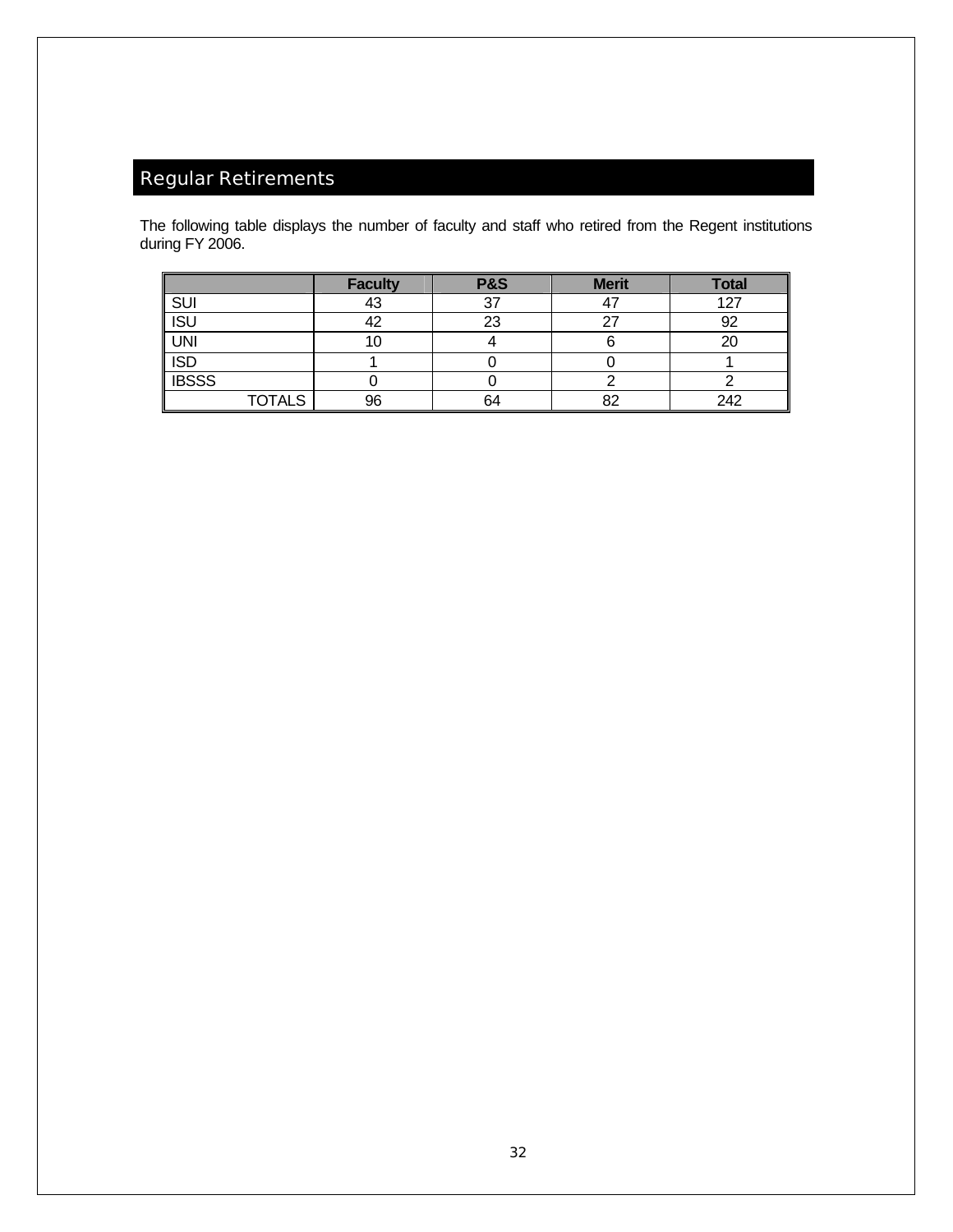# PART 5

# Faculty Resignations

# FY 2006 Faculty Resignations

At the Regent universities, there were 159 faculty resignations, an increase of 17 (+12.0%) in FY 2006 from the prior year. At the special schools, there were two faculty resignations in FY 2006, a decrease of three (-60.0%) from the prior year.

- At the University of Iowa, the number of faculty resignations increased from 77 to 89 (+15.6%) between FY 2005 and FY 2006. During the past six years, the average number of faculty resignations has been 72.
- At Iowa State University, the number of faculty resignations increased from 37 to 48 (+29.7%) between FY 2005 and FY 2006. During the past six years, the average number of faculty resignations has been 46.
- At the University of Northern Iowa, the number of faculty resignations decreased from 28 to 22 (-21.4%) between FY 2005 and FY 2006. During the past six years, the average number of faculty resignations has been 26.
- At the Iowa School for the Deaf, the number of faculty resignations remained the same (two) between FY 2005 and FY 2006.
- At the Iowa Braille and Sight Saving School, the number of faculty resignations decreased from three to 0 (-100.0%) between FY 2005 and FY 2006.

#### **Background:**

- The Regent universities obtained information about the faculty who resigned through a variety of efforts, including resignation surveys; exit interviews; satisfaction/climate assessment surveys; and payroll reports.
- The number of faculty resignations at the Regent universities includes only those faculty members who were tenured, tenure-track, or clinical track.
- Of those who resigned in FY 2006, 79 were assistant professors (49.7%), 45 were associate professors (28.3%), and 35 were professors (22.0%). Assistant professors represent 26.9% of the population; associate professors represent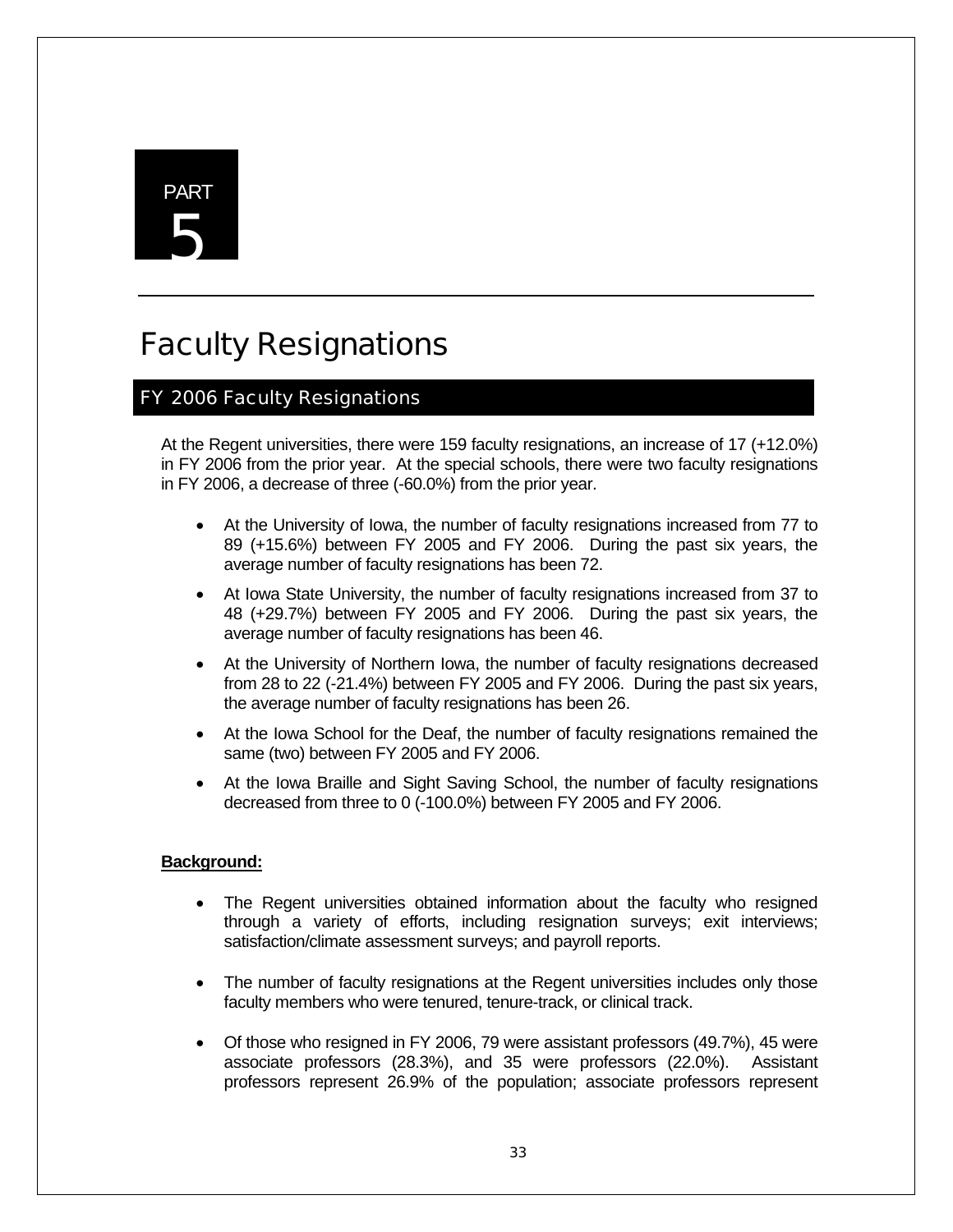32.1% of the population; and professors represent 41.0% of the population at the Regent universities<sup>2</sup>.

- Of those who resigned in FY 2006, 66 were tenured (41.5%), 71 were tenure-track (44.7%), and 22 were clinical track (13.8%). Tenured faculty members represent 67.8% of the population; tenure-track faculty members represent 22.4% of the population; and clinical track faculty members represent 9.8% of the population at the Regent universities<sup>1</sup>.
- Of those who resigned in FY 2006, 108 (67.9%) were male and 51 (32.1%) were female. Males represent 68.8% of the total population and females represent 31.2% of the total population at the Regent universities.
- Of those who resigned in FY 2006, 36 (22.6%) were racial/ethnic minorities and 123 (77.4%) were non-minorities. Racial/ethnic minorities represent 14.4% of the population and non-minorities represent 85.6% of the population at the Regent universities.
- At the University of Iowa, the College of Medicine was overrepresented among resignees relative to the College's overall faculty numbers<sup>3</sup>. At lowa State University, the Colleges of Engineering, Human Science, and Liberal Arts and Sciences were overrepresented among resignees relative to the Colleges' overall faculty numbers. At the University of Northern Iowa, the College of Social and Behavioral Sciences was overrepresented among resignees relative to the College's overall faculty numbers.
- In FY 2006, the primary reason for resigning (cited by 61.6% of those who left) continues to be employment opportunities at other educational institutions. The second most common reason for resigning (cited by 15.7% of those who left) was for "personal" reasons. The third most frequently identified reason for resigning (cited by 11.3% of those who left) was for employment opportunities at noneducational institutions. Non-competitive salaries and lack of partner or spousal accommodation were also cited as considerations in resignation decisions.
- The following strategies have been identified by the University of Iowa to improve faculty retention.
	- $\triangleright$  Improve faculty salaries. In FY 2006 and FY 2007, the University used reallocated resources and incremental revenues to improve the competitiveness of faculty salaries.
	- $\triangleright$  Increase attention to family and career issues. The University is reviewing the recommendations made by the Gender Equity Task Force which found that family reasons was the second most common reason for resignations.
	- $\triangleright$  Improve retention of underrepresented and minority faculty. The Provost's Office continues to use reallocated resources to support the expansion of the Faculty Diversity Opportunity Program.

l

<sup>&</sup>lt;sup>2</sup> Tenured, tenure-track, and clinical track faculty numbers are contained in the Spring 2006 Faculty Tenure Report.<br><sup>3</sup> This is due in part to the feet that the Cellage of Madisian has the largest number of clinical tra

 $3$  This is due in part to the fact that the College of Medicine has the largest number of clinical track faculty.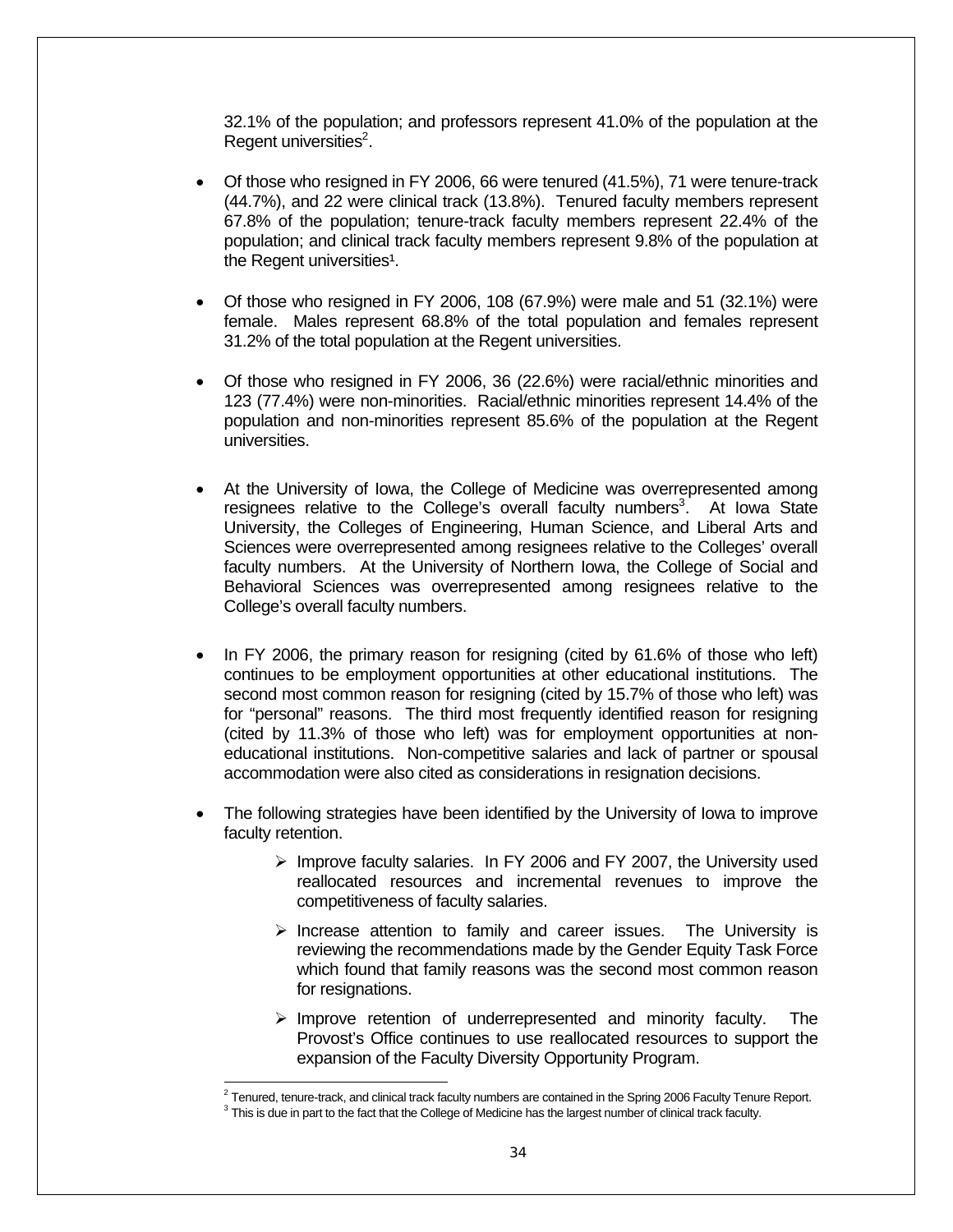- $\triangleright$  Further improve mentoring of junior faculty. A task force has been charged to implement the Gender Equity Task Force's recommendation to create a formal mentoring program for junior faculty with training and support for mentors.
- The following strategies have been identified by Iowa State University to improve faculty retention.
	- $\triangleright$  The Provost's Office created a new full-time position to coordinate an improved dual career program.
	- $\triangleright$  The Provost's Office developed a comprehensive data management system to track responses and successes in working with departments and colleges regarding counteroffers.
	- ¾ The ISU ADVANCE Program is a National Science Foundation funded initiative to improve the recruitment, retention, and leadership of women in the science, technology, engineering, and mathematics fields. A \$3.3 million grant was awarded to ISU in September 2006.
	- $\triangleright$  ISU was one of two universities to receive a \$25,000 award for innovative practices from the Alfred P. Sloan Foundation. ISU was selected for a creative database and tracking system to quantify the benefits from flexible career policies and to conduct a cost-benefit analysis of these policies.
	- $\triangleright$  ISU is participating in the Harvard University COACHE survey on tenure-eligible faculty satisfaction to understand what assistant professors desire in their professional lives; the results will be used to understand the best way to retain these faculty.
- The following strategies have been identified by the University of Northern Iowa to improve faculty retention.
	- $\triangleright$  Formal and informal faculty mentoring activities introduce new faculty members to the university community and enable new faculty to integrate more successfully into the life of the institution.
	- ¾ Professional development assignments and summer fellowship programs are offered for full-time faculty. Through these awards, the University seeks to retain faculty by supporting and advancing faculty research, creative activity, grant applications, and the completion of a terminal degree.
	- ¾ UNI received two grants from the Roy J. Carver Charitable Trust to support faculty development programs and both are contributing to the retention of faculty. More than 100 faculty members have received support to participate in institutes and follow-up activities.
- This annual report addresses the following strategy in the Board of Regents' Strategic Plan – "expand educational experiences for Iowa's future workforce and foster cultural understanding by recruiting and retaining a highly qualified and diverse faculty, staff, and administration" (1.1.3).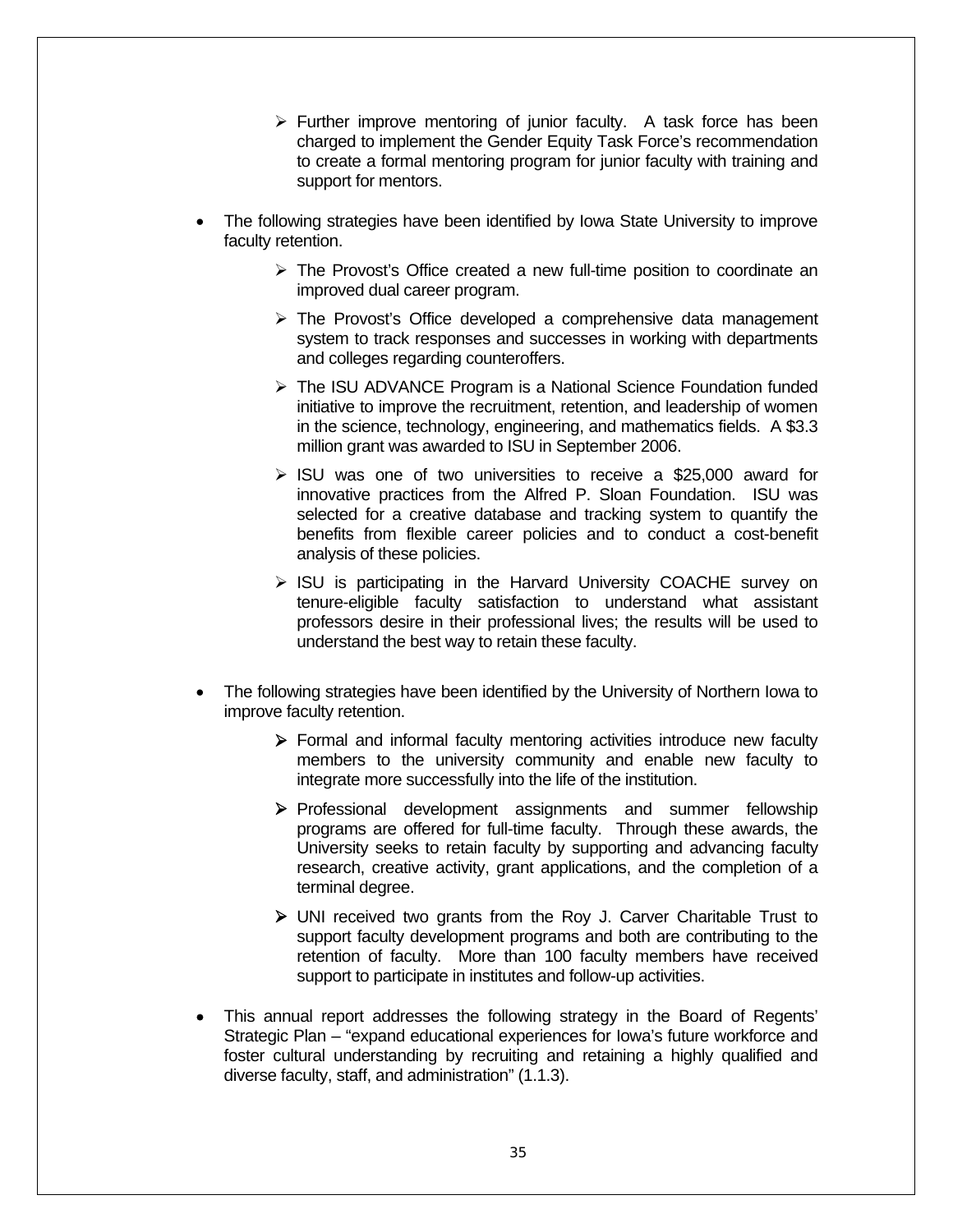|                | <b>PROFESSOR</b> | <b>ASSOCIATE</b> | <b>ASSISTANT</b> | <b>INSTRUCTOR</b> | <b>TOTAL</b> |
|----------------|------------------|------------------|------------------|-------------------|--------------|
|                |                  | <b>PROFESSOR</b> | <b>PROFESSOR</b> |                   |              |
| <b>SUI</b>     |                  |                  |                  |                   |              |
| FY 2002        | 14               | 25               | 34               | 0                 | 73           |
| FY 2003        | 10               | 18               | 36               | 0                 | 64           |
| FY 2004        | 17               | 19               | 27               | 0                 | 63           |
| FY 2005        | 18               | 23               | 36               | $\overline{0}$    | 77           |
| <b>FY 2006</b> | 25               | 25               | 39               | $\mathbf 0$       | 89           |
|                |                  |                  |                  |                   |              |
| <b>ISU</b>     |                  |                  |                  |                   |              |
| FY 2002        | 16               | 12               | 30               | 0                 | 58           |
| FY 2003        | 9                | 6                | 19               | 0                 | 34           |
| FY 2004        | $\overline{11}$  | $\overline{9}$   | $\overline{22}$  | $\overline{0}$    | 42           |
| FY 2005        | 11               | 11               | 15               | $\mathbf 0$       | 37           |
| <b>FY 2006</b> | 8                | 16               | 24               | 0                 | 48           |
|                |                  |                  |                  |                   |              |
| <b>UNI</b>     |                  |                  |                  |                   |              |
| FY 2002        | $\mathbf 1$      | $\overline{2}$   | 23               | $\overline{7}$    | 33           |
| FY 2003        | 0                | 4                | 12               | 11                | 27           |
| FY 2004        | $\overline{2}$   | $\overline{3}$   | $\overline{4}$   | 1                 | 10           |
| FY 2005        | $\overline{5}$   | $\overline{3}$   | 19               | 1                 | 28           |
| <b>FY 2006</b> | $\overline{2}$   | 4                | 16               | 0                 | 22           |
|                |                  |                  |                  |                   |              |
| <b>TOTAL</b>   |                  |                  |                  |                   |              |
| FY 2002        | 31               | 39               | 87               | $\overline{7}$    | 164          |
| FY 2003        | 19               | 28               | 67               | 11                | 125          |
| FY 2004        | 30               | 31               | 53               | 1                 | 115          |
| FY 2005        | 34               | $\overline{37}$  | 70               | 1                 | 142          |
| FY 2006        | 35               | 45               | 79               | $\overline{0}$    | 159          |

#### **TABLE 1 Number of Faculty Resignations by Rank FY 2002 to FY 2006**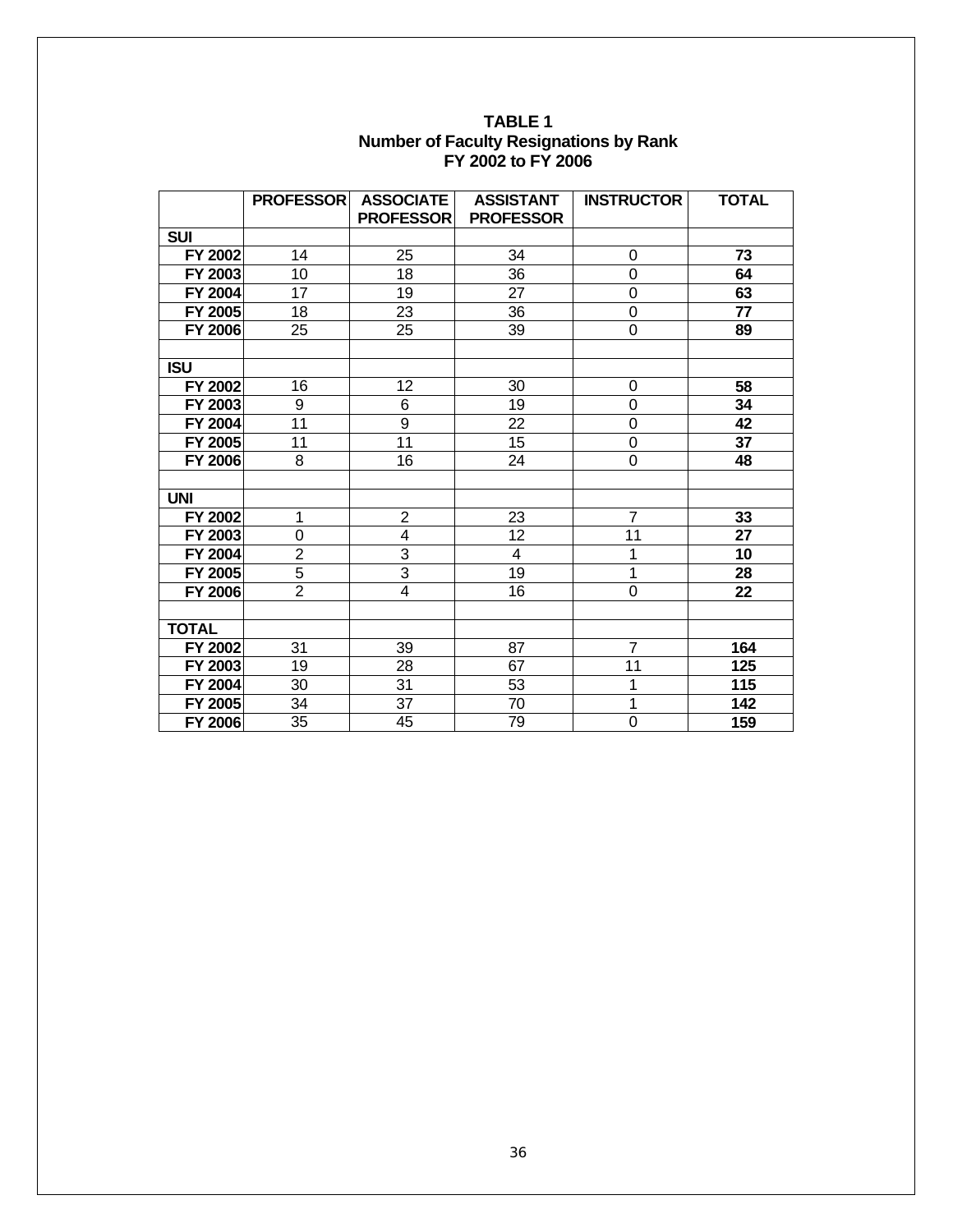|                | <b>MALE</b>     | <b>FEMALE</b>   | <b>TOTAL</b> | <b>MINORITY</b> | <b>NON-</b>     |
|----------------|-----------------|-----------------|--------------|-----------------|-----------------|
|                |                 |                 |              |                 | <b>MINORITY</b> |
| <b>SUI</b>     |                 |                 |              |                 |                 |
| FY 2002        | 48              | 25              | 73           | 11              | 62              |
| FY 2003        | 37              | 27              | 64           | 10              | 54              |
| FY 2004        | 40              | 23              | 63           | $\overline{5}$  | 58              |
| FY 2005        | 51              | 26              | 77           | $\overline{24}$ | 53              |
| <b>FY 2006</b> | 63              | 26              | 89           | 18              | 71              |
|                |                 |                 |              |                 |                 |
| <b>ISU</b>     |                 |                 |              |                 |                 |
| FY 2002        | 35              | 23              | 58           | 9               | 49              |
| FY 2003        | 25              | 9               | 34           | 10              | 24              |
| FY 2004        | 31              | $\overline{11}$ | 42           | 9               | 33              |
| FY 2005        | 26              | 11              | 37           | $\overline{5}$  | 32              |
| FY 2006        | 34              | 14              | 48           | 14              | 34              |
|                |                 |                 |              |                 |                 |
| <b>UNI</b>     |                 |                 |              |                 |                 |
| FY 2002        | 17              | 16              | 33           | 8               | 25              |
| FY 2003        | 17              | 10              | 27           | 4               | 23              |
| FY 2004        | 4               | 6               | 10           | $\overline{2}$  | 8               |
| FY 2005        | $\overline{15}$ | 13              | 28           | $\overline{6}$  | $\overline{22}$ |
| FY 2006        | 11              | $\overline{11}$ | 22           | $\overline{4}$  | 18              |
|                |                 |                 |              |                 |                 |
| <b>TOTAL</b>   |                 |                 |              |                 |                 |
| FY 2002        | 100             | 64              | 164          | 28              | 136             |
| FY 2003        | 79              | 46              | 125          | 24              | 101             |
| <b>FY 2004</b> | 75              | 40              | 115          | 16              | 99              |
| FY 2005        | 92              | 50              | 142          | 35              | 107             |
| <b>FY 2006</b> | 108             | $\overline{51}$ | 159          | 36              | 123             |

**TABLE 2 Number of Faculty Resignations by Gender and Race/Ethnicity FY 2002 to FY 2006**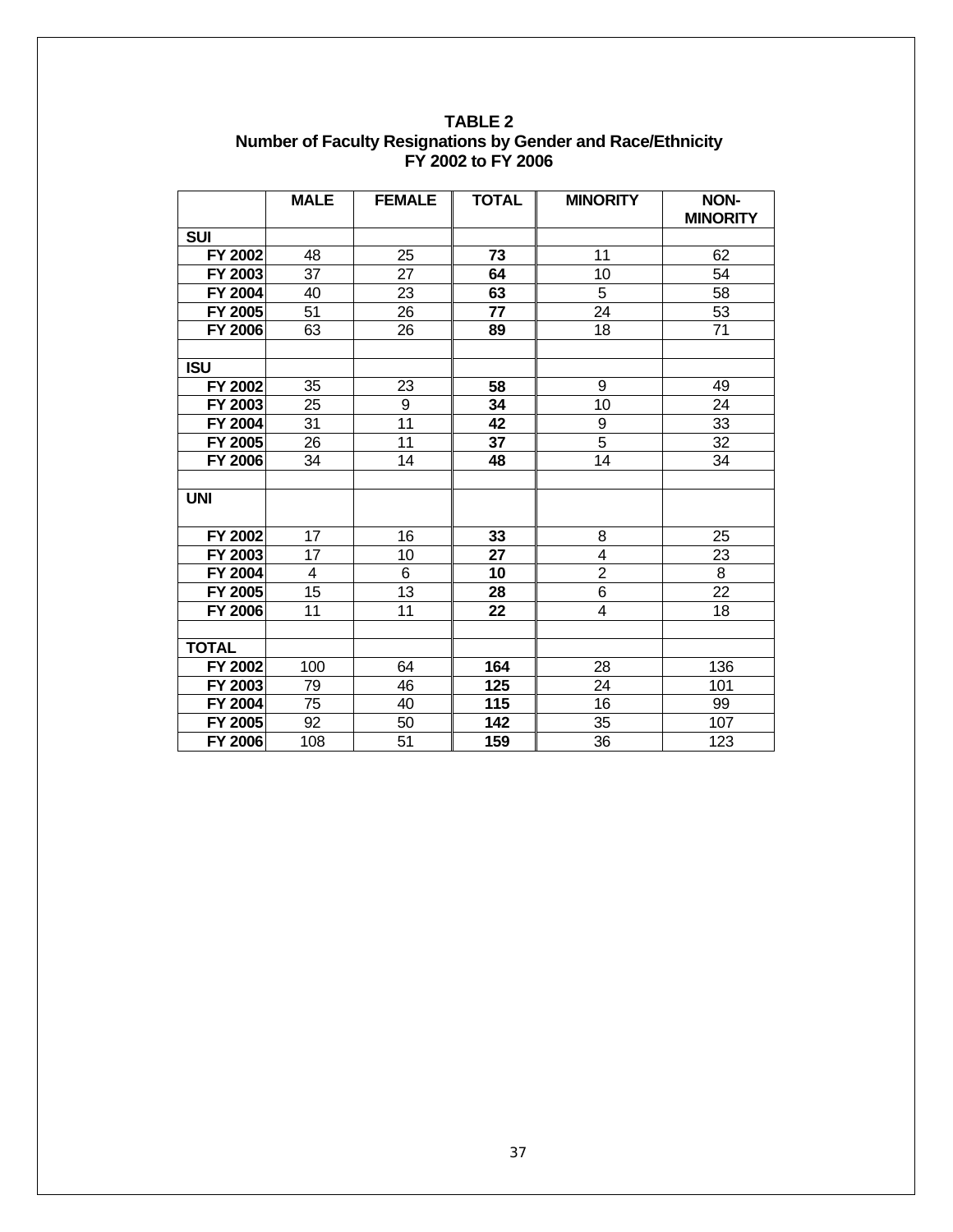|                | <b>TENURED</b> | <b>TENURE-</b> | <b>CLINICAL</b>  | <b>OTHER</b> | <b>TOTAL</b> |
|----------------|----------------|----------------|------------------|--------------|--------------|
|                |                | <b>TRACK</b>   | <b>TRACK</b>     |              |              |
| <b>SUI</b>     |                |                |                  |              |              |
| FY 2002        | 29             | 22             | 22               | 0            | 73           |
| FY 2003        | 24             | 22             | 18               | 0            | 64           |
| FY 2004        | 23             | 16             | 24               | 0            | 63           |
| FY 2005        | 33             | 15             | 29               | 0            | 77           |
| <b>FY 2006</b> | 40             | 27             | 22               | 0            | 89           |
|                |                |                |                  |              |              |
| <b>ISU</b>     |                |                |                  |              |              |
| FY 2002        | 28             | 30             | $\overline{0}$   | 0            | 58           |
| FY 2003        | 15             | 19             | 0                | 0            | 34           |
| FY 2004        | 20             | 22             | 0                | 0            | 42           |
| FY 2005        | 22             | 15             | $\mathbf 0$      | 0            | 37           |
| <b>FY 2006</b> | 22             | 26             | $\mathbf 0$      | 0            | 48           |
|                |                |                |                  |              |              |
| <b>UNI</b>     |                |                |                  |              |              |
| FY 2002        | 4              | 21             | $\overline{0}$   | 8            | 33           |
| FY 2003        | 6              | 13             | 0                | 8            | 27           |
| FY 2004        | 4              | 6              | 0                | 0            | 10           |
| FY 2005        | 9              | 16             | $\boldsymbol{0}$ | 3            | 28           |
| <b>FY 2006</b> | 4              | 18             | 0                | 0            | 22           |
|                |                |                |                  |              |              |
| <b>TOTAL</b>   |                |                |                  |              |              |
| FY 2002        | 61             | 73             | 22               | 8            | 164          |
| FY 2003        | 45             | 54             | 18               | 8            | 125          |
| FY 2004        | 47             | 44             | 24               | 0            | 115          |
| FY 2005        | 64             | 46             | 29               | 3            | 142          |
| FY 2006        | 66             | 71             | 22               | $\mathbf 0$  | 159          |

#### **TABLE 3 NUMBER OF FACULTY RESIGNATIONS BY TENURE STATUS FY 2002 to FY 2006**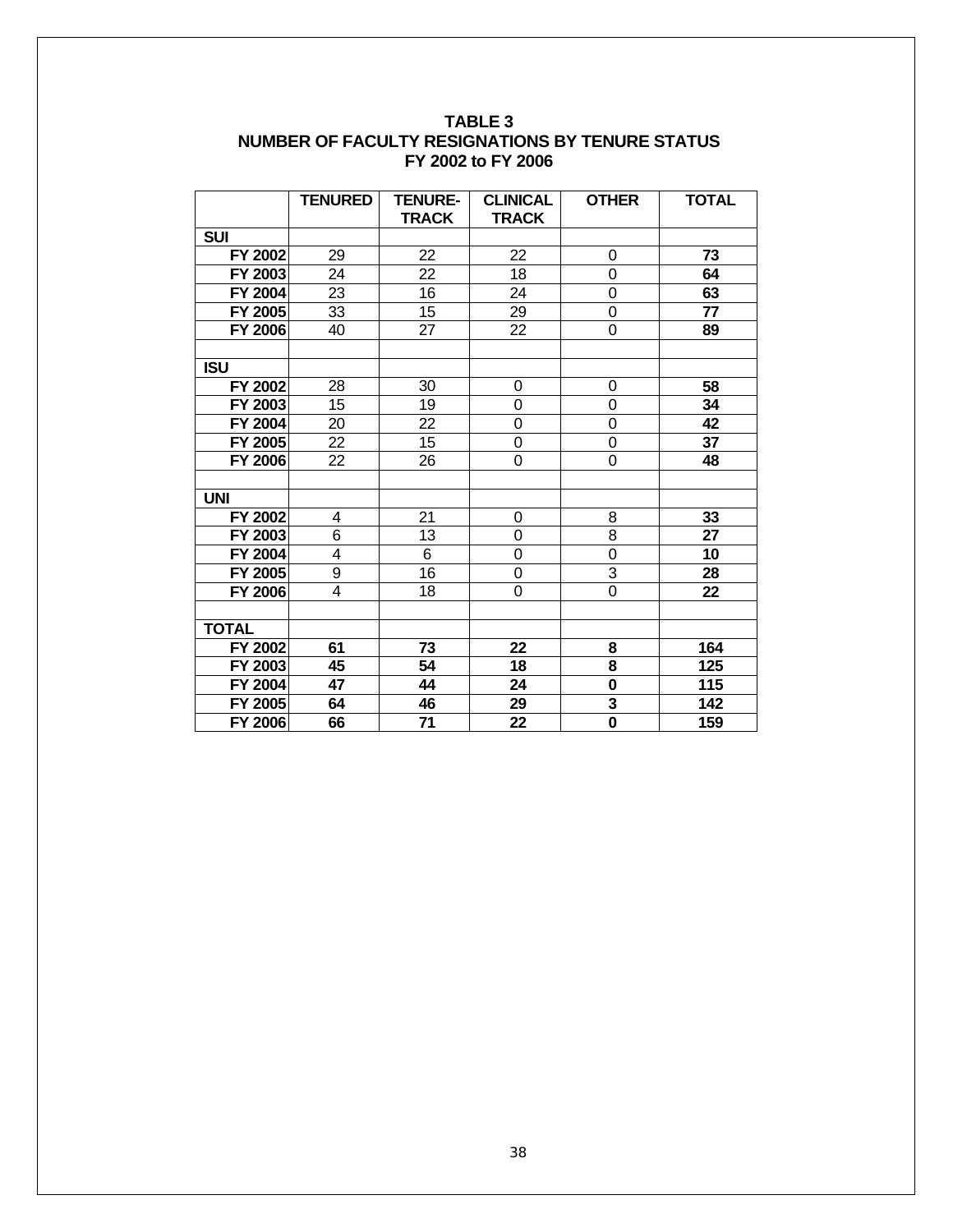#### **TABLE 4a RESIGNATIONS BY COLLEGE FY 2002 to FY 2006 University of Iowa**

| <b>COLLEGE</b>                   | FY 2002 | FY 2003 | FY 2004        | FY 2005 | <b>FY 2006</b> |
|----------------------------------|---------|---------|----------------|---------|----------------|
| <b>Business Administration</b>   |         |         |                | 6       |                |
| Dentistry                        | 3       |         |                | 6       | 3              |
| Education                        |         |         | $\overline{2}$ | 6       |                |
| Engineering                      |         |         | 3              |         | $\overline{2}$ |
| Graduate                         |         |         |                |         |                |
| Law                              | 2       |         |                |         | 3              |
| <b>Liberal Arts and Sciences</b> | 25      | 18      | 9              | 11      | 21             |
| Medicine                         | 31      | 31      | 37             | 46      | 43             |
| Nursing                          |         |         | 3              |         |                |
| Pharmacy                         |         | ⌒       | $\overline{2}$ |         | 3              |
| Public Health                    | າ       | 3       |                |         |                |
| TOTAL                            | 73      | 64      | 63             |         | 89             |

#### **TABLE 4b RESIGNATIONS BY COLLEGE FY 2002 to FY 2006 Iowa State University**

| <b>COLLEGE</b>                   | FY 2002 | FY 2003 | FY 2004 | FY 2005 | <b>FY 2006</b> |
|----------------------------------|---------|---------|---------|---------|----------------|
| Agriculture                      |         |         |         |         |                |
| <b>Business</b>                  |         |         |         |         |                |
| Design                           |         |         |         |         |                |
| Engineering                      |         |         |         | 3       |                |
| Human Science                    |         | 5       | 8       |         |                |
| <b>Liberal Arts and Sciences</b> | 23      | 16      | 18      | 14      | 21             |
| Librarv                          |         |         |         |         |                |
| <b>Veterinary Medicine</b>       |         |         |         |         |                |
| <b>TOTAL</b>                     | 58      | 34      | 42      | 37      | 48             |

#### **TABLE 4c RESIGNATIONS BY COLLEGE FY 2002 to FY 2006 University of Northern Iowa**

| <b>COLLEGE</b>                 | FY 2002 | FY 2003 | FY 2004 | FY 2005 | <b>FY 2006</b> |
|--------------------------------|---------|---------|---------|---------|----------------|
| <b>Business Administration</b> |         |         |         |         |                |
| Education                      |         | 12      |         |         |                |
| Humanities and Fine Arts       |         |         |         |         |                |
| <b>Natural Sciences</b>        |         |         |         |         |                |
| Social and Behavioral Sciences | 10      |         |         |         |                |
| Librarv                        |         |         |         |         |                |
| ΓΟΤΑΙ                          | 33      |         |         |         | 22             |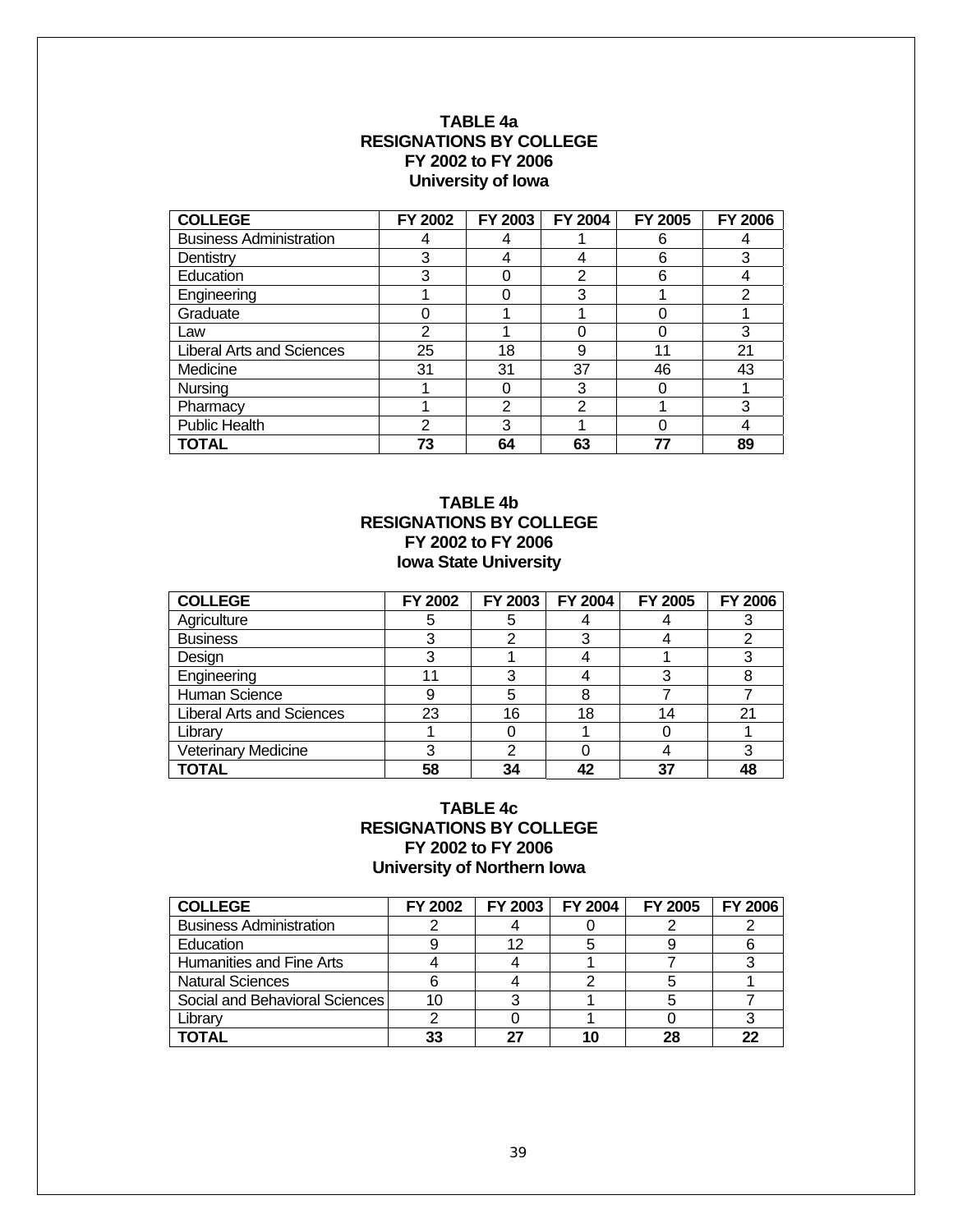#### **TABLE 5a REASONS GIVEN FOR FACULTY RESIGNATIONS FY 2002 to FY 2006 University of Iowa**

|                                  | FY 2002                 | FY 2003         | FY 2004         | FY 2005                 | <b>FY 2006</b>          |
|----------------------------------|-------------------------|-----------------|-----------------|-------------------------|-------------------------|
| To accept a position at another  |                         |                 |                 |                         |                         |
| university<br>Professor          | 9                       | 6               | 11              | 12                      | 19                      |
| Associate Professor              | $\overline{16}$         | 8               | $6\phantom{1}6$ | 14                      | 15                      |
| <b>Assistant Professor</b>       | $\overline{22}$         | $\overline{13}$ | $\overline{13}$ | $\overline{15}$         | 18                      |
|                                  | $\overline{0}$          | $\mathbf 0$     | $\Omega$        | $\mathsf 0$             | $\pmb{0}$               |
| Instructor                       | 47                      | 27              | 30              | 41                      | 52                      |
| <b>Total</b>                     |                         |                 |                 |                         |                         |
| To accept another position       |                         |                 |                 |                         |                         |
| Professor                        | 3                       | 1               | 1               | 3<br>$\overline{3}$     | 1                       |
| Associate Professor              | $\overline{0}$          | $\overline{4}$  | $\overline{5}$  |                         | $\overline{c}$          |
| <b>Assistant Professor</b>       | $\overline{\mathbf{4}}$ | $\overline{5}$  | $\overline{3}$  | $\overline{8}$          | $\overline{7}$          |
| Instructor                       | $\overline{0}$          | $\overline{0}$  | $\mathbf 0$     |                         | $\overline{0}$          |
| <b>Total</b>                     | $\overline{\mathbf{7}}$ | 10              | 9               | 14                      | 10                      |
| To relocate for personal reasons |                         |                 |                 |                         |                         |
| Professor                        | 0                       | 0               | 1               | 1                       | 1                       |
| <b>Associate Professor</b>       | $\overline{3}$          | $\overline{2}$  | $\overline{2}$  | 1                       | 6                       |
| <b>Assistant Professor</b>       | $\overline{3}$          | 9               | $\overline{3}$  | 3                       | 9                       |
| Instructor                       | $\overline{0}$          | $\overline{0}$  | $\overline{0}$  | $\overline{0}$          | $\overline{0}$          |
| <b>Total</b>                     | $\overline{6}$          | $\overline{11}$ | $\overline{6}$  | $\overline{5}$          | 16                      |
| To enter private practice        |                         |                 |                 |                         |                         |
| Professor                        | $\mathbf 0$             | 1               | $\mathbf 0$     | $\overline{\mathbf{c}}$ | $\overline{c}$          |
| <b>Associate Professor</b>       | 4                       | 4               | $\overline{4}$  | 5                       | $\overline{1}$          |
| <b>Assistant Professor</b>       | $\overline{5}$          | 9               | 8               | $\overline{9}$          | $\overline{5}$          |
| Instructor                       | $\overline{0}$          | $\overline{0}$  | $\overline{0}$  | $\overline{0}$          | $\overline{0}$          |
| <b>Total</b>                     | $\overline{9}$          | $\overline{14}$ | 12              | $\overline{16}$         | 8                       |
| To accept an administrative      |                         |                 |                 |                         |                         |
| position                         |                         |                 |                 |                         |                         |
| Professor                        | $\overline{2}$          | $\overline{2}$  | 4               | 0                       | $\overline{2}$          |
| Associate Professor              | $\overline{2}$          | $\overline{0}$  | $\overline{2}$  | 0                       | $\overline{1}$          |
| <b>Assistant Professor</b>       | $\overline{0}$          | $\mathbf 0$     | $\mathbf 0$     | 1                       | $\mathbf 0$             |
| Instructor                       | $\mathbf 0$             | $\mathbf 0$     | 0               | 0                       | $\mathbf 0$             |
| <b>Total</b>                     | $\overline{\bf{4}}$     | $\overline{2}$  | $\overline{6}$  | 1                       | $\overline{\mathbf{3}}$ |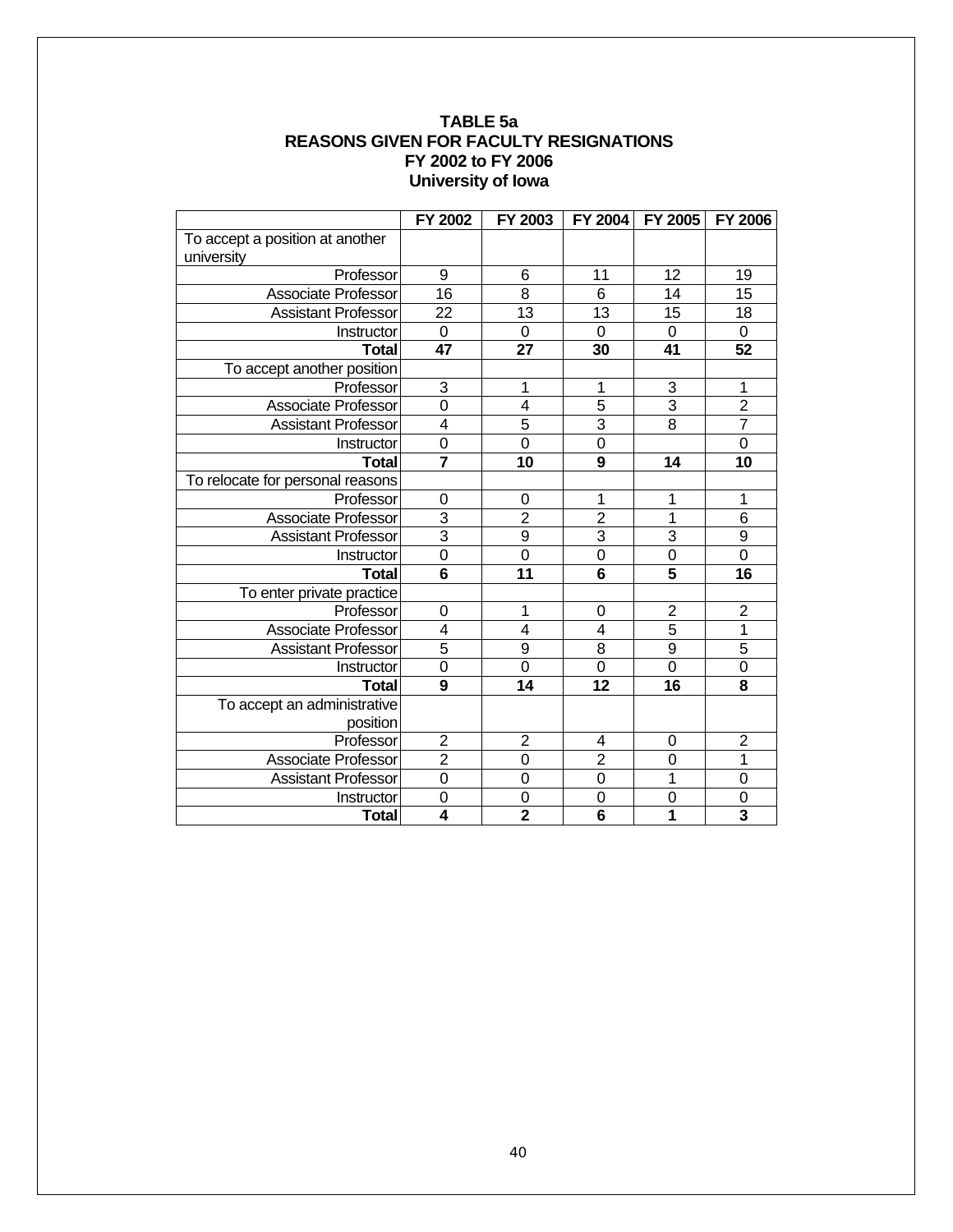#### **TABLE 5b REASONS GIVEN FOR FACULTY RESIGNATIONS FY 2002 to FY 2006 Iowa State University**

|                                               | FY 2002                 | FY 2003                 | <b>FY 2004</b> | FY 2005                 | FY 2006                 |
|-----------------------------------------------|-------------------------|-------------------------|----------------|-------------------------|-------------------------|
| To accept a position at another<br>university |                         |                         |                |                         |                         |
| Professor                                     | $\overline{7}$          | 6                       | 8              | 9                       | $6\phantom{1}6$         |
| <b>Associate Professor</b>                    | $\overline{5}$          | 3                       | $\overline{7}$ | $\overline{8}$          | 12                      |
| <b>Assistant Professor</b>                    | $\overline{19}$         | $\overline{12}$         | 8              | 10                      | $\overline{12}$         |
| Instructor                                    | $\overline{0}$          | 0                       | $\mathbf 0$    | $\overline{0}$          | 0                       |
| <b>Total</b>                                  | 31                      | 21                      | 23             | 27                      | 30                      |
| To accept another position                    |                         |                         |                |                         |                         |
| Professor                                     | 1                       | 3                       | 3              | 1                       | $\mathbf 0$             |
| Associate Professor                           | 1                       | $\overline{4}$          | 1              | $\overline{3}$          | 1                       |
| <b>Assistant Professor</b>                    | $\overline{4}$          | 3                       | $\overline{8}$ | $\overline{3}$          | $\overline{7}$          |
| Instructor                                    | $\overline{0}$          | $\overline{0}$          | $\overline{0}$ | $\overline{0}$          | $\mathbf 0$             |
| <b>Total</b>                                  | $\overline{6}$          | 10                      | 12             | $\overline{\mathbf{7}}$ | 8                       |
| To relocate for personal                      |                         |                         |                |                         |                         |
| reasons                                       |                         |                         |                |                         |                         |
| Professor                                     | $\overline{2}$          | $\mathbf 0$             | 0              | 1                       | 0                       |
| Associate Professor                           | $\overline{5}$          | $\overline{0}$          | 1              | $\overline{0}$          | $\overline{3}$          |
| <b>Assistant Professor</b>                    | $\overline{6}$          | 3                       | 6              | $\overline{2}$          | $\overline{3}$          |
| Instructor                                    | $\mathbf 0$             | $\overline{0}$          | $\mathbf 0$    | $\overline{0}$          | $\overline{0}$          |
| <b>Total</b>                                  | 13                      | $\overline{\mathbf{3}}$ | $\overline{7}$ | $\overline{\mathbf{3}}$ | 6                       |
| To enter private practice                     |                         |                         |                |                         |                         |
| Professor                                     | $\overline{2}$          | $\mathbf 0$             | $\mathbf 0$    | $\overline{0}$          | 1                       |
| Associate Professor                           | $\overline{0}$          | $\Omega$                | $\mathbf 0$    | $\mathbf 0$             | $\mathbf 0$             |
| <b>Assistant Professor</b>                    | 1                       | $\overline{0}$          | $\mathbf 0$    | $\overline{0}$          | $\overline{2}$          |
| Instructor                                    | $\mathbf 0$             | $\mathbf 0$             | $\pmb{0}$      | $\mathbf 0$             | $\overline{0}$          |
| <b>Total</b>                                  | $\overline{\mathbf{3}}$ | $\mathbf 0$             | $\bf{0}$       | $\overline{\mathbf{0}}$ | $\overline{\mathbf{3}}$ |
| To accept an administrative                   |                         |                         |                |                         |                         |
| position                                      |                         |                         |                |                         |                         |
| Professor                                     | 4                       | $\mathbf 0$             | $\mathbf 0$    | 0                       | 1                       |
| <b>Associate Professor</b>                    | 1                       | $\overline{0}$          | $\overline{0}$ | $\overline{0}$          | $\mathbf 0$             |
| <b>Assistant Professor</b>                    | $\mathbf 0$             | $\mathbf 0$             | $\mathbf 0$    | $\overline{0}$          | $\mathbf 0$             |
| Instructor                                    | $\mathbf 0$             | 0                       | $\mathbf 0$    | 0                       | $\mathbf 0$             |
| <b>Total</b>                                  | $\overline{\mathbf{5}}$ | $\bf{0}$                | $\mathbf 0$    | $\mathbf 0$             | 1                       |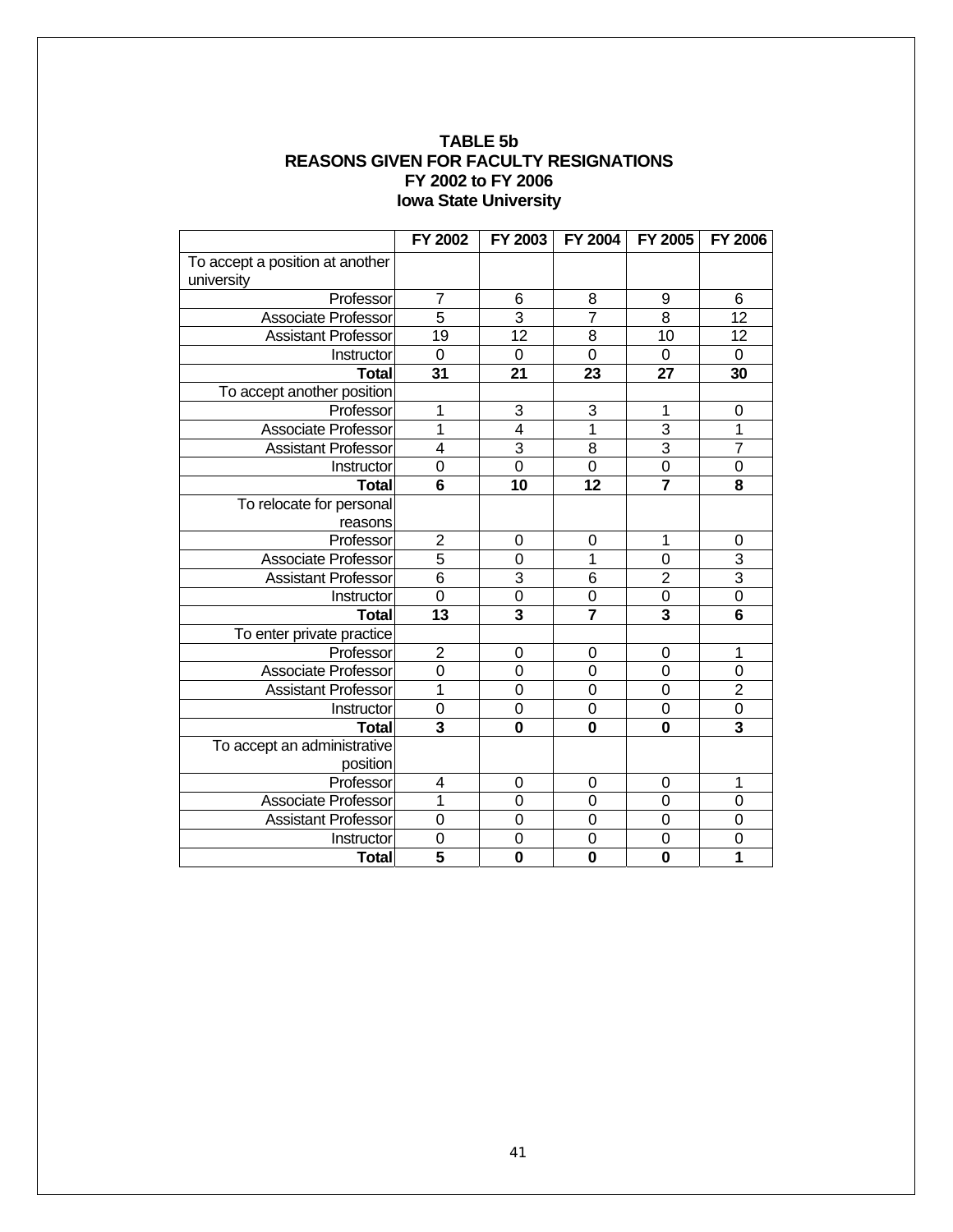| <b>TABLE 5c</b>                               |
|-----------------------------------------------|
| <b>REASONS GIVEN FOR FACULTY RESIGNATIONS</b> |
| FY 2002 to FY 2006                            |
| University of Northern Iowa                   |

|                                  | FY 2002         | FY 2003                 | <b>FY 2004</b> | FY 2005        | <b>FY 2006</b> |
|----------------------------------|-----------------|-------------------------|----------------|----------------|----------------|
| To accept a position at another  |                 |                         |                |                |                |
| university                       |                 |                         |                |                |                |
| Professor                        | 1               | 0                       | $\overline{2}$ | 3              | $\overline{2}$ |
| <b>Associate Professor</b>       | $\overline{2}$  | 3                       | 3              | $\overline{2}$ | $\overline{3}$ |
| <b>Assistant Professor</b>       | 14              | $\overline{7}$          | $\overline{4}$ | 12             | 11             |
| Instructor                       | $\overline{3}$  | $\mathbf{1}$            | $\overline{1}$ | $\overline{0}$ | $\mathbf 0$    |
| <b>Total</b>                     | 20              | 11                      | 10             | 17             | 16             |
| To accept another position       |                 |                         |                |                |                |
| Professor                        | 0               | 0                       | 0              | 1              | $\mathbf 0$    |
| Associate Professor              | $\mathbf 0$     | 1                       | 0              | $\mathbf 0$    | $\mathbf 0$    |
| <b>Assistant Professor</b>       | $\overline{5}$  | 1                       | $\overline{0}$ | 1              | $\mathbf 0$    |
| Instructor                       | 1               | 6                       | 0              | $\mathbf 0$    | $\mathbf 0$    |
| <b>Total</b>                     | $6\phantom{1}6$ | 8                       | $\mathbf 0$    | $\overline{2}$ | $\bf{0}$       |
| To relocate for personal reasons |                 |                         |                |                |                |
| Professor                        | $\mathbf 0$     | $\mathbf 0$             | $\mathbf 0$    | $\mathbf 0$    | $\mathbf 0$    |
| <b>Associate Professor</b>       | $\mathbf 0$     | $\Omega$                | $\mathbf 0$    | 1              | $\mathbf 0$    |
| <b>Assistant Professor</b>       | 4               | 4                       | 0              | 6              | $\overline{3}$ |
| Instructor                       | $\overline{3}$  | $\overline{\mathbf{4}}$ | $\mathbf 0$    | 1              | $\overline{0}$ |
| <b>Total</b>                     |                 | 8                       | $\bf{0}$       | 8              | $\overline{3}$ |
| To enter private practice        |                 |                         |                |                |                |
| Professor                        | $\overline{0}$  | $\mathbf 0$             | 0              | $\mathbf 0$    | 0              |
| Associate Professor              | $\mathbf 0$     | $\mathbf 0$             | 0              | $\mathbf 0$    | $\mathbf 0$    |
| <b>Assistant Professor</b>       | $\overline{0}$  | $\mathbf 0$             | $\overline{0}$ | $\overline{0}$ | 1              |
| Instructor                       | $\overline{0}$  | $\mathbf 0$             | 0              | $\mathbf 0$    | $\mathbf 0$    |
| <b>Total</b>                     | $\mathbf 0$     | $\mathbf 0$             | $\mathbf 0$    | $\bf{0}$       | 1              |
| To accept an administrative      |                 |                         |                |                |                |
| position                         |                 |                         |                |                |                |
| Professor                        | 0               | $\mathbf 0$             | 0              | 1              | 1              |
| <b>Associate Professor</b>       | $\mathbf 0$     | $\mathbf 0$             | 0              | $\mathbf 0$    | $\mathbf 0$    |
| <b>Assistant Professor</b>       | $\overline{0}$  | $\mathbf 0$             | $\overline{0}$ | $\mathbf 0$    | 1              |
| Instructor                       | 0               | 0                       | $\mathbf 0$    | 0              | 0              |
| <b>Total</b>                     | $\mathbf 0$     | $\mathbf 0$             | $\mathbf 0$    | 1              | $\overline{2}$ |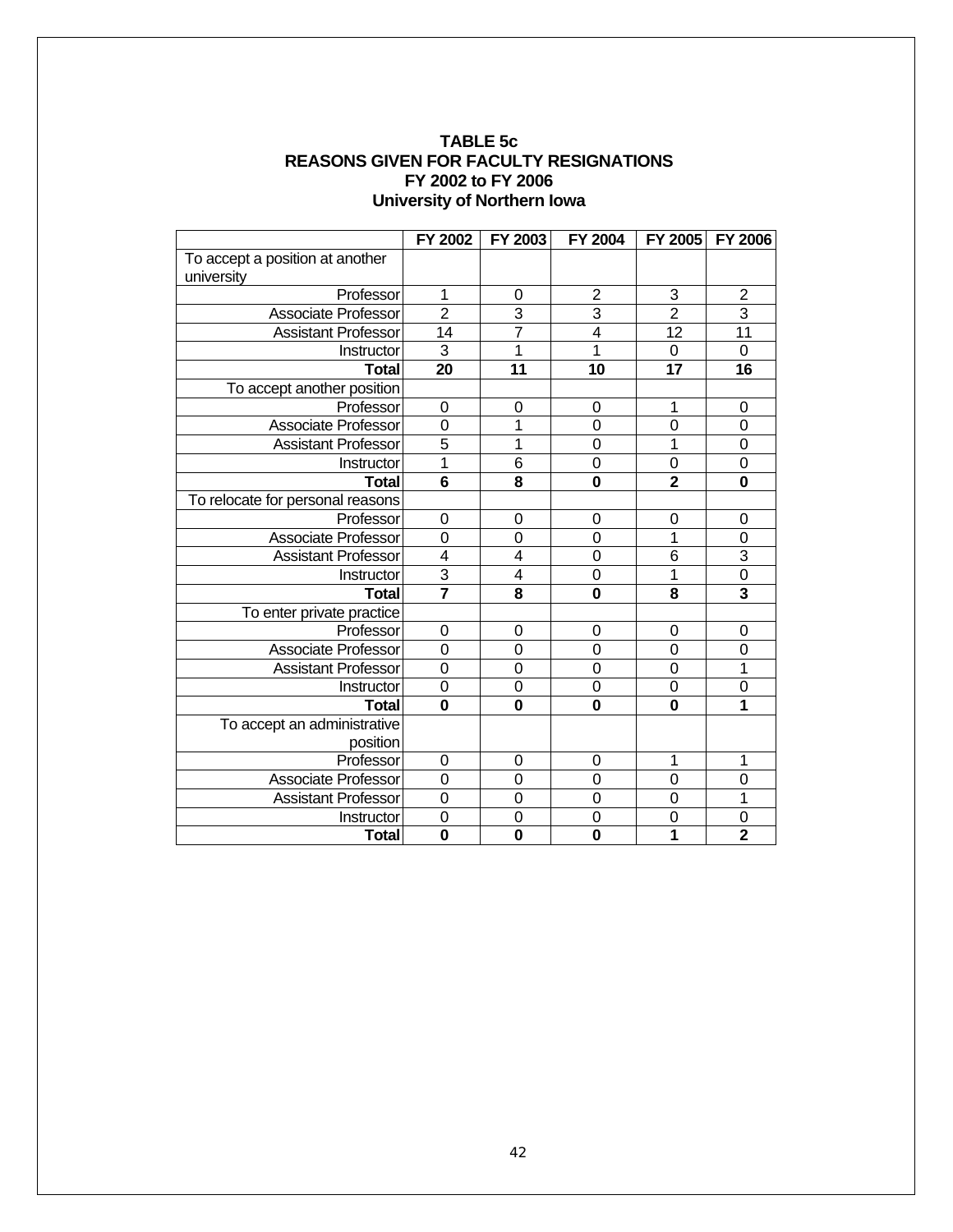| <b>TABLE 5d</b>                               |  |  |  |  |  |  |
|-----------------------------------------------|--|--|--|--|--|--|
| <b>REASONS GIVEN FOR FACULTY RESIGNATIONS</b> |  |  |  |  |  |  |
| FY 2002 TO FY 2006                            |  |  |  |  |  |  |
| <b>REGENT TOTAL</b>                           |  |  |  |  |  |  |

|                                  | FY 2002         | FY 2003                 | FY 2004          | FY 2005         | <b>FY 2006</b>  |
|----------------------------------|-----------------|-------------------------|------------------|-----------------|-----------------|
| To accept a position at another  |                 |                         |                  |                 |                 |
| university                       |                 |                         |                  |                 |                 |
| University of Iowa               | 47              | 27                      | 30               | 41              | 52              |
| <b>Iowa State University</b>     | 31              | $\overline{21}$         | $\overline{23}$  | $\overline{27}$ | $\overline{30}$ |
| University of Northern Iowa      | $\overline{20}$ | 11                      | 10               | 17              | 16              |
|                                  |                 |                         |                  |                 |                 |
| <b>Regent Total</b>              | 98              | 59                      | 63               | 85              | 98              |
|                                  |                 |                         |                  |                 |                 |
| To accept another position       |                 |                         |                  |                 |                 |
| University of Iowa               | $\overline{7}$  | 10                      | $\boldsymbol{9}$ | 14              | 10              |
| <b>Iowa State University</b>     | $\overline{6}$  | 10                      | $\overline{12}$  | $\overline{7}$  | 8               |
| University of Northern Iowa      | $\overline{6}$  | 8                       | $\mathbf 0$      | $\sqrt{2}$      | $\mathbf 0$     |
|                                  |                 |                         |                  |                 |                 |
| <b>Regent Total</b>              | 19              | 28                      | 21               | 23              | 18              |
|                                  |                 |                         |                  |                 |                 |
| To relocate for personal reasons |                 |                         |                  |                 |                 |
| University of Iowa               | $\,6$           | 11                      | 6                | 5               | 16              |
| <b>Iowa State University</b>     | 13              | $\frac{3}{8}$           | $\overline{7}$   | $\overline{3}$  | $\,6$           |
| University of Northern Iowa      | $\overline{7}$  |                         | $\overline{0}$   | $\overline{8}$  | $\overline{3}$  |
|                                  |                 |                         |                  |                 |                 |
| <b>Regent Total</b>              | 26              | 22                      | 13               | 16              | 25              |
|                                  |                 |                         |                  |                 |                 |
| To enter private practice        |                 |                         |                  |                 |                 |
| University of Iowa               |                 | 14                      | 12               | 16              | 8               |
| <b>Iowa State University</b>     | $\frac{9}{3}$   | $\pmb{0}$               | $\pmb{0}$        | $\pmb{0}$       | $\overline{3}$  |
| University of Northern Iowa      |                 | $\overline{0}$          | $\overline{0}$   | $\overline{0}$  | $\overline{1}$  |
|                                  |                 |                         |                  |                 |                 |
| <b>Regent Total</b>              | $\overline{12}$ | 14                      | 12               | 16              | $\overline{12}$ |
|                                  |                 |                         |                  |                 |                 |
| To accept an administrative      |                 |                         |                  |                 |                 |
| position                         |                 |                         |                  |                 |                 |
| University of Iowa               | 4               | $\overline{2}$          | 6                | 1               | 3               |
| Iowa State University            | $\overline{5}$  | $\mathbf 0$             | $\mathbf 0$      | $\mathbf 0$     | $\mathbf{1}$    |
| University of Northern Iowa      | $\overline{0}$  | $\mathbf 0$             | $\overline{0}$   | $\mathbf{1}$    | $\overline{2}$  |
|                                  |                 |                         |                  |                 |                 |
| <b>Total</b>                     | $\mathbf{9}$    | $\overline{\mathbf{2}}$ | $6\phantom{1}6$  | 1               | 6               |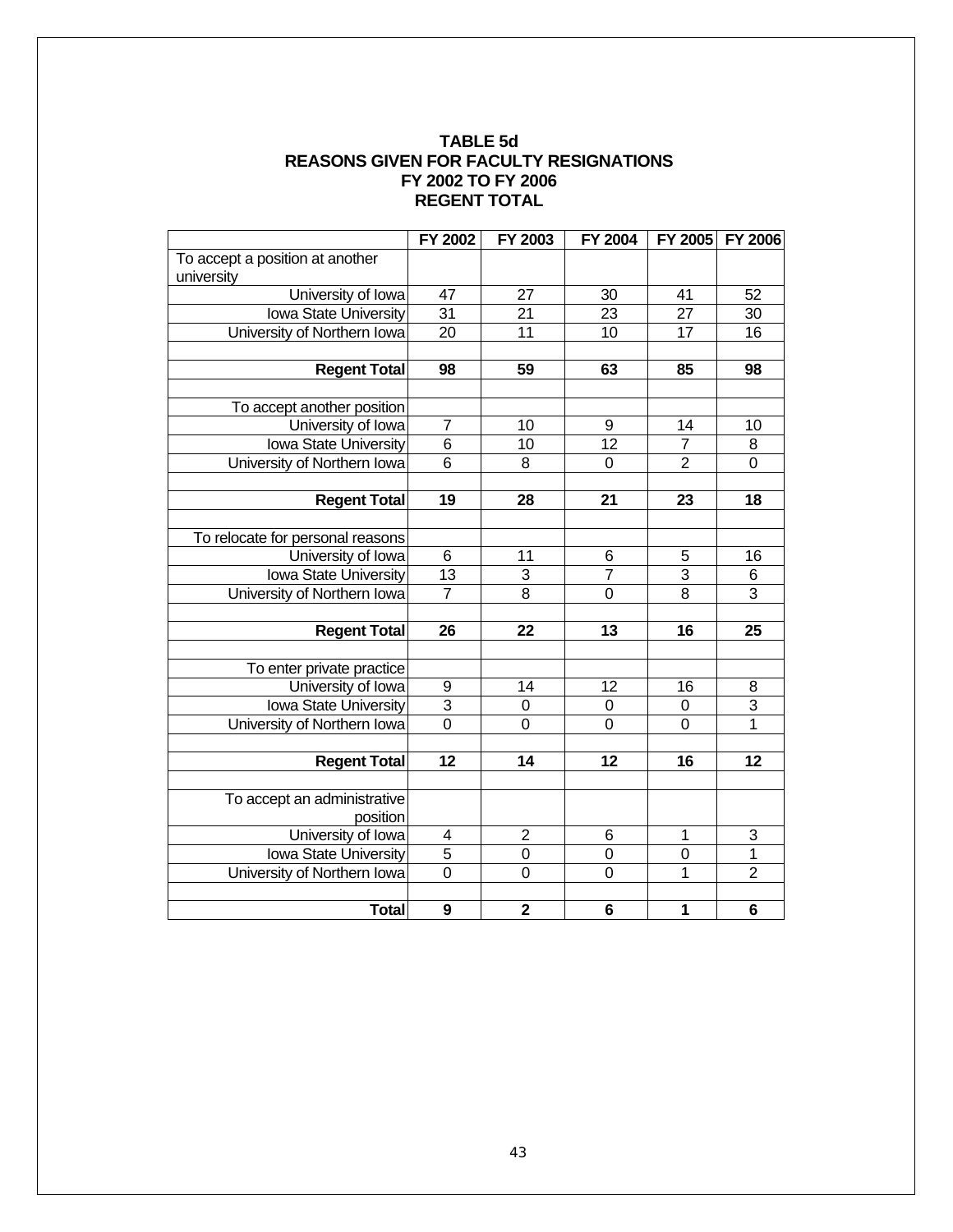#### **TABLE 6 TOTAL FACULTY AND FACULTY RESIGNATIONS FY 2006 REGENT TOTAL**

|                                  | Faculty          |                  | Resignations    |                  |                        |
|----------------------------------|------------------|------------------|-----------------|------------------|------------------------|
|                                  |                  | Percent of       |                 |                  |                        |
|                                  |                  | University       |                 | Percent of       | Percent of Total       |
| College                          | Number           | Total            | Number          | Total            | <b>College Faculty</b> |
| <b>University of Iowa</b>        |                  |                  |                 |                  |                        |
| <b>Business Administration</b>   | 89               | 4.3              | 4               | 4.5              | 4.5                    |
| Dentistry                        | 96               | 4.6              | $\overline{3}$  | $\overline{3.4}$ | $\overline{3.1}$       |
| Education                        | 85               | 4.1              | $\overline{4}$  | 4.5              | 4.7                    |
| Engineering                      | 83               | $\overline{3.9}$ | $\overline{2}$  | $\overline{2.2}$ | 2.4                    |
| Graduate                         | 14               | $\overline{0.7}$ | $\mathbf 1$     | 1.1              | $\overline{7.1}$       |
| Law                              | 46               | 2.2              | $\overline{3}$  | $\overline{3.4}$ | 6.5                    |
| <b>Liberal Arts and Sciences</b> | $\overline{678}$ | 32.4             | $\overline{21}$ | 23.6             | $\overline{3.1}$       |
| Medicine                         | 810              | 38.7             | 43              | 48.3             | 5.3                    |
| Nursing                          | 58               | $\overline{2.8}$ | $\overline{1}$  | $\overline{1.1}$ | 1.7                    |
| Pharmacy                         | 56               | $\overline{2.7}$ | $\overline{3}$  | 3.4              | 5.4                    |
| <b>Public Health</b>             | 76               | $\overline{3.6}$ | $\overline{4}$  | 4.5              | 5.3                    |
| <b>Total</b>                     | 2,091            | 100.0            | 89              | 100.0            |                        |
|                                  |                  |                  |                 |                  |                        |
| <b>Iowa State University</b>     |                  |                  |                 |                  |                        |
| Agriculture                      | 278              | 20.5             | 3               | 6.3              | 1.1                    |
| <b>Business</b>                  | 61               | 4.5              | $\overline{2}$  | $\overline{4.2}$ | $\overline{3.3}$       |
| Design                           | 86               | 6.3              | $\overline{3}$  | 6.3              | $\overline{3.5}$       |
| Engineering                      | 187              | 13.8             | $\overline{8}$  | 16.7             | 4.3                    |
| <b>Human Science</b>             | 129              | 9.5              | $\overline{7}$  | 14.6             | $\overline{5.4}$       |
| <b>Liberal Arts and Sciences</b> | 478              | 35.2             | $\overline{21}$ | 43.8             | 4.4                    |
| Library                          | 39               | 2.9              | 1               | 2.1              | 2.6                    |
| Veterinary Medicine              | 100              | 7.4              | $\overline{3}$  | 6.3              | 3.0                    |
| <b>Total</b>                     | 1,358            | 100.0            | 48              | 100.0            |                        |
|                                  |                  |                  |                 |                  |                        |
| <b>University of Northern</b>    |                  |                  |                 |                  |                        |
| lowa                             |                  |                  |                 |                  |                        |
| <b>Business Administration</b>   | 58               | 9.9              | $\overline{2}$  | 9.1              | 3.4                    |
| Education                        | 157              | 26.6             | $6\phantom{1}$  | 27.3             | 1.9                    |
| Humanities and Fine Arts         | 141              | 23.9             | 3               | 13.7             | 2.1                    |
| <b>Natural Sciences</b>          | 108              | 18.3             | $\mathbf 1$     | 4.5              | 0.9                    |
| Social & Behavioral              | 107              | 18.1             | $\overline{7}$  | 31.8             | $6.\overline{5}$       |
| <b>Sciences</b>                  |                  |                  |                 |                  |                        |
| Library                          | 19               | $\overline{3.2}$ | 3               | 13.6             | 15.8                   |
| <b>Total</b>                     | 590              | 100.0            | $\overline{22}$ | 100.0            |                        |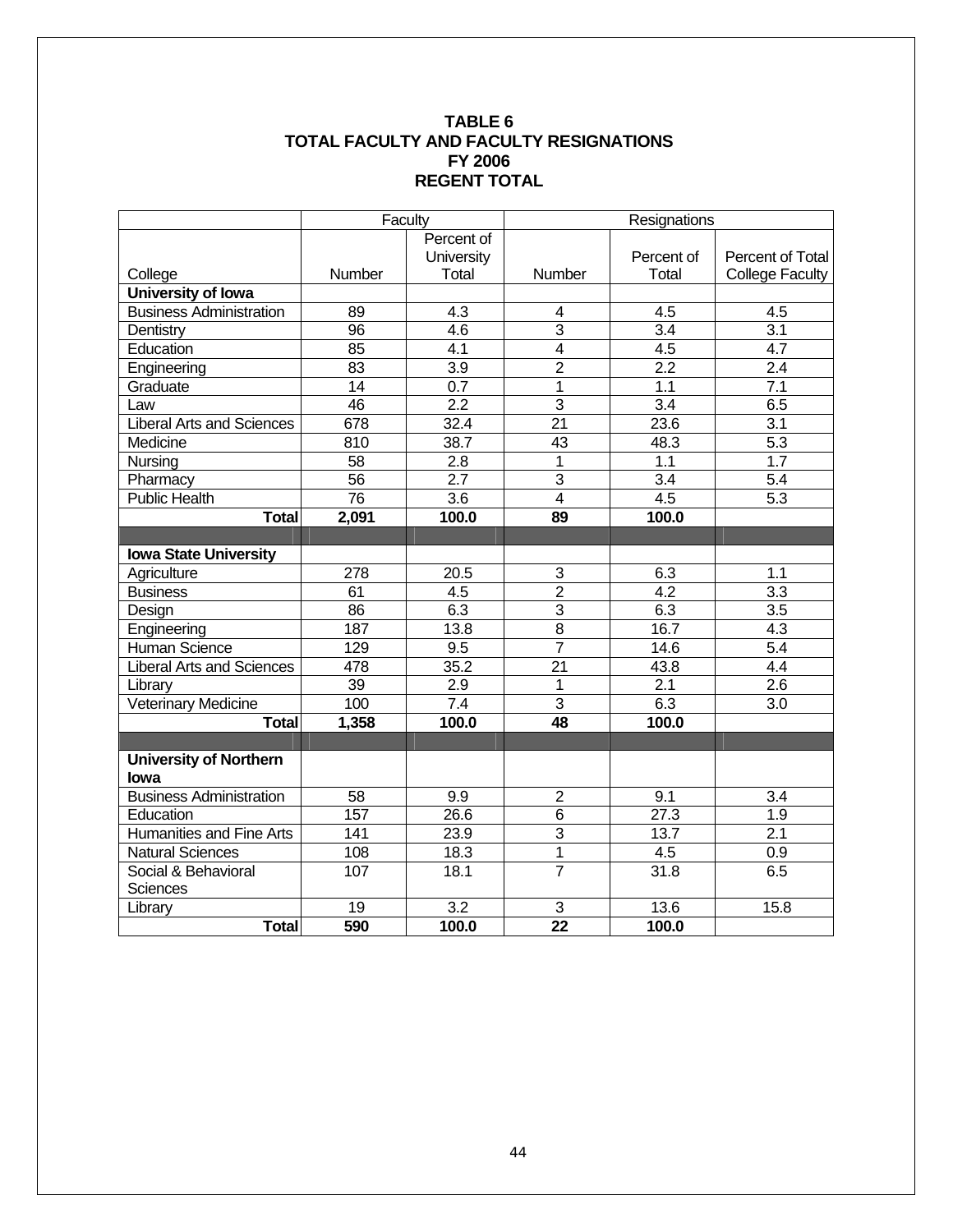# PART 6

# **Salaries**

# Salary Policies and Negotiated Salary Increases

In June the Board approved the following salary policies for the institutions.

University of Iowa – Salary increases for faculty will be based upon individual contribution and performance. In an effort to make further competitive gains in average faculty salaries, the faculty increase will be divided into two components – an anticipated average increase on July 1 of 3.5% and an additional increase of 1.5% on January 1, 2007, if funds are available.

Salary increases for nonorganized professional and scientific (P&S) staff will be based on merit, and it is anticipated will average between 3.5% and 5%.

Iowa State University -- General Fund units at Iowa State University will receive funds equal to 2.5% of their continuing faculty and P&S employee salary base to be used for salary increases. Units will be encouraged to reallocate funds to achieve up to a 3% average salary increase. Salary increases will be based on a review of each faculty and P&S staff member's performance.

The University will set aside a pool of \$1 million additional salary and benefit increase funds to address faculty salary competitiveness. These funds are to be used for the most outstanding and highest priority academic areas and units which face the most significant challenges with faculty salary competitiveness. A portion of the funds may also be used for salary increases for the most outstanding individual faculty members whose salaries are not competitive with the marketplace for faculty of their distinction.

University of Northern Iowa – The University anticipates most P&S staff will receive increases of 2% on July 1, 2006, and an additional 1.5% on January 1, 2007, which mirrors the increases negotiated for the organized faculty.

Iowa School for the Deaf – ISD proposes to increase the faculty salary matrix by 3.75%. Qualified faculty will continue to receive merit pay for sign language proficiency and professional certifications. Eligible faculty will receive a one step increase on the matrix and will also be provided increases for attainment of additional education. It is anticipated the average faculty increase will be 4.39%.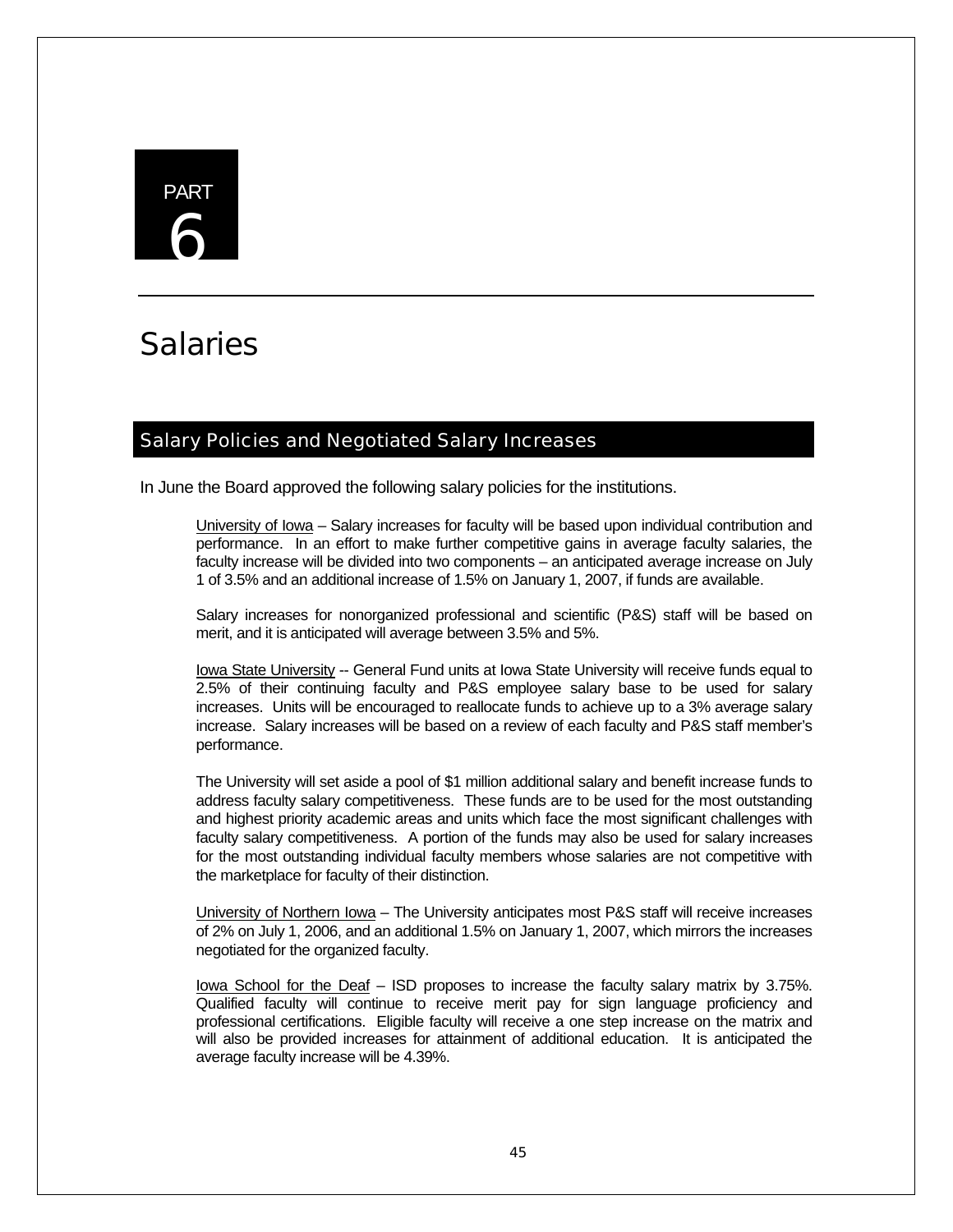ISD and IBSSS share a single P&S salary matrix. The proposed matrix is increased by 3% at the minimum and maximum of each of the six pay grades. ISD proposes an average increase of 4.25% for P&S staff. P&S staff are also eligible for merit pay for sign language proficiency.

Iowa Braille and Sight Saving School – Traditionally, pay policies for faculty at IBSSS and ISD have been the same. Given the relationship IBSSS has with the AEAs, it is believed that the two schools should be separated and allowed to develop school-based salary policies based upon individual needs. Currently, 21 of the 36 teachers paid on the faculty matrix at IBSSS are dedicated to services through a designated AEA. The AEAs have been paying for the majority of those faculty salary increases without opportunity to discuss appropriate compensation levels for staff aligned with the AEAs. The average increases in the AEAs are tied to their 4% allowable growth. The faculty salary matrix proposed for IBSSS faculty is increased by 2.5% over the matrix for FY 2006 that was shared by the two special schools. With step and track movements, the average faculty increase will be 4.2%.

The average P&S increase at IBSSS is anticipated to be 4.0%.

The collective bargaining agreement between AFSCME and the State of Iowa provided for a general wage increase on July 1, 2006, of 2%. Merit staff continue to receive step increases of 4.5% on their scheduled anniversary dates until such time that the maximum of their pay grades are reached.

The negotiated increase for the United Faculty at UNI provided for 2% increase on July 1, 2006, and 1.5% on January 1, 2007.

The SEIU contract with the tertiary care unit at the UIHC provided for increases as detailed below.

July 1, 2006 -- 3% general increase

July 1, 2006 – 1% healthcare recruitment and retention bonus

July 1, 2006 – 0.5% (average) additional retention bonus for staff nurses

July 1, 2006 – 0.35% additional retention bonus for other bargaining unit employees with selected classification receiving higher amounts (Social Workers 1% and Embryologists and Sonographers 2%)

July 1, 2006 -- \$1,000 (prorated for less than full time) differential for Staff Nurses I and II in specific units

July 1, 2006 – Evening shift differential \$2.75 per hour; night shift differential \$3.25 per hour and weekend premium \$2.00 per hour

July 1, 2006 – Salary ranges increased at minimums by 3% and at the maximums 4.35%

Through the negotiation process salary increases for COGS (teaching Assistants and Research Assistants) unit at the University of Iowa are as follows:

July 1, 2006 – 1.5% average increase on minimum salaries Academic year \$15,985 Fiscal year \$19,537 July 1, 2006 – \$249 minimum salary increase for academic year returning unit employees July 1, 2006 -- \$304 minimum salary increase for fiscal year returning unit employees

July 1, 2006 – minimum tuition scholarship provided increased to \$1,487.50 for the fall and spring semester based on full time enrollment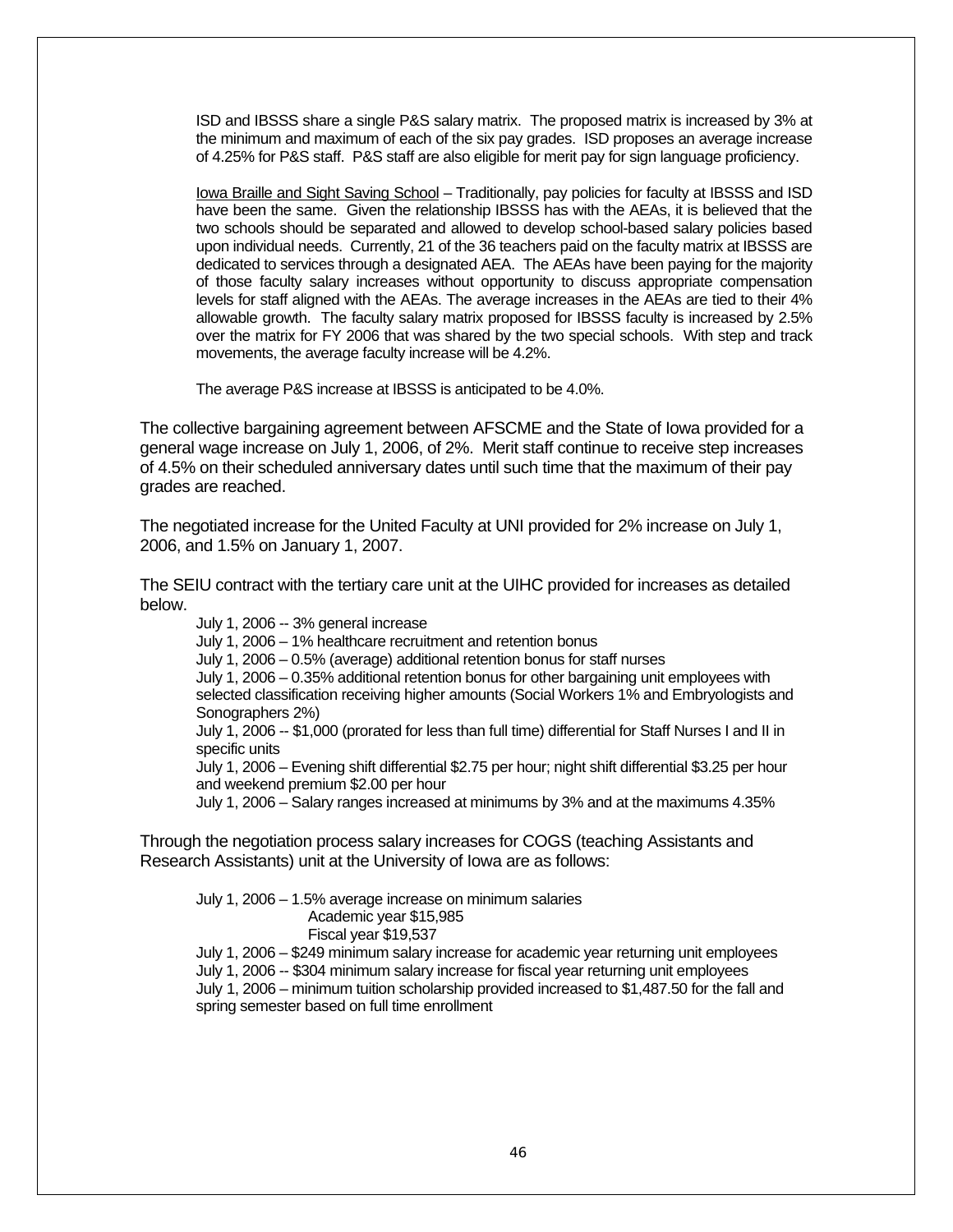### Salaries -- Faculty

|  |  | Average increases for faculty for FY 2007 and the four previous years are shown below: |  |
|--|--|----------------------------------------------------------------------------------------|--|
|--|--|----------------------------------------------------------------------------------------|--|

|         | <b>FY 2003</b> | <b>FY 2004</b> | <b>FY 2005</b> | <b>FY 2006</b> | <b>FY 2007</b> |
|---------|----------------|----------------|----------------|----------------|----------------|
| ∥ SUI   | 3.8%           | 2.0%           | 2.1%           | 3.4%           | 5.7%           |
| ∥ ISU   | 3.1%           | 2.6%           | 2.3%           | 3.6%           | 3.8%           |
| I UNI   | $3.7\%$ *      | 3.5%           | 3.8%           | 2.5%           | 3.5%           |
| I ISD   | 3.2%           | 3.9%           | 4.0%           | 3.7%           | 4.6%           |
| ∥ IBSSS | 3.7%           | 5.3%           | 5.0%           | 5.3%           | 4.1%           |

\*UNI -- United Faculty agreed to delay the FY 2003 increase until November 2002. Actual negotiated increase was 5.6%

Average faculty increases for the five-year period are as follows:

| SUI 3.4%        | <b>ISD</b>   | 3.9% |
|-----------------|--------------|------|
| <b>ISU</b> 3.1% | <b>IBSSS</b> | 4.6% |
| UNI $3.1\%$     |              |      |

Excluding salaries for the professional colleges of Medicine, Dentistry, and Law at SUI and Veterinary Medicine and faculty associated with the Agricultural Experiment Station and the Cooperative Extension Service at ISU, average nine-month equivalent salaries are:

|       | <b>Overall Average</b> | <b>Male Average</b> | <b>Female Average</b> |
|-------|------------------------|---------------------|-----------------------|
| l sui | \$84,773               | \$91,163            | \$72,944              |
| ∥ ISU | \$76,947               | \$82,981            | \$64,518              |
| l uni | \$64,034               | \$67,695            | \$58,880              |

It should be noted that these averages do not take into account rank, discipline and years of services.

The University of Iowa conducted a salary-equity analysis focused on gender and minority status in full-time faculty (tenure, tenure track and clinical track) using 2004-05 data. The study found most faculty salary variation – regardless of track or whether the appointment was based on academic or fiscal year – was due to five factors – discipline, type of terminal degree, seniority (number of years since obtaining terminal degree) tenure status and faculty rank. The study determined that when these five factors were taken into account there were no overall statistically significant gender or minority-status based salary differences in any of the faculty groups.

The bulk of salary variation was due to departmental differences in salaries (e.g., faculty in Finance earn more than those in Classics; faculty in Neurosurgery earn more than those in Preventive and Community Dentistry). The study also suggested that women are more likely to be in departments that have lower overall salaries. For example, approximately 50% of the faculty in Arts and Humanities were women where overall salaries were lower; approximately one-third of the faculty in the Social Sciences were women and earned mid range salaries. In contrast women accounted for approximately 15% of the faculty in Physical Sciences, Math, Law, Engineering and Business where overall salaries are higher.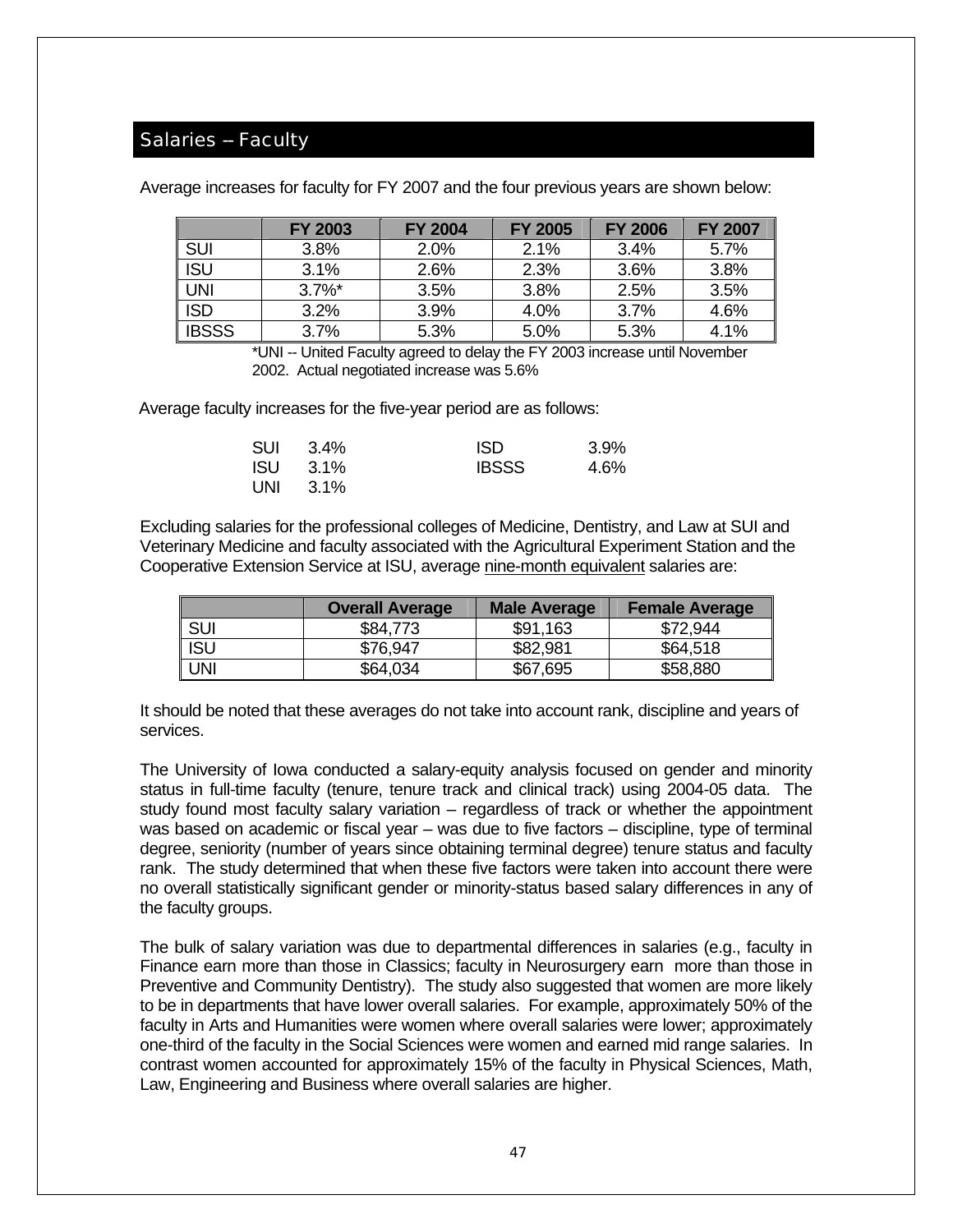Iowa State University reported that in the spring of the year deans and department chairs were provided with the current salary data and salary comparisons prior to making salary increase decisions. The resulting average salary increase for all female faculty was 3.92% and for male faculty it was 3.82% which reflects a deliberate effort on the part of administrators to address equity issues. An additional measure taken by ISU administrators to help the overall salary situation was a set-aside pool of \$1 million to be used for additional salary increase allocation to top-ranked departments and for the best faculty in any department. Decisions made by deans and department chairs for granting those special salary increases amount to 30.7% of the set-aside funds being used for female salaries, compared to the percentage of tenure-eligible faculty at ISU who are female, 28.1%.

The University of Northern Iowa reported that as of July 1, 2006, the University had 367.21 FTE male and 260.9 FTE female faculty members. There are more men than women clustered at the high end of years in rank for all three of the academic ranks. When salaries are viewed by gender for years in rank, there are few, if any differences for the first six or seven years. After seven or eight years, there are more men than women; and there is, thus, a gender differential based not upon salary but upon years in rank.

| <b>Assistant Professor -- Average Salaries FY 2007</b><br><b>Non-Professional Colleges</b> |                          |                          |                          |                          |               |            |               |            |  |
|--------------------------------------------------------------------------------------------|--------------------------|--------------------------|--------------------------|--------------------------|---------------|------------|---------------|------------|--|
| 12-month<br>9-month                                                                        |                          |                          |                          |                          |               |            |               |            |  |
|                                                                                            | <b>Male</b>              |                          |                          | Female                   | Male          |            |               | Female     |  |
| SUI                                                                                        | <b>Salary</b>            | <b>FTE</b>               | <b>Salary</b>            | <b>FTE</b>               | <b>Salary</b> | <b>FTE</b> | <b>Salary</b> | <b>FTE</b> |  |
| <b>Liberal Arts and Sciences</b>                                                           | \$62,900                 | 1.00                     | \$62,133                 | 6.00                     | \$61,141      | 70.15      | \$56,305      | 51.23      |  |
| <b>Business</b>                                                                            |                          |                          |                          |                          | \$102,005     | 10.00      | \$106,230     | 12.00      |  |
| Education                                                                                  | \$72,734                 | 1.00                     | \$70,888                 | 1.00                     | \$58,750      | 4.00       | \$56,748      | 4.00       |  |
| Engineering                                                                                |                          |                          |                          |                          | \$78,813      | 12.10      | \$77,677      | 2.75       |  |
| Graduate                                                                                   |                          | $\overline{a}$           | ٠                        |                          |               |            | \$57,558      | 2.00       |  |
| Nursing                                                                                    | \$60,158                 | 1.00                     | \$95,477                 | 2.25                     | \$78,222      | 0.50       | \$55,801      | 18.50      |  |
| <b>Public Health</b>                                                                       | \$80,219                 | 12.00                    | \$78,372                 | 6.00                     |               |            | \$63,339      | 1.25       |  |
| ISU                                                                                        |                          |                          |                          |                          |               |            |               |            |  |
| Agriculture                                                                                | \$78,473                 |                          | \$69,755                 | 0.59                     | \$65,411      | 10.27      | \$64,922      | 5.77       |  |
| <b>Business</b>                                                                            |                          | $\blacksquare$           |                          |                          | \$99,648      | 12.00      | \$105,669     | 6.00       |  |
| Design                                                                                     | \$80,651                 | 0.15                     | $\blacksquare$           | $\overline{\phantom{a}}$ | \$55,292      | 13.81      | \$52,108      | 10.00      |  |
| Engineering                                                                                |                          | -                        | ٠                        | $\blacksquare$           | \$76,303      | 39.35      | \$72,652      | 6.26       |  |
| <b>Human Sciences</b>                                                                      | $\overline{\phantom{a}}$ |                          | \$66,572                 | 3.00                     | \$54,944      | 10.03      | \$56,817      | 24.79      |  |
| <b>Liberal Arts and Sciences</b>                                                           |                          | $\overline{\phantom{a}}$ |                          |                          | \$60,362      | 76.20      | \$55,060      | 43.36      |  |
| <b>UNI</b>                                                                                 |                          |                          |                          |                          |               |            |               |            |  |
| <b>Business</b>                                                                            | $\overline{\phantom{a}}$ | $\blacksquare$           | $\blacksquare$           | $\overline{\phantom{a}}$ | \$83,141      | 8.00       | \$72,431      | 4.00       |  |
| Social and Behavioral Sciences                                                             | ۰                        | $\blacksquare$           | $\overline{\phantom{a}}$ | $\blacksquare$           | \$47,520      | 20.00      | \$50,040      | 19.00      |  |
| Education                                                                                  | $\overline{\phantom{a}}$ | $\overline{\phantom{a}}$ | \$75,324                 | 2.00                     | \$56,413      | 14.00      | \$53,890      | 18.00      |  |
| Humanites and Fine Arts                                                                    | $\overline{\phantom{a}}$ | $\overline{\phantom{a}}$ |                          |                          | \$50,905      | 21.00      | \$48,605      | 14.00      |  |
| <b>Natural Sciences</b>                                                                    | $\overline{\phantom{a}}$ | $\overline{\phantom{a}}$ | $\overline{\phantom{a}}$ | $\overline{\phantom{a}}$ | \$51,916      | 22.00      | \$45,393      | 10.00      |  |

The table displays both nine and twelve-month faculty by gender at the Assistant Professor rank in each of the colleges at each of the universities.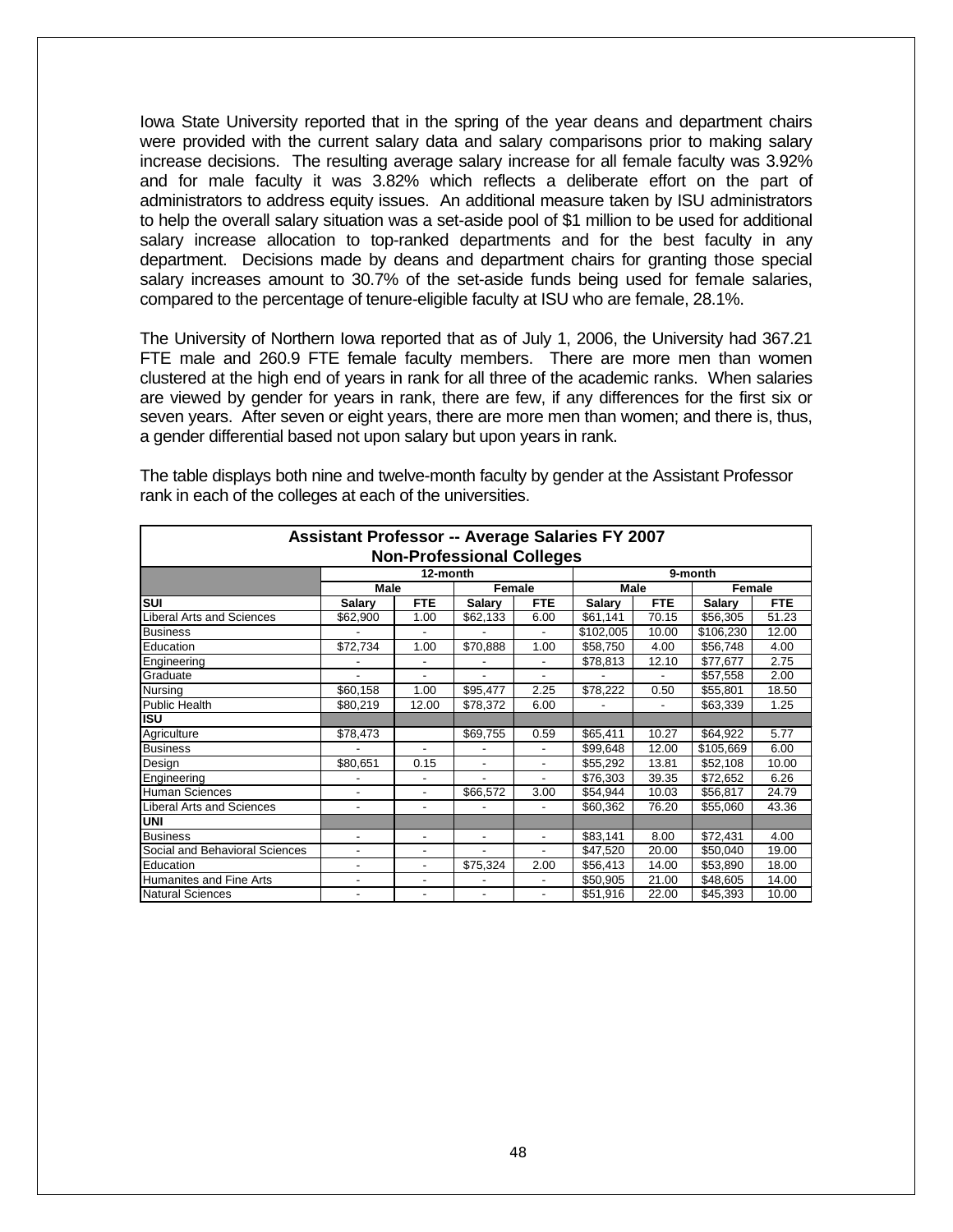# Salaries – Professional and Scientific

Average increases for professional and scientific staff for the last five years are shown below:

|              | <b>FY 2003</b>        | <b>FY 2004</b> | <b>FY 2005</b> | <b>FY 2006</b> | <b>FY 2007</b> |
|--------------|-----------------------|----------------|----------------|----------------|----------------|
| SUI*         | 4.0%                  | 2.5%           | 2.2%           | 4.5%           | 4.2%           |
| <b>ISU</b>   | 2.9%                  | 2.5%           | 2.2%           | 3.7%           | 3.1%           |
| <b>UNI</b>   | $3.7\%$ <sup>**</sup> | 3.5%           | 3.8%           | 2.5%           | 2.0%           |
| <b>ISD</b>   | 2.5%                  | 5.5%           | 4.5%           | 4.8%           | 4.0%           |
| <b>IBSSS</b> | 3.5%                  | 6.3%           | 5.2%           | 4.5%           | 4.0%           |

\*(Members of the tertiary health care unit (SEIU) are not included in this average. The average increase for SEIU staff was 6.5% in FY 2004; 4.6% in FY 2005, 4.3% in FY 2006, 4.4% in FY 2007 \*\*FY 2003 increase delayed until November 2002. UNI salary policy provided for an increase of 5.6%.

Average P&S increases for the five-year period are as follows:

|     | SUI 3.5%   | <b>ISD</b>   | 4.2% |
|-----|------------|--------------|------|
|     | $ISU$ 2.9% | <b>IBSSS</b> | 4.7% |
| UNI | $3.1\%$    |              |      |

Average P&S salaries for FY 2007 are shown below:

|            | <b>Overall Average</b> | <b>Male Average</b> | <b>Female Average</b> |
|------------|------------------------|---------------------|-----------------------|
| <b>SUI</b> | \$55,098               | \$61,029            | \$50,933              |
| <b>ISU</b> | \$53,992               | \$58,021            | \$50,165              |
| UNI        | \$53,815               | \$58,273            | \$49,944              |

Average salaries at the special schools are shown below.

|              | <b>Faculty Salaries</b> | <b>P&amp;S Salaries</b><br>(annualized) |
|--------------|-------------------------|-----------------------------------------|
| <b>ISD</b>   | \$52,307                | \$58,303                                |
| <b>IBSSS</b> | \$52,794                | \$52,058                                |

# Salary Increases – Regent Merit System

The value of all increases for merit staff at each institution for FY 2007 and the four previous years are shown below.

|             | 2003 | 2004 | 2005 | 2006 | 2007 |
|-------------|------|------|------|------|------|
| ∥ S∪ı       | 7.1% | 6.1% | 5.8% | 3.9% | 4.8% |
| ∥ is∪       | 5.8% | 5.1% | 3.4% | 3.7% | 4.3% |
| ∥ UNI       | 5.8% | 5.1% | 5.8% | 3.6% | 4.2% |
| <b>ISD</b>  | 5.2% | 6.2% | 4.0% | 4.1% | 4.8% |
| <b>BSSS</b> | 5.4% | 6.2% | 4.8% | 4.4% | 5.5% |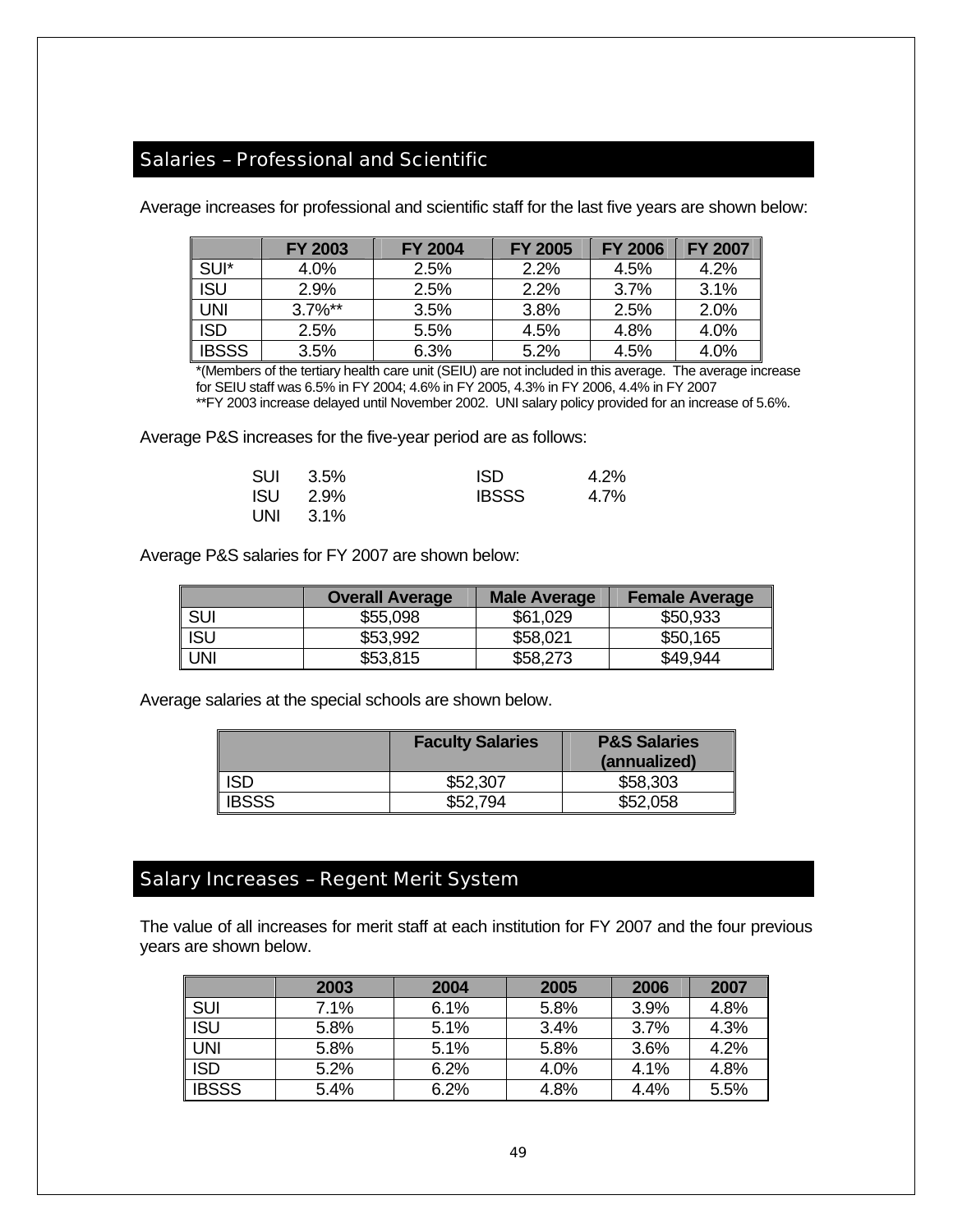Average Merit System increases for the five-year period are as follows:

|            | SUI 5.5% | <b>ISD</b>   | 4.9%    |
|------------|----------|--------------|---------|
| <b>ISU</b> | 4.5%     | <b>IBSSS</b> | $5.3\%$ |
| UNI        | 4.9%     |              |         |

### Salaries – Teaching and Research Assistants

At the University of Iowa, the minimum salary for half-time appointments for teaching and research assistants is \$15,985 which is an increase of 1.5%. Returning bargaining unit (COGS) employees received a minimum salary increase of \$249.

Stipends for half-time appointments for teaching and research assistants at Iowa State University range from \$11,250 - \$27,000. The salary minimum was increased by 4.2% and the maximum by 15.4%.

Salaries of ½ time, 9-month teaching assistants at the University of Northern Iowa increased by 2.7% to \$7,832 for master's level and \$11,740 for doctoral level. Exceptions at the master's level include Biology (\$15,660), Chemistry (\$15,660), Environmental Science (\$11,740), and Geography (\$10,440).

#### Average Estimated Total Compensation

Average estimated total compensation for FY 2007 is shown below. Total compensation includes salary, retirement including FICA, health and dental insurance, long-term disability and life insurance as well as unemployment and workers compensation costs. The averages do not take into account any health and dental insurance increases for the 2007 calendar year.

|            |                  | <b>Faculty by Rank</b> |                  |                |                |              |
|------------|------------------|------------------------|------------------|----------------|----------------|--------------|
|            | <b>Professor</b> | <b>Associate</b>       | <b>Assistant</b> | <b>Overall</b> | <b>P&amp;S</b> | <b>Merit</b> |
|            |                  |                        |                  | Average        |                |              |
| <b>SUI</b> | \$170,345        | \$119,682              | \$114,827        | \$140,299      | \$73,997       | \$52,582     |
| <b>ISU</b> | \$125,812        | \$90,874               | \$80768          | \$98,019       | \$71,539       | \$53297      |
| UNI        | \$110,691        | \$86,209               | \$71,696         | \$86,125       | \$74,695       | \$53,570     |
| ISD*       |                  |                        |                  | \$71,623       | \$65,234       | \$39,541     |
| IBSSS*     |                  |                        |                  | \$70,179       | \$61,597       | \$42,843     |

\*The majority of ISD and IBSSS merit employees are on nine-month appointments.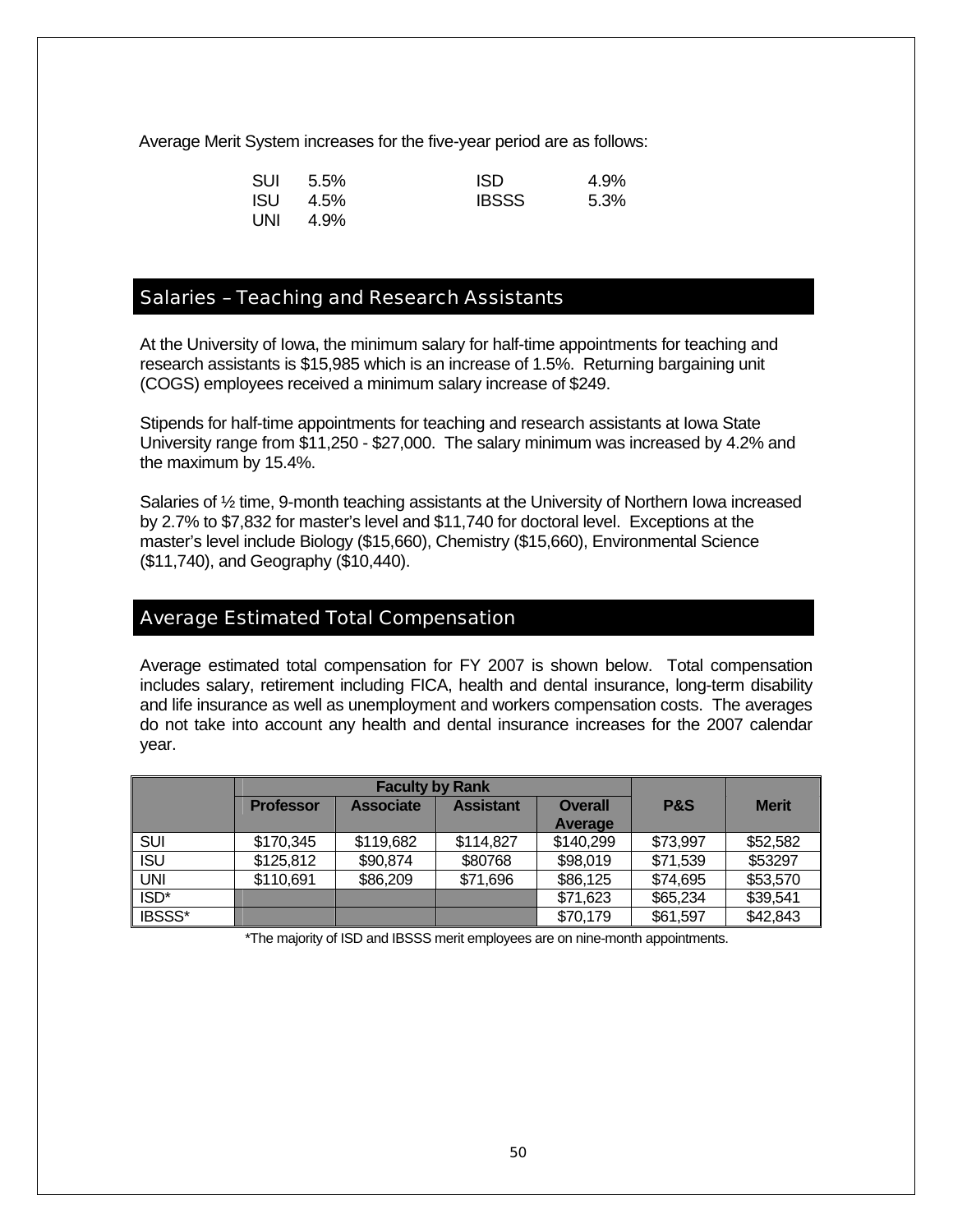# Five-year Salary Increase History

|              |            | FY 2003    |       |         | FY 2004 |       | FY 2005 |                |       |  |
|--------------|------------|------------|-------|---------|---------|-------|---------|----------------|-------|--|
|              | Faculty    | P&S        | Merit | Faculty | P&S     | Merit | Faculty | <b>P&amp;S</b> | Merit |  |
| <b>SUI</b>   | 3.76%      | 4.00%      | 7.10% | 2.02%   | 2.50%   | 6.10% | 2.14%   | 2.23%          | 5.81% |  |
| <b>ISU</b>   | 3.10%      | 2.90%      | 5.80% | 2.60%   | 2.50%   | 5.10% | 2.30%   | 2.20%          | 3.40% |  |
| IUNI         | $3.73\%$ * | $3.73\%**$ | 5.80% | 3.50%   | 3.50%   | 5.10% | 3.75%   | 3.80%          | 5.77% |  |
| <b>I</b> ISD | 3.20%      | 2.50%      | 5.20% | 3.90%   | 5.50%   | 6.20% | 4.03%   | 4.45%          | 3.99% |  |
| <b>IBSSS</b> | 3.70%      | 3.50%      | 5.40% | 5.30%   | 6.25%   | 6.20% | 4.96%   | 5.19%          | 4.84% |  |

#### AVERAGE SALARY INCREASES BY EMPLOYEE GROUP

\*UNI United Faculty agreed to delay the FY 2003 increase until November 2002. Actual negotiated increase was 5.6%.

\*\*FY 2003 increase delayed until November 2003. UNI salary policy provided for an increase for P&S staff of 5.6%.

|              |         | FY 2006 |       | FY 2007 |                |       |  |  |
|--------------|---------|---------|-------|---------|----------------|-------|--|--|
|              | Faculty | P&S     | Merit | Faculty | <b>P&amp;S</b> | Merit |  |  |
| <b>SUI</b>   | 3.43%   | 4.50%   | 3.87% | 5.70%   | 4.20%          | 4.80% |  |  |
| <b>ISU</b>   | 3.60%   | 3.70%   | 3.70% | 3.80%   | 3.10%          | 4.30% |  |  |
| <b>UNI</b>   | 2.50%   | 2.50%   | 3.60% | 2.00%   | 2.00%          | 4.20% |  |  |
| <b>ISD</b>   | 3.72%   | 4.79%   | 4.09% | 4.60%   | 4.00%          | 4.80% |  |  |
| <b>IBSSS</b> | 5.29%   | 4.50%   | 4.43% | 4.10%   | 4.00%          | 5.50% |  |  |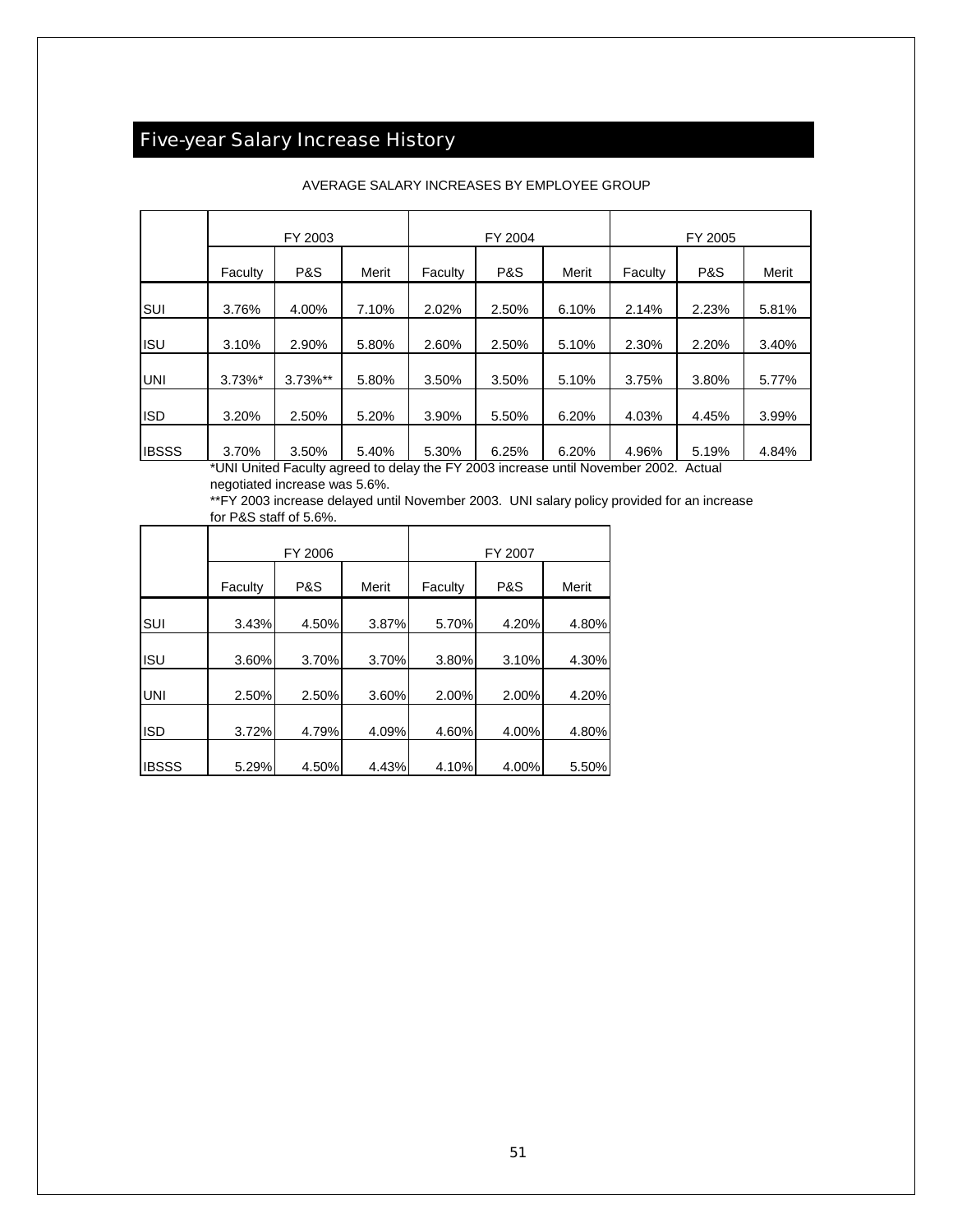

# Faculty Salary Comparisons

# Peer Institutions

For many years, the universities have used Board-designated peer groups to make comparisons in several areas such as tuition and fees, residence system rates, and salaries. Each group includes 10 peer institutions which were deemed by the Board to be comparable. These institutions are public universities in Minnesota, Illinois, Indiana, Ohio, Arizona, California, Michigan, North Carolina, Texas, and Wisconsin. See Exhibit 1.

In order to get a broader comparison for faculty salaries, the ISU and SUI groups were expanded to include 57 AAU institutions in the AAU Data Exchange (AAUDE). This group includes the original designated institutions with the exception of one – North Carolina State University which was designated as an ISU peer institution. See Exhibits 2 and 3.

The University of Northern Iowa expanded its listing to include those institutions in the Education Trust. The salaries for these institutions are those that are published by the AAUP in its annual faculty salary survey. See Exhibit 4.

The Education Trust was established in 1990 by the American Association of Higher Education as a special project to encourage colleges and universities to support K-12 reform efforts. Since then, the Education Trust has grown into an independent nonprofit organization. Its mission is to make schools and colleges work for all the young people they serve. The definition of the UNI peer institution as per the Education Trust Report is "competitive student selectivity, masters-degree granting, between 5,000 and 14,000 students, and a median SAT score between 1,000 and 1,100".

Exhibits 5 (SUI) and 6 (ISU) compare average salaries as a percent of the respective peer averages.

Exhibit 7 provides a 5-year history of faculty salary increases at peer institutions.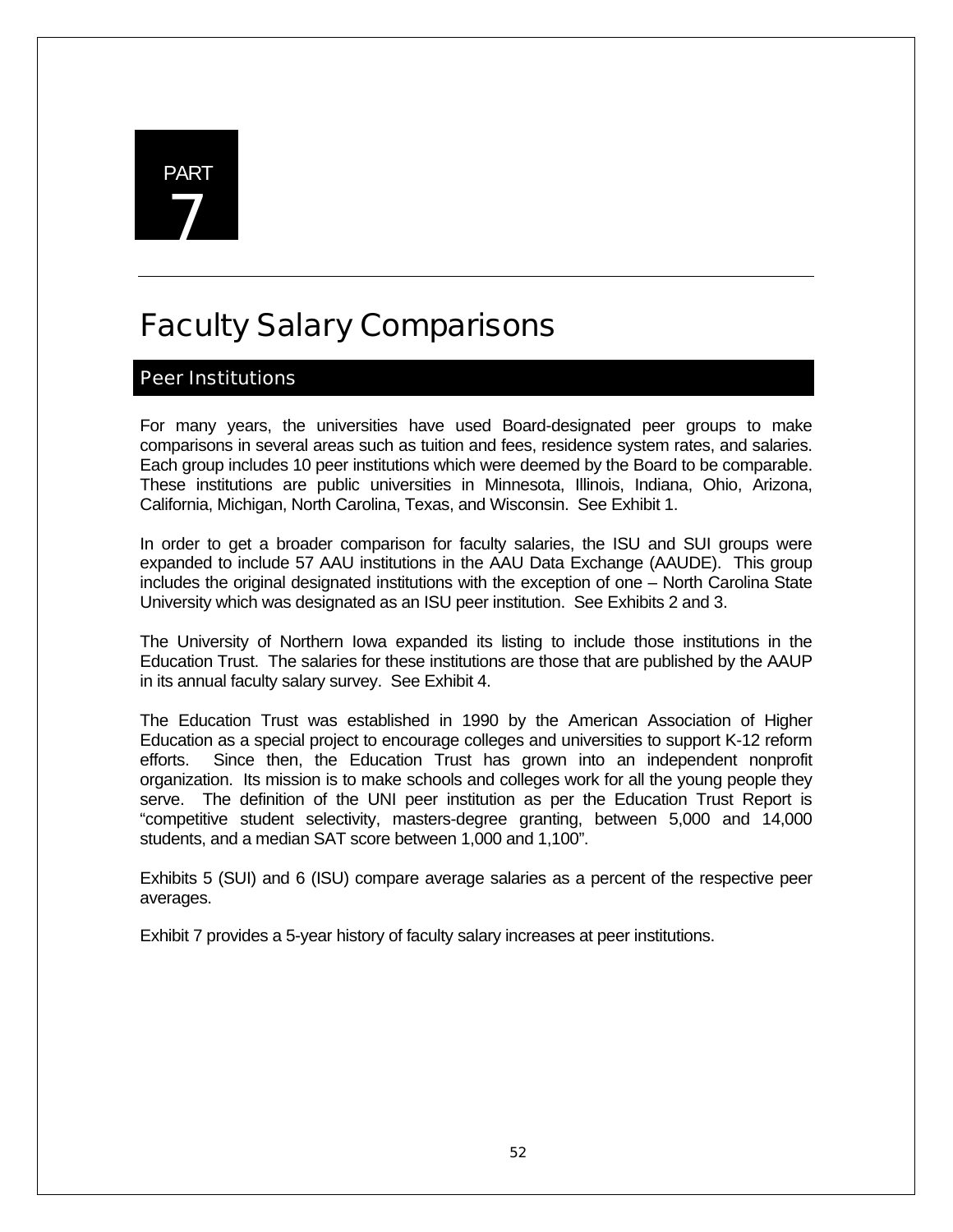# University of Iowa College of Medicine

Salary comparison information for the University of Iowa College of Medicine is shown in Exhibit 8. This information is provided by the University from survey data collected by the Association of American Medical Colleges. The Association of American Medical Colleges is a non-profit association founded in 1876 to work for reform in medical education. Originally representing only medical schools, today the AAMC represents the 125 accredited U.S. medical schools; the 17 accredited Canadian medical schools; some 400 major teaching hospitals, including more than 68 Veterans Affairs medical centers; more than 109,000 faculty in 94 academic and scientific societies; and the nation's 67,000 medical students and 104,000 residents.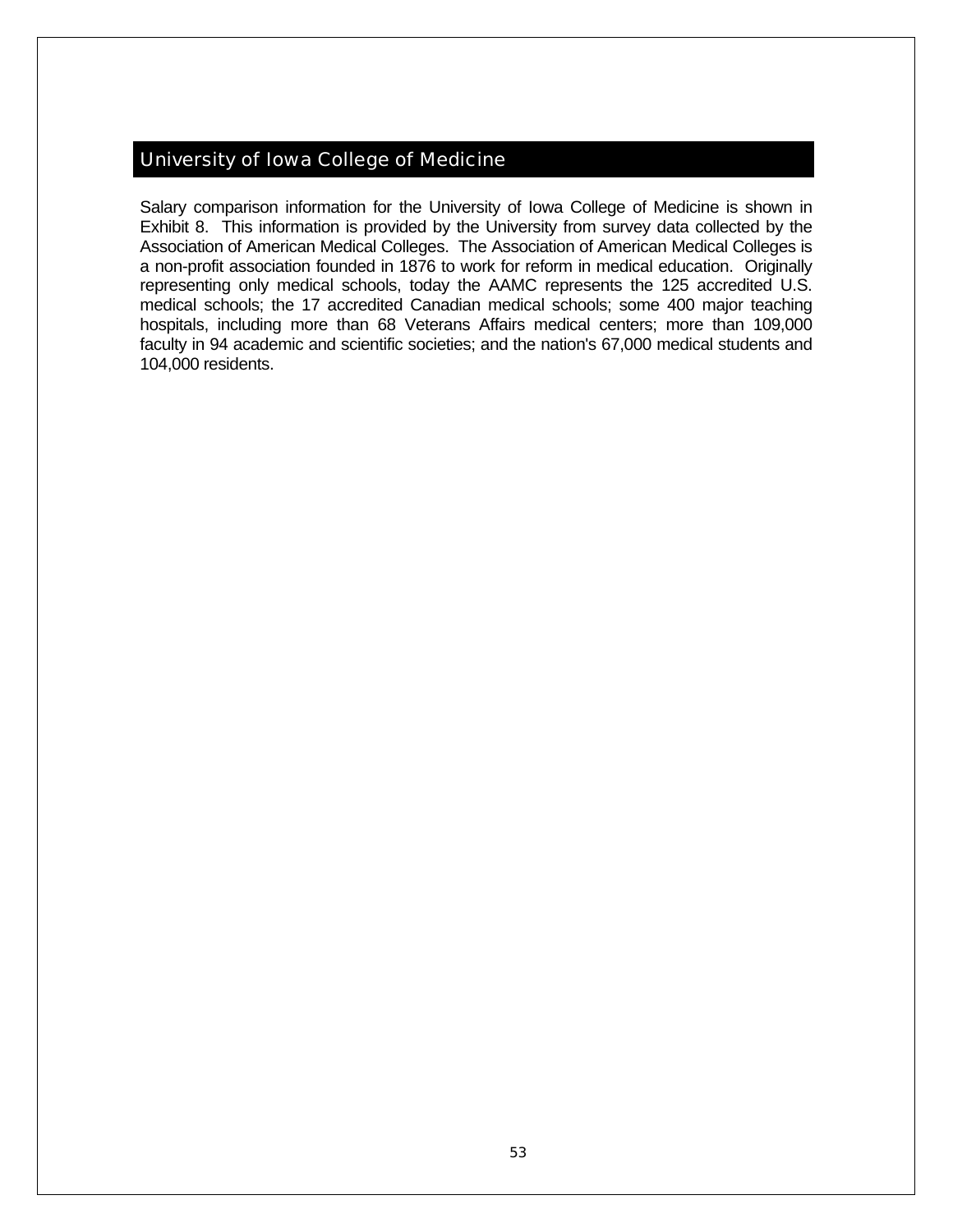Exhibit 1

#### REGENT INSTITUTIONS COMPARISON GROUPS AVERAGE FACULTY SALARIES, 2005-06 ESTIMATED FACULTY SALARY INCREASES, 2006-07

| <b>COMPARISON GROUPS</b>                  | <b>Average Faculty</b><br>Salary 2005-06 (1) | <b>Percent Increase</b><br>2006-07 (2) | <b>Estimated Average Estimated Average</b><br><b>Faculty Salary 2006</b><br>07 |
|-------------------------------------------|----------------------------------------------|----------------------------------------|--------------------------------------------------------------------------------|
| University of California, Los Angeles     | 107,500                                      | n/a                                    | 107,500                                                                        |
| University of Michigan, Ann Arbor         | 100,300                                      | 4.0%                                   | 104,300                                                                        |
| University of Texas, Austin               | 95,200                                       | 3.0%                                   | 98,100                                                                         |
| University of North Carolina, Chapel Hill | 92,400                                       | 6.0%                                   | 97,900                                                                         |
| University of Illinois, Urbana            | 92,900                                       | 3.7%                                   | 96,300                                                                         |
| University of Minnesota, Twin Cities      | 90,100                                       | 3.0%                                   | 92,800                                                                         |
| Ohio State University, Main Campus        | 89,200                                       | 3.5%                                   | 92,300                                                                         |
| University of Wisconsin                   | 87,000                                       | 4.3%                                   | 90,700                                                                         |
| <b>UNIVERSITY OF IOWA</b>                 | 84,400                                       | 5.70%                                  | 89,200                                                                         |
| Indiana University, Bloomington           | 84,700                                       | 4.0%                                   | 88,100                                                                         |
| University of Arizona                     | 85,000                                       | 2.0%                                   | 86,700                                                                         |
|                                           |                                              |                                        |                                                                                |
|                                           |                                              |                                        |                                                                                |
| University of Illinois, Urbana            | 92,900                                       | 3.7%                                   | 96,300                                                                         |
| University of California, Davis           | 91,200                                       | 3.8%                                   | 94,600                                                                         |
| University of Minnesota, Twin Cities      | 90,100                                       | 3.0%                                   | 92,800                                                                         |
| Ohio State University, Main Campus        | 89,200                                       | 3.5%                                   | 92,300                                                                         |
| University of Wisconsin                   | 87,000                                       | 4.3%                                   | 90,700                                                                         |
| Texas A & M                               | 86,600                                       | 3.0%                                   | 89,200                                                                         |
| Michigan State University                 | 85,300                                       | 3.6%                                   | 88,400                                                                         |
| Purdue University, Main Campus            | 84,400                                       | 3.2%                                   | 87,100                                                                         |
| North Carolina State University           | 82,000                                       | 6.0%                                   | 86,900                                                                         |
| University of Arizona                     | 85,000                                       | 2.0%                                   | 86,700                                                                         |
| <b>IOWA STATE UNIVERSITY</b>              | 79,300                                       | 3.8%                                   | 82,300                                                                         |
|                                           |                                              |                                        |                                                                                |
|                                           |                                              |                                        |                                                                                |
| California State University, Fresno       | n/a                                          | n/a                                    | n/a                                                                            |
| University of Minnesota, Duluth           | n/a                                          | n/a                                    | n/a                                                                            |
| University of North Carolina, Greensboro  | 69,400                                       | 5.5%                                   | 73,200                                                                         |
| <b>Central Michigan University</b>        | 68,700                                       | 3.5%                                   | 71,100                                                                         |
| Ohio University, Athens                   | 68,800                                       | 3.0%                                   | 70,900                                                                         |
| University of North Texas                 | 68,100                                       | 2.0%                                   | 69,500                                                                         |
| UNIVERSITY OF NORTHERN IOWA               | 66,600                                       | 3.50%                                  | 68,900                                                                         |
| Northern Arizona University               | 63,600                                       | 6.1%                                   | 67,500                                                                         |
| <b>Illinois State University</b>          | 63,500                                       | 3.0%                                   | 65,400                                                                         |
| University of Wisconsin, Eau Claire       | 58,400                                       | 4.0%                                   | 60,700                                                                         |
| Indiana State University, Terre Haute     | 60,500                                       | 0.0%                                   | 60,500                                                                         |

(1) Academe, the Bulletin of the American Association of University Professors, Special Bulletin for 2005-06. The averages are for the ranks of professor, associate professor and assistant professor.

(2) Estimated increases obtained by universities through contacts with comparison institutions. Averages exclude clinical faculty per Academe guidelines. Average increases for Board of Regents, State of Iowa universities are actual increases.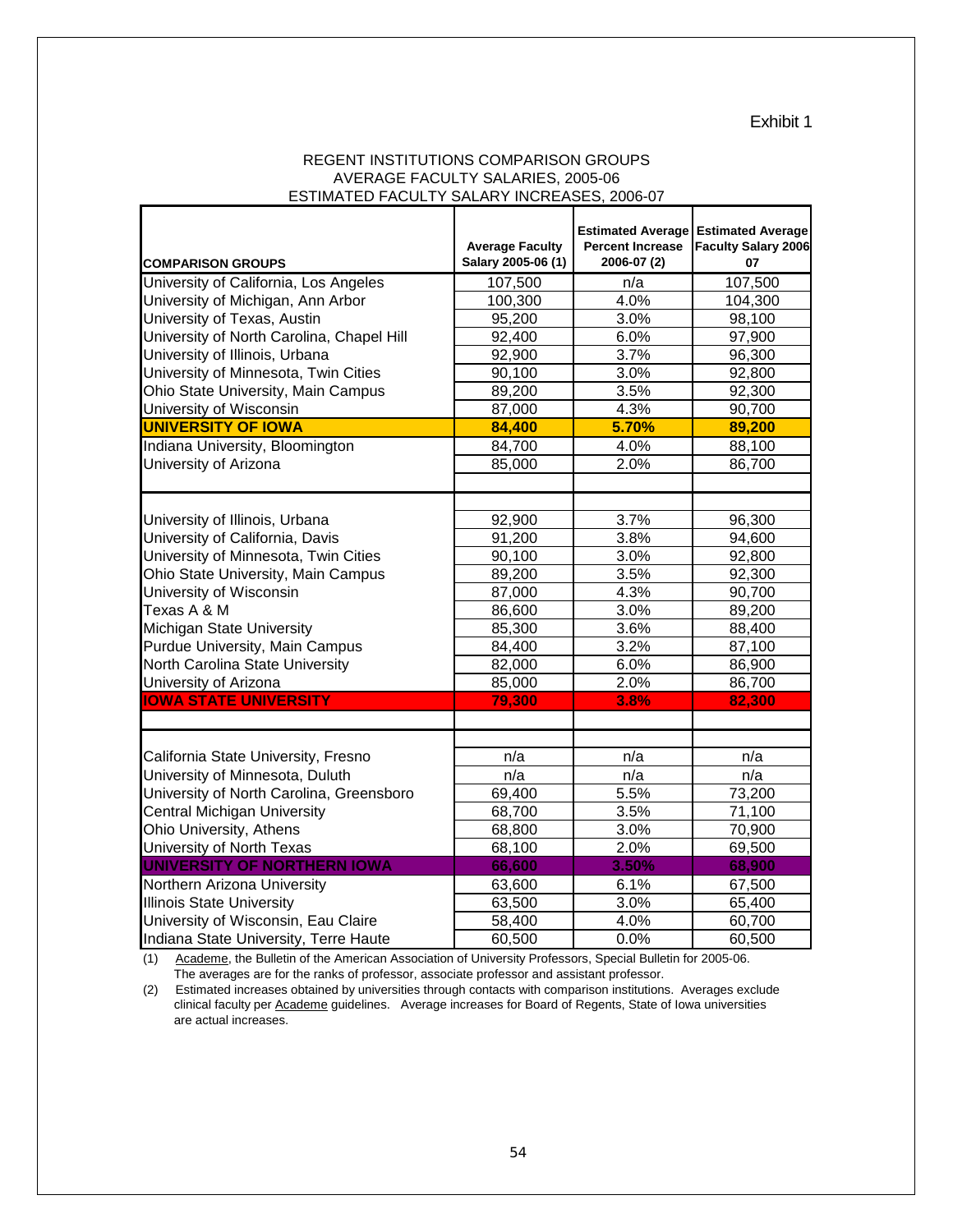#### Exhibit 2 University of Iowa

| by Academic Rank, AAU Public and Private Institutions, Fall 2005<br>(Peers Adjusted to SUI Rank Distribution)<br>Professor<br><b>Associate Professor</b><br><b>Assistant Professor</b><br>Combined<br>Salary<br>Average<br>Average<br>Salary<br>Average<br>Salary<br>Average<br>Salary<br>Ranking<br>Salary<br>Salary<br>N<br>Ranking<br>Salary<br>N<br>N<br>N<br>Ranking<br>3<br>2<br>Harvard<br>168,700<br>498<br>1<br>97,100<br>369<br>87,300<br>265<br>126,300<br>1,132<br>1<br>156,200<br>498<br>3<br>106,100<br>2<br>86,900<br>265<br>3<br>123,700<br>1,132<br>2<br>Stanford<br>369<br>147,800<br>498<br>4<br>106,500<br>1<br>96,800<br>265<br>1<br>122,400<br>3<br>369<br>1,132<br>Cal Tech<br>498<br>2<br>4<br>76,300<br>10<br>4<br>156,800<br>97,100<br>369<br>265<br>118,500<br>1,132<br>Princeton<br>$\overline{7}$<br>8<br>265<br>5<br>5<br>140,300<br>498<br>94,100<br>369<br>82,700<br>111,800<br>1,132<br>МIТ<br>6<br>8<br>6<br>6<br>140,800<br>498<br>93,700<br>369<br>81,200<br>265<br>111,500<br>1,132<br>Northwestern<br>137,000<br>498<br>9<br>5<br>82,900<br>265<br>4<br>111,200<br>7<br>Cornell - Endowed<br>96,600<br>369<br>1,132<br>$\overline{7}$<br>140,400<br>498<br>94,500<br>6<br>74,800<br>265<br>15<br>110,100<br>1,132<br>8<br>Columbia<br>369<br>9<br>9<br>136,400<br>498<br>11<br>91,300<br>369<br>78,800<br>265<br>7<br>108,200<br>1,132<br>Duke<br>145,600<br>19<br>69,400<br>25<br>107,100<br>Yale<br>498<br>5<br>82,100<br>369<br>265<br>1,132<br>10<br>137,000<br>498<br>10<br>86,200<br>369<br>11<br>76,300<br>265<br>9<br>106,200<br>1,132<br>11<br>Emory<br>90,500<br>10<br>73,400<br>265<br>1,132<br>12<br>135,200<br>498<br>12<br>369<br>17<br>106,100<br>Wash Univ - St. Louis<br>134,200<br>498<br>13<br>18<br>74,800<br>265<br>14<br>13<br>82,700<br>369<br>103,500<br>1,132<br>14<br>72,800<br>265<br>14<br>125,600<br>498<br>17<br>83,700<br>369<br>18<br>99,600<br>1,132<br><b>Michigan</b><br>21<br>126,200<br>74,100<br>265<br>99,500<br>1,132<br>15<br>Cal - Berkeley<br>498<br>16<br>81,900<br>369<br>16<br>498<br>18<br>75,000<br>265<br>1,132<br>16<br>Rice<br>123,700<br>83,400<br>369<br>15<br>13<br>99,200<br>14<br>82,000<br>369<br>20<br>67,000<br>265<br>29<br>98,900<br>1,132<br>17<br>Cal - Los Angeles<br>128,400<br>498<br>22<br>265<br>32<br>126,600<br>498<br>15<br>81,900<br>369<br>66,000<br>97,800<br>1,132<br>18<br>Vanderiblt<br>23<br>118,400<br>498<br>84,500<br>369<br>12<br>75,200<br>265<br>12<br>97,200<br>1,132<br>19<br>Carnegie Mellon<br>17<br>68,000<br>Virginia<br>123,100<br>498<br>20<br>82,700<br>369<br>265<br>26<br>97,000<br>1,132<br>20<br>498<br>84,200<br>13<br>76,400<br>265<br>21<br>116,100<br>28<br>369<br>8<br>96,400<br>1,132<br>Cornell<br>498<br>21<br>16<br>68,000<br>265<br>27<br>22<br>120,700<br>83,200<br>369<br>96,100<br>1,132<br>Johns Hopkins<br>498<br>27<br>69,700<br>265<br>23<br>123,100<br>19<br>78,400<br>369<br>23<br>96,000<br>1,132<br>Brown<br>23<br>Southern Cal<br>118,500<br>498<br>22<br>81,500<br>369<br>70,900<br>265<br>20<br>95,300<br>1,132<br>24<br>115,700<br>498<br>30<br>80,300<br>26<br>75,900<br>265<br>94,800<br>1,132<br>25<br>369<br>11<br>Maryland<br>498<br>25<br>25<br>65,300<br>265<br>38<br>93,000<br>1,132<br>26<br>116,800<br>80,700<br>369<br>498<br>30<br>69,600<br>24<br>27<br>116,600<br>26<br>77,600<br>369<br>265<br>92,900<br>1,132<br><b>Illinois</b><br>29<br>28<br>116,500<br>498<br>27<br>77,700<br>369<br>66,300<br>265<br>30<br>92,100<br>1,132<br>Penn State<br>29<br>Cal - San Diego<br>118,100<br>498<br>24<br>73,600<br>369<br>42<br>66,100<br>265<br>31<br>91,400<br>1,132<br>498<br>29<br>72,900<br>369<br>46<br>265<br>21<br>91,200<br>1,132<br>30<br><b>Texas</b><br>115,700<br>70,700<br>110,600<br>498<br>81,000<br>369<br>24<br>65,200<br>265<br>40<br>90,300<br>1,132<br>31<br>SUNY - Stony Brook<br>36<br>498<br>32<br>31<br>65,800<br>265<br>36<br>90,200<br>1,132<br>32<br>112,700<br>77,200<br>369<br><b>North Carolina</b><br>108,800<br>498<br>39<br>78,400<br>369<br>28<br>71,000<br>265<br>19<br>90,000<br>1,132<br>33<br>Rochester<br>112,600<br>498<br>33<br>74,200<br>369<br>40<br>65,800<br>265<br>34<br>89,100<br>1,132<br>34<br><b>Ohio State</b><br>33<br>265<br>89,100<br>35<br>111,600<br>498<br>35<br>76,900<br>369<br>63,700<br>46<br>1,132<br>SUNY - Buffalo<br>112,200<br>498<br>38<br>65,800<br>265<br>35<br>34<br>74,600<br>369<br>89,100<br>1,132<br>36<br>Cal - Irvine<br>498<br>52<br>63,900<br>37<br>115,100<br>31<br>70,900<br>369<br>265<br>45<br>88,700<br>1,132<br>Cal - Santa Barbara<br>77,000<br>32<br>70,500<br>265<br>22<br>88,500<br>38<br>106,700<br>498<br>42<br>369<br>1,132<br><b>Brandeis</b><br>498<br>75,600<br>65,400<br>265<br>37<br>39<br>110,300<br>37<br>369<br>36<br>88,500<br>1,132<br>Minnesota<br>40<br>109,800<br>498<br>38<br>74,000<br>369<br>41<br>63,600<br>265<br>47<br>87,300<br>1,132<br>Pittsburgh<br>106,900<br>498<br>75,400<br>37<br>64,900<br>265<br>42<br>86,800<br>41<br>41<br>369<br>1,132<br>Case Western<br>35<br>54<br>42<br>105,900<br>498<br>43<br>76,400<br>369<br>60,200<br>265<br>85,600<br>1,132<br>Michigan State<br>43<br>104,100<br>498<br>47<br>73,000<br>369<br>43<br>65,800<br>265<br>33<br>85,000<br>1,132<br>Texas A&M<br>498<br>72,900<br>44<br>65,300<br>265<br>84,900<br>44<br>Purdue<br>104,300<br>46<br>369<br>39<br>1,132<br>498<br>74,500<br>39<br>265<br>41<br>1,132<br>45<br>102,800<br>48<br>369<br>65,200<br>84,800<br>Colorado<br>498<br>54<br>265<br>49<br>107,000<br>40<br>70,200<br>369<br>63,100<br>84,700<br>1,132<br>46<br>Cal - Davis<br>47<br>47<br>104,900<br>498<br>45<br>72,800<br>369<br>62,600<br>265<br>50<br>84,600<br>1,132<br>Indiana<br>102,100<br>498<br>50<br>72,900<br>369<br>45<br>67,200<br>265<br>28<br>84,400<br>1,132<br>48<br>Washington<br>498<br>44<br>70,900<br>369<br>51<br>265<br>44<br>84,400<br>1,132<br>49<br>105,300<br>63,900<br>lowa<br>498<br>100,500<br>52<br>76,500<br>369<br>34<br>265<br>43<br>84,200<br>1,132<br>50<br>64,300<br>visconsin<br>102,300<br>50<br>63,500<br>83,200<br>498<br>49<br>71,400<br>369<br>265<br>48<br>1,132<br>51<br>Arizona<br>101,400<br>71,700<br>49<br>61,600<br>52<br>498<br>51<br>369<br>265<br>52<br>82,400<br>1,132<br>100,200<br>498<br>53<br>69,700<br>61,100<br>265<br>81,100<br>1,132<br>53<br>Tulane<br>369<br>56<br>53<br>97,200<br>72,300<br>61,700<br>265<br>80,800<br>1,132<br>Iowa State<br>498<br>56<br>369<br>48<br>51<br>54<br>97,500<br>55<br>60,000<br>79,700<br>55<br>498<br>55<br>69,800<br>369<br>265<br>55<br>1,132<br>98,000<br>498<br>54<br>68,700<br>58<br>59,400<br>265<br>57<br>79,400<br>1,132<br>56<br>Kansas<br>369<br>94,500<br>498<br>70,700<br>53<br>59,600<br>265<br>78,600<br>1,132<br>57<br>Syracuse<br>58<br>369<br>56<br>96,700<br>498<br>67,300<br>59<br>55,700<br>265<br>77,500<br>1,132<br>58<br>Missouri<br>57<br>369<br>60 | Average Instructional Faculty Salaries and Relative Standing |        |     |    |        |     |    |        |     |    |        |       |         |
|------------------------------------------------------------------------------------------------------------------------------------------------------------------------------------------------------------------------------------------------------------------------------------------------------------------------------------------------------------------------------------------------------------------------------------------------------------------------------------------------------------------------------------------------------------------------------------------------------------------------------------------------------------------------------------------------------------------------------------------------------------------------------------------------------------------------------------------------------------------------------------------------------------------------------------------------------------------------------------------------------------------------------------------------------------------------------------------------------------------------------------------------------------------------------------------------------------------------------------------------------------------------------------------------------------------------------------------------------------------------------------------------------------------------------------------------------------------------------------------------------------------------------------------------------------------------------------------------------------------------------------------------------------------------------------------------------------------------------------------------------------------------------------------------------------------------------------------------------------------------------------------------------------------------------------------------------------------------------------------------------------------------------------------------------------------------------------------------------------------------------------------------------------------------------------------------------------------------------------------------------------------------------------------------------------------------------------------------------------------------------------------------------------------------------------------------------------------------------------------------------------------------------------------------------------------------------------------------------------------------------------------------------------------------------------------------------------------------------------------------------------------------------------------------------------------------------------------------------------------------------------------------------------------------------------------------------------------------------------------------------------------------------------------------------------------------------------------------------------------------------------------------------------------------------------------------------------------------------------------------------------------------------------------------------------------------------------------------------------------------------------------------------------------------------------------------------------------------------------------------------------------------------------------------------------------------------------------------------------------------------------------------------------------------------------------------------------------------------------------------------------------------------------------------------------------------------------------------------------------------------------------------------------------------------------------------------------------------------------------------------------------------------------------------------------------------------------------------------------------------------------------------------------------------------------------------------------------------------------------------------------------------------------------------------------------------------------------------------------------------------------------------------------------------------------------------------------------------------------------------------------------------------------------------------------------------------------------------------------------------------------------------------------------------------------------------------------------------------------------------------------------------------------------------------------------------------------------------------------------------------------------------------------------------------------------------------------------------------------------------------------------------------------------------------------------------------------------------------------------------------------------------------------------------------------------------------------------------------------------------------------------------------------------------------------------------------------------------------------------------------------------------------------------------------------------------------------------------------------------------------------------------------------------------------------------------------------------------------------------------------------------------------------------------------------------------------------------------------------------------------------------------------------------------------------------------------------------------------------------------------------------------------------------------------------------------------------------------------------------------------------------------------------------------------------------------------------------------------------------------------------------------------------------------------------------------------------------------------------------------------------------------------------------------------------------------------------------------------------------------------------------------------------------------------------------------------------------------------------------------------------------------------------------------------------------------------------------------------------------------------------------------------------------------------------------------------------------------------------------------------------------------------------------------------------------------------------------------------------------------------------------------------------------------------|--------------------------------------------------------------|--------|-----|----|--------|-----|----|--------|-----|----|--------|-------|---------|
|                                                                                                                                                                                                                                                                                                                                                                                                                                                                                                                                                                                                                                                                                                                                                                                                                                                                                                                                                                                                                                                                                                                                                                                                                                                                                                                                                                                                                                                                                                                                                                                                                                                                                                                                                                                                                                                                                                                                                                                                                                                                                                                                                                                                                                                                                                                                                                                                                                                                                                                                                                                                                                                                                                                                                                                                                                                                                                                                                                                                                                                                                                                                                                                                                                                                                                                                                                                                                                                                                                                                                                                                                                                                                                                                                                                                                                                                                                                                                                                                                                                                                                                                                                                                                                                                                                                                                                                                                                                                                                                                                                                                                                                                                                                                                                                                                                                                                                                                                                                                                                                                                                                                                                                                                                                                                                                                                                                                                                                                                                                                                                                                                                                                                                                                                                                                                                                                                                                                                                                                                                                                                                                                                                                                                                                                                                                                                                                                                                                                                                                                                                                                                                                                                                                                                                                                                                                                                                                              |                                                              |        |     |    |        |     |    |        |     |    |        |       |         |
| Institution<br>New York Univ.<br>Rutgers<br>Florida<br>Nebraska                                                                                                                                                                                                                                                                                                                                                                                                                                                                                                                                                                                                                                                                                                                                                                                                                                                                                                                                                                                                                                                                                                                                                                                                                                                                                                                                                                                                                                                                                                                                                                                                                                                                                                                                                                                                                                                                                                                                                                                                                                                                                                                                                                                                                                                                                                                                                                                                                                                                                                                                                                                                                                                                                                                                                                                                                                                                                                                                                                                                                                                                                                                                                                                                                                                                                                                                                                                                                                                                                                                                                                                                                                                                                                                                                                                                                                                                                                                                                                                                                                                                                                                                                                                                                                                                                                                                                                                                                                                                                                                                                                                                                                                                                                                                                                                                                                                                                                                                                                                                                                                                                                                                                                                                                                                                                                                                                                                                                                                                                                                                                                                                                                                                                                                                                                                                                                                                                                                                                                                                                                                                                                                                                                                                                                                                                                                                                                                                                                                                                                                                                                                                                                                                                                                                                                                                                                                              |                                                              |        |     |    |        |     |    |        |     |    |        |       |         |
|                                                                                                                                                                                                                                                                                                                                                                                                                                                                                                                                                                                                                                                                                                                                                                                                                                                                                                                                                                                                                                                                                                                                                                                                                                                                                                                                                                                                                                                                                                                                                                                                                                                                                                                                                                                                                                                                                                                                                                                                                                                                                                                                                                                                                                                                                                                                                                                                                                                                                                                                                                                                                                                                                                                                                                                                                                                                                                                                                                                                                                                                                                                                                                                                                                                                                                                                                                                                                                                                                                                                                                                                                                                                                                                                                                                                                                                                                                                                                                                                                                                                                                                                                                                                                                                                                                                                                                                                                                                                                                                                                                                                                                                                                                                                                                                                                                                                                                                                                                                                                                                                                                                                                                                                                                                                                                                                                                                                                                                                                                                                                                                                                                                                                                                                                                                                                                                                                                                                                                                                                                                                                                                                                                                                                                                                                                                                                                                                                                                                                                                                                                                                                                                                                                                                                                                                                                                                                                                              |                                                              |        |     |    |        |     |    |        |     |    |        |       |         |
|                                                                                                                                                                                                                                                                                                                                                                                                                                                                                                                                                                                                                                                                                                                                                                                                                                                                                                                                                                                                                                                                                                                                                                                                                                                                                                                                                                                                                                                                                                                                                                                                                                                                                                                                                                                                                                                                                                                                                                                                                                                                                                                                                                                                                                                                                                                                                                                                                                                                                                                                                                                                                                                                                                                                                                                                                                                                                                                                                                                                                                                                                                                                                                                                                                                                                                                                                                                                                                                                                                                                                                                                                                                                                                                                                                                                                                                                                                                                                                                                                                                                                                                                                                                                                                                                                                                                                                                                                                                                                                                                                                                                                                                                                                                                                                                                                                                                                                                                                                                                                                                                                                                                                                                                                                                                                                                                                                                                                                                                                                                                                                                                                                                                                                                                                                                                                                                                                                                                                                                                                                                                                                                                                                                                                                                                                                                                                                                                                                                                                                                                                                                                                                                                                                                                                                                                                                                                                                                              |                                                              |        |     |    |        |     |    |        |     |    |        |       | Salary  |
|                                                                                                                                                                                                                                                                                                                                                                                                                                                                                                                                                                                                                                                                                                                                                                                                                                                                                                                                                                                                                                                                                                                                                                                                                                                                                                                                                                                                                                                                                                                                                                                                                                                                                                                                                                                                                                                                                                                                                                                                                                                                                                                                                                                                                                                                                                                                                                                                                                                                                                                                                                                                                                                                                                                                                                                                                                                                                                                                                                                                                                                                                                                                                                                                                                                                                                                                                                                                                                                                                                                                                                                                                                                                                                                                                                                                                                                                                                                                                                                                                                                                                                                                                                                                                                                                                                                                                                                                                                                                                                                                                                                                                                                                                                                                                                                                                                                                                                                                                                                                                                                                                                                                                                                                                                                                                                                                                                                                                                                                                                                                                                                                                                                                                                                                                                                                                                                                                                                                                                                                                                                                                                                                                                                                                                                                                                                                                                                                                                                                                                                                                                                                                                                                                                                                                                                                                                                                                                                              |                                                              |        |     |    |        |     |    |        |     |    |        |       | Ranking |
|                                                                                                                                                                                                                                                                                                                                                                                                                                                                                                                                                                                                                                                                                                                                                                                                                                                                                                                                                                                                                                                                                                                                                                                                                                                                                                                                                                                                                                                                                                                                                                                                                                                                                                                                                                                                                                                                                                                                                                                                                                                                                                                                                                                                                                                                                                                                                                                                                                                                                                                                                                                                                                                                                                                                                                                                                                                                                                                                                                                                                                                                                                                                                                                                                                                                                                                                                                                                                                                                                                                                                                                                                                                                                                                                                                                                                                                                                                                                                                                                                                                                                                                                                                                                                                                                                                                                                                                                                                                                                                                                                                                                                                                                                                                                                                                                                                                                                                                                                                                                                                                                                                                                                                                                                                                                                                                                                                                                                                                                                                                                                                                                                                                                                                                                                                                                                                                                                                                                                                                                                                                                                                                                                                                                                                                                                                                                                                                                                                                                                                                                                                                                                                                                                                                                                                                                                                                                                                                              |                                                              |        |     |    |        |     |    |        |     |    |        |       |         |
|                                                                                                                                                                                                                                                                                                                                                                                                                                                                                                                                                                                                                                                                                                                                                                                                                                                                                                                                                                                                                                                                                                                                                                                                                                                                                                                                                                                                                                                                                                                                                                                                                                                                                                                                                                                                                                                                                                                                                                                                                                                                                                                                                                                                                                                                                                                                                                                                                                                                                                                                                                                                                                                                                                                                                                                                                                                                                                                                                                                                                                                                                                                                                                                                                                                                                                                                                                                                                                                                                                                                                                                                                                                                                                                                                                                                                                                                                                                                                                                                                                                                                                                                                                                                                                                                                                                                                                                                                                                                                                                                                                                                                                                                                                                                                                                                                                                                                                                                                                                                                                                                                                                                                                                                                                                                                                                                                                                                                                                                                                                                                                                                                                                                                                                                                                                                                                                                                                                                                                                                                                                                                                                                                                                                                                                                                                                                                                                                                                                                                                                                                                                                                                                                                                                                                                                                                                                                                                                              |                                                              |        |     |    |        |     |    |        |     |    |        |       |         |
|                                                                                                                                                                                                                                                                                                                                                                                                                                                                                                                                                                                                                                                                                                                                                                                                                                                                                                                                                                                                                                                                                                                                                                                                                                                                                                                                                                                                                                                                                                                                                                                                                                                                                                                                                                                                                                                                                                                                                                                                                                                                                                                                                                                                                                                                                                                                                                                                                                                                                                                                                                                                                                                                                                                                                                                                                                                                                                                                                                                                                                                                                                                                                                                                                                                                                                                                                                                                                                                                                                                                                                                                                                                                                                                                                                                                                                                                                                                                                                                                                                                                                                                                                                                                                                                                                                                                                                                                                                                                                                                                                                                                                                                                                                                                                                                                                                                                                                                                                                                                                                                                                                                                                                                                                                                                                                                                                                                                                                                                                                                                                                                                                                                                                                                                                                                                                                                                                                                                                                                                                                                                                                                                                                                                                                                                                                                                                                                                                                                                                                                                                                                                                                                                                                                                                                                                                                                                                                                              |                                                              |        |     |    |        |     |    |        |     |    |        |       |         |
|                                                                                                                                                                                                                                                                                                                                                                                                                                                                                                                                                                                                                                                                                                                                                                                                                                                                                                                                                                                                                                                                                                                                                                                                                                                                                                                                                                                                                                                                                                                                                                                                                                                                                                                                                                                                                                                                                                                                                                                                                                                                                                                                                                                                                                                                                                                                                                                                                                                                                                                                                                                                                                                                                                                                                                                                                                                                                                                                                                                                                                                                                                                                                                                                                                                                                                                                                                                                                                                                                                                                                                                                                                                                                                                                                                                                                                                                                                                                                                                                                                                                                                                                                                                                                                                                                                                                                                                                                                                                                                                                                                                                                                                                                                                                                                                                                                                                                                                                                                                                                                                                                                                                                                                                                                                                                                                                                                                                                                                                                                                                                                                                                                                                                                                                                                                                                                                                                                                                                                                                                                                                                                                                                                                                                                                                                                                                                                                                                                                                                                                                                                                                                                                                                                                                                                                                                                                                                                                              |                                                              |        |     |    |        |     |    |        |     |    |        |       |         |
|                                                                                                                                                                                                                                                                                                                                                                                                                                                                                                                                                                                                                                                                                                                                                                                                                                                                                                                                                                                                                                                                                                                                                                                                                                                                                                                                                                                                                                                                                                                                                                                                                                                                                                                                                                                                                                                                                                                                                                                                                                                                                                                                                                                                                                                                                                                                                                                                                                                                                                                                                                                                                                                                                                                                                                                                                                                                                                                                                                                                                                                                                                                                                                                                                                                                                                                                                                                                                                                                                                                                                                                                                                                                                                                                                                                                                                                                                                                                                                                                                                                                                                                                                                                                                                                                                                                                                                                                                                                                                                                                                                                                                                                                                                                                                                                                                                                                                                                                                                                                                                                                                                                                                                                                                                                                                                                                                                                                                                                                                                                                                                                                                                                                                                                                                                                                                                                                                                                                                                                                                                                                                                                                                                                                                                                                                                                                                                                                                                                                                                                                                                                                                                                                                                                                                                                                                                                                                                                              |                                                              |        |     |    |        |     |    |        |     |    |        |       |         |
|                                                                                                                                                                                                                                                                                                                                                                                                                                                                                                                                                                                                                                                                                                                                                                                                                                                                                                                                                                                                                                                                                                                                                                                                                                                                                                                                                                                                                                                                                                                                                                                                                                                                                                                                                                                                                                                                                                                                                                                                                                                                                                                                                                                                                                                                                                                                                                                                                                                                                                                                                                                                                                                                                                                                                                                                                                                                                                                                                                                                                                                                                                                                                                                                                                                                                                                                                                                                                                                                                                                                                                                                                                                                                                                                                                                                                                                                                                                                                                                                                                                                                                                                                                                                                                                                                                                                                                                                                                                                                                                                                                                                                                                                                                                                                                                                                                                                                                                                                                                                                                                                                                                                                                                                                                                                                                                                                                                                                                                                                                                                                                                                                                                                                                                                                                                                                                                                                                                                                                                                                                                                                                                                                                                                                                                                                                                                                                                                                                                                                                                                                                                                                                                                                                                                                                                                                                                                                                                              |                                                              |        |     |    |        |     |    |        |     |    |        |       |         |
|                                                                                                                                                                                                                                                                                                                                                                                                                                                                                                                                                                                                                                                                                                                                                                                                                                                                                                                                                                                                                                                                                                                                                                                                                                                                                                                                                                                                                                                                                                                                                                                                                                                                                                                                                                                                                                                                                                                                                                                                                                                                                                                                                                                                                                                                                                                                                                                                                                                                                                                                                                                                                                                                                                                                                                                                                                                                                                                                                                                                                                                                                                                                                                                                                                                                                                                                                                                                                                                                                                                                                                                                                                                                                                                                                                                                                                                                                                                                                                                                                                                                                                                                                                                                                                                                                                                                                                                                                                                                                                                                                                                                                                                                                                                                                                                                                                                                                                                                                                                                                                                                                                                                                                                                                                                                                                                                                                                                                                                                                                                                                                                                                                                                                                                                                                                                                                                                                                                                                                                                                                                                                                                                                                                                                                                                                                                                                                                                                                                                                                                                                                                                                                                                                                                                                                                                                                                                                                                              |                                                              |        |     |    |        |     |    |        |     |    |        |       |         |
|                                                                                                                                                                                                                                                                                                                                                                                                                                                                                                                                                                                                                                                                                                                                                                                                                                                                                                                                                                                                                                                                                                                                                                                                                                                                                                                                                                                                                                                                                                                                                                                                                                                                                                                                                                                                                                                                                                                                                                                                                                                                                                                                                                                                                                                                                                                                                                                                                                                                                                                                                                                                                                                                                                                                                                                                                                                                                                                                                                                                                                                                                                                                                                                                                                                                                                                                                                                                                                                                                                                                                                                                                                                                                                                                                                                                                                                                                                                                                                                                                                                                                                                                                                                                                                                                                                                                                                                                                                                                                                                                                                                                                                                                                                                                                                                                                                                                                                                                                                                                                                                                                                                                                                                                                                                                                                                                                                                                                                                                                                                                                                                                                                                                                                                                                                                                                                                                                                                                                                                                                                                                                                                                                                                                                                                                                                                                                                                                                                                                                                                                                                                                                                                                                                                                                                                                                                                                                                                              |                                                              |        |     |    |        |     |    |        |     |    |        |       |         |
|                                                                                                                                                                                                                                                                                                                                                                                                                                                                                                                                                                                                                                                                                                                                                                                                                                                                                                                                                                                                                                                                                                                                                                                                                                                                                                                                                                                                                                                                                                                                                                                                                                                                                                                                                                                                                                                                                                                                                                                                                                                                                                                                                                                                                                                                                                                                                                                                                                                                                                                                                                                                                                                                                                                                                                                                                                                                                                                                                                                                                                                                                                                                                                                                                                                                                                                                                                                                                                                                                                                                                                                                                                                                                                                                                                                                                                                                                                                                                                                                                                                                                                                                                                                                                                                                                                                                                                                                                                                                                                                                                                                                                                                                                                                                                                                                                                                                                                                                                                                                                                                                                                                                                                                                                                                                                                                                                                                                                                                                                                                                                                                                                                                                                                                                                                                                                                                                                                                                                                                                                                                                                                                                                                                                                                                                                                                                                                                                                                                                                                                                                                                                                                                                                                                                                                                                                                                                                                                              |                                                              |        |     |    |        |     |    |        |     |    |        |       |         |
|                                                                                                                                                                                                                                                                                                                                                                                                                                                                                                                                                                                                                                                                                                                                                                                                                                                                                                                                                                                                                                                                                                                                                                                                                                                                                                                                                                                                                                                                                                                                                                                                                                                                                                                                                                                                                                                                                                                                                                                                                                                                                                                                                                                                                                                                                                                                                                                                                                                                                                                                                                                                                                                                                                                                                                                                                                                                                                                                                                                                                                                                                                                                                                                                                                                                                                                                                                                                                                                                                                                                                                                                                                                                                                                                                                                                                                                                                                                                                                                                                                                                                                                                                                                                                                                                                                                                                                                                                                                                                                                                                                                                                                                                                                                                                                                                                                                                                                                                                                                                                                                                                                                                                                                                                                                                                                                                                                                                                                                                                                                                                                                                                                                                                                                                                                                                                                                                                                                                                                                                                                                                                                                                                                                                                                                                                                                                                                                                                                                                                                                                                                                                                                                                                                                                                                                                                                                                                                                              |                                                              |        |     |    |        |     |    |        |     |    |        |       |         |
|                                                                                                                                                                                                                                                                                                                                                                                                                                                                                                                                                                                                                                                                                                                                                                                                                                                                                                                                                                                                                                                                                                                                                                                                                                                                                                                                                                                                                                                                                                                                                                                                                                                                                                                                                                                                                                                                                                                                                                                                                                                                                                                                                                                                                                                                                                                                                                                                                                                                                                                                                                                                                                                                                                                                                                                                                                                                                                                                                                                                                                                                                                                                                                                                                                                                                                                                                                                                                                                                                                                                                                                                                                                                                                                                                                                                                                                                                                                                                                                                                                                                                                                                                                                                                                                                                                                                                                                                                                                                                                                                                                                                                                                                                                                                                                                                                                                                                                                                                                                                                                                                                                                                                                                                                                                                                                                                                                                                                                                                                                                                                                                                                                                                                                                                                                                                                                                                                                                                                                                                                                                                                                                                                                                                                                                                                                                                                                                                                                                                                                                                                                                                                                                                                                                                                                                                                                                                                                                              |                                                              |        |     |    |        |     |    |        |     |    |        |       |         |
|                                                                                                                                                                                                                                                                                                                                                                                                                                                                                                                                                                                                                                                                                                                                                                                                                                                                                                                                                                                                                                                                                                                                                                                                                                                                                                                                                                                                                                                                                                                                                                                                                                                                                                                                                                                                                                                                                                                                                                                                                                                                                                                                                                                                                                                                                                                                                                                                                                                                                                                                                                                                                                                                                                                                                                                                                                                                                                                                                                                                                                                                                                                                                                                                                                                                                                                                                                                                                                                                                                                                                                                                                                                                                                                                                                                                                                                                                                                                                                                                                                                                                                                                                                                                                                                                                                                                                                                                                                                                                                                                                                                                                                                                                                                                                                                                                                                                                                                                                                                                                                                                                                                                                                                                                                                                                                                                                                                                                                                                                                                                                                                                                                                                                                                                                                                                                                                                                                                                                                                                                                                                                                                                                                                                                                                                                                                                                                                                                                                                                                                                                                                                                                                                                                                                                                                                                                                                                                                              |                                                              |        |     |    |        |     |    |        |     |    |        |       |         |
|                                                                                                                                                                                                                                                                                                                                                                                                                                                                                                                                                                                                                                                                                                                                                                                                                                                                                                                                                                                                                                                                                                                                                                                                                                                                                                                                                                                                                                                                                                                                                                                                                                                                                                                                                                                                                                                                                                                                                                                                                                                                                                                                                                                                                                                                                                                                                                                                                                                                                                                                                                                                                                                                                                                                                                                                                                                                                                                                                                                                                                                                                                                                                                                                                                                                                                                                                                                                                                                                                                                                                                                                                                                                                                                                                                                                                                                                                                                                                                                                                                                                                                                                                                                                                                                                                                                                                                                                                                                                                                                                                                                                                                                                                                                                                                                                                                                                                                                                                                                                                                                                                                                                                                                                                                                                                                                                                                                                                                                                                                                                                                                                                                                                                                                                                                                                                                                                                                                                                                                                                                                                                                                                                                                                                                                                                                                                                                                                                                                                                                                                                                                                                                                                                                                                                                                                                                                                                                                              |                                                              |        |     |    |        |     |    |        |     |    |        |       |         |
|                                                                                                                                                                                                                                                                                                                                                                                                                                                                                                                                                                                                                                                                                                                                                                                                                                                                                                                                                                                                                                                                                                                                                                                                                                                                                                                                                                                                                                                                                                                                                                                                                                                                                                                                                                                                                                                                                                                                                                                                                                                                                                                                                                                                                                                                                                                                                                                                                                                                                                                                                                                                                                                                                                                                                                                                                                                                                                                                                                                                                                                                                                                                                                                                                                                                                                                                                                                                                                                                                                                                                                                                                                                                                                                                                                                                                                                                                                                                                                                                                                                                                                                                                                                                                                                                                                                                                                                                                                                                                                                                                                                                                                                                                                                                                                                                                                                                                                                                                                                                                                                                                                                                                                                                                                                                                                                                                                                                                                                                                                                                                                                                                                                                                                                                                                                                                                                                                                                                                                                                                                                                                                                                                                                                                                                                                                                                                                                                                                                                                                                                                                                                                                                                                                                                                                                                                                                                                                                              |                                                              |        |     |    |        |     |    |        |     |    |        |       |         |
|                                                                                                                                                                                                                                                                                                                                                                                                                                                                                                                                                                                                                                                                                                                                                                                                                                                                                                                                                                                                                                                                                                                                                                                                                                                                                                                                                                                                                                                                                                                                                                                                                                                                                                                                                                                                                                                                                                                                                                                                                                                                                                                                                                                                                                                                                                                                                                                                                                                                                                                                                                                                                                                                                                                                                                                                                                                                                                                                                                                                                                                                                                                                                                                                                                                                                                                                                                                                                                                                                                                                                                                                                                                                                                                                                                                                                                                                                                                                                                                                                                                                                                                                                                                                                                                                                                                                                                                                                                                                                                                                                                                                                                                                                                                                                                                                                                                                                                                                                                                                                                                                                                                                                                                                                                                                                                                                                                                                                                                                                                                                                                                                                                                                                                                                                                                                                                                                                                                                                                                                                                                                                                                                                                                                                                                                                                                                                                                                                                                                                                                                                                                                                                                                                                                                                                                                                                                                                                                              |                                                              |        |     |    |        |     |    |        |     |    |        |       |         |
|                                                                                                                                                                                                                                                                                                                                                                                                                                                                                                                                                                                                                                                                                                                                                                                                                                                                                                                                                                                                                                                                                                                                                                                                                                                                                                                                                                                                                                                                                                                                                                                                                                                                                                                                                                                                                                                                                                                                                                                                                                                                                                                                                                                                                                                                                                                                                                                                                                                                                                                                                                                                                                                                                                                                                                                                                                                                                                                                                                                                                                                                                                                                                                                                                                                                                                                                                                                                                                                                                                                                                                                                                                                                                                                                                                                                                                                                                                                                                                                                                                                                                                                                                                                                                                                                                                                                                                                                                                                                                                                                                                                                                                                                                                                                                                                                                                                                                                                                                                                                                                                                                                                                                                                                                                                                                                                                                                                                                                                                                                                                                                                                                                                                                                                                                                                                                                                                                                                                                                                                                                                                                                                                                                                                                                                                                                                                                                                                                                                                                                                                                                                                                                                                                                                                                                                                                                                                                                                              |                                                              |        |     |    |        |     |    |        |     |    |        |       |         |
|                                                                                                                                                                                                                                                                                                                                                                                                                                                                                                                                                                                                                                                                                                                                                                                                                                                                                                                                                                                                                                                                                                                                                                                                                                                                                                                                                                                                                                                                                                                                                                                                                                                                                                                                                                                                                                                                                                                                                                                                                                                                                                                                                                                                                                                                                                                                                                                                                                                                                                                                                                                                                                                                                                                                                                                                                                                                                                                                                                                                                                                                                                                                                                                                                                                                                                                                                                                                                                                                                                                                                                                                                                                                                                                                                                                                                                                                                                                                                                                                                                                                                                                                                                                                                                                                                                                                                                                                                                                                                                                                                                                                                                                                                                                                                                                                                                                                                                                                                                                                                                                                                                                                                                                                                                                                                                                                                                                                                                                                                                                                                                                                                                                                                                                                                                                                                                                                                                                                                                                                                                                                                                                                                                                                                                                                                                                                                                                                                                                                                                                                                                                                                                                                                                                                                                                                                                                                                                                              |                                                              |        |     |    |        |     |    |        |     |    |        |       |         |
|                                                                                                                                                                                                                                                                                                                                                                                                                                                                                                                                                                                                                                                                                                                                                                                                                                                                                                                                                                                                                                                                                                                                                                                                                                                                                                                                                                                                                                                                                                                                                                                                                                                                                                                                                                                                                                                                                                                                                                                                                                                                                                                                                                                                                                                                                                                                                                                                                                                                                                                                                                                                                                                                                                                                                                                                                                                                                                                                                                                                                                                                                                                                                                                                                                                                                                                                                                                                                                                                                                                                                                                                                                                                                                                                                                                                                                                                                                                                                                                                                                                                                                                                                                                                                                                                                                                                                                                                                                                                                                                                                                                                                                                                                                                                                                                                                                                                                                                                                                                                                                                                                                                                                                                                                                                                                                                                                                                                                                                                                                                                                                                                                                                                                                                                                                                                                                                                                                                                                                                                                                                                                                                                                                                                                                                                                                                                                                                                                                                                                                                                                                                                                                                                                                                                                                                                                                                                                                                              |                                                              |        |     |    |        |     |    |        |     |    |        |       |         |
|                                                                                                                                                                                                                                                                                                                                                                                                                                                                                                                                                                                                                                                                                                                                                                                                                                                                                                                                                                                                                                                                                                                                                                                                                                                                                                                                                                                                                                                                                                                                                                                                                                                                                                                                                                                                                                                                                                                                                                                                                                                                                                                                                                                                                                                                                                                                                                                                                                                                                                                                                                                                                                                                                                                                                                                                                                                                                                                                                                                                                                                                                                                                                                                                                                                                                                                                                                                                                                                                                                                                                                                                                                                                                                                                                                                                                                                                                                                                                                                                                                                                                                                                                                                                                                                                                                                                                                                                                                                                                                                                                                                                                                                                                                                                                                                                                                                                                                                                                                                                                                                                                                                                                                                                                                                                                                                                                                                                                                                                                                                                                                                                                                                                                                                                                                                                                                                                                                                                                                                                                                                                                                                                                                                                                                                                                                                                                                                                                                                                                                                                                                                                                                                                                                                                                                                                                                                                                                                              |                                                              |        |     |    |        |     |    |        |     |    |        |       |         |
|                                                                                                                                                                                                                                                                                                                                                                                                                                                                                                                                                                                                                                                                                                                                                                                                                                                                                                                                                                                                                                                                                                                                                                                                                                                                                                                                                                                                                                                                                                                                                                                                                                                                                                                                                                                                                                                                                                                                                                                                                                                                                                                                                                                                                                                                                                                                                                                                                                                                                                                                                                                                                                                                                                                                                                                                                                                                                                                                                                                                                                                                                                                                                                                                                                                                                                                                                                                                                                                                                                                                                                                                                                                                                                                                                                                                                                                                                                                                                                                                                                                                                                                                                                                                                                                                                                                                                                                                                                                                                                                                                                                                                                                                                                                                                                                                                                                                                                                                                                                                                                                                                                                                                                                                                                                                                                                                                                                                                                                                                                                                                                                                                                                                                                                                                                                                                                                                                                                                                                                                                                                                                                                                                                                                                                                                                                                                                                                                                                                                                                                                                                                                                                                                                                                                                                                                                                                                                                                              |                                                              |        |     |    |        |     |    |        |     |    |        |       |         |
|                                                                                                                                                                                                                                                                                                                                                                                                                                                                                                                                                                                                                                                                                                                                                                                                                                                                                                                                                                                                                                                                                                                                                                                                                                                                                                                                                                                                                                                                                                                                                                                                                                                                                                                                                                                                                                                                                                                                                                                                                                                                                                                                                                                                                                                                                                                                                                                                                                                                                                                                                                                                                                                                                                                                                                                                                                                                                                                                                                                                                                                                                                                                                                                                                                                                                                                                                                                                                                                                                                                                                                                                                                                                                                                                                                                                                                                                                                                                                                                                                                                                                                                                                                                                                                                                                                                                                                                                                                                                                                                                                                                                                                                                                                                                                                                                                                                                                                                                                                                                                                                                                                                                                                                                                                                                                                                                                                                                                                                                                                                                                                                                                                                                                                                                                                                                                                                                                                                                                                                                                                                                                                                                                                                                                                                                                                                                                                                                                                                                                                                                                                                                                                                                                                                                                                                                                                                                                                                              |                                                              |        |     |    |        |     |    |        |     |    |        |       |         |
|                                                                                                                                                                                                                                                                                                                                                                                                                                                                                                                                                                                                                                                                                                                                                                                                                                                                                                                                                                                                                                                                                                                                                                                                                                                                                                                                                                                                                                                                                                                                                                                                                                                                                                                                                                                                                                                                                                                                                                                                                                                                                                                                                                                                                                                                                                                                                                                                                                                                                                                                                                                                                                                                                                                                                                                                                                                                                                                                                                                                                                                                                                                                                                                                                                                                                                                                                                                                                                                                                                                                                                                                                                                                                                                                                                                                                                                                                                                                                                                                                                                                                                                                                                                                                                                                                                                                                                                                                                                                                                                                                                                                                                                                                                                                                                                                                                                                                                                                                                                                                                                                                                                                                                                                                                                                                                                                                                                                                                                                                                                                                                                                                                                                                                                                                                                                                                                                                                                                                                                                                                                                                                                                                                                                                                                                                                                                                                                                                                                                                                                                                                                                                                                                                                                                                                                                                                                                                                                              |                                                              |        |     |    |        |     |    |        |     |    |        |       |         |
|                                                                                                                                                                                                                                                                                                                                                                                                                                                                                                                                                                                                                                                                                                                                                                                                                                                                                                                                                                                                                                                                                                                                                                                                                                                                                                                                                                                                                                                                                                                                                                                                                                                                                                                                                                                                                                                                                                                                                                                                                                                                                                                                                                                                                                                                                                                                                                                                                                                                                                                                                                                                                                                                                                                                                                                                                                                                                                                                                                                                                                                                                                                                                                                                                                                                                                                                                                                                                                                                                                                                                                                                                                                                                                                                                                                                                                                                                                                                                                                                                                                                                                                                                                                                                                                                                                                                                                                                                                                                                                                                                                                                                                                                                                                                                                                                                                                                                                                                                                                                                                                                                                                                                                                                                                                                                                                                                                                                                                                                                                                                                                                                                                                                                                                                                                                                                                                                                                                                                                                                                                                                                                                                                                                                                                                                                                                                                                                                                                                                                                                                                                                                                                                                                                                                                                                                                                                                                                                              |                                                              |        |     |    |        |     |    |        |     |    |        |       |         |
|                                                                                                                                                                                                                                                                                                                                                                                                                                                                                                                                                                                                                                                                                                                                                                                                                                                                                                                                                                                                                                                                                                                                                                                                                                                                                                                                                                                                                                                                                                                                                                                                                                                                                                                                                                                                                                                                                                                                                                                                                                                                                                                                                                                                                                                                                                                                                                                                                                                                                                                                                                                                                                                                                                                                                                                                                                                                                                                                                                                                                                                                                                                                                                                                                                                                                                                                                                                                                                                                                                                                                                                                                                                                                                                                                                                                                                                                                                                                                                                                                                                                                                                                                                                                                                                                                                                                                                                                                                                                                                                                                                                                                                                                                                                                                                                                                                                                                                                                                                                                                                                                                                                                                                                                                                                                                                                                                                                                                                                                                                                                                                                                                                                                                                                                                                                                                                                                                                                                                                                                                                                                                                                                                                                                                                                                                                                                                                                                                                                                                                                                                                                                                                                                                                                                                                                                                                                                                                                              |                                                              |        |     |    |        |     |    |        |     |    |        |       |         |
|                                                                                                                                                                                                                                                                                                                                                                                                                                                                                                                                                                                                                                                                                                                                                                                                                                                                                                                                                                                                                                                                                                                                                                                                                                                                                                                                                                                                                                                                                                                                                                                                                                                                                                                                                                                                                                                                                                                                                                                                                                                                                                                                                                                                                                                                                                                                                                                                                                                                                                                                                                                                                                                                                                                                                                                                                                                                                                                                                                                                                                                                                                                                                                                                                                                                                                                                                                                                                                                                                                                                                                                                                                                                                                                                                                                                                                                                                                                                                                                                                                                                                                                                                                                                                                                                                                                                                                                                                                                                                                                                                                                                                                                                                                                                                                                                                                                                                                                                                                                                                                                                                                                                                                                                                                                                                                                                                                                                                                                                                                                                                                                                                                                                                                                                                                                                                                                                                                                                                                                                                                                                                                                                                                                                                                                                                                                                                                                                                                                                                                                                                                                                                                                                                                                                                                                                                                                                                                                              |                                                              |        |     |    |        |     |    |        |     |    |        |       |         |
|                                                                                                                                                                                                                                                                                                                                                                                                                                                                                                                                                                                                                                                                                                                                                                                                                                                                                                                                                                                                                                                                                                                                                                                                                                                                                                                                                                                                                                                                                                                                                                                                                                                                                                                                                                                                                                                                                                                                                                                                                                                                                                                                                                                                                                                                                                                                                                                                                                                                                                                                                                                                                                                                                                                                                                                                                                                                                                                                                                                                                                                                                                                                                                                                                                                                                                                                                                                                                                                                                                                                                                                                                                                                                                                                                                                                                                                                                                                                                                                                                                                                                                                                                                                                                                                                                                                                                                                                                                                                                                                                                                                                                                                                                                                                                                                                                                                                                                                                                                                                                                                                                                                                                                                                                                                                                                                                                                                                                                                                                                                                                                                                                                                                                                                                                                                                                                                                                                                                                                                                                                                                                                                                                                                                                                                                                                                                                                                                                                                                                                                                                                                                                                                                                                                                                                                                                                                                                                                              |                                                              |        |     |    |        |     |    |        |     |    |        |       |         |
|                                                                                                                                                                                                                                                                                                                                                                                                                                                                                                                                                                                                                                                                                                                                                                                                                                                                                                                                                                                                                                                                                                                                                                                                                                                                                                                                                                                                                                                                                                                                                                                                                                                                                                                                                                                                                                                                                                                                                                                                                                                                                                                                                                                                                                                                                                                                                                                                                                                                                                                                                                                                                                                                                                                                                                                                                                                                                                                                                                                                                                                                                                                                                                                                                                                                                                                                                                                                                                                                                                                                                                                                                                                                                                                                                                                                                                                                                                                                                                                                                                                                                                                                                                                                                                                                                                                                                                                                                                                                                                                                                                                                                                                                                                                                                                                                                                                                                                                                                                                                                                                                                                                                                                                                                                                                                                                                                                                                                                                                                                                                                                                                                                                                                                                                                                                                                                                                                                                                                                                                                                                                                                                                                                                                                                                                                                                                                                                                                                                                                                                                                                                                                                                                                                                                                                                                                                                                                                                              |                                                              |        |     |    |        |     |    |        |     |    |        |       |         |
|                                                                                                                                                                                                                                                                                                                                                                                                                                                                                                                                                                                                                                                                                                                                                                                                                                                                                                                                                                                                                                                                                                                                                                                                                                                                                                                                                                                                                                                                                                                                                                                                                                                                                                                                                                                                                                                                                                                                                                                                                                                                                                                                                                                                                                                                                                                                                                                                                                                                                                                                                                                                                                                                                                                                                                                                                                                                                                                                                                                                                                                                                                                                                                                                                                                                                                                                                                                                                                                                                                                                                                                                                                                                                                                                                                                                                                                                                                                                                                                                                                                                                                                                                                                                                                                                                                                                                                                                                                                                                                                                                                                                                                                                                                                                                                                                                                                                                                                                                                                                                                                                                                                                                                                                                                                                                                                                                                                                                                                                                                                                                                                                                                                                                                                                                                                                                                                                                                                                                                                                                                                                                                                                                                                                                                                                                                                                                                                                                                                                                                                                                                                                                                                                                                                                                                                                                                                                                                                              |                                                              |        |     |    |        |     |    |        |     |    |        |       |         |
|                                                                                                                                                                                                                                                                                                                                                                                                                                                                                                                                                                                                                                                                                                                                                                                                                                                                                                                                                                                                                                                                                                                                                                                                                                                                                                                                                                                                                                                                                                                                                                                                                                                                                                                                                                                                                                                                                                                                                                                                                                                                                                                                                                                                                                                                                                                                                                                                                                                                                                                                                                                                                                                                                                                                                                                                                                                                                                                                                                                                                                                                                                                                                                                                                                                                                                                                                                                                                                                                                                                                                                                                                                                                                                                                                                                                                                                                                                                                                                                                                                                                                                                                                                                                                                                                                                                                                                                                                                                                                                                                                                                                                                                                                                                                                                                                                                                                                                                                                                                                                                                                                                                                                                                                                                                                                                                                                                                                                                                                                                                                                                                                                                                                                                                                                                                                                                                                                                                                                                                                                                                                                                                                                                                                                                                                                                                                                                                                                                                                                                                                                                                                                                                                                                                                                                                                                                                                                                                              |                                                              |        |     |    |        |     |    |        |     |    |        |       |         |
|                                                                                                                                                                                                                                                                                                                                                                                                                                                                                                                                                                                                                                                                                                                                                                                                                                                                                                                                                                                                                                                                                                                                                                                                                                                                                                                                                                                                                                                                                                                                                                                                                                                                                                                                                                                                                                                                                                                                                                                                                                                                                                                                                                                                                                                                                                                                                                                                                                                                                                                                                                                                                                                                                                                                                                                                                                                                                                                                                                                                                                                                                                                                                                                                                                                                                                                                                                                                                                                                                                                                                                                                                                                                                                                                                                                                                                                                                                                                                                                                                                                                                                                                                                                                                                                                                                                                                                                                                                                                                                                                                                                                                                                                                                                                                                                                                                                                                                                                                                                                                                                                                                                                                                                                                                                                                                                                                                                                                                                                                                                                                                                                                                                                                                                                                                                                                                                                                                                                                                                                                                                                                                                                                                                                                                                                                                                                                                                                                                                                                                                                                                                                                                                                                                                                                                                                                                                                                                                              |                                                              |        |     |    |        |     |    |        |     |    |        |       |         |
|                                                                                                                                                                                                                                                                                                                                                                                                                                                                                                                                                                                                                                                                                                                                                                                                                                                                                                                                                                                                                                                                                                                                                                                                                                                                                                                                                                                                                                                                                                                                                                                                                                                                                                                                                                                                                                                                                                                                                                                                                                                                                                                                                                                                                                                                                                                                                                                                                                                                                                                                                                                                                                                                                                                                                                                                                                                                                                                                                                                                                                                                                                                                                                                                                                                                                                                                                                                                                                                                                                                                                                                                                                                                                                                                                                                                                                                                                                                                                                                                                                                                                                                                                                                                                                                                                                                                                                                                                                                                                                                                                                                                                                                                                                                                                                                                                                                                                                                                                                                                                                                                                                                                                                                                                                                                                                                                                                                                                                                                                                                                                                                                                                                                                                                                                                                                                                                                                                                                                                                                                                                                                                                                                                                                                                                                                                                                                                                                                                                                                                                                                                                                                                                                                                                                                                                                                                                                                                                              |                                                              |        |     |    |        |     |    |        |     |    |        |       |         |
|                                                                                                                                                                                                                                                                                                                                                                                                                                                                                                                                                                                                                                                                                                                                                                                                                                                                                                                                                                                                                                                                                                                                                                                                                                                                                                                                                                                                                                                                                                                                                                                                                                                                                                                                                                                                                                                                                                                                                                                                                                                                                                                                                                                                                                                                                                                                                                                                                                                                                                                                                                                                                                                                                                                                                                                                                                                                                                                                                                                                                                                                                                                                                                                                                                                                                                                                                                                                                                                                                                                                                                                                                                                                                                                                                                                                                                                                                                                                                                                                                                                                                                                                                                                                                                                                                                                                                                                                                                                                                                                                                                                                                                                                                                                                                                                                                                                                                                                                                                                                                                                                                                                                                                                                                                                                                                                                                                                                                                                                                                                                                                                                                                                                                                                                                                                                                                                                                                                                                                                                                                                                                                                                                                                                                                                                                                                                                                                                                                                                                                                                                                                                                                                                                                                                                                                                                                                                                                                              |                                                              |        |     |    |        |     |    |        |     |    |        |       |         |
|                                                                                                                                                                                                                                                                                                                                                                                                                                                                                                                                                                                                                                                                                                                                                                                                                                                                                                                                                                                                                                                                                                                                                                                                                                                                                                                                                                                                                                                                                                                                                                                                                                                                                                                                                                                                                                                                                                                                                                                                                                                                                                                                                                                                                                                                                                                                                                                                                                                                                                                                                                                                                                                                                                                                                                                                                                                                                                                                                                                                                                                                                                                                                                                                                                                                                                                                                                                                                                                                                                                                                                                                                                                                                                                                                                                                                                                                                                                                                                                                                                                                                                                                                                                                                                                                                                                                                                                                                                                                                                                                                                                                                                                                                                                                                                                                                                                                                                                                                                                                                                                                                                                                                                                                                                                                                                                                                                                                                                                                                                                                                                                                                                                                                                                                                                                                                                                                                                                                                                                                                                                                                                                                                                                                                                                                                                                                                                                                                                                                                                                                                                                                                                                                                                                                                                                                                                                                                                                              |                                                              |        |     |    |        |     |    |        |     |    |        |       |         |
|                                                                                                                                                                                                                                                                                                                                                                                                                                                                                                                                                                                                                                                                                                                                                                                                                                                                                                                                                                                                                                                                                                                                                                                                                                                                                                                                                                                                                                                                                                                                                                                                                                                                                                                                                                                                                                                                                                                                                                                                                                                                                                                                                                                                                                                                                                                                                                                                                                                                                                                                                                                                                                                                                                                                                                                                                                                                                                                                                                                                                                                                                                                                                                                                                                                                                                                                                                                                                                                                                                                                                                                                                                                                                                                                                                                                                                                                                                                                                                                                                                                                                                                                                                                                                                                                                                                                                                                                                                                                                                                                                                                                                                                                                                                                                                                                                                                                                                                                                                                                                                                                                                                                                                                                                                                                                                                                                                                                                                                                                                                                                                                                                                                                                                                                                                                                                                                                                                                                                                                                                                                                                                                                                                                                                                                                                                                                                                                                                                                                                                                                                                                                                                                                                                                                                                                                                                                                                                                              |                                                              |        |     |    |        |     |    |        |     |    |        |       |         |
|                                                                                                                                                                                                                                                                                                                                                                                                                                                                                                                                                                                                                                                                                                                                                                                                                                                                                                                                                                                                                                                                                                                                                                                                                                                                                                                                                                                                                                                                                                                                                                                                                                                                                                                                                                                                                                                                                                                                                                                                                                                                                                                                                                                                                                                                                                                                                                                                                                                                                                                                                                                                                                                                                                                                                                                                                                                                                                                                                                                                                                                                                                                                                                                                                                                                                                                                                                                                                                                                                                                                                                                                                                                                                                                                                                                                                                                                                                                                                                                                                                                                                                                                                                                                                                                                                                                                                                                                                                                                                                                                                                                                                                                                                                                                                                                                                                                                                                                                                                                                                                                                                                                                                                                                                                                                                                                                                                                                                                                                                                                                                                                                                                                                                                                                                                                                                                                                                                                                                                                                                                                                                                                                                                                                                                                                                                                                                                                                                                                                                                                                                                                                                                                                                                                                                                                                                                                                                                                              |                                                              |        |     |    |        |     |    |        |     |    |        |       |         |
|                                                                                                                                                                                                                                                                                                                                                                                                                                                                                                                                                                                                                                                                                                                                                                                                                                                                                                                                                                                                                                                                                                                                                                                                                                                                                                                                                                                                                                                                                                                                                                                                                                                                                                                                                                                                                                                                                                                                                                                                                                                                                                                                                                                                                                                                                                                                                                                                                                                                                                                                                                                                                                                                                                                                                                                                                                                                                                                                                                                                                                                                                                                                                                                                                                                                                                                                                                                                                                                                                                                                                                                                                                                                                                                                                                                                                                                                                                                                                                                                                                                                                                                                                                                                                                                                                                                                                                                                                                                                                                                                                                                                                                                                                                                                                                                                                                                                                                                                                                                                                                                                                                                                                                                                                                                                                                                                                                                                                                                                                                                                                                                                                                                                                                                                                                                                                                                                                                                                                                                                                                                                                                                                                                                                                                                                                                                                                                                                                                                                                                                                                                                                                                                                                                                                                                                                                                                                                                                              |                                                              |        |     |    |        |     |    |        |     |    |        |       |         |
|                                                                                                                                                                                                                                                                                                                                                                                                                                                                                                                                                                                                                                                                                                                                                                                                                                                                                                                                                                                                                                                                                                                                                                                                                                                                                                                                                                                                                                                                                                                                                                                                                                                                                                                                                                                                                                                                                                                                                                                                                                                                                                                                                                                                                                                                                                                                                                                                                                                                                                                                                                                                                                                                                                                                                                                                                                                                                                                                                                                                                                                                                                                                                                                                                                                                                                                                                                                                                                                                                                                                                                                                                                                                                                                                                                                                                                                                                                                                                                                                                                                                                                                                                                                                                                                                                                                                                                                                                                                                                                                                                                                                                                                                                                                                                                                                                                                                                                                                                                                                                                                                                                                                                                                                                                                                                                                                                                                                                                                                                                                                                                                                                                                                                                                                                                                                                                                                                                                                                                                                                                                                                                                                                                                                                                                                                                                                                                                                                                                                                                                                                                                                                                                                                                                                                                                                                                                                                                                              |                                                              |        |     |    |        |     |    |        |     |    |        |       |         |
|                                                                                                                                                                                                                                                                                                                                                                                                                                                                                                                                                                                                                                                                                                                                                                                                                                                                                                                                                                                                                                                                                                                                                                                                                                                                                                                                                                                                                                                                                                                                                                                                                                                                                                                                                                                                                                                                                                                                                                                                                                                                                                                                                                                                                                                                                                                                                                                                                                                                                                                                                                                                                                                                                                                                                                                                                                                                                                                                                                                                                                                                                                                                                                                                                                                                                                                                                                                                                                                                                                                                                                                                                                                                                                                                                                                                                                                                                                                                                                                                                                                                                                                                                                                                                                                                                                                                                                                                                                                                                                                                                                                                                                                                                                                                                                                                                                                                                                                                                                                                                                                                                                                                                                                                                                                                                                                                                                                                                                                                                                                                                                                                                                                                                                                                                                                                                                                                                                                                                                                                                                                                                                                                                                                                                                                                                                                                                                                                                                                                                                                                                                                                                                                                                                                                                                                                                                                                                                                              |                                                              |        |     |    |        |     |    |        |     |    |        |       |         |
|                                                                                                                                                                                                                                                                                                                                                                                                                                                                                                                                                                                                                                                                                                                                                                                                                                                                                                                                                                                                                                                                                                                                                                                                                                                                                                                                                                                                                                                                                                                                                                                                                                                                                                                                                                                                                                                                                                                                                                                                                                                                                                                                                                                                                                                                                                                                                                                                                                                                                                                                                                                                                                                                                                                                                                                                                                                                                                                                                                                                                                                                                                                                                                                                                                                                                                                                                                                                                                                                                                                                                                                                                                                                                                                                                                                                                                                                                                                                                                                                                                                                                                                                                                                                                                                                                                                                                                                                                                                                                                                                                                                                                                                                                                                                                                                                                                                                                                                                                                                                                                                                                                                                                                                                                                                                                                                                                                                                                                                                                                                                                                                                                                                                                                                                                                                                                                                                                                                                                                                                                                                                                                                                                                                                                                                                                                                                                                                                                                                                                                                                                                                                                                                                                                                                                                                                                                                                                                                              |                                                              |        |     |    |        |     |    |        |     |    |        |       |         |
|                                                                                                                                                                                                                                                                                                                                                                                                                                                                                                                                                                                                                                                                                                                                                                                                                                                                                                                                                                                                                                                                                                                                                                                                                                                                                                                                                                                                                                                                                                                                                                                                                                                                                                                                                                                                                                                                                                                                                                                                                                                                                                                                                                                                                                                                                                                                                                                                                                                                                                                                                                                                                                                                                                                                                                                                                                                                                                                                                                                                                                                                                                                                                                                                                                                                                                                                                                                                                                                                                                                                                                                                                                                                                                                                                                                                                                                                                                                                                                                                                                                                                                                                                                                                                                                                                                                                                                                                                                                                                                                                                                                                                                                                                                                                                                                                                                                                                                                                                                                                                                                                                                                                                                                                                                                                                                                                                                                                                                                                                                                                                                                                                                                                                                                                                                                                                                                                                                                                                                                                                                                                                                                                                                                                                                                                                                                                                                                                                                                                                                                                                                                                                                                                                                                                                                                                                                                                                                                              |                                                              |        |     |    |        |     |    |        |     |    |        |       |         |
|                                                                                                                                                                                                                                                                                                                                                                                                                                                                                                                                                                                                                                                                                                                                                                                                                                                                                                                                                                                                                                                                                                                                                                                                                                                                                                                                                                                                                                                                                                                                                                                                                                                                                                                                                                                                                                                                                                                                                                                                                                                                                                                                                                                                                                                                                                                                                                                                                                                                                                                                                                                                                                                                                                                                                                                                                                                                                                                                                                                                                                                                                                                                                                                                                                                                                                                                                                                                                                                                                                                                                                                                                                                                                                                                                                                                                                                                                                                                                                                                                                                                                                                                                                                                                                                                                                                                                                                                                                                                                                                                                                                                                                                                                                                                                                                                                                                                                                                                                                                                                                                                                                                                                                                                                                                                                                                                                                                                                                                                                                                                                                                                                                                                                                                                                                                                                                                                                                                                                                                                                                                                                                                                                                                                                                                                                                                                                                                                                                                                                                                                                                                                                                                                                                                                                                                                                                                                                                                              |                                                              |        |     |    |        |     |    |        |     |    |        |       |         |
|                                                                                                                                                                                                                                                                                                                                                                                                                                                                                                                                                                                                                                                                                                                                                                                                                                                                                                                                                                                                                                                                                                                                                                                                                                                                                                                                                                                                                                                                                                                                                                                                                                                                                                                                                                                                                                                                                                                                                                                                                                                                                                                                                                                                                                                                                                                                                                                                                                                                                                                                                                                                                                                                                                                                                                                                                                                                                                                                                                                                                                                                                                                                                                                                                                                                                                                                                                                                                                                                                                                                                                                                                                                                                                                                                                                                                                                                                                                                                                                                                                                                                                                                                                                                                                                                                                                                                                                                                                                                                                                                                                                                                                                                                                                                                                                                                                                                                                                                                                                                                                                                                                                                                                                                                                                                                                                                                                                                                                                                                                                                                                                                                                                                                                                                                                                                                                                                                                                                                                                                                                                                                                                                                                                                                                                                                                                                                                                                                                                                                                                                                                                                                                                                                                                                                                                                                                                                                                                              |                                                              |        |     |    |        |     |    |        |     |    |        |       |         |
|                                                                                                                                                                                                                                                                                                                                                                                                                                                                                                                                                                                                                                                                                                                                                                                                                                                                                                                                                                                                                                                                                                                                                                                                                                                                                                                                                                                                                                                                                                                                                                                                                                                                                                                                                                                                                                                                                                                                                                                                                                                                                                                                                                                                                                                                                                                                                                                                                                                                                                                                                                                                                                                                                                                                                                                                                                                                                                                                                                                                                                                                                                                                                                                                                                                                                                                                                                                                                                                                                                                                                                                                                                                                                                                                                                                                                                                                                                                                                                                                                                                                                                                                                                                                                                                                                                                                                                                                                                                                                                                                                                                                                                                                                                                                                                                                                                                                                                                                                                                                                                                                                                                                                                                                                                                                                                                                                                                                                                                                                                                                                                                                                                                                                                                                                                                                                                                                                                                                                                                                                                                                                                                                                                                                                                                                                                                                                                                                                                                                                                                                                                                                                                                                                                                                                                                                                                                                                                                              |                                                              |        |     |    |        |     |    |        |     |    |        |       |         |
|                                                                                                                                                                                                                                                                                                                                                                                                                                                                                                                                                                                                                                                                                                                                                                                                                                                                                                                                                                                                                                                                                                                                                                                                                                                                                                                                                                                                                                                                                                                                                                                                                                                                                                                                                                                                                                                                                                                                                                                                                                                                                                                                                                                                                                                                                                                                                                                                                                                                                                                                                                                                                                                                                                                                                                                                                                                                                                                                                                                                                                                                                                                                                                                                                                                                                                                                                                                                                                                                                                                                                                                                                                                                                                                                                                                                                                                                                                                                                                                                                                                                                                                                                                                                                                                                                                                                                                                                                                                                                                                                                                                                                                                                                                                                                                                                                                                                                                                                                                                                                                                                                                                                                                                                                                                                                                                                                                                                                                                                                                                                                                                                                                                                                                                                                                                                                                                                                                                                                                                                                                                                                                                                                                                                                                                                                                                                                                                                                                                                                                                                                                                                                                                                                                                                                                                                                                                                                                                              |                                                              |        |     |    |        |     |    |        |     |    |        |       |         |
|                                                                                                                                                                                                                                                                                                                                                                                                                                                                                                                                                                                                                                                                                                                                                                                                                                                                                                                                                                                                                                                                                                                                                                                                                                                                                                                                                                                                                                                                                                                                                                                                                                                                                                                                                                                                                                                                                                                                                                                                                                                                                                                                                                                                                                                                                                                                                                                                                                                                                                                                                                                                                                                                                                                                                                                                                                                                                                                                                                                                                                                                                                                                                                                                                                                                                                                                                                                                                                                                                                                                                                                                                                                                                                                                                                                                                                                                                                                                                                                                                                                                                                                                                                                                                                                                                                                                                                                                                                                                                                                                                                                                                                                                                                                                                                                                                                                                                                                                                                                                                                                                                                                                                                                                                                                                                                                                                                                                                                                                                                                                                                                                                                                                                                                                                                                                                                                                                                                                                                                                                                                                                                                                                                                                                                                                                                                                                                                                                                                                                                                                                                                                                                                                                                                                                                                                                                                                                                                              |                                                              |        |     |    |        |     |    |        |     |    |        |       |         |
|                                                                                                                                                                                                                                                                                                                                                                                                                                                                                                                                                                                                                                                                                                                                                                                                                                                                                                                                                                                                                                                                                                                                                                                                                                                                                                                                                                                                                                                                                                                                                                                                                                                                                                                                                                                                                                                                                                                                                                                                                                                                                                                                                                                                                                                                                                                                                                                                                                                                                                                                                                                                                                                                                                                                                                                                                                                                                                                                                                                                                                                                                                                                                                                                                                                                                                                                                                                                                                                                                                                                                                                                                                                                                                                                                                                                                                                                                                                                                                                                                                                                                                                                                                                                                                                                                                                                                                                                                                                                                                                                                                                                                                                                                                                                                                                                                                                                                                                                                                                                                                                                                                                                                                                                                                                                                                                                                                                                                                                                                                                                                                                                                                                                                                                                                                                                                                                                                                                                                                                                                                                                                                                                                                                                                                                                                                                                                                                                                                                                                                                                                                                                                                                                                                                                                                                                                                                                                                                              |                                                              |        |     |    |        |     |    |        |     |    |        |       |         |
|                                                                                                                                                                                                                                                                                                                                                                                                                                                                                                                                                                                                                                                                                                                                                                                                                                                                                                                                                                                                                                                                                                                                                                                                                                                                                                                                                                                                                                                                                                                                                                                                                                                                                                                                                                                                                                                                                                                                                                                                                                                                                                                                                                                                                                                                                                                                                                                                                                                                                                                                                                                                                                                                                                                                                                                                                                                                                                                                                                                                                                                                                                                                                                                                                                                                                                                                                                                                                                                                                                                                                                                                                                                                                                                                                                                                                                                                                                                                                                                                                                                                                                                                                                                                                                                                                                                                                                                                                                                                                                                                                                                                                                                                                                                                                                                                                                                                                                                                                                                                                                                                                                                                                                                                                                                                                                                                                                                                                                                                                                                                                                                                                                                                                                                                                                                                                                                                                                                                                                                                                                                                                                                                                                                                                                                                                                                                                                                                                                                                                                                                                                                                                                                                                                                                                                                                                                                                                                                              |                                                              |        |     |    |        |     |    |        |     |    |        |       |         |
|                                                                                                                                                                                                                                                                                                                                                                                                                                                                                                                                                                                                                                                                                                                                                                                                                                                                                                                                                                                                                                                                                                                                                                                                                                                                                                                                                                                                                                                                                                                                                                                                                                                                                                                                                                                                                                                                                                                                                                                                                                                                                                                                                                                                                                                                                                                                                                                                                                                                                                                                                                                                                                                                                                                                                                                                                                                                                                                                                                                                                                                                                                                                                                                                                                                                                                                                                                                                                                                                                                                                                                                                                                                                                                                                                                                                                                                                                                                                                                                                                                                                                                                                                                                                                                                                                                                                                                                                                                                                                                                                                                                                                                                                                                                                                                                                                                                                                                                                                                                                                                                                                                                                                                                                                                                                                                                                                                                                                                                                                                                                                                                                                                                                                                                                                                                                                                                                                                                                                                                                                                                                                                                                                                                                                                                                                                                                                                                                                                                                                                                                                                                                                                                                                                                                                                                                                                                                                                                              |                                                              |        |     |    |        |     |    |        |     |    |        |       |         |
|                                                                                                                                                                                                                                                                                                                                                                                                                                                                                                                                                                                                                                                                                                                                                                                                                                                                                                                                                                                                                                                                                                                                                                                                                                                                                                                                                                                                                                                                                                                                                                                                                                                                                                                                                                                                                                                                                                                                                                                                                                                                                                                                                                                                                                                                                                                                                                                                                                                                                                                                                                                                                                                                                                                                                                                                                                                                                                                                                                                                                                                                                                                                                                                                                                                                                                                                                                                                                                                                                                                                                                                                                                                                                                                                                                                                                                                                                                                                                                                                                                                                                                                                                                                                                                                                                                                                                                                                                                                                                                                                                                                                                                                                                                                                                                                                                                                                                                                                                                                                                                                                                                                                                                                                                                                                                                                                                                                                                                                                                                                                                                                                                                                                                                                                                                                                                                                                                                                                                                                                                                                                                                                                                                                                                                                                                                                                                                                                                                                                                                                                                                                                                                                                                                                                                                                                                                                                                                                              |                                                              |        |     |    |        |     |    |        |     |    |        |       |         |
|                                                                                                                                                                                                                                                                                                                                                                                                                                                                                                                                                                                                                                                                                                                                                                                                                                                                                                                                                                                                                                                                                                                                                                                                                                                                                                                                                                                                                                                                                                                                                                                                                                                                                                                                                                                                                                                                                                                                                                                                                                                                                                                                                                                                                                                                                                                                                                                                                                                                                                                                                                                                                                                                                                                                                                                                                                                                                                                                                                                                                                                                                                                                                                                                                                                                                                                                                                                                                                                                                                                                                                                                                                                                                                                                                                                                                                                                                                                                                                                                                                                                                                                                                                                                                                                                                                                                                                                                                                                                                                                                                                                                                                                                                                                                                                                                                                                                                                                                                                                                                                                                                                                                                                                                                                                                                                                                                                                                                                                                                                                                                                                                                                                                                                                                                                                                                                                                                                                                                                                                                                                                                                                                                                                                                                                                                                                                                                                                                                                                                                                                                                                                                                                                                                                                                                                                                                                                                                                              | Toronto                                                      | 87,900 | 498 | 60 | 69,100 | 369 | 57 | 58,700 | 265 | 58 | 74,900 | 1,132 | 59      |
| 88,000<br>63,100<br>57,100<br>72,700<br>Oregon<br>498<br>59<br>369<br>60<br>265<br>59<br>1,132<br>60                                                                                                                                                                                                                                                                                                                                                                                                                                                                                                                                                                                                                                                                                                                                                                                                                                                                                                                                                                                                                                                                                                                                                                                                                                                                                                                                                                                                                                                                                                                                                                                                                                                                                                                                                                                                                                                                                                                                                                                                                                                                                                                                                                                                                                                                                                                                                                                                                                                                                                                                                                                                                                                                                                                                                                                                                                                                                                                                                                                                                                                                                                                                                                                                                                                                                                                                                                                                                                                                                                                                                                                                                                                                                                                                                                                                                                                                                                                                                                                                                                                                                                                                                                                                                                                                                                                                                                                                                                                                                                                                                                                                                                                                                                                                                                                                                                                                                                                                                                                                                                                                                                                                                                                                                                                                                                                                                                                                                                                                                                                                                                                                                                                                                                                                                                                                                                                                                                                                                                                                                                                                                                                                                                                                                                                                                                                                                                                                                                                                                                                                                                                                                                                                                                                                                                                                                         |                                                              |        |     |    |        |     |    |        |     |    |        |       |         |
| Mean<br>117,400<br>79,600<br>\$69,000<br>\$93,800                                                                                                                                                                                                                                                                                                                                                                                                                                                                                                                                                                                                                                                                                                                                                                                                                                                                                                                                                                                                                                                                                                                                                                                                                                                                                                                                                                                                                                                                                                                                                                                                                                                                                                                                                                                                                                                                                                                                                                                                                                                                                                                                                                                                                                                                                                                                                                                                                                                                                                                                                                                                                                                                                                                                                                                                                                                                                                                                                                                                                                                                                                                                                                                                                                                                                                                                                                                                                                                                                                                                                                                                                                                                                                                                                                                                                                                                                                                                                                                                                                                                                                                                                                                                                                                                                                                                                                                                                                                                                                                                                                                                                                                                                                                                                                                                                                                                                                                                                                                                                                                                                                                                                                                                                                                                                                                                                                                                                                                                                                                                                                                                                                                                                                                                                                                                                                                                                                                                                                                                                                                                                                                                                                                                                                                                                                                                                                                                                                                                                                                                                                                                                                                                                                                                                                                                                                                                            |                                                              |        |     |    |        |     |    |        |     |    |        |       |         |

note: Salaries of faculty on 12-month contracts are adjusted to an academic year basis using a 9/11ths (.818) factor, unless specified otherwise by the reporting institution.<br>source: Annual AAUP Faculty Salary Survey as ex

In comparison data provided for FY 2005, the position of the University of Iowa was  $16<sup>th</sup>$  from the bottom. It is 12<sup>th</sup> from the bottom in the above table for FY 2006.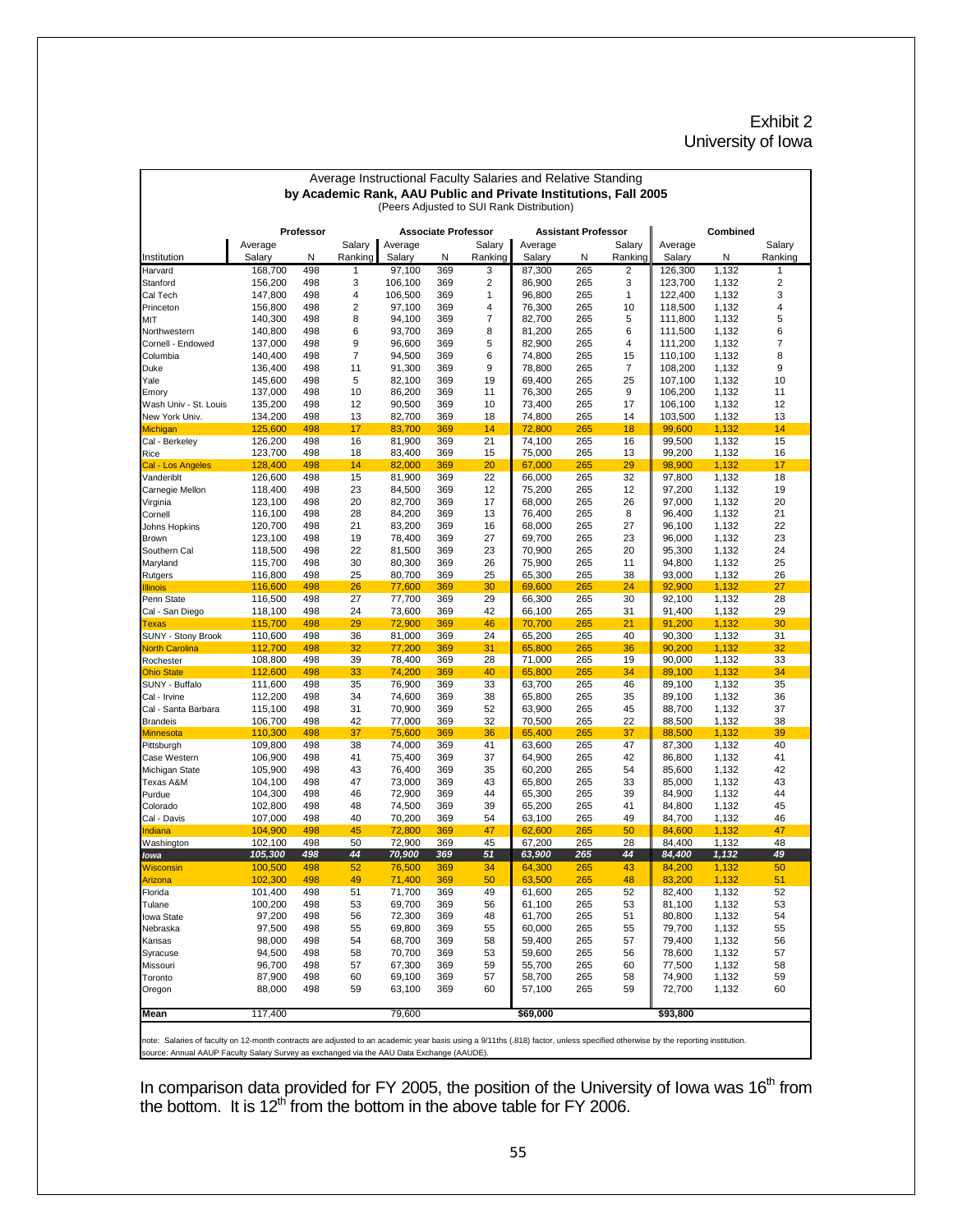#### Exhibit 3 Iowa State University

| <b>Average Instructional Faculty Salaries and Relative Standing</b> |                                                                                                                                                                                                                                                                                                                                                               |            |                       |                                                                  |                            |                     |                   |                            |                         |                    |                                             |                   |
|---------------------------------------------------------------------|---------------------------------------------------------------------------------------------------------------------------------------------------------------------------------------------------------------------------------------------------------------------------------------------------------------------------------------------------------------|------------|-----------------------|------------------------------------------------------------------|----------------------------|---------------------|-------------------|----------------------------|-------------------------|--------------------|---------------------------------------------|-------------------|
|                                                                     |                                                                                                                                                                                                                                                                                                                                                               |            |                       | by Academic Rank, AAU Public and Private Institutions, Fall 2005 |                            |                     |                   |                            |                         |                    |                                             |                   |
| AAUDE salaries, 2005                                                |                                                                                                                                                                                                                                                                                                                                                               | Professor  |                       |                                                                  | <b>Associate Professor</b> |                     |                   | <b>Assistant Professor</b> |                         |                    | <b>Three-Professorial-Ranks</b><br>Combined |                   |
| Institution                                                         | Average<br>Salary                                                                                                                                                                                                                                                                                                                                             | N          | Salary<br>Ranking     | Average<br>Salary                                                | N                          | Salary<br>Ranking   | Average<br>Salary | N                          | Salarv<br>Ranking       | Average<br>Salary  | N                                           | Salary<br>Ranking |
| Harvard                                                             | 168,745                                                                                                                                                                                                                                                                                                                                                       | 501        |                       | 97,121                                                           | 393                        | $\overline{4}$      | 87,342            | 351                        | 3                       | 123,186            | 1,245                                       | 1                 |
| Stanford                                                            | 156,236                                                                                                                                                                                                                                                                                                                                                       | 501        | 3                     | 106,128                                                          | 393                        | $\overline{2}$      | 86,949            | 351                        | $\overline{4}$          | 120,885            | 1,245                                       | $\overline{2}$    |
| Cal Tech                                                            | 147,779                                                                                                                                                                                                                                                                                                                                                       | 501        | 6                     | 106,470                                                          | 393                        | 1                   | 96,814            | 351                        | $\mathbf{1}$            | 120,371            | 1,245                                       | 3                 |
| lPenn                                                               | 149,919                                                                                                                                                                                                                                                                                                                                                       | 501        | 5                     | 100,711                                                          | 393                        | 3                   | 88,119            | 351                        | $\overline{\mathbf{c}}$ | 116,963            | 1,245                                       | 4                 |
| Princeton<br>MIT                                                    | 156,784<br>140,269                                                                                                                                                                                                                                                                                                                                            | 501<br>501 | $\boldsymbol{2}$<br>9 | 97,063<br>94,127                                                 | 393<br>393                 | 5<br>$\overline{7}$ | 76,266<br>82,702  | 351<br>351                 | 13<br>6                 | 115,232<br>109,474 | 1,245<br>1,245                              | 5<br>6            |
| Northwestern                                                        | 140,795                                                                                                                                                                                                                                                                                                                                                       | 501        | 8                     | 93,732                                                           | 393                        | 8                   | 81,210            | 351                        | $\overline{7}$          | 109,140            | 1,245                                       | $\overline{7}$    |
| Cornell - Endowed                                                   | 136,980                                                                                                                                                                                                                                                                                                                                                       | 501        | 10                    | 96,636                                                           | 393                        | 6                   | 82,893            | 351                        | 5                       | 108,996            | 1,245                                       | 8                 |
| Yale                                                                | 151,152                                                                                                                                                                                                                                                                                                                                                       | 501        | 4                     | 85,339                                                           | 393                        | 16                  | 72,835            | 351                        | 19                      | 108,298            | 1,245                                       | 9                 |
| New York Univ. #                                                    | 144,000                                                                                                                                                                                                                                                                                                                                                       | 501        | $\overline{7}$        | 88,300                                                           | 393                        | 13                  | 75,900            | 351                        | 15                      | 107,218            | 1,245                                       | 10                |
| Duke                                                                | 136,374                                                                                                                                                                                                                                                                                                                                                       | 501        | 12                    | 91,320                                                           | 393                        | 9                   | 78,835            | 351                        | 9                       | 105,930            | 1,245                                       | 11                |
| Emory                                                               | 136,956                                                                                                                                                                                                                                                                                                                                                       | 501        | 11                    | 86,205                                                           | 393                        | 15                  | 76,275            | 351                        | 12                      | 103,828            | 1,245                                       | 12                |
| Wash Univ - St. Louis                                               | 135,195                                                                                                                                                                                                                                                                                                                                                       | 501        | 13                    | 90,460                                                           | 393                        | 10                  | 73,366            | 351                        | 18                      | 103,642            | 1,245                                       | 13                |
| Southern Cal                                                        | 128,926                                                                                                                                                                                                                                                                                                                                                       | 501        | 15                    | 88,468                                                           | 393                        | 12                  | 76,396            | 351                        | 10                      | 101,345            | 1,245                                       | 14                |
| Carnegie Mellon                                                     | 123.784                                                                                                                                                                                                                                                                                                                                                       | 501        | 21                    | 89.091                                                           | 393                        | 11                  | 80.542            | 351                        | 8                       | 100.642            | 1.245                                       | 15                |
| Rice #                                                              | 127,000                                                                                                                                                                                                                                                                                                                                                       | 501        | 17                    | 87,300                                                           | 393                        | 14                  | 76,100            | 351                        | 14                      | 100.118            | 1.245                                       | 16                |
| Brown #                                                             | 129,200                                                                                                                                                                                                                                                                                                                                                       | 501        | 14                    | 81,000                                                           | 393                        | 26<br>23            | 72,100            | 351                        | 21<br>17                | 97,887             | 1,245                                       | 17                |
| Cal - Berkeley                                                      | 126,162                                                                                                                                                                                                                                                                                                                                                       | 501        | 19                    | 81,921                                                           | 393                        |                     | 74,061            | 351                        |                         | 97,508             | 1,245                                       | 18                |
| Michigan                                                            | 125,621<br>128,373                                                                                                                                                                                                                                                                                                                                            | 501<br>501 | 20<br>16              | 83,732<br>81,971                                                 | 393<br>393                 | 19<br>22            | 72,775<br>67,021  | 351<br>351                 | 20<br>29                | 97,499<br>96,428   | 1,245<br>1,245                              | 19<br>20          |
| Cal - Los Angeles<br>Vanderibit                                     | 126,566                                                                                                                                                                                                                                                                                                                                                       | 501        | 18                    | 81,865                                                           | 393                        | 24                  | 65,978            | 351                        | 32                      | 95,374             | 1,245                                       | 21                |
| Cornell - Contract (publ)                                           | 116,138                                                                                                                                                                                                                                                                                                                                                       | 501        | 29                    | 84,204                                                           | 393                        | 18                  | 76,387            | 351                        | 11                      | 94,851             | 1,245                                       | 22                |
| Virginia                                                            | 123,069                                                                                                                                                                                                                                                                                                                                                       | 501        | 22                    | 82,741                                                           | 393                        | 21                  | 67,976            | 351                        | 26                      | 94,807             | 1,245                                       | 23                |
| Johns Hopkins                                                       | 120,740                                                                                                                                                                                                                                                                                                                                                       | 501        | 23                    | 83,151                                                           | 393                        | 20                  | 67,952            | 351                        | 27                      | 93,992             | 1,245                                       | 24                |
| Maryland                                                            | 115,694                                                                                                                                                                                                                                                                                                                                                       | 501        | 31                    | 80,285                                                           | 393                        | 28                  | 75,855            | 351                        | 16                      | 93,285             | 1,245                                       | 25                |
| Case Western                                                        | 117,379                                                                                                                                                                                                                                                                                                                                                       | 501        | 25                    | 84,502                                                           | 393                        | 17                  | 62,688            | 351                        | 50                      | 91,582             | 1,245                                       | 26                |
| <b>Illinois</b>                                                     | 116,623                                                                                                                                                                                                                                                                                                                                                       | 501        | 27                    | 77,565                                                           | 393                        | 32                  | 69,631            | 351                        | 25                      | 91,046             | 1,245                                       | 27                |
| Rutgers                                                             | 116,764                                                                                                                                                                                                                                                                                                                                                       | 501        | 26                    | 80,697                                                           | 393                        | 27                  | 65,285            | 351                        | 38                      | 90,866             | 1,245                                       | 28                |
| Penn State                                                          | 116,514                                                                                                                                                                                                                                                                                                                                                       | 501        | 28                    | 77,748                                                           | 393                        | 31                  | 66,279            | 351                        | 30                      | 90,114             | 1,245                                       | 29                |
| Texas                                                               | 115,704                                                                                                                                                                                                                                                                                                                                                       | 501        | 30                    | 72,897                                                           | 393                        | 47                  | 70,669            | 351                        | 23                      | 89,495             | 1,245                                       | 30                |
| North Carolina                                                      | 115.347                                                                                                                                                                                                                                                                                                                                                       | 501        | 32                    | 77.885                                                           | 393                        | 30                  | 65.194            | 351                        | 42                      | 89.382             | 1.245                                       | 31                |
| Cal - San Diego                                                     | 118,093                                                                                                                                                                                                                                                                                                                                                       | 501<br>501 | 24<br>41              | 73,588                                                           | 393<br>393                 | 43<br>29            | 66,085            | 351<br>351                 | 31<br>22                | 89,382             | 1,245<br>1,245                              | 32<br>33          |
| Rochester                                                           | 108,759                                                                                                                                                                                                                                                                                                                                                       |            | 38                    | 78,362                                                           |                            | 25                  | 70,955            |                            | 40                      | 88,506             |                                             |                   |
| <b>SUNY - Stony Brook</b><br>Pittsburgh                             | 110,558<br>113,239                                                                                                                                                                                                                                                                                                                                            | 501<br>501 | 34                    | 81,048<br>75,545                                                 | 393<br>393                 | 39                  | 65,205<br>64,557  | 351<br>351                 | 43                      | 88,457<br>87,616   | 1,245<br>1,245                              | 34<br>35          |
| <b>Ohio State</b>                                                   | 112,645                                                                                                                                                                                                                                                                                                                                                       | 501        | 35                    | 74,194                                                           | 393                        | 42                  | 65,781            | 351                        | 34                      | 87,295             | 1,245                                       | 36                |
| Cal - Irvine                                                        | 112,213                                                                                                                                                                                                                                                                                                                                                       | 501        | 36                    | 74,594                                                           | 393                        | 40                  | 65,778            | 351                        | 35                      | 87,247             | 1,245                                       | 37                |
| SUNY - Buffalo                                                      | 111,568                                                                                                                                                                                                                                                                                                                                                       | 501        | 37                    | 76,942                                                           | 393                        | 35                  | 63,735            | 351                        | 47                      | 87,152             | 1,245                                       | 38                |
| Brandeis                                                            | 106,677                                                                                                                                                                                                                                                                                                                                                       | 501        | 43                    | 77,012                                                           | 393                        | 33                  | 70,524            | 351                        | 24                      | 87,120             | 1,245                                       | 39                |
| Tulane #                                                            | 109,800                                                                                                                                                                                                                                                                                                                                                       | 501        | 40                    | 77,000                                                           | 393                        | 34                  | 65,300            | 351                        | 37                      | 86,900             | 1,245                                       | 40                |
| Cal - Santa Barbara                                                 | 115,131                                                                                                                                                                                                                                                                                                                                                       | 501        | 33                    | 70,871                                                           | 393                        | 54                  | 63,876            | 351                        | 46                      | 86,710             | 1,245                                       | 41                |
| Minnesota                                                           | 110,311                                                                                                                                                                                                                                                                                                                                                       | 501        | 39                    | 75,633                                                           | 393                        | 38                  | 65,385            | 351                        | 36                      | 86,699             | 1,245                                       | 42                |
| <b>Michigan State</b>                                               | 105,890                                                                                                                                                                                                                                                                                                                                                       | 501        | 44                    | 76,449                                                           | 393                        | 37                  | 60,205            | 351                        | 55                      | 83,717             | 1,245                                       | 43                |
| <b>Texas A&amp;M</b>                                                | 104,146                                                                                                                                                                                                                                                                                                                                                       | 501        | 48                    | 73,034                                                           | 393                        | 44                  | 65,815            | 351                        | 33                      | 83,519             | 1,245                                       | 44                |
| Purdue                                                              | 104,319                                                                                                                                                                                                                                                                                                                                                       | 501        | 47                    | 72,923                                                           | 393                        | 45                  | 65,259            | 351                        | 39                      | 83,396             | 1,245                                       | 45                |
| Colorado                                                            | 102,764<br>102.147                                                                                                                                                                                                                                                                                                                                            | 501<br>501 | 49<br>51              | 74,513<br>72.908                                                 | 393<br>393                 | 41<br>46            | 65,199            | 351<br>351                 | 41<br>28                | 83,256<br>83.071   | 1,245<br>1.245                              | 46<br>47          |
| Washington<br>Cal - Davis                                           | 106,971                                                                                                                                                                                                                                                                                                                                                       | 501        | 42                    | 70,156                                                           | 393                        | 55                  | 67,223<br>63,099  | 351                        | 49                      | 82,981             | 1,245                                       | 48                |
| Indiana                                                             | 104,922                                                                                                                                                                                                                                                                                                                                                       | 501        | 46                    | 72,848                                                           | 393                        | 48                  | 62,632            | 351                        | 51                      | 82,875             | 1,245                                       | 49                |
| lowa                                                                | 105,342                                                                                                                                                                                                                                                                                                                                                       | 501        | 45                    | 70,879                                                           | 393                        | 53                  | 63,930            | 351                        | 45                      | 82,788             | 1.245                                       | 50                |
| Wisconsin                                                           | 100,529                                                                                                                                                                                                                                                                                                                                                       | 501        | 53                    | 76,518                                                           | 393                        | 36                  | 64,296            | 351                        | 44                      | 82,735             | 1,245                                       | 51                |
| Arizona                                                             | \$102,268                                                                                                                                                                                                                                                                                                                                                     | 501        | 50                    | \$71,441                                                         | 393                        | 52                  | \$63,543          | 351                        | 48                      | \$81,619           | 1,245                                       | 52                |
| Florida                                                             | 101,418                                                                                                                                                                                                                                                                                                                                                       | 501        | 52                    | 71,710                                                           | 393                        | 51                  | 61,562            | 351                        | 54                      | 80,804             | 1,245                                       | 53                |
| Svracuse                                                            | 97,880                                                                                                                                                                                                                                                                                                                                                        | 501        | 55                    | 72,172                                                           | 393                        | 50                  | 62,246            | 351                        | 52                      | 79,718             | 1,245                                       | 54                |
| lowa State                                                          | 97.202                                                                                                                                                                                                                                                                                                                                                        | 501        | 57                    | 72,314                                                           | 393                        | 49                  | 61,717            | 351                        | 53                      | 79,341             | 1.245                                       | 55                |
| Nebraska                                                            | 97,502                                                                                                                                                                                                                                                                                                                                                        | 501        | 56                    | 69,845                                                           | 393                        | 56                  | 59,977            | 351                        | 56                      | 78,192             | 1,245                                       | 56                |
| Kansas                                                              | 98,044                                                                                                                                                                                                                                                                                                                                                        | 501        | 54                    | 68,655                                                           | 393                        | 57                  | 59,357            | 351                        | 57                      | 77,860             | 1,245                                       | 57                |
| Missouri                                                            | 96,683                                                                                                                                                                                                                                                                                                                                                        | 501        | 58                    | 67,348                                                           | 393                        | 58                  | 55,716            | 351                        | 59                      | 75,873             | 1,245                                       | 58                |
| Oregon                                                              | 88,020                                                                                                                                                                                                                                                                                                                                                        | 501        | 59                    | 63,115                                                           | 393                        | 59                  | 57,078            | 351                        | 58                      | 71,435             | 1,245                                       | 59                |
| institutions included, $n = 59$<br>Mean (unweighted)                | \$119,251                                                                                                                                                                                                                                                                                                                                                     | 501        | $=$ avg # fac         | \$80,716                                                         | 393                        | $=$ avg # fac       | \$69,804          | 351                        | $=$ avg # fac           | \$93,147           | 1,245                                       | $=$ avg # fac     |
| Mean (weighted)                                                     | \$115,341                                                                                                                                                                                                                                                                                                                                                     | 30,561     | $=$ tot $\#$ fac      | \$78,070                                                         | 23,973                     | $=$ tot $\#$ fac    | \$67,515          | 21,411                     | $=$ tot $\#$ fac        | \$93,147           | 73,455                                      | $=$ tot $\#$ fac  |
|                                                                     |                                                                                                                                                                                                                                                                                                                                                               |            |                       |                                                                  |                            |                     |                   |                            |                         |                    |                                             |                   |
|                                                                     | ote: Salaries of faculty on 12-month contracts are adjusted to an academic year basis using a 9/11 factor, unless specified otherwise by the reporting institution. Rankings are<br>based on the magnitude of the average salaries (i.e. largest average salary = 1). 'Unweighted' means are calculated with each institution carrying the weight of one (1). |            |                       |                                                                  |                            |                     |                   |                            |                         |                    |                                             |                   |

The 'weighted means are calculated ty allowing the rumber of faculty at each institutionfrank to have that proportional influence on the calculation.<br>Source: Annual AAUP Faculty Salary Surveys as exchanged via the AAU Data

In comparison data provided for FY 2005, Iowa State University was  $6<sup>th</sup>$  from the bottom. In the table above for FY 2006, it is  $5<sup>th</sup>$  from the bottom.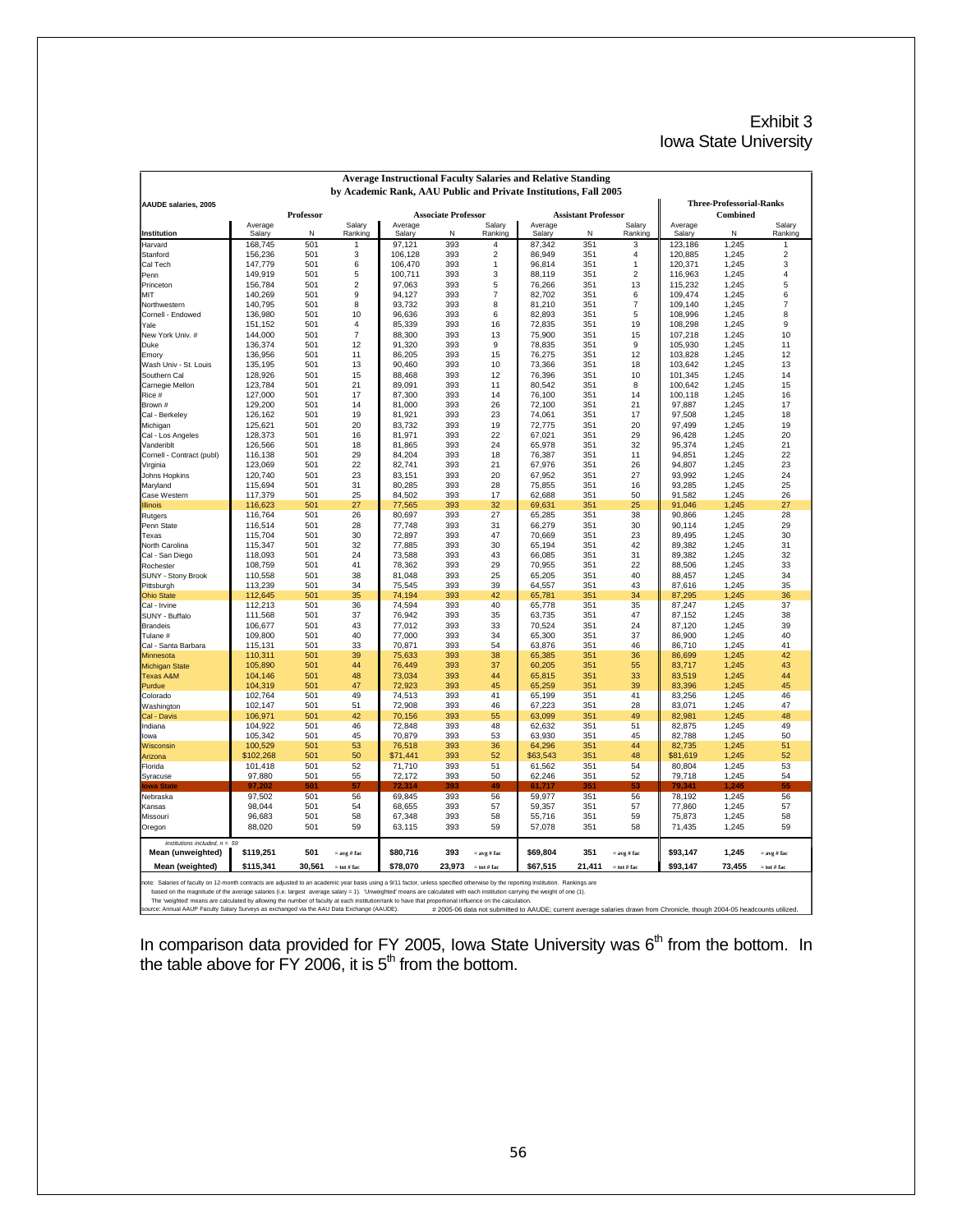#### Exhibit 4 University of Northern Iowa

| (Peer institutions as listed by Education Trust*)<br>Peers Adjusted to UNI Rank Distribution<br>Professor<br><b>Assistant Professor</b><br><b>Three Ranks Combined</b><br><b>Associate Professor</b><br>UNI<br>Average<br>Salary<br>Average<br>UNI<br>Salary<br>Average<br>UNI<br>Salary<br>Average<br>UNI<br>Salary<br>N<br>Ranking<br>N<br>Ranking<br>Ranking<br>N<br>Ranking<br><b>University</b><br>Salary<br>Salary<br>Salary<br>N<br>Salary<br>176<br>University of California-Riverside<br>106,400<br>1<br>72.000<br>202<br>64,900<br>139<br>1<br>81,802<br>517<br>3<br>1<br>$\overline{2}$<br>99,800<br>176<br>74.700<br>202<br>1<br>63,700<br>2<br>80,287<br>$\overline{2}$<br>University of New Hampshire-Main<br>139<br>517<br>97,800<br>176<br>3<br>70,900<br>202<br>4<br>139<br>8<br>3<br>University of Alabama<br>56,100<br>76,078<br>517<br>$\overline{7}$<br>$\overline{2}$<br>West Chester University of Pennsylvania<br>89,000<br>176<br>72,100<br>202<br>59,100<br>139<br>3<br>74,358<br>4<br>517<br>University of North Carolina-Charlotte<br>92,000<br>176<br>4<br>67,900<br>9<br>139<br>4<br>5<br>202<br>58,900<br>73,685<br>517<br>9<br>70,800<br>5<br>6<br>Indiana University of Pennsylvania-Main<br>88,300<br>176<br>202<br>55,200<br>139<br>12<br>72,563<br>517<br>$\overline{7}$<br>69,300<br>7<br>Bloomsburg University of Pennsylvania<br>87,600<br>176<br>11<br>202<br>54,900<br>139<br>14<br>71,658<br>517<br>University of North Carolina-Greensboro<br>176<br>65.800<br>9<br>71,097<br>8<br>89,100<br>6<br>202<br>16<br>56,000<br>139<br>517<br><b>Ohio University</b><br>176<br>8<br>66,500<br>202<br>10<br>54,600<br>139<br>15<br>70,926<br>517<br>9<br>88,900<br>Kutztown University of Pennsylvania<br>87,900<br>69,900<br>202<br>70,892<br>176<br>10<br>6<br>50,800<br>139<br>37<br>517<br>10<br>$\overline{7}$<br>66,300<br>Oakland University<br>86,300<br>176<br>14<br>202<br>13<br>57,700<br>139<br>70,796<br>517<br>11<br>176<br>5<br>65,700<br>Kent State University-Main<br>90,400<br>202<br>17<br>53,200<br>139<br>24<br>70,748<br>517<br>12<br>5<br>East Carolina University<br>64,900<br>70,464<br>86,300<br>176<br>15<br>202<br>18<br>58,500<br>139<br>517<br>13<br>Bowling Green State University-Main<br>86,900<br>176<br>12<br>65,900<br>202<br>139<br>19<br>69,823<br>15<br>53,900<br>517<br>14<br>86,500<br>176<br>66,500<br>11<br>139<br>26<br>69,652<br>California State University - Fresno<br>13<br>202<br>52,900<br>517<br>15<br>176<br>8<br>University of Minnesota-Duluth<br>83,000<br>20<br>68,200<br>202<br>53,800<br>139<br>20<br>69,367<br>517<br>16<br>66,300<br>12<br>6<br>69,092<br>Florida A & M University<br>80,900<br>176<br>22<br>202<br>58,200<br>139<br>517<br>17<br>176<br>63,900<br>202<br>20<br>84,600<br>16<br>54,200<br>139<br>18<br>68,339<br>517<br>18<br>83,700<br>176<br>63,300<br>202<br>22<br>139<br>11<br>68,094<br>19<br>18<br>55,300<br>517<br>84,100<br>176<br>64,900<br>202<br>19<br>52,300<br>139<br>29<br>68,049<br>20<br>17<br>517<br>63,500<br>67,586<br>83,400<br>176<br>19<br>202<br>21<br>53,500<br>139<br>22<br>517<br>21<br>76,900<br>66,100<br>14<br>10<br>66.927<br>22<br>176<br>29<br>202<br>55,500<br>139<br>517<br>63,200<br>202<br>139<br>66.551<br>81,100<br>176<br>21<br>23<br>53,000<br>25<br>517<br>23<br>79,200<br>176<br>63,000<br>202<br>53,700<br>139<br>21<br>517<br>26<br>24<br>66,015<br>24<br>78,300<br>176<br>62,500<br>25<br>65,862<br>27<br>202<br>55,000<br>139<br>13<br>517<br>25<br>61,700<br>79,800<br>176<br>25<br>202<br>28<br>51,500<br>139<br>34<br>65,119<br>517<br>26<br>176<br>61,600<br>64,356<br>80,200<br>23<br>202<br>29<br>48,300<br>139<br>47<br>517<br>27<br>79,900<br>61,000<br>64,154<br>176<br>24<br>202<br>31<br>48,800<br>139<br>46<br>517<br>28<br>176<br>62,100<br>202<br>26<br>139<br>23<br>63,941<br>29<br>74,300<br>38<br>53,500<br>517<br>76,700<br>176<br>59,100<br>202<br>38<br>139<br>63,855<br><b>Illinois State University</b><br>30<br>54,500<br>16<br>517<br>30<br>North Dakota State University-Main<br>74,500<br>176<br>60,800<br>202<br>32<br>54,400<br>139<br>63,743<br>35<br>17<br>517<br>31<br>61,100<br>63,559<br>Murray State University<br>76,300<br>176<br>31<br>202<br>30<br>51,000<br>139<br>35<br>517<br>32<br>Eastern Illinois University<br>60,700<br>33<br>36<br>62,824<br>74,600<br>176<br>34<br>202<br>51,000<br>139<br>517<br>33<br>176<br>59,100<br>202<br>39<br>139<br>62,774<br>Georgia Southern University<br>75,500<br>33<br>52,000<br>31<br>517<br>34<br>77,800<br>176<br>28<br>57,900<br>139<br>40<br>62,443<br>Northern Arizona University<br>202<br>44<br>49,600<br>517<br>35<br>Tennessee Technological University<br>176<br>61,800<br>42<br>62,245<br>72,900<br>41<br>202<br>27<br>49,400<br>139<br>517<br>36<br>59,300<br>Montana State University-Bozeman<br>73,500<br>176<br>40<br>202<br>35<br>51,800<br>139<br>33<br>62,118<br>517<br>37<br>176<br>58,200<br>61,679<br><b>Indiana State University</b><br>74,500<br>36<br>202<br>41<br>50,500<br>139<br>38<br>517<br>38<br>72,900<br>176<br>42<br>58,000<br>202<br>43<br>139<br>30<br>61,486<br>Saint Cloud State University<br>52,100<br>517<br>39<br>176<br>59,200<br>202<br>36<br>139<br>28<br>60,844<br>40<br>South Dakota State University<br>69,400<br>50<br>52,400<br>517<br>70,600<br>57,400<br>202<br>52,900<br>60,684<br>University of Wisconsin-Whitewater<br>176<br>46<br>45<br>139<br>27<br>517<br>41<br>55,900<br>University of West Georgia<br>75,800<br>176<br>32<br>202<br>49<br>48,200<br>139<br>49<br>60.604<br>517<br>42<br>56,200<br>60,594<br>43<br>Winona State University<br>74,400<br>176<br>37<br>202<br>47<br>49,500<br>139<br>41<br>517<br>73,600<br>176<br>39<br>58,800<br>202<br>40<br>46,500<br>139<br>54<br>60,531<br>517<br>44<br><b>Ball State University</b><br>59,900<br>SUNY College At Oswego<br>70,200<br>176<br>47<br>202<br>34<br>48,900<br>139<br>45<br>60.449<br>517<br>45<br>70,100<br>176<br>48<br>57,200<br>202<br>46<br>51,900<br>139<br>60,167<br>517<br>46<br>32<br>70,000<br>176<br>49<br>59,200<br>202<br>37<br>48,300<br>139<br>48<br>59,946<br>47<br>517<br>72,800<br>176<br>56,200<br>47,100<br>59,404<br>43<br>202<br>48<br>139<br>51<br>517<br>48<br>176<br>58,200<br>202<br>42<br>139<br>59,340<br>49<br>68,500<br>51<br>49,400<br>43<br>517<br>70,800<br>176<br>55,400<br>202<br>50<br>49,800<br>139<br>39<br>59,137<br>45<br>517<br>50<br>71,800<br>176<br>54,000<br>202<br>53<br>46,600<br>139<br>58,070<br>44<br>53<br>517<br>51<br>176<br>55,300<br>202<br>57,820<br>52<br>67,600<br>54<br>51<br>49,100<br>139<br>44<br>517<br>176<br>55,200<br>52<br>47,300<br>57,570<br>53<br>68,400<br>52<br>202<br>139<br>50<br>517<br>53,700<br>202<br>56,242<br>67,800<br>176<br>53<br>54<br>45,300<br>139<br>55<br>517<br>54<br>53,300<br>47,000<br>66,400<br>176<br>55<br>202<br>55<br>139<br>52<br>56,066<br>517<br>55<br>\$79,455<br>\$62,211<br>\$52,609<br>\$65,500<br>Mean | Average Faculty Salaries by Academic Rank, FY 2006 |  |  |  |  |  |  |  |  |  |  |
|----------------------------------------------------------------------------------------------------------------------------------------------------------------------------------------------------------------------------------------------------------------------------------------------------------------------------------------------------------------------------------------------------------------------------------------------------------------------------------------------------------------------------------------------------------------------------------------------------------------------------------------------------------------------------------------------------------------------------------------------------------------------------------------------------------------------------------------------------------------------------------------------------------------------------------------------------------------------------------------------------------------------------------------------------------------------------------------------------------------------------------------------------------------------------------------------------------------------------------------------------------------------------------------------------------------------------------------------------------------------------------------------------------------------------------------------------------------------------------------------------------------------------------------------------------------------------------------------------------------------------------------------------------------------------------------------------------------------------------------------------------------------------------------------------------------------------------------------------------------------------------------------------------------------------------------------------------------------------------------------------------------------------------------------------------------------------------------------------------------------------------------------------------------------------------------------------------------------------------------------------------------------------------------------------------------------------------------------------------------------------------------------------------------------------------------------------------------------------------------------------------------------------------------------------------------------------------------------------------------------------------------------------------------------------------------------------------------------------------------------------------------------------------------------------------------------------------------------------------------------------------------------------------------------------------------------------------------------------------------------------------------------------------------------------------------------------------------------------------------------------------------------------------------------------------------------------------------------------------------------------------------------------------------------------------------------------------------------------------------------------------------------------------------------------------------------------------------------------------------------------------------------------------------------------------------------------------------------------------------------------------------------------------------------------------------------------------------------------------------------------------------------------------------------------------------------------------------------------------------------------------------------------------------------------------------------------------------------------------------------------------------------------------------------------------------------------------------------------------------------------------------------------------------------------------------------------------------------------------------------------------------------------------------------------------------------------------------------------------------------------------------------------------------------------------------------------------------------------------------------------------------------------------------------------------------------------------------------------------------------------------------------------------------------------------------------------------------------------------------------------------------------------------------------------------------------------------------------------------------------------------------------------------------------------------------------------------------------------------------------------------------------------------------------------------------------------------------------------------------------------------------------------------------------------------------------------------------------------------------------------------------------------------------------------------------------------------------------------------------------------------------------------------------------------------------------------------------------------------------------------------------------------------------------------------------------------------------------------------------------------------------------------------------------------------------------------------------------------------------------------------------------------------------------------------------------------------------------------------------------------------------------------------------------------------------------------------------------------------------------------------------------------------------------------------------------------------------------------------------------------------------------------------------------------------------------------------------------------------------------------------------------------------------------------------------------------------------------------------------------------------------------------------------------------------------------------------------------------------------------------------------------------------------------------------------------------------------------------------------------------------------------------------------------------------------------------------------------------------------------------------------------------------------------------------------------------------------------------------------------------------------------------------------------------------------------------------------------------------------|----------------------------------------------------|--|--|--|--|--|--|--|--|--|--|
|                                                                                                                                                                                                                                                                                                                                                                                                                                                                                                                                                                                                                                                                                                                                                                                                                                                                                                                                                                                                                                                                                                                                                                                                                                                                                                                                                                                                                                                                                                                                                                                                                                                                                                                                                                                                                                                                                                                                                                                                                                                                                                                                                                                                                                                                                                                                                                                                                                                                                                                                                                                                                                                                                                                                                                                                                                                                                                                                                                                                                                                                                                                                                                                                                                                                                                                                                                                                                                                                                                                                                                                                                                                                                                                                                                                                                                                                                                                                                                                                                                                                                                                                                                                                                                                                                                                                                                                                                                                                                                                                                                                                                                                                                                                                                                                                                                                                                                                                                                                                                                                                                                                                                                                                                                                                                                                                                                                                                                                                                                                                                                                                                                                                                                                                                                                                                                                                                                                                                                                                                                                                                                                                                                                                                                                                                                                                                                                                                                                                                                                                                                                                                                                                                                                                                                                                                                                                                                                                                                                        |                                                    |  |  |  |  |  |  |  |  |  |  |
|                                                                                                                                                                                                                                                                                                                                                                                                                                                                                                                                                                                                                                                                                                                                                                                                                                                                                                                                                                                                                                                                                                                                                                                                                                                                                                                                                                                                                                                                                                                                                                                                                                                                                                                                                                                                                                                                                                                                                                                                                                                                                                                                                                                                                                                                                                                                                                                                                                                                                                                                                                                                                                                                                                                                                                                                                                                                                                                                                                                                                                                                                                                                                                                                                                                                                                                                                                                                                                                                                                                                                                                                                                                                                                                                                                                                                                                                                                                                                                                                                                                                                                                                                                                                                                                                                                                                                                                                                                                                                                                                                                                                                                                                                                                                                                                                                                                                                                                                                                                                                                                                                                                                                                                                                                                                                                                                                                                                                                                                                                                                                                                                                                                                                                                                                                                                                                                                                                                                                                                                                                                                                                                                                                                                                                                                                                                                                                                                                                                                                                                                                                                                                                                                                                                                                                                                                                                                                                                                                                                        |                                                    |  |  |  |  |  |  |  |  |  |  |
|                                                                                                                                                                                                                                                                                                                                                                                                                                                                                                                                                                                                                                                                                                                                                                                                                                                                                                                                                                                                                                                                                                                                                                                                                                                                                                                                                                                                                                                                                                                                                                                                                                                                                                                                                                                                                                                                                                                                                                                                                                                                                                                                                                                                                                                                                                                                                                                                                                                                                                                                                                                                                                                                                                                                                                                                                                                                                                                                                                                                                                                                                                                                                                                                                                                                                                                                                                                                                                                                                                                                                                                                                                                                                                                                                                                                                                                                                                                                                                                                                                                                                                                                                                                                                                                                                                                                                                                                                                                                                                                                                                                                                                                                                                                                                                                                                                                                                                                                                                                                                                                                                                                                                                                                                                                                                                                                                                                                                                                                                                                                                                                                                                                                                                                                                                                                                                                                                                                                                                                                                                                                                                                                                                                                                                                                                                                                                                                                                                                                                                                                                                                                                                                                                                                                                                                                                                                                                                                                                                                        |                                                    |  |  |  |  |  |  |  |  |  |  |
|                                                                                                                                                                                                                                                                                                                                                                                                                                                                                                                                                                                                                                                                                                                                                                                                                                                                                                                                                                                                                                                                                                                                                                                                                                                                                                                                                                                                                                                                                                                                                                                                                                                                                                                                                                                                                                                                                                                                                                                                                                                                                                                                                                                                                                                                                                                                                                                                                                                                                                                                                                                                                                                                                                                                                                                                                                                                                                                                                                                                                                                                                                                                                                                                                                                                                                                                                                                                                                                                                                                                                                                                                                                                                                                                                                                                                                                                                                                                                                                                                                                                                                                                                                                                                                                                                                                                                                                                                                                                                                                                                                                                                                                                                                                                                                                                                                                                                                                                                                                                                                                                                                                                                                                                                                                                                                                                                                                                                                                                                                                                                                                                                                                                                                                                                                                                                                                                                                                                                                                                                                                                                                                                                                                                                                                                                                                                                                                                                                                                                                                                                                                                                                                                                                                                                                                                                                                                                                                                                                                        |                                                    |  |  |  |  |  |  |  |  |  |  |
|                                                                                                                                                                                                                                                                                                                                                                                                                                                                                                                                                                                                                                                                                                                                                                                                                                                                                                                                                                                                                                                                                                                                                                                                                                                                                                                                                                                                                                                                                                                                                                                                                                                                                                                                                                                                                                                                                                                                                                                                                                                                                                                                                                                                                                                                                                                                                                                                                                                                                                                                                                                                                                                                                                                                                                                                                                                                                                                                                                                                                                                                                                                                                                                                                                                                                                                                                                                                                                                                                                                                                                                                                                                                                                                                                                                                                                                                                                                                                                                                                                                                                                                                                                                                                                                                                                                                                                                                                                                                                                                                                                                                                                                                                                                                                                                                                                                                                                                                                                                                                                                                                                                                                                                                                                                                                                                                                                                                                                                                                                                                                                                                                                                                                                                                                                                                                                                                                                                                                                                                                                                                                                                                                                                                                                                                                                                                                                                                                                                                                                                                                                                                                                                                                                                                                                                                                                                                                                                                                                                        |                                                    |  |  |  |  |  |  |  |  |  |  |
|                                                                                                                                                                                                                                                                                                                                                                                                                                                                                                                                                                                                                                                                                                                                                                                                                                                                                                                                                                                                                                                                                                                                                                                                                                                                                                                                                                                                                                                                                                                                                                                                                                                                                                                                                                                                                                                                                                                                                                                                                                                                                                                                                                                                                                                                                                                                                                                                                                                                                                                                                                                                                                                                                                                                                                                                                                                                                                                                                                                                                                                                                                                                                                                                                                                                                                                                                                                                                                                                                                                                                                                                                                                                                                                                                                                                                                                                                                                                                                                                                                                                                                                                                                                                                                                                                                                                                                                                                                                                                                                                                                                                                                                                                                                                                                                                                                                                                                                                                                                                                                                                                                                                                                                                                                                                                                                                                                                                                                                                                                                                                                                                                                                                                                                                                                                                                                                                                                                                                                                                                                                                                                                                                                                                                                                                                                                                                                                                                                                                                                                                                                                                                                                                                                                                                                                                                                                                                                                                                                                        |                                                    |  |  |  |  |  |  |  |  |  |  |
|                                                                                                                                                                                                                                                                                                                                                                                                                                                                                                                                                                                                                                                                                                                                                                                                                                                                                                                                                                                                                                                                                                                                                                                                                                                                                                                                                                                                                                                                                                                                                                                                                                                                                                                                                                                                                                                                                                                                                                                                                                                                                                                                                                                                                                                                                                                                                                                                                                                                                                                                                                                                                                                                                                                                                                                                                                                                                                                                                                                                                                                                                                                                                                                                                                                                                                                                                                                                                                                                                                                                                                                                                                                                                                                                                                                                                                                                                                                                                                                                                                                                                                                                                                                                                                                                                                                                                                                                                                                                                                                                                                                                                                                                                                                                                                                                                                                                                                                                                                                                                                                                                                                                                                                                                                                                                                                                                                                                                                                                                                                                                                                                                                                                                                                                                                                                                                                                                                                                                                                                                                                                                                                                                                                                                                                                                                                                                                                                                                                                                                                                                                                                                                                                                                                                                                                                                                                                                                                                                                                        |                                                    |  |  |  |  |  |  |  |  |  |  |
|                                                                                                                                                                                                                                                                                                                                                                                                                                                                                                                                                                                                                                                                                                                                                                                                                                                                                                                                                                                                                                                                                                                                                                                                                                                                                                                                                                                                                                                                                                                                                                                                                                                                                                                                                                                                                                                                                                                                                                                                                                                                                                                                                                                                                                                                                                                                                                                                                                                                                                                                                                                                                                                                                                                                                                                                                                                                                                                                                                                                                                                                                                                                                                                                                                                                                                                                                                                                                                                                                                                                                                                                                                                                                                                                                                                                                                                                                                                                                                                                                                                                                                                                                                                                                                                                                                                                                                                                                                                                                                                                                                                                                                                                                                                                                                                                                                                                                                                                                                                                                                                                                                                                                                                                                                                                                                                                                                                                                                                                                                                                                                                                                                                                                                                                                                                                                                                                                                                                                                                                                                                                                                                                                                                                                                                                                                                                                                                                                                                                                                                                                                                                                                                                                                                                                                                                                                                                                                                                                                                        |                                                    |  |  |  |  |  |  |  |  |  |  |
|                                                                                                                                                                                                                                                                                                                                                                                                                                                                                                                                                                                                                                                                                                                                                                                                                                                                                                                                                                                                                                                                                                                                                                                                                                                                                                                                                                                                                                                                                                                                                                                                                                                                                                                                                                                                                                                                                                                                                                                                                                                                                                                                                                                                                                                                                                                                                                                                                                                                                                                                                                                                                                                                                                                                                                                                                                                                                                                                                                                                                                                                                                                                                                                                                                                                                                                                                                                                                                                                                                                                                                                                                                                                                                                                                                                                                                                                                                                                                                                                                                                                                                                                                                                                                                                                                                                                                                                                                                                                                                                                                                                                                                                                                                                                                                                                                                                                                                                                                                                                                                                                                                                                                                                                                                                                                                                                                                                                                                                                                                                                                                                                                                                                                                                                                                                                                                                                                                                                                                                                                                                                                                                                                                                                                                                                                                                                                                                                                                                                                                                                                                                                                                                                                                                                                                                                                                                                                                                                                                                        |                                                    |  |  |  |  |  |  |  |  |  |  |
|                                                                                                                                                                                                                                                                                                                                                                                                                                                                                                                                                                                                                                                                                                                                                                                                                                                                                                                                                                                                                                                                                                                                                                                                                                                                                                                                                                                                                                                                                                                                                                                                                                                                                                                                                                                                                                                                                                                                                                                                                                                                                                                                                                                                                                                                                                                                                                                                                                                                                                                                                                                                                                                                                                                                                                                                                                                                                                                                                                                                                                                                                                                                                                                                                                                                                                                                                                                                                                                                                                                                                                                                                                                                                                                                                                                                                                                                                                                                                                                                                                                                                                                                                                                                                                                                                                                                                                                                                                                                                                                                                                                                                                                                                                                                                                                                                                                                                                                                                                                                                                                                                                                                                                                                                                                                                                                                                                                                                                                                                                                                                                                                                                                                                                                                                                                                                                                                                                                                                                                                                                                                                                                                                                                                                                                                                                                                                                                                                                                                                                                                                                                                                                                                                                                                                                                                                                                                                                                                                                                        |                                                    |  |  |  |  |  |  |  |  |  |  |
|                                                                                                                                                                                                                                                                                                                                                                                                                                                                                                                                                                                                                                                                                                                                                                                                                                                                                                                                                                                                                                                                                                                                                                                                                                                                                                                                                                                                                                                                                                                                                                                                                                                                                                                                                                                                                                                                                                                                                                                                                                                                                                                                                                                                                                                                                                                                                                                                                                                                                                                                                                                                                                                                                                                                                                                                                                                                                                                                                                                                                                                                                                                                                                                                                                                                                                                                                                                                                                                                                                                                                                                                                                                                                                                                                                                                                                                                                                                                                                                                                                                                                                                                                                                                                                                                                                                                                                                                                                                                                                                                                                                                                                                                                                                                                                                                                                                                                                                                                                                                                                                                                                                                                                                                                                                                                                                                                                                                                                                                                                                                                                                                                                                                                                                                                                                                                                                                                                                                                                                                                                                                                                                                                                                                                                                                                                                                                                                                                                                                                                                                                                                                                                                                                                                                                                                                                                                                                                                                                                                        |                                                    |  |  |  |  |  |  |  |  |  |  |
|                                                                                                                                                                                                                                                                                                                                                                                                                                                                                                                                                                                                                                                                                                                                                                                                                                                                                                                                                                                                                                                                                                                                                                                                                                                                                                                                                                                                                                                                                                                                                                                                                                                                                                                                                                                                                                                                                                                                                                                                                                                                                                                                                                                                                                                                                                                                                                                                                                                                                                                                                                                                                                                                                                                                                                                                                                                                                                                                                                                                                                                                                                                                                                                                                                                                                                                                                                                                                                                                                                                                                                                                                                                                                                                                                                                                                                                                                                                                                                                                                                                                                                                                                                                                                                                                                                                                                                                                                                                                                                                                                                                                                                                                                                                                                                                                                                                                                                                                                                                                                                                                                                                                                                                                                                                                                                                                                                                                                                                                                                                                                                                                                                                                                                                                                                                                                                                                                                                                                                                                                                                                                                                                                                                                                                                                                                                                                                                                                                                                                                                                                                                                                                                                                                                                                                                                                                                                                                                                                                                        |                                                    |  |  |  |  |  |  |  |  |  |  |
|                                                                                                                                                                                                                                                                                                                                                                                                                                                                                                                                                                                                                                                                                                                                                                                                                                                                                                                                                                                                                                                                                                                                                                                                                                                                                                                                                                                                                                                                                                                                                                                                                                                                                                                                                                                                                                                                                                                                                                                                                                                                                                                                                                                                                                                                                                                                                                                                                                                                                                                                                                                                                                                                                                                                                                                                                                                                                                                                                                                                                                                                                                                                                                                                                                                                                                                                                                                                                                                                                                                                                                                                                                                                                                                                                                                                                                                                                                                                                                                                                                                                                                                                                                                                                                                                                                                                                                                                                                                                                                                                                                                                                                                                                                                                                                                                                                                                                                                                                                                                                                                                                                                                                                                                                                                                                                                                                                                                                                                                                                                                                                                                                                                                                                                                                                                                                                                                                                                                                                                                                                                                                                                                                                                                                                                                                                                                                                                                                                                                                                                                                                                                                                                                                                                                                                                                                                                                                                                                                                                        |                                                    |  |  |  |  |  |  |  |  |  |  |
|                                                                                                                                                                                                                                                                                                                                                                                                                                                                                                                                                                                                                                                                                                                                                                                                                                                                                                                                                                                                                                                                                                                                                                                                                                                                                                                                                                                                                                                                                                                                                                                                                                                                                                                                                                                                                                                                                                                                                                                                                                                                                                                                                                                                                                                                                                                                                                                                                                                                                                                                                                                                                                                                                                                                                                                                                                                                                                                                                                                                                                                                                                                                                                                                                                                                                                                                                                                                                                                                                                                                                                                                                                                                                                                                                                                                                                                                                                                                                                                                                                                                                                                                                                                                                                                                                                                                                                                                                                                                                                                                                                                                                                                                                                                                                                                                                                                                                                                                                                                                                                                                                                                                                                                                                                                                                                                                                                                                                                                                                                                                                                                                                                                                                                                                                                                                                                                                                                                                                                                                                                                                                                                                                                                                                                                                                                                                                                                                                                                                                                                                                                                                                                                                                                                                                                                                                                                                                                                                                                                        |                                                    |  |  |  |  |  |  |  |  |  |  |
|                                                                                                                                                                                                                                                                                                                                                                                                                                                                                                                                                                                                                                                                                                                                                                                                                                                                                                                                                                                                                                                                                                                                                                                                                                                                                                                                                                                                                                                                                                                                                                                                                                                                                                                                                                                                                                                                                                                                                                                                                                                                                                                                                                                                                                                                                                                                                                                                                                                                                                                                                                                                                                                                                                                                                                                                                                                                                                                                                                                                                                                                                                                                                                                                                                                                                                                                                                                                                                                                                                                                                                                                                                                                                                                                                                                                                                                                                                                                                                                                                                                                                                                                                                                                                                                                                                                                                                                                                                                                                                                                                                                                                                                                                                                                                                                                                                                                                                                                                                                                                                                                                                                                                                                                                                                                                                                                                                                                                                                                                                                                                                                                                                                                                                                                                                                                                                                                                                                                                                                                                                                                                                                                                                                                                                                                                                                                                                                                                                                                                                                                                                                                                                                                                                                                                                                                                                                                                                                                                                                        |                                                    |  |  |  |  |  |  |  |  |  |  |
|                                                                                                                                                                                                                                                                                                                                                                                                                                                                                                                                                                                                                                                                                                                                                                                                                                                                                                                                                                                                                                                                                                                                                                                                                                                                                                                                                                                                                                                                                                                                                                                                                                                                                                                                                                                                                                                                                                                                                                                                                                                                                                                                                                                                                                                                                                                                                                                                                                                                                                                                                                                                                                                                                                                                                                                                                                                                                                                                                                                                                                                                                                                                                                                                                                                                                                                                                                                                                                                                                                                                                                                                                                                                                                                                                                                                                                                                                                                                                                                                                                                                                                                                                                                                                                                                                                                                                                                                                                                                                                                                                                                                                                                                                                                                                                                                                                                                                                                                                                                                                                                                                                                                                                                                                                                                                                                                                                                                                                                                                                                                                                                                                                                                                                                                                                                                                                                                                                                                                                                                                                                                                                                                                                                                                                                                                                                                                                                                                                                                                                                                                                                                                                                                                                                                                                                                                                                                                                                                                                                        |                                                    |  |  |  |  |  |  |  |  |  |  |
|                                                                                                                                                                                                                                                                                                                                                                                                                                                                                                                                                                                                                                                                                                                                                                                                                                                                                                                                                                                                                                                                                                                                                                                                                                                                                                                                                                                                                                                                                                                                                                                                                                                                                                                                                                                                                                                                                                                                                                                                                                                                                                                                                                                                                                                                                                                                                                                                                                                                                                                                                                                                                                                                                                                                                                                                                                                                                                                                                                                                                                                                                                                                                                                                                                                                                                                                                                                                                                                                                                                                                                                                                                                                                                                                                                                                                                                                                                                                                                                                                                                                                                                                                                                                                                                                                                                                                                                                                                                                                                                                                                                                                                                                                                                                                                                                                                                                                                                                                                                                                                                                                                                                                                                                                                                                                                                                                                                                                                                                                                                                                                                                                                                                                                                                                                                                                                                                                                                                                                                                                                                                                                                                                                                                                                                                                                                                                                                                                                                                                                                                                                                                                                                                                                                                                                                                                                                                                                                                                                                        |                                                    |  |  |  |  |  |  |  |  |  |  |
|                                                                                                                                                                                                                                                                                                                                                                                                                                                                                                                                                                                                                                                                                                                                                                                                                                                                                                                                                                                                                                                                                                                                                                                                                                                                                                                                                                                                                                                                                                                                                                                                                                                                                                                                                                                                                                                                                                                                                                                                                                                                                                                                                                                                                                                                                                                                                                                                                                                                                                                                                                                                                                                                                                                                                                                                                                                                                                                                                                                                                                                                                                                                                                                                                                                                                                                                                                                                                                                                                                                                                                                                                                                                                                                                                                                                                                                                                                                                                                                                                                                                                                                                                                                                                                                                                                                                                                                                                                                                                                                                                                                                                                                                                                                                                                                                                                                                                                                                                                                                                                                                                                                                                                                                                                                                                                                                                                                                                                                                                                                                                                                                                                                                                                                                                                                                                                                                                                                                                                                                                                                                                                                                                                                                                                                                                                                                                                                                                                                                                                                                                                                                                                                                                                                                                                                                                                                                                                                                                                                        |                                                    |  |  |  |  |  |  |  |  |  |  |
|                                                                                                                                                                                                                                                                                                                                                                                                                                                                                                                                                                                                                                                                                                                                                                                                                                                                                                                                                                                                                                                                                                                                                                                                                                                                                                                                                                                                                                                                                                                                                                                                                                                                                                                                                                                                                                                                                                                                                                                                                                                                                                                                                                                                                                                                                                                                                                                                                                                                                                                                                                                                                                                                                                                                                                                                                                                                                                                                                                                                                                                                                                                                                                                                                                                                                                                                                                                                                                                                                                                                                                                                                                                                                                                                                                                                                                                                                                                                                                                                                                                                                                                                                                                                                                                                                                                                                                                                                                                                                                                                                                                                                                                                                                                                                                                                                                                                                                                                                                                                                                                                                                                                                                                                                                                                                                                                                                                                                                                                                                                                                                                                                                                                                                                                                                                                                                                                                                                                                                                                                                                                                                                                                                                                                                                                                                                                                                                                                                                                                                                                                                                                                                                                                                                                                                                                                                                                                                                                                                                        |                                                    |  |  |  |  |  |  |  |  |  |  |
|                                                                                                                                                                                                                                                                                                                                                                                                                                                                                                                                                                                                                                                                                                                                                                                                                                                                                                                                                                                                                                                                                                                                                                                                                                                                                                                                                                                                                                                                                                                                                                                                                                                                                                                                                                                                                                                                                                                                                                                                                                                                                                                                                                                                                                                                                                                                                                                                                                                                                                                                                                                                                                                                                                                                                                                                                                                                                                                                                                                                                                                                                                                                                                                                                                                                                                                                                                                                                                                                                                                                                                                                                                                                                                                                                                                                                                                                                                                                                                                                                                                                                                                                                                                                                                                                                                                                                                                                                                                                                                                                                                                                                                                                                                                                                                                                                                                                                                                                                                                                                                                                                                                                                                                                                                                                                                                                                                                                                                                                                                                                                                                                                                                                                                                                                                                                                                                                                                                                                                                                                                                                                                                                                                                                                                                                                                                                                                                                                                                                                                                                                                                                                                                                                                                                                                                                                                                                                                                                                                                        |                                                    |  |  |  |  |  |  |  |  |  |  |
|                                                                                                                                                                                                                                                                                                                                                                                                                                                                                                                                                                                                                                                                                                                                                                                                                                                                                                                                                                                                                                                                                                                                                                                                                                                                                                                                                                                                                                                                                                                                                                                                                                                                                                                                                                                                                                                                                                                                                                                                                                                                                                                                                                                                                                                                                                                                                                                                                                                                                                                                                                                                                                                                                                                                                                                                                                                                                                                                                                                                                                                                                                                                                                                                                                                                                                                                                                                                                                                                                                                                                                                                                                                                                                                                                                                                                                                                                                                                                                                                                                                                                                                                                                                                                                                                                                                                                                                                                                                                                                                                                                                                                                                                                                                                                                                                                                                                                                                                                                                                                                                                                                                                                                                                                                                                                                                                                                                                                                                                                                                                                                                                                                                                                                                                                                                                                                                                                                                                                                                                                                                                                                                                                                                                                                                                                                                                                                                                                                                                                                                                                                                                                                                                                                                                                                                                                                                                                                                                                                                        |                                                    |  |  |  |  |  |  |  |  |  |  |
|                                                                                                                                                                                                                                                                                                                                                                                                                                                                                                                                                                                                                                                                                                                                                                                                                                                                                                                                                                                                                                                                                                                                                                                                                                                                                                                                                                                                                                                                                                                                                                                                                                                                                                                                                                                                                                                                                                                                                                                                                                                                                                                                                                                                                                                                                                                                                                                                                                                                                                                                                                                                                                                                                                                                                                                                                                                                                                                                                                                                                                                                                                                                                                                                                                                                                                                                                                                                                                                                                                                                                                                                                                                                                                                                                                                                                                                                                                                                                                                                                                                                                                                                                                                                                                                                                                                                                                                                                                                                                                                                                                                                                                                                                                                                                                                                                                                                                                                                                                                                                                                                                                                                                                                                                                                                                                                                                                                                                                                                                                                                                                                                                                                                                                                                                                                                                                                                                                                                                                                                                                                                                                                                                                                                                                                                                                                                                                                                                                                                                                                                                                                                                                                                                                                                                                                                                                                                                                                                                                                        | <b>University of North Texas</b>                   |  |  |  |  |  |  |  |  |  |  |
|                                                                                                                                                                                                                                                                                                                                                                                                                                                                                                                                                                                                                                                                                                                                                                                                                                                                                                                                                                                                                                                                                                                                                                                                                                                                                                                                                                                                                                                                                                                                                                                                                                                                                                                                                                                                                                                                                                                                                                                                                                                                                                                                                                                                                                                                                                                                                                                                                                                                                                                                                                                                                                                                                                                                                                                                                                                                                                                                                                                                                                                                                                                                                                                                                                                                                                                                                                                                                                                                                                                                                                                                                                                                                                                                                                                                                                                                                                                                                                                                                                                                                                                                                                                                                                                                                                                                                                                                                                                                                                                                                                                                                                                                                                                                                                                                                                                                                                                                                                                                                                                                                                                                                                                                                                                                                                                                                                                                                                                                                                                                                                                                                                                                                                                                                                                                                                                                                                                                                                                                                                                                                                                                                                                                                                                                                                                                                                                                                                                                                                                                                                                                                                                                                                                                                                                                                                                                                                                                                                                        | University of Mississippi-Main                     |  |  |  |  |  |  |  |  |  |  |
|                                                                                                                                                                                                                                                                                                                                                                                                                                                                                                                                                                                                                                                                                                                                                                                                                                                                                                                                                                                                                                                                                                                                                                                                                                                                                                                                                                                                                                                                                                                                                                                                                                                                                                                                                                                                                                                                                                                                                                                                                                                                                                                                                                                                                                                                                                                                                                                                                                                                                                                                                                                                                                                                                                                                                                                                                                                                                                                                                                                                                                                                                                                                                                                                                                                                                                                                                                                                                                                                                                                                                                                                                                                                                                                                                                                                                                                                                                                                                                                                                                                                                                                                                                                                                                                                                                                                                                                                                                                                                                                                                                                                                                                                                                                                                                                                                                                                                                                                                                                                                                                                                                                                                                                                                                                                                                                                                                                                                                                                                                                                                                                                                                                                                                                                                                                                                                                                                                                                                                                                                                                                                                                                                                                                                                                                                                                                                                                                                                                                                                                                                                                                                                                                                                                                                                                                                                                                                                                                                                                        | <b>Central Michigan University</b>                 |  |  |  |  |  |  |  |  |  |  |
|                                                                                                                                                                                                                                                                                                                                                                                                                                                                                                                                                                                                                                                                                                                                                                                                                                                                                                                                                                                                                                                                                                                                                                                                                                                                                                                                                                                                                                                                                                                                                                                                                                                                                                                                                                                                                                                                                                                                                                                                                                                                                                                                                                                                                                                                                                                                                                                                                                                                                                                                                                                                                                                                                                                                                                                                                                                                                                                                                                                                                                                                                                                                                                                                                                                                                                                                                                                                                                                                                                                                                                                                                                                                                                                                                                                                                                                                                                                                                                                                                                                                                                                                                                                                                                                                                                                                                                                                                                                                                                                                                                                                                                                                                                                                                                                                                                                                                                                                                                                                                                                                                                                                                                                                                                                                                                                                                                                                                                                                                                                                                                                                                                                                                                                                                                                                                                                                                                                                                                                                                                                                                                                                                                                                                                                                                                                                                                                                                                                                                                                                                                                                                                                                                                                                                                                                                                                                                                                                                                                        | Northern Illinois University                       |  |  |  |  |  |  |  |  |  |  |
|                                                                                                                                                                                                                                                                                                                                                                                                                                                                                                                                                                                                                                                                                                                                                                                                                                                                                                                                                                                                                                                                                                                                                                                                                                                                                                                                                                                                                                                                                                                                                                                                                                                                                                                                                                                                                                                                                                                                                                                                                                                                                                                                                                                                                                                                                                                                                                                                                                                                                                                                                                                                                                                                                                                                                                                                                                                                                                                                                                                                                                                                                                                                                                                                                                                                                                                                                                                                                                                                                                                                                                                                                                                                                                                                                                                                                                                                                                                                                                                                                                                                                                                                                                                                                                                                                                                                                                                                                                                                                                                                                                                                                                                                                                                                                                                                                                                                                                                                                                                                                                                                                                                                                                                                                                                                                                                                                                                                                                                                                                                                                                                                                                                                                                                                                                                                                                                                                                                                                                                                                                                                                                                                                                                                                                                                                                                                                                                                                                                                                                                                                                                                                                                                                                                                                                                                                                                                                                                                                                                        | University of Nebraska-Omaha                       |  |  |  |  |  |  |  |  |  |  |
|                                                                                                                                                                                                                                                                                                                                                                                                                                                                                                                                                                                                                                                                                                                                                                                                                                                                                                                                                                                                                                                                                                                                                                                                                                                                                                                                                                                                                                                                                                                                                                                                                                                                                                                                                                                                                                                                                                                                                                                                                                                                                                                                                                                                                                                                                                                                                                                                                                                                                                                                                                                                                                                                                                                                                                                                                                                                                                                                                                                                                                                                                                                                                                                                                                                                                                                                                                                                                                                                                                                                                                                                                                                                                                                                                                                                                                                                                                                                                                                                                                                                                                                                                                                                                                                                                                                                                                                                                                                                                                                                                                                                                                                                                                                                                                                                                                                                                                                                                                                                                                                                                                                                                                                                                                                                                                                                                                                                                                                                                                                                                                                                                                                                                                                                                                                                                                                                                                                                                                                                                                                                                                                                                                                                                                                                                                                                                                                                                                                                                                                                                                                                                                                                                                                                                                                                                                                                                                                                                                                        | <b>University of Northern Iowa</b>                 |  |  |  |  |  |  |  |  |  |  |
|                                                                                                                                                                                                                                                                                                                                                                                                                                                                                                                                                                                                                                                                                                                                                                                                                                                                                                                                                                                                                                                                                                                                                                                                                                                                                                                                                                                                                                                                                                                                                                                                                                                                                                                                                                                                                                                                                                                                                                                                                                                                                                                                                                                                                                                                                                                                                                                                                                                                                                                                                                                                                                                                                                                                                                                                                                                                                                                                                                                                                                                                                                                                                                                                                                                                                                                                                                                                                                                                                                                                                                                                                                                                                                                                                                                                                                                                                                                                                                                                                                                                                                                                                                                                                                                                                                                                                                                                                                                                                                                                                                                                                                                                                                                                                                                                                                                                                                                                                                                                                                                                                                                                                                                                                                                                                                                                                                                                                                                                                                                                                                                                                                                                                                                                                                                                                                                                                                                                                                                                                                                                                                                                                                                                                                                                                                                                                                                                                                                                                                                                                                                                                                                                                                                                                                                                                                                                                                                                                                                        | Mississippi State University                       |  |  |  |  |  |  |  |  |  |  |
|                                                                                                                                                                                                                                                                                                                                                                                                                                                                                                                                                                                                                                                                                                                                                                                                                                                                                                                                                                                                                                                                                                                                                                                                                                                                                                                                                                                                                                                                                                                                                                                                                                                                                                                                                                                                                                                                                                                                                                                                                                                                                                                                                                                                                                                                                                                                                                                                                                                                                                                                                                                                                                                                                                                                                                                                                                                                                                                                                                                                                                                                                                                                                                                                                                                                                                                                                                                                                                                                                                                                                                                                                                                                                                                                                                                                                                                                                                                                                                                                                                                                                                                                                                                                                                                                                                                                                                                                                                                                                                                                                                                                                                                                                                                                                                                                                                                                                                                                                                                                                                                                                                                                                                                                                                                                                                                                                                                                                                                                                                                                                                                                                                                                                                                                                                                                                                                                                                                                                                                                                                                                                                                                                                                                                                                                                                                                                                                                                                                                                                                                                                                                                                                                                                                                                                                                                                                                                                                                                                                        | University of North Carolina-Wilmington            |  |  |  |  |  |  |  |  |  |  |
|                                                                                                                                                                                                                                                                                                                                                                                                                                                                                                                                                                                                                                                                                                                                                                                                                                                                                                                                                                                                                                                                                                                                                                                                                                                                                                                                                                                                                                                                                                                                                                                                                                                                                                                                                                                                                                                                                                                                                                                                                                                                                                                                                                                                                                                                                                                                                                                                                                                                                                                                                                                                                                                                                                                                                                                                                                                                                                                                                                                                                                                                                                                                                                                                                                                                                                                                                                                                                                                                                                                                                                                                                                                                                                                                                                                                                                                                                                                                                                                                                                                                                                                                                                                                                                                                                                                                                                                                                                                                                                                                                                                                                                                                                                                                                                                                                                                                                                                                                                                                                                                                                                                                                                                                                                                                                                                                                                                                                                                                                                                                                                                                                                                                                                                                                                                                                                                                                                                                                                                                                                                                                                                                                                                                                                                                                                                                                                                                                                                                                                                                                                                                                                                                                                                                                                                                                                                                                                                                                                                        | West Virginia University                           |  |  |  |  |  |  |  |  |  |  |
|                                                                                                                                                                                                                                                                                                                                                                                                                                                                                                                                                                                                                                                                                                                                                                                                                                                                                                                                                                                                                                                                                                                                                                                                                                                                                                                                                                                                                                                                                                                                                                                                                                                                                                                                                                                                                                                                                                                                                                                                                                                                                                                                                                                                                                                                                                                                                                                                                                                                                                                                                                                                                                                                                                                                                                                                                                                                                                                                                                                                                                                                                                                                                                                                                                                                                                                                                                                                                                                                                                                                                                                                                                                                                                                                                                                                                                                                                                                                                                                                                                                                                                                                                                                                                                                                                                                                                                                                                                                                                                                                                                                                                                                                                                                                                                                                                                                                                                                                                                                                                                                                                                                                                                                                                                                                                                                                                                                                                                                                                                                                                                                                                                                                                                                                                                                                                                                                                                                                                                                                                                                                                                                                                                                                                                                                                                                                                                                                                                                                                                                                                                                                                                                                                                                                                                                                                                                                                                                                                                                        | <b>Grand Valley State University</b>               |  |  |  |  |  |  |  |  |  |  |
|                                                                                                                                                                                                                                                                                                                                                                                                                                                                                                                                                                                                                                                                                                                                                                                                                                                                                                                                                                                                                                                                                                                                                                                                                                                                                                                                                                                                                                                                                                                                                                                                                                                                                                                                                                                                                                                                                                                                                                                                                                                                                                                                                                                                                                                                                                                                                                                                                                                                                                                                                                                                                                                                                                                                                                                                                                                                                                                                                                                                                                                                                                                                                                                                                                                                                                                                                                                                                                                                                                                                                                                                                                                                                                                                                                                                                                                                                                                                                                                                                                                                                                                                                                                                                                                                                                                                                                                                                                                                                                                                                                                                                                                                                                                                                                                                                                                                                                                                                                                                                                                                                                                                                                                                                                                                                                                                                                                                                                                                                                                                                                                                                                                                                                                                                                                                                                                                                                                                                                                                                                                                                                                                                                                                                                                                                                                                                                                                                                                                                                                                                                                                                                                                                                                                                                                                                                                                                                                                                                                        | Western Illinois University                        |  |  |  |  |  |  |  |  |  |  |
|                                                                                                                                                                                                                                                                                                                                                                                                                                                                                                                                                                                                                                                                                                                                                                                                                                                                                                                                                                                                                                                                                                                                                                                                                                                                                                                                                                                                                                                                                                                                                                                                                                                                                                                                                                                                                                                                                                                                                                                                                                                                                                                                                                                                                                                                                                                                                                                                                                                                                                                                                                                                                                                                                                                                                                                                                                                                                                                                                                                                                                                                                                                                                                                                                                                                                                                                                                                                                                                                                                                                                                                                                                                                                                                                                                                                                                                                                                                                                                                                                                                                                                                                                                                                                                                                                                                                                                                                                                                                                                                                                                                                                                                                                                                                                                                                                                                                                                                                                                                                                                                                                                                                                                                                                                                                                                                                                                                                                                                                                                                                                                                                                                                                                                                                                                                                                                                                                                                                                                                                                                                                                                                                                                                                                                                                                                                                                                                                                                                                                                                                                                                                                                                                                                                                                                                                                                                                                                                                                                                        | Appalachian State University                       |  |  |  |  |  |  |  |  |  |  |
|                                                                                                                                                                                                                                                                                                                                                                                                                                                                                                                                                                                                                                                                                                                                                                                                                                                                                                                                                                                                                                                                                                                                                                                                                                                                                                                                                                                                                                                                                                                                                                                                                                                                                                                                                                                                                                                                                                                                                                                                                                                                                                                                                                                                                                                                                                                                                                                                                                                                                                                                                                                                                                                                                                                                                                                                                                                                                                                                                                                                                                                                                                                                                                                                                                                                                                                                                                                                                                                                                                                                                                                                                                                                                                                                                                                                                                                                                                                                                                                                                                                                                                                                                                                                                                                                                                                                                                                                                                                                                                                                                                                                                                                                                                                                                                                                                                                                                                                                                                                                                                                                                                                                                                                                                                                                                                                                                                                                                                                                                                                                                                                                                                                                                                                                                                                                                                                                                                                                                                                                                                                                                                                                                                                                                                                                                                                                                                                                                                                                                                                                                                                                                                                                                                                                                                                                                                                                                                                                                                                        |                                                    |  |  |  |  |  |  |  |  |  |  |
|                                                                                                                                                                                                                                                                                                                                                                                                                                                                                                                                                                                                                                                                                                                                                                                                                                                                                                                                                                                                                                                                                                                                                                                                                                                                                                                                                                                                                                                                                                                                                                                                                                                                                                                                                                                                                                                                                                                                                                                                                                                                                                                                                                                                                                                                                                                                                                                                                                                                                                                                                                                                                                                                                                                                                                                                                                                                                                                                                                                                                                                                                                                                                                                                                                                                                                                                                                                                                                                                                                                                                                                                                                                                                                                                                                                                                                                                                                                                                                                                                                                                                                                                                                                                                                                                                                                                                                                                                                                                                                                                                                                                                                                                                                                                                                                                                                                                                                                                                                                                                                                                                                                                                                                                                                                                                                                                                                                                                                                                                                                                                                                                                                                                                                                                                                                                                                                                                                                                                                                                                                                                                                                                                                                                                                                                                                                                                                                                                                                                                                                                                                                                                                                                                                                                                                                                                                                                                                                                                                                        |                                                    |  |  |  |  |  |  |  |  |  |  |
|                                                                                                                                                                                                                                                                                                                                                                                                                                                                                                                                                                                                                                                                                                                                                                                                                                                                                                                                                                                                                                                                                                                                                                                                                                                                                                                                                                                                                                                                                                                                                                                                                                                                                                                                                                                                                                                                                                                                                                                                                                                                                                                                                                                                                                                                                                                                                                                                                                                                                                                                                                                                                                                                                                                                                                                                                                                                                                                                                                                                                                                                                                                                                                                                                                                                                                                                                                                                                                                                                                                                                                                                                                                                                                                                                                                                                                                                                                                                                                                                                                                                                                                                                                                                                                                                                                                                                                                                                                                                                                                                                                                                                                                                                                                                                                                                                                                                                                                                                                                                                                                                                                                                                                                                                                                                                                                                                                                                                                                                                                                                                                                                                                                                                                                                                                                                                                                                                                                                                                                                                                                                                                                                                                                                                                                                                                                                                                                                                                                                                                                                                                                                                                                                                                                                                                                                                                                                                                                                                                                        |                                                    |  |  |  |  |  |  |  |  |  |  |
|                                                                                                                                                                                                                                                                                                                                                                                                                                                                                                                                                                                                                                                                                                                                                                                                                                                                                                                                                                                                                                                                                                                                                                                                                                                                                                                                                                                                                                                                                                                                                                                                                                                                                                                                                                                                                                                                                                                                                                                                                                                                                                                                                                                                                                                                                                                                                                                                                                                                                                                                                                                                                                                                                                                                                                                                                                                                                                                                                                                                                                                                                                                                                                                                                                                                                                                                                                                                                                                                                                                                                                                                                                                                                                                                                                                                                                                                                                                                                                                                                                                                                                                                                                                                                                                                                                                                                                                                                                                                                                                                                                                                                                                                                                                                                                                                                                                                                                                                                                                                                                                                                                                                                                                                                                                                                                                                                                                                                                                                                                                                                                                                                                                                                                                                                                                                                                                                                                                                                                                                                                                                                                                                                                                                                                                                                                                                                                                                                                                                                                                                                                                                                                                                                                                                                                                                                                                                                                                                                                                        |                                                    |  |  |  |  |  |  |  |  |  |  |
|                                                                                                                                                                                                                                                                                                                                                                                                                                                                                                                                                                                                                                                                                                                                                                                                                                                                                                                                                                                                                                                                                                                                                                                                                                                                                                                                                                                                                                                                                                                                                                                                                                                                                                                                                                                                                                                                                                                                                                                                                                                                                                                                                                                                                                                                                                                                                                                                                                                                                                                                                                                                                                                                                                                                                                                                                                                                                                                                                                                                                                                                                                                                                                                                                                                                                                                                                                                                                                                                                                                                                                                                                                                                                                                                                                                                                                                                                                                                                                                                                                                                                                                                                                                                                                                                                                                                                                                                                                                                                                                                                                                                                                                                                                                                                                                                                                                                                                                                                                                                                                                                                                                                                                                                                                                                                                                                                                                                                                                                                                                                                                                                                                                                                                                                                                                                                                                                                                                                                                                                                                                                                                                                                                                                                                                                                                                                                                                                                                                                                                                                                                                                                                                                                                                                                                                                                                                                                                                                                                                        |                                                    |  |  |  |  |  |  |  |  |  |  |
|                                                                                                                                                                                                                                                                                                                                                                                                                                                                                                                                                                                                                                                                                                                                                                                                                                                                                                                                                                                                                                                                                                                                                                                                                                                                                                                                                                                                                                                                                                                                                                                                                                                                                                                                                                                                                                                                                                                                                                                                                                                                                                                                                                                                                                                                                                                                                                                                                                                                                                                                                                                                                                                                                                                                                                                                                                                                                                                                                                                                                                                                                                                                                                                                                                                                                                                                                                                                                                                                                                                                                                                                                                                                                                                                                                                                                                                                                                                                                                                                                                                                                                                                                                                                                                                                                                                                                                                                                                                                                                                                                                                                                                                                                                                                                                                                                                                                                                                                                                                                                                                                                                                                                                                                                                                                                                                                                                                                                                                                                                                                                                                                                                                                                                                                                                                                                                                                                                                                                                                                                                                                                                                                                                                                                                                                                                                                                                                                                                                                                                                                                                                                                                                                                                                                                                                                                                                                                                                                                                                        |                                                    |  |  |  |  |  |  |  |  |  |  |
|                                                                                                                                                                                                                                                                                                                                                                                                                                                                                                                                                                                                                                                                                                                                                                                                                                                                                                                                                                                                                                                                                                                                                                                                                                                                                                                                                                                                                                                                                                                                                                                                                                                                                                                                                                                                                                                                                                                                                                                                                                                                                                                                                                                                                                                                                                                                                                                                                                                                                                                                                                                                                                                                                                                                                                                                                                                                                                                                                                                                                                                                                                                                                                                                                                                                                                                                                                                                                                                                                                                                                                                                                                                                                                                                                                                                                                                                                                                                                                                                                                                                                                                                                                                                                                                                                                                                                                                                                                                                                                                                                                                                                                                                                                                                                                                                                                                                                                                                                                                                                                                                                                                                                                                                                                                                                                                                                                                                                                                                                                                                                                                                                                                                                                                                                                                                                                                                                                                                                                                                                                                                                                                                                                                                                                                                                                                                                                                                                                                                                                                                                                                                                                                                                                                                                                                                                                                                                                                                                                                        |                                                    |  |  |  |  |  |  |  |  |  |  |
|                                                                                                                                                                                                                                                                                                                                                                                                                                                                                                                                                                                                                                                                                                                                                                                                                                                                                                                                                                                                                                                                                                                                                                                                                                                                                                                                                                                                                                                                                                                                                                                                                                                                                                                                                                                                                                                                                                                                                                                                                                                                                                                                                                                                                                                                                                                                                                                                                                                                                                                                                                                                                                                                                                                                                                                                                                                                                                                                                                                                                                                                                                                                                                                                                                                                                                                                                                                                                                                                                                                                                                                                                                                                                                                                                                                                                                                                                                                                                                                                                                                                                                                                                                                                                                                                                                                                                                                                                                                                                                                                                                                                                                                                                                                                                                                                                                                                                                                                                                                                                                                                                                                                                                                                                                                                                                                                                                                                                                                                                                                                                                                                                                                                                                                                                                                                                                                                                                                                                                                                                                                                                                                                                                                                                                                                                                                                                                                                                                                                                                                                                                                                                                                                                                                                                                                                                                                                                                                                                                                        |                                                    |  |  |  |  |  |  |  |  |  |  |
|                                                                                                                                                                                                                                                                                                                                                                                                                                                                                                                                                                                                                                                                                                                                                                                                                                                                                                                                                                                                                                                                                                                                                                                                                                                                                                                                                                                                                                                                                                                                                                                                                                                                                                                                                                                                                                                                                                                                                                                                                                                                                                                                                                                                                                                                                                                                                                                                                                                                                                                                                                                                                                                                                                                                                                                                                                                                                                                                                                                                                                                                                                                                                                                                                                                                                                                                                                                                                                                                                                                                                                                                                                                                                                                                                                                                                                                                                                                                                                                                                                                                                                                                                                                                                                                                                                                                                                                                                                                                                                                                                                                                                                                                                                                                                                                                                                                                                                                                                                                                                                                                                                                                                                                                                                                                                                                                                                                                                                                                                                                                                                                                                                                                                                                                                                                                                                                                                                                                                                                                                                                                                                                                                                                                                                                                                                                                                                                                                                                                                                                                                                                                                                                                                                                                                                                                                                                                                                                                                                                        |                                                    |  |  |  |  |  |  |  |  |  |  |
|                                                                                                                                                                                                                                                                                                                                                                                                                                                                                                                                                                                                                                                                                                                                                                                                                                                                                                                                                                                                                                                                                                                                                                                                                                                                                                                                                                                                                                                                                                                                                                                                                                                                                                                                                                                                                                                                                                                                                                                                                                                                                                                                                                                                                                                                                                                                                                                                                                                                                                                                                                                                                                                                                                                                                                                                                                                                                                                                                                                                                                                                                                                                                                                                                                                                                                                                                                                                                                                                                                                                                                                                                                                                                                                                                                                                                                                                                                                                                                                                                                                                                                                                                                                                                                                                                                                                                                                                                                                                                                                                                                                                                                                                                                                                                                                                                                                                                                                                                                                                                                                                                                                                                                                                                                                                                                                                                                                                                                                                                                                                                                                                                                                                                                                                                                                                                                                                                                                                                                                                                                                                                                                                                                                                                                                                                                                                                                                                                                                                                                                                                                                                                                                                                                                                                                                                                                                                                                                                                                                        |                                                    |  |  |  |  |  |  |  |  |  |  |
|                                                                                                                                                                                                                                                                                                                                                                                                                                                                                                                                                                                                                                                                                                                                                                                                                                                                                                                                                                                                                                                                                                                                                                                                                                                                                                                                                                                                                                                                                                                                                                                                                                                                                                                                                                                                                                                                                                                                                                                                                                                                                                                                                                                                                                                                                                                                                                                                                                                                                                                                                                                                                                                                                                                                                                                                                                                                                                                                                                                                                                                                                                                                                                                                                                                                                                                                                                                                                                                                                                                                                                                                                                                                                                                                                                                                                                                                                                                                                                                                                                                                                                                                                                                                                                                                                                                                                                                                                                                                                                                                                                                                                                                                                                                                                                                                                                                                                                                                                                                                                                                                                                                                                                                                                                                                                                                                                                                                                                                                                                                                                                                                                                                                                                                                                                                                                                                                                                                                                                                                                                                                                                                                                                                                                                                                                                                                                                                                                                                                                                                                                                                                                                                                                                                                                                                                                                                                                                                                                                                        |                                                    |  |  |  |  |  |  |  |  |  |  |
|                                                                                                                                                                                                                                                                                                                                                                                                                                                                                                                                                                                                                                                                                                                                                                                                                                                                                                                                                                                                                                                                                                                                                                                                                                                                                                                                                                                                                                                                                                                                                                                                                                                                                                                                                                                                                                                                                                                                                                                                                                                                                                                                                                                                                                                                                                                                                                                                                                                                                                                                                                                                                                                                                                                                                                                                                                                                                                                                                                                                                                                                                                                                                                                                                                                                                                                                                                                                                                                                                                                                                                                                                                                                                                                                                                                                                                                                                                                                                                                                                                                                                                                                                                                                                                                                                                                                                                                                                                                                                                                                                                                                                                                                                                                                                                                                                                                                                                                                                                                                                                                                                                                                                                                                                                                                                                                                                                                                                                                                                                                                                                                                                                                                                                                                                                                                                                                                                                                                                                                                                                                                                                                                                                                                                                                                                                                                                                                                                                                                                                                                                                                                                                                                                                                                                                                                                                                                                                                                                                                        |                                                    |  |  |  |  |  |  |  |  |  |  |
|                                                                                                                                                                                                                                                                                                                                                                                                                                                                                                                                                                                                                                                                                                                                                                                                                                                                                                                                                                                                                                                                                                                                                                                                                                                                                                                                                                                                                                                                                                                                                                                                                                                                                                                                                                                                                                                                                                                                                                                                                                                                                                                                                                                                                                                                                                                                                                                                                                                                                                                                                                                                                                                                                                                                                                                                                                                                                                                                                                                                                                                                                                                                                                                                                                                                                                                                                                                                                                                                                                                                                                                                                                                                                                                                                                                                                                                                                                                                                                                                                                                                                                                                                                                                                                                                                                                                                                                                                                                                                                                                                                                                                                                                                                                                                                                                                                                                                                                                                                                                                                                                                                                                                                                                                                                                                                                                                                                                                                                                                                                                                                                                                                                                                                                                                                                                                                                                                                                                                                                                                                                                                                                                                                                                                                                                                                                                                                                                                                                                                                                                                                                                                                                                                                                                                                                                                                                                                                                                                                                        |                                                    |  |  |  |  |  |  |  |  |  |  |
|                                                                                                                                                                                                                                                                                                                                                                                                                                                                                                                                                                                                                                                                                                                                                                                                                                                                                                                                                                                                                                                                                                                                                                                                                                                                                                                                                                                                                                                                                                                                                                                                                                                                                                                                                                                                                                                                                                                                                                                                                                                                                                                                                                                                                                                                                                                                                                                                                                                                                                                                                                                                                                                                                                                                                                                                                                                                                                                                                                                                                                                                                                                                                                                                                                                                                                                                                                                                                                                                                                                                                                                                                                                                                                                                                                                                                                                                                                                                                                                                                                                                                                                                                                                                                                                                                                                                                                                                                                                                                                                                                                                                                                                                                                                                                                                                                                                                                                                                                                                                                                                                                                                                                                                                                                                                                                                                                                                                                                                                                                                                                                                                                                                                                                                                                                                                                                                                                                                                                                                                                                                                                                                                                                                                                                                                                                                                                                                                                                                                                                                                                                                                                                                                                                                                                                                                                                                                                                                                                                                        |                                                    |  |  |  |  |  |  |  |  |  |  |
|                                                                                                                                                                                                                                                                                                                                                                                                                                                                                                                                                                                                                                                                                                                                                                                                                                                                                                                                                                                                                                                                                                                                                                                                                                                                                                                                                                                                                                                                                                                                                                                                                                                                                                                                                                                                                                                                                                                                                                                                                                                                                                                                                                                                                                                                                                                                                                                                                                                                                                                                                                                                                                                                                                                                                                                                                                                                                                                                                                                                                                                                                                                                                                                                                                                                                                                                                                                                                                                                                                                                                                                                                                                                                                                                                                                                                                                                                                                                                                                                                                                                                                                                                                                                                                                                                                                                                                                                                                                                                                                                                                                                                                                                                                                                                                                                                                                                                                                                                                                                                                                                                                                                                                                                                                                                                                                                                                                                                                                                                                                                                                                                                                                                                                                                                                                                                                                                                                                                                                                                                                                                                                                                                                                                                                                                                                                                                                                                                                                                                                                                                                                                                                                                                                                                                                                                                                                                                                                                                                                        |                                                    |  |  |  |  |  |  |  |  |  |  |
|                                                                                                                                                                                                                                                                                                                                                                                                                                                                                                                                                                                                                                                                                                                                                                                                                                                                                                                                                                                                                                                                                                                                                                                                                                                                                                                                                                                                                                                                                                                                                                                                                                                                                                                                                                                                                                                                                                                                                                                                                                                                                                                                                                                                                                                                                                                                                                                                                                                                                                                                                                                                                                                                                                                                                                                                                                                                                                                                                                                                                                                                                                                                                                                                                                                                                                                                                                                                                                                                                                                                                                                                                                                                                                                                                                                                                                                                                                                                                                                                                                                                                                                                                                                                                                                                                                                                                                                                                                                                                                                                                                                                                                                                                                                                                                                                                                                                                                                                                                                                                                                                                                                                                                                                                                                                                                                                                                                                                                                                                                                                                                                                                                                                                                                                                                                                                                                                                                                                                                                                                                                                                                                                                                                                                                                                                                                                                                                                                                                                                                                                                                                                                                                                                                                                                                                                                                                                                                                                                                                        | <b>Radford University</b>                          |  |  |  |  |  |  |  |  |  |  |
|                                                                                                                                                                                                                                                                                                                                                                                                                                                                                                                                                                                                                                                                                                                                                                                                                                                                                                                                                                                                                                                                                                                                                                                                                                                                                                                                                                                                                                                                                                                                                                                                                                                                                                                                                                                                                                                                                                                                                                                                                                                                                                                                                                                                                                                                                                                                                                                                                                                                                                                                                                                                                                                                                                                                                                                                                                                                                                                                                                                                                                                                                                                                                                                                                                                                                                                                                                                                                                                                                                                                                                                                                                                                                                                                                                                                                                                                                                                                                                                                                                                                                                                                                                                                                                                                                                                                                                                                                                                                                                                                                                                                                                                                                                                                                                                                                                                                                                                                                                                                                                                                                                                                                                                                                                                                                                                                                                                                                                                                                                                                                                                                                                                                                                                                                                                                                                                                                                                                                                                                                                                                                                                                                                                                                                                                                                                                                                                                                                                                                                                                                                                                                                                                                                                                                                                                                                                                                                                                                                                        | University of Central Arkansas                     |  |  |  |  |  |  |  |  |  |  |
|                                                                                                                                                                                                                                                                                                                                                                                                                                                                                                                                                                                                                                                                                                                                                                                                                                                                                                                                                                                                                                                                                                                                                                                                                                                                                                                                                                                                                                                                                                                                                                                                                                                                                                                                                                                                                                                                                                                                                                                                                                                                                                                                                                                                                                                                                                                                                                                                                                                                                                                                                                                                                                                                                                                                                                                                                                                                                                                                                                                                                                                                                                                                                                                                                                                                                                                                                                                                                                                                                                                                                                                                                                                                                                                                                                                                                                                                                                                                                                                                                                                                                                                                                                                                                                                                                                                                                                                                                                                                                                                                                                                                                                                                                                                                                                                                                                                                                                                                                                                                                                                                                                                                                                                                                                                                                                                                                                                                                                                                                                                                                                                                                                                                                                                                                                                                                                                                                                                                                                                                                                                                                                                                                                                                                                                                                                                                                                                                                                                                                                                                                                                                                                                                                                                                                                                                                                                                                                                                                                                        | Northern Michigan University                       |  |  |  |  |  |  |  |  |  |  |
|                                                                                                                                                                                                                                                                                                                                                                                                                                                                                                                                                                                                                                                                                                                                                                                                                                                                                                                                                                                                                                                                                                                                                                                                                                                                                                                                                                                                                                                                                                                                                                                                                                                                                                                                                                                                                                                                                                                                                                                                                                                                                                                                                                                                                                                                                                                                                                                                                                                                                                                                                                                                                                                                                                                                                                                                                                                                                                                                                                                                                                                                                                                                                                                                                                                                                                                                                                                                                                                                                                                                                                                                                                                                                                                                                                                                                                                                                                                                                                                                                                                                                                                                                                                                                                                                                                                                                                                                                                                                                                                                                                                                                                                                                                                                                                                                                                                                                                                                                                                                                                                                                                                                                                                                                                                                                                                                                                                                                                                                                                                                                                                                                                                                                                                                                                                                                                                                                                                                                                                                                                                                                                                                                                                                                                                                                                                                                                                                                                                                                                                                                                                                                                                                                                                                                                                                                                                                                                                                                                                        | University of Wisconsin-Oshkosh                    |  |  |  |  |  |  |  |  |  |  |
|                                                                                                                                                                                                                                                                                                                                                                                                                                                                                                                                                                                                                                                                                                                                                                                                                                                                                                                                                                                                                                                                                                                                                                                                                                                                                                                                                                                                                                                                                                                                                                                                                                                                                                                                                                                                                                                                                                                                                                                                                                                                                                                                                                                                                                                                                                                                                                                                                                                                                                                                                                                                                                                                                                                                                                                                                                                                                                                                                                                                                                                                                                                                                                                                                                                                                                                                                                                                                                                                                                                                                                                                                                                                                                                                                                                                                                                                                                                                                                                                                                                                                                                                                                                                                                                                                                                                                                                                                                                                                                                                                                                                                                                                                                                                                                                                                                                                                                                                                                                                                                                                                                                                                                                                                                                                                                                                                                                                                                                                                                                                                                                                                                                                                                                                                                                                                                                                                                                                                                                                                                                                                                                                                                                                                                                                                                                                                                                                                                                                                                                                                                                                                                                                                                                                                                                                                                                                                                                                                                                        | The University of Montana-Missoula                 |  |  |  |  |  |  |  |  |  |  |
|                                                                                                                                                                                                                                                                                                                                                                                                                                                                                                                                                                                                                                                                                                                                                                                                                                                                                                                                                                                                                                                                                                                                                                                                                                                                                                                                                                                                                                                                                                                                                                                                                                                                                                                                                                                                                                                                                                                                                                                                                                                                                                                                                                                                                                                                                                                                                                                                                                                                                                                                                                                                                                                                                                                                                                                                                                                                                                                                                                                                                                                                                                                                                                                                                                                                                                                                                                                                                                                                                                                                                                                                                                                                                                                                                                                                                                                                                                                                                                                                                                                                                                                                                                                                                                                                                                                                                                                                                                                                                                                                                                                                                                                                                                                                                                                                                                                                                                                                                                                                                                                                                                                                                                                                                                                                                                                                                                                                                                                                                                                                                                                                                                                                                                                                                                                                                                                                                                                                                                                                                                                                                                                                                                                                                                                                                                                                                                                                                                                                                                                                                                                                                                                                                                                                                                                                                                                                                                                                                                                        | University of Northern Colorado                    |  |  |  |  |  |  |  |  |  |  |
|                                                                                                                                                                                                                                                                                                                                                                                                                                                                                                                                                                                                                                                                                                                                                                                                                                                                                                                                                                                                                                                                                                                                                                                                                                                                                                                                                                                                                                                                                                                                                                                                                                                                                                                                                                                                                                                                                                                                                                                                                                                                                                                                                                                                                                                                                                                                                                                                                                                                                                                                                                                                                                                                                                                                                                                                                                                                                                                                                                                                                                                                                                                                                                                                                                                                                                                                                                                                                                                                                                                                                                                                                                                                                                                                                                                                                                                                                                                                                                                                                                                                                                                                                                                                                                                                                                                                                                                                                                                                                                                                                                                                                                                                                                                                                                                                                                                                                                                                                                                                                                                                                                                                                                                                                                                                                                                                                                                                                                                                                                                                                                                                                                                                                                                                                                                                                                                                                                                                                                                                                                                                                                                                                                                                                                                                                                                                                                                                                                                                                                                                                                                                                                                                                                                                                                                                                                                                                                                                                                                        | University of Wisconsin-Eau Claire                 |  |  |  |  |  |  |  |  |  |  |
|                                                                                                                                                                                                                                                                                                                                                                                                                                                                                                                                                                                                                                                                                                                                                                                                                                                                                                                                                                                                                                                                                                                                                                                                                                                                                                                                                                                                                                                                                                                                                                                                                                                                                                                                                                                                                                                                                                                                                                                                                                                                                                                                                                                                                                                                                                                                                                                                                                                                                                                                                                                                                                                                                                                                                                                                                                                                                                                                                                                                                                                                                                                                                                                                                                                                                                                                                                                                                                                                                                                                                                                                                                                                                                                                                                                                                                                                                                                                                                                                                                                                                                                                                                                                                                                                                                                                                                                                                                                                                                                                                                                                                                                                                                                                                                                                                                                                                                                                                                                                                                                                                                                                                                                                                                                                                                                                                                                                                                                                                                                                                                                                                                                                                                                                                                                                                                                                                                                                                                                                                                                                                                                                                                                                                                                                                                                                                                                                                                                                                                                                                                                                                                                                                                                                                                                                                                                                                                                                                                                        | University of Wisconsin-Stout                      |  |  |  |  |  |  |  |  |  |  |
|                                                                                                                                                                                                                                                                                                                                                                                                                                                                                                                                                                                                                                                                                                                                                                                                                                                                                                                                                                                                                                                                                                                                                                                                                                                                                                                                                                                                                                                                                                                                                                                                                                                                                                                                                                                                                                                                                                                                                                                                                                                                                                                                                                                                                                                                                                                                                                                                                                                                                                                                                                                                                                                                                                                                                                                                                                                                                                                                                                                                                                                                                                                                                                                                                                                                                                                                                                                                                                                                                                                                                                                                                                                                                                                                                                                                                                                                                                                                                                                                                                                                                                                                                                                                                                                                                                                                                                                                                                                                                                                                                                                                                                                                                                                                                                                                                                                                                                                                                                                                                                                                                                                                                                                                                                                                                                                                                                                                                                                                                                                                                                                                                                                                                                                                                                                                                                                                                                                                                                                                                                                                                                                                                                                                                                                                                                                                                                                                                                                                                                                                                                                                                                                                                                                                                                                                                                                                                                                                                                                        | University of Wisconsin-Stevens Point              |  |  |  |  |  |  |  |  |  |  |
|                                                                                                                                                                                                                                                                                                                                                                                                                                                                                                                                                                                                                                                                                                                                                                                                                                                                                                                                                                                                                                                                                                                                                                                                                                                                                                                                                                                                                                                                                                                                                                                                                                                                                                                                                                                                                                                                                                                                                                                                                                                                                                                                                                                                                                                                                                                                                                                                                                                                                                                                                                                                                                                                                                                                                                                                                                                                                                                                                                                                                                                                                                                                                                                                                                                                                                                                                                                                                                                                                                                                                                                                                                                                                                                                                                                                                                                                                                                                                                                                                                                                                                                                                                                                                                                                                                                                                                                                                                                                                                                                                                                                                                                                                                                                                                                                                                                                                                                                                                                                                                                                                                                                                                                                                                                                                                                                                                                                                                                                                                                                                                                                                                                                                                                                                                                                                                                                                                                                                                                                                                                                                                                                                                                                                                                                                                                                                                                                                                                                                                                                                                                                                                                                                                                                                                                                                                                                                                                                                                                        | Stephen F Austin State University                  |  |  |  |  |  |  |  |  |  |  |
| *Deer institutions from the report titled A Matter of Degrees: Improving Craduation Dates in Four Vear Calleges and Universities. Education Trust, May 2004                                                                                                                                                                                                                                                                                                                                                                                                                                                                                                                                                                                                                                                                                                                                                                                                                                                                                                                                                                                                                                                                                                                                                                                                                                                                                                                                                                                                                                                                                                                                                                                                                                                                                                                                                                                                                                                                                                                                                                                                                                                                                                                                                                                                                                                                                                                                                                                                                                                                                                                                                                                                                                                                                                                                                                                                                                                                                                                                                                                                                                                                                                                                                                                                                                                                                                                                                                                                                                                                                                                                                                                                                                                                                                                                                                                                                                                                                                                                                                                                                                                                                                                                                                                                                                                                                                                                                                                                                                                                                                                                                                                                                                                                                                                                                                                                                                                                                                                                                                                                                                                                                                                                                                                                                                                                                                                                                                                                                                                                                                                                                                                                                                                                                                                                                                                                                                                                                                                                                                                                                                                                                                                                                                                                                                                                                                                                                                                                                                                                                                                                                                                                                                                                                                                                                                                                                            |                                                    |  |  |  |  |  |  |  |  |  |  |

of Degrees: Improving Graduation Rates in Four-Year Colleges and Universities, Education Trust, May 2004.

Definition of peer institutions: "Competitive" student selectivity, Masters-degree granting, between 5,000 and 14,000 students, and a median SAT score between 1,000 and 1,100. Data Source: ACADEME, AAUP, March-April 2006.

In comparison information provided for FY 2005, the University of Northern Iowa was  $12<sup>th</sup>$ from the top. It is  $23<sup>rd</sup>$  from the top in the table above for FY 2006.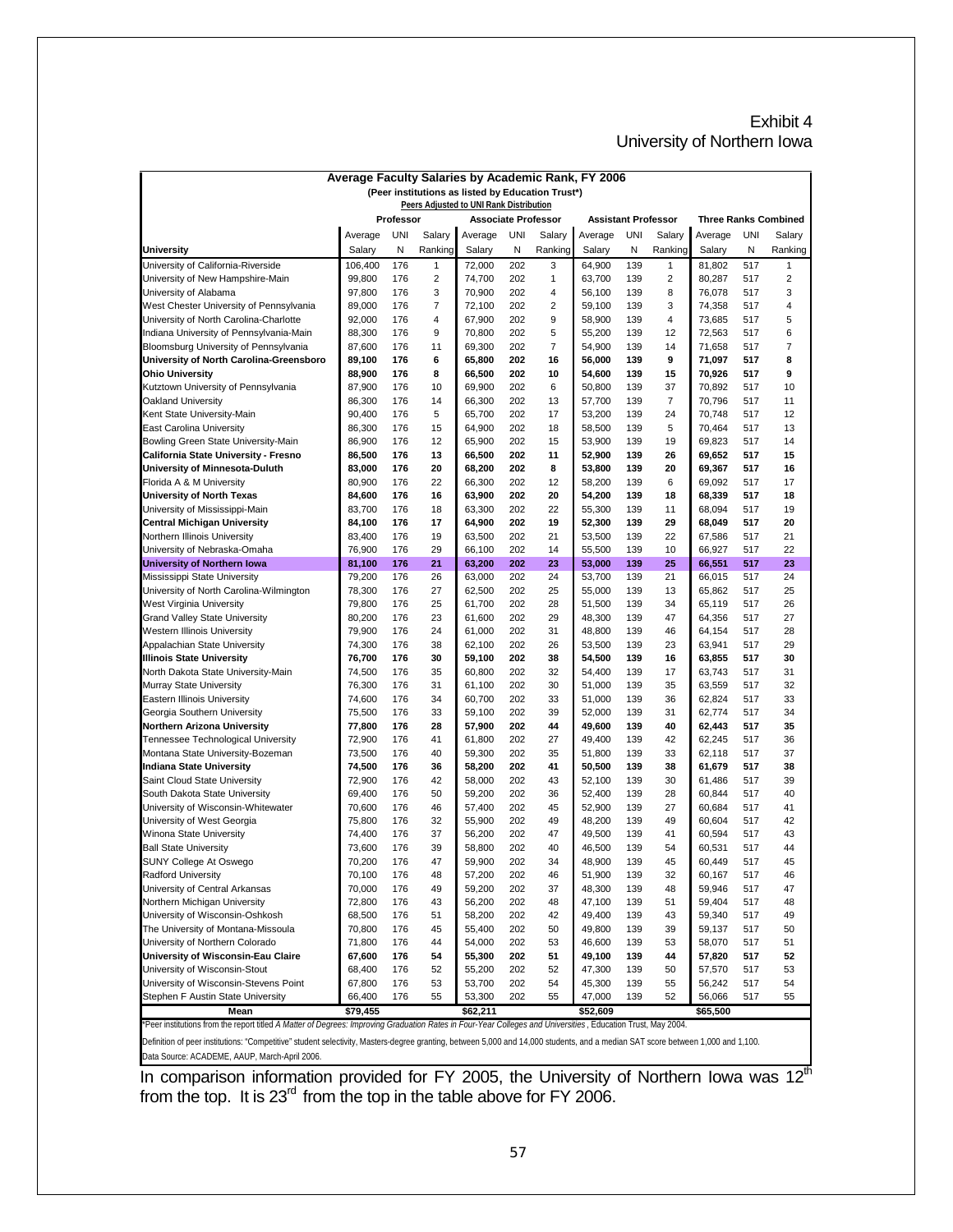Exhibit 5 University of Iowa

# **UNIVERSITY OF IOWA FACULTY SALARIES AS A PERCENT OF PEER AVERAGE FY 2006**

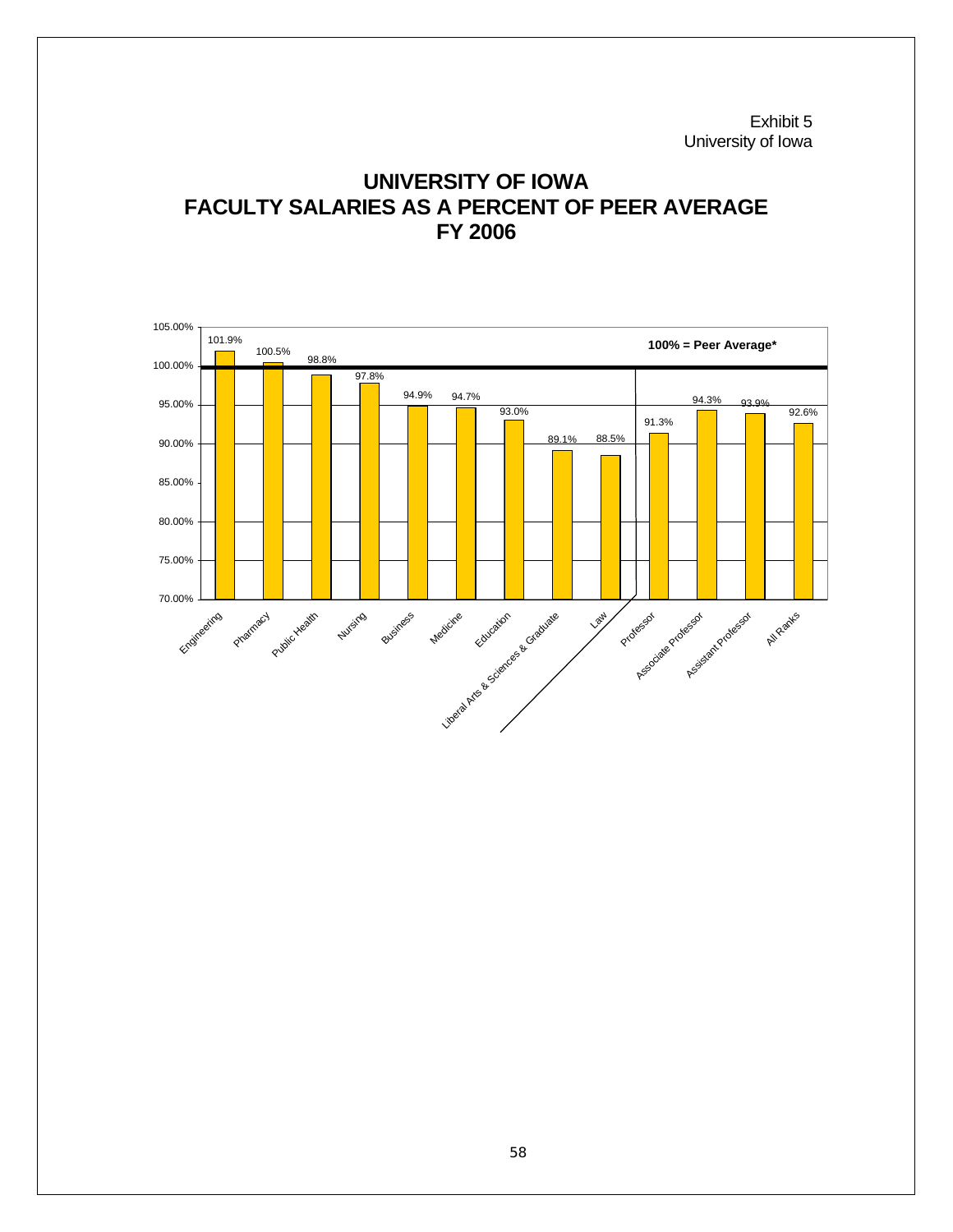Exhibit 6 Iowa State University



### **IOWA STATE UNIVERSITY Faculty Salary as a Percent of Peer Average - FY 2006**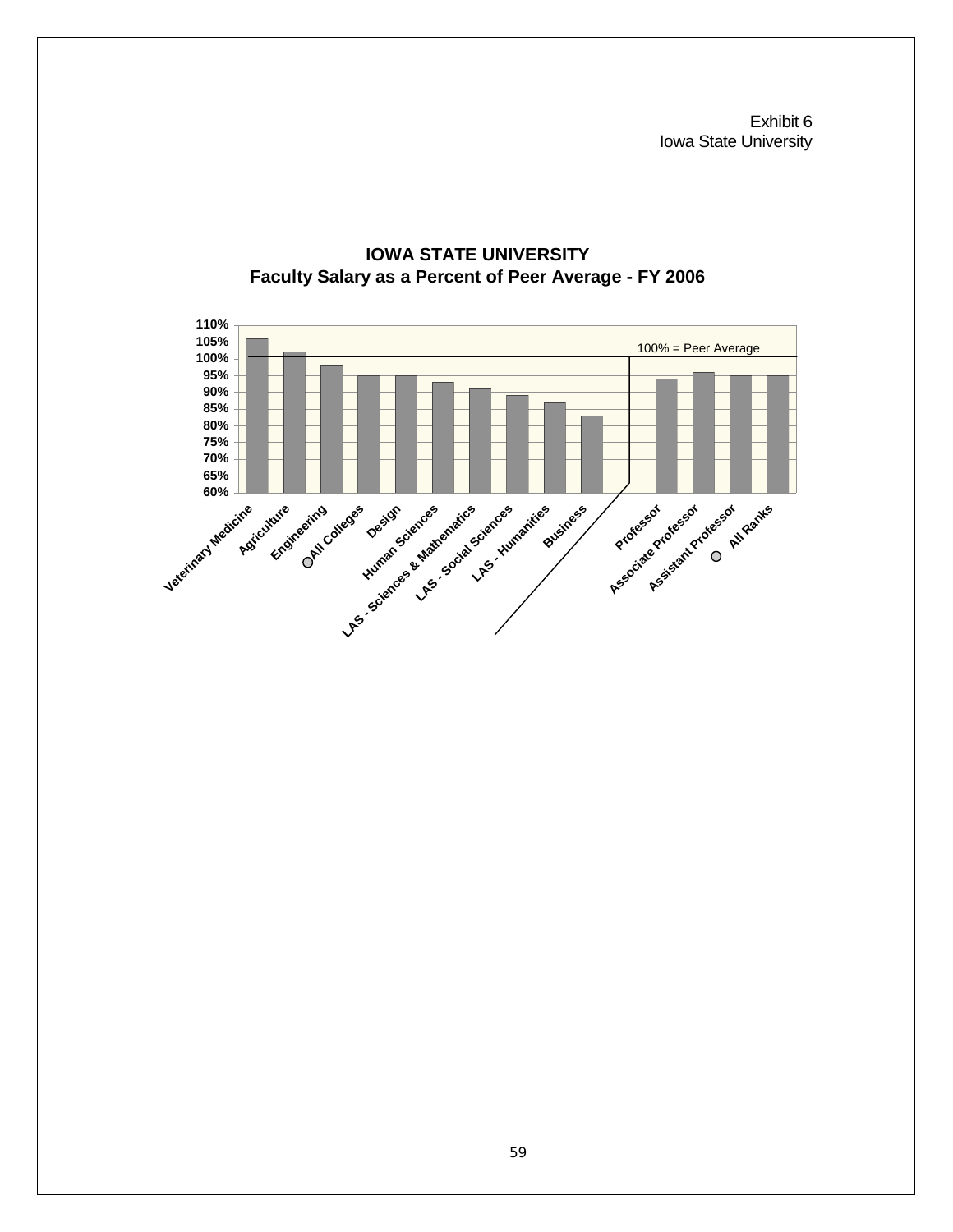# Exhibit 7

| AVERAGE FACULTY SALARY INCREASES IN PEER INSTITUTIONS |         |                |                |                |                |  |  |  |  |
|-------------------------------------------------------|---------|----------------|----------------|----------------|----------------|--|--|--|--|
| FY 2003 - FY 2007                                     |         |                |                |                |                |  |  |  |  |
|                                                       | FY 2003 | <b>FY 2004</b> | <b>FY 2005</b> | <b>FY 2006</b> | <b>FY 2007</b> |  |  |  |  |
| <b>SUI PEER GROUP</b>                                 |         |                |                |                |                |  |  |  |  |
| University of Arizona                                 | 2.00%   | 0.00%          | 2.00%          | 6.50%          | 2.00%          |  |  |  |  |
| University of North Carolina - Chapel Hill            | n/a     | 1.50%          | 3.00%          | 5.00%          | 6.00%          |  |  |  |  |
| University of Illinois, Urbana                        | 0.00%   | 4.90%          | 3.00%          | 4.60%          | 3.70%          |  |  |  |  |
| Indiana University, Bloomington                       | 3.50%   | 2.00%          | 2.80%          | 3.60%          | 4.00%          |  |  |  |  |
| University of California, Los Angeles                 | 1.50%   | 0.00%          | 1.75%          | 3.50%          | n/a            |  |  |  |  |
| University of Michigan, Ann Arbor                     | 3.50%   | 2.25%          | 3.00%          | 3.50%          | 4.00%          |  |  |  |  |
| <b>UNIVERSITY OF IOWA</b>                             | 3.76%   | 2.02%          | 2.14%          | 3.43%          | 5.70%          |  |  |  |  |
| Ohio State University, Main Campus                    | 4.00%   | 3.50%          | 3.30%          | 3.30%          | 3.50%          |  |  |  |  |
| University of Minnesota. Twin Cities                  | 3.00%   | 0.00%          | 2.50%          | 3.00%          | 3.00%          |  |  |  |  |
| University of Texas, Austin                           | 3.30%   | 0.00%          | 3.00%          | 3.00%          | 3.00%          |  |  |  |  |
| University of Wisconsin, Madison                      | 4.20%   | 0.00%          | 1.00%          | 2.00%          | 4.30%          |  |  |  |  |
|                                                       |         |                |                |                |                |  |  |  |  |
| <b>ISU PEER GROUP</b>                                 |         |                |                |                |                |  |  |  |  |
| Texas A&M                                             | 3.00%   | 2.00%          | 3.00%          | 8.20%          | 3.00%          |  |  |  |  |
| University of Arizona                                 | 2.00%   | 0.00%          | 2.00%          | 6.50%          | 2.00%          |  |  |  |  |
| University of Illinois, Urbana                        | 0.00%   | 4.90%          | 3.00%          | 4.60%          | 3.70%          |  |  |  |  |
| University of California, Davis                       | 1.50%   | 1.50%          | 0.00%          | 3.80%          | 3.78%          |  |  |  |  |
| <b>IOWA STATE UNIVERSITY</b>                          | 3.10%   | 2.60%          | 2.30%          | 3.60%          | 3.82%          |  |  |  |  |
| Ohio State University, Main Campus                    | 4.00%   | 3.50%          | 3.30%          | 3.30%          | 3.50%          |  |  |  |  |
| Purdue Univesity, Main Campus                         | 3.30%   | 4.40%          | 3.30%          | 3.30%          | 3.20%          |  |  |  |  |
| Michigan State University                             | 4.00%   | 2.00%          | 3.00%          | 3.00%          | 3.60%          |  |  |  |  |
| University of Minnesota, Twin Cities                  | 3.00%   | 0.00%          | 2.50%          | 3.00%          | 3.00%          |  |  |  |  |
| North Carolina State University                       | 2.00%   | 0.00%          | 2.50%          | 2.00%          | 6.00%          |  |  |  |  |
| University of Wisconsin, Madison                      | 4.20%   | 0.00%          | 1.00%          | 2.00%          | 4.30%          |  |  |  |  |
|                                                       |         |                |                |                |                |  |  |  |  |
| <b>UNI PEER GROUP</b>                                 |         |                |                |                |                |  |  |  |  |
| Northern Arizona Univesity                            | 4.00%   | 2.00%          | 5.70%          | 4.00%          | 6.10%          |  |  |  |  |
| <b>Central Michigan University</b>                    | n/a     | 2.00%          | 4.00%          | 3.00%          | 3.50%          |  |  |  |  |
| <b>Illinois State University</b>                      | 0.00%   | 2.70%          | n/a            | 3.00%          | 3.00%          |  |  |  |  |
| University of Minnsota, Duluth                        | 3.00%   | 0.00%          | 2.50%          | 3.00%          | n/a            |  |  |  |  |
| <b>UNIVERSITY OF NORTHERN IOWA</b>                    | 3.70%   | 3.50%          | 3.75%          | 2.50%          | 3.50%          |  |  |  |  |
| <b>Ohio University, Athens</b>                        | 3.00%   | 2.00%          | 3.50%          | 2.00%          | 3.00%          |  |  |  |  |
| University of North Carolina, Greensboro              | n/a     | 0.00%          | n/a            | 2.00%          | 5.50%          |  |  |  |  |
| University of North Texas                             | 2.00%   | 0.00%          | 2.00%          | 2.00%          | 2.00%          |  |  |  |  |
| University of Wisconsin, Eau Claire                   | 2.10%   | 0.00%          | 1.00%          | 2.00%          | 4.00%          |  |  |  |  |
| Indiana State University, Terre Haute                 | 2.50%   | 5.00%          | 2.00%          | 1.00%          | 0.00%          |  |  |  |  |
| California State University, Fresno                   | 2.00%   | 2.00%          | n/a            | 0.00%          | n/a            |  |  |  |  |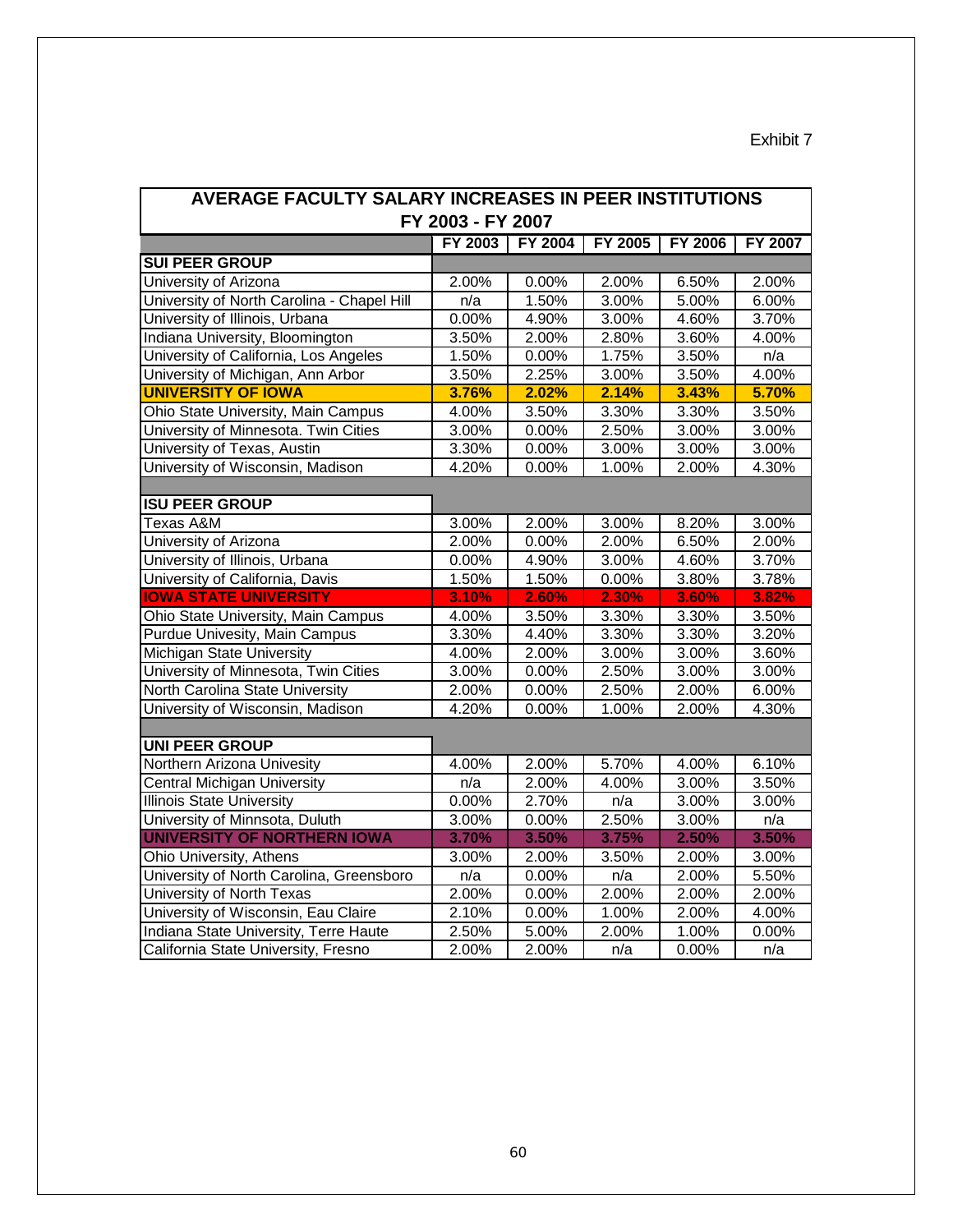#### Exhibit 8 College of Medicine

#### **Average Faculty Salaries by Academic Rank, FY2007 (MD or equivalent degree holders) University of Iowa and All AAMC Public and Private Medical Schools by Regional Group \*** *(Peers Adjusted to SUI Rank Distribution)*

|                     |                   | Professor |                   |                   | Associate Professor |                   |                   | <b>Assistant Professor</b> |                      |                   | <b>Three Ranks Combined</b> |                   |
|---------------------|-------------------|-----------|-------------------|-------------------|---------------------|-------------------|-------------------|----------------------------|----------------------|-------------------|-----------------------------|-------------------|
| Institution         | Average<br>Salary | SUI<br>N  | Salarv<br>Ranking | Average<br>Salary | SUI<br>N            | Salarv<br>Ranking | Average<br>Salary | SUI<br>N                   | Salarv<br>Ranking II | Average<br>Salary | SUI<br>N                    | Salary<br>Ranking |
| Midwest             | 269.500           | 2,693     |                   | 240.300           | 2,998               |                   | 206.500           | 5.716                      |                      | 230.300           | 11.407                      |                   |
| Northeastern Region | 264.000           | 3.151     | $\overline{2}$    | 236.500           | 3.949               | $\overline{2}$    | 191.800           | 7.819                      | $\overline{2}$       | 218,900           | 14.919                      |                   |
| South               | 253.100           | 3.152     | 3                 | 221.000           | 3.730               | 3                 | 182.800           | 6.421                      | 3                    | 210.200           | 13.303                      |                   |
| West                | 248.900           | 2.254     | 4                 | 212.200           | 2.008               | 4                 | 178.000           | 2.990                      | 4                    | 209.500           | 7.252                       | 4                 |
| University of Iowa  | 233.200           | 206       | 5                 | 187.000           | 165                 | 5                 | 164.000           | 204                        | 5                    | 195.400           | 575                         | 5                 |
|                     |                   |           |                   |                   |                     |                   |                   |                            |                      |                   |                             |                   |
| Mean **             | \$259.200         |           |                   | \$229.000         |                     |                   | \$191,100         |                            |                      | \$217,800         |                             |                   |

\* AAMC's most recent benchmark report is FY 2005. For salary comparison against FY 2007 CCOM MD salaries, the AAMC benchmark amounts have been

adjusted for cost of living for two years (3% for both years). \*\* Mean doesn't include University of Iowa MD's.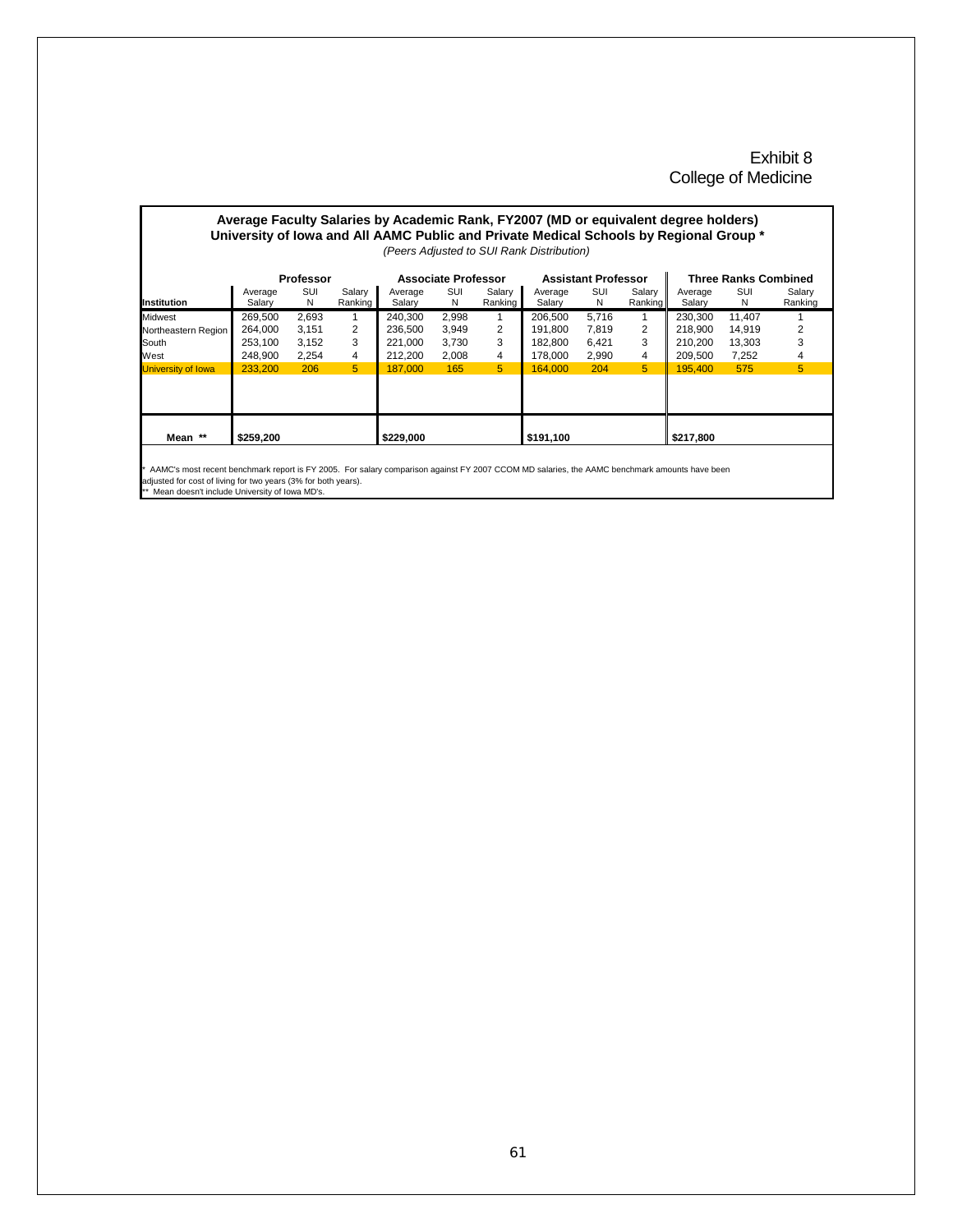

# Employee Awards Programs

# University of Iowa

In May 2005, the Board approved a pilot program to recognize exceptional performance by nonorganized professional and scientific staff at the University of Iowa. The program was approved for a one-year period. The program allowed for awards for exceptional performance (up to 10% of salary) and SPOT awards (\$75 or less). The University reported that as of March 4, 2006, 64 exceptional performance awards and 103 SPOT awards were given. These were cash awards and were not added to base salary.

Rather than ask the Board to consider extension of the pilot award program at the University of Iowa, the Policy Manual was revised to authorize such programs at the other institutions. The revision to Chapter 4 of the Policy Manual, inserted below, allows each institution to develop its own procedures for recognizing exceptional performance in nonorganized faculty and professional and scientific staff.

#### **Pay for Exceptional Performance**

The institutions are authorized to develop procedures for approval by the Executive Director to recognize exceptional performance by nonorganized faculty professional and scientific staff.

If an institution chooses to institute such an award program, the number and amount of awards given, gender and ethnic breakdown of recipients as compared to all the eligible staff and examples of achievements recognized will be reported annually as a part of the Human Resources Comprehensive Report.

To date only the University of Iowa has developed programs to recognize exceptional performance. The following describes the operation of the University of Iowa Flexible Pay Program during FY 2006.

On July 1, 2005, the University of Iowa initiated a Flexible Pay Program for non-organized Professional and Scientific employees. All colleges and divisions were required to develop flexible pay guidelines prior to implementation subject to approval by central Human Resources. From 24 eligible administrative areas, 22 developed Flexible Pay Guidelines in the last year.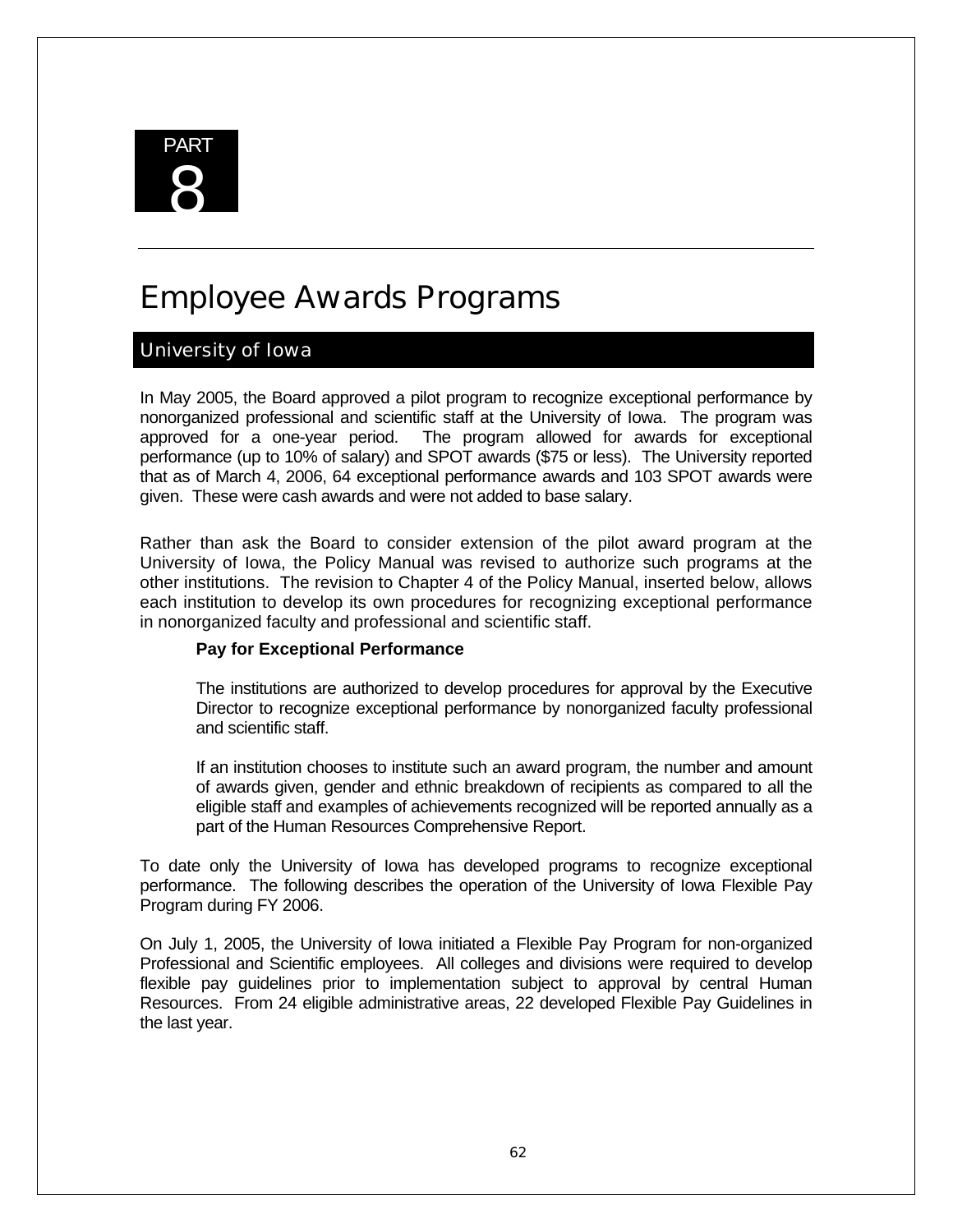#### **Flexible Pay Program Standards:**

Flexible pay was awarded for extra-meritorious performance that included project completion, sustained above average performance, revenue generation and excellent customer service, etc. Two types of awards were allowed: (1) Exceptional Performance Awards, and (2) SPOT Performance Awards

In order to be eligible for a Flexible Pay Award, an employee must have been employed at the University of Iowa in a regular position for at least six months, have a current above average performance evaluation on file, and must have received at least the average July 1 salary increase. Flexible pay was awarded in the form of a lump sum payment that was not added to base salary and could be awarded at any time during the year. For exceptional performance employees could receive up to 10% of their salary in flexible pay. No more than 10% of the non-organized P&S employees would be eligible to receive Exceptional Performance Awards.

Spot Awards of \$75.00 or less was another component of the Flexible Pay Program that allowed departments to immediately recognize outstanding performance. Departments were responsible for funding all Flexible Pay Awards.

|                           | <b>Eligible</b><br><b>Employees</b> | Number of<br><b>Awards</b><br><b>Presented</b> | <b>Dollar</b><br>Range of<br>Awards | Average<br><b>Dollars</b><br>Awarded | Total<br><b>Dollars</b><br>Awarded |
|---------------------------|-------------------------------------|------------------------------------------------|-------------------------------------|--------------------------------------|------------------------------------|
| <b>Exceptional</b>        | 4.416                               | 328                                            | $$200 -$                            | \$3,388                              | \$1,111,278                        |
| <b>Performance Awards</b> |                                     |                                                | \$12,540                            |                                      |                                    |
| <b>Spot Awards</b>        | 4.416                               | 329                                            | $$25 - $75$                         | \$72                                 | \$22,350                           |

#### **Summary of the Flexible Pay Program from July 1, 2005 to June 30, 2006**

|                           | Females* | Minorities* |
|---------------------------|----------|-------------|
| Percentage of             | 63%      | 3.7%        |
| <b>Exceptional</b>        |          |             |
| <b>Performance Awards</b> |          |             |
| <b>Percentage of Spot</b> | 59%      | 2.7%        |
| Awards                    |          |             |

**\*Note:** Females make up approximately 59% of eligible non-bargaining P&S staff members. Minorities comprise approximately 8.7% of eligible non-bargaining P&S staff members.

#### **Examples of Exceptional Performance Awards**

An employee completed a significant new research initiative by designing and programming a Special Studies Tracking application for the Iowa Cancer Registry. The Special Studies Tracking system allows researchers to track progress on a per-case basis during the duration of the study. The application's structure was developed to be used for multiple studies and is easily manipulated. Study progress and data manipulation can be a complex and time consuming burden to tackle. The Special Studies Tracking application creates a system that takes much of that complexity away, leaving researchers with a solid database that eases the day-to-day operations while strengthening the data's detail, reliability and security.